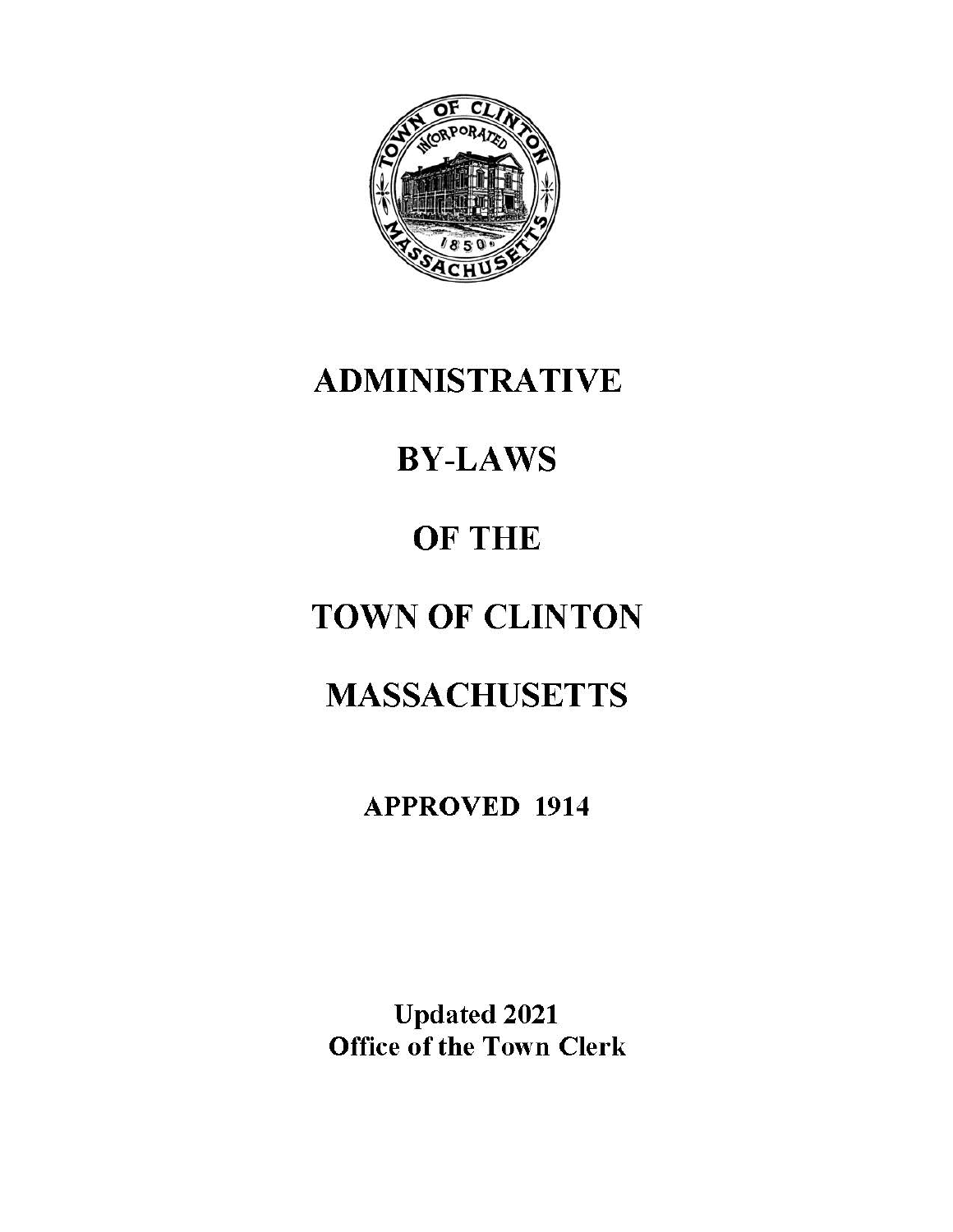## **ARTICLE I: TOWN MEETING AND PROCEDURE THEREAT**

## **SECTION 1.**

All business of the annual meeting, except the election of such officers and the determination of such matters as by law are required to be elected or determined at such a meeting, the raising and appropriating of money in anticipation of payment of taxes and the fixing of salaries of town officers and proposed changes or additions to the existing by-laws, shall be considered at the Annual Town Meeting, which shall be held on the first Monday in June at seven o'clock P.M. (Note: The Selectmen may "delay" the Town Meeting under provisions of M.G.L. c39 s9) The annual election of Town Officers shall be held on the second Monday in June each year. The polls shall be open at seven o'clock in the forenoon and shall remain open until eight o'clock in the evening, when they shall be closed, and the polls shall be closed, and it shall be so stated in the Warrant calling said election meeting. On matters requiring a two-thirds vote by statute, a count need not be taken unless the vote so declared by the

Moderator is questioned by seven (7) or more voters as provided in Chapter 39, Section 15 of the M.G. L.

(**Revised Meeting Date at STM 12/26/31 Art. 6)**

**(Revised Meeting Date at ATM 2/27/73 Art. 45)**

**(Revised at ATM 11/13/89 Art. 8 election hours 7A.M. to 8 P.M.)** 

**(Revised at ATM 6/12/96 Art. 18 "changes to Administrative By-Laws only at the Annual Town Meeting")**

**(Revised at ATM 4/28/97 Art. 17 "Annual Town Meeting to be held on last Monday in April at seven o'clock P.M.")**

**(Revised at ATM 4/27/98 Art. 18 "On matters requiring a two-thirds vote") Revised at A.T.M. 06/29/09 Art. 9 "Annual Town Meeting to be held on The first Monday in June. Annual Town Election to be held on the second Monday of June")**

## **SECTION 2.**

Warrants for Town Meeting shall be served by publication in at one (1) issue of one of the newspapers published in the town, one of which publications shall be at least seven (7) days before the date of the Meeting.

## **(Revised from three (3) issues of publication to one (1) issue at A.T.M. 6/29/09 Art.13)**

**(Revised to include that publication also be placed on Town web-site ATM 6/29/09 Art. 13)**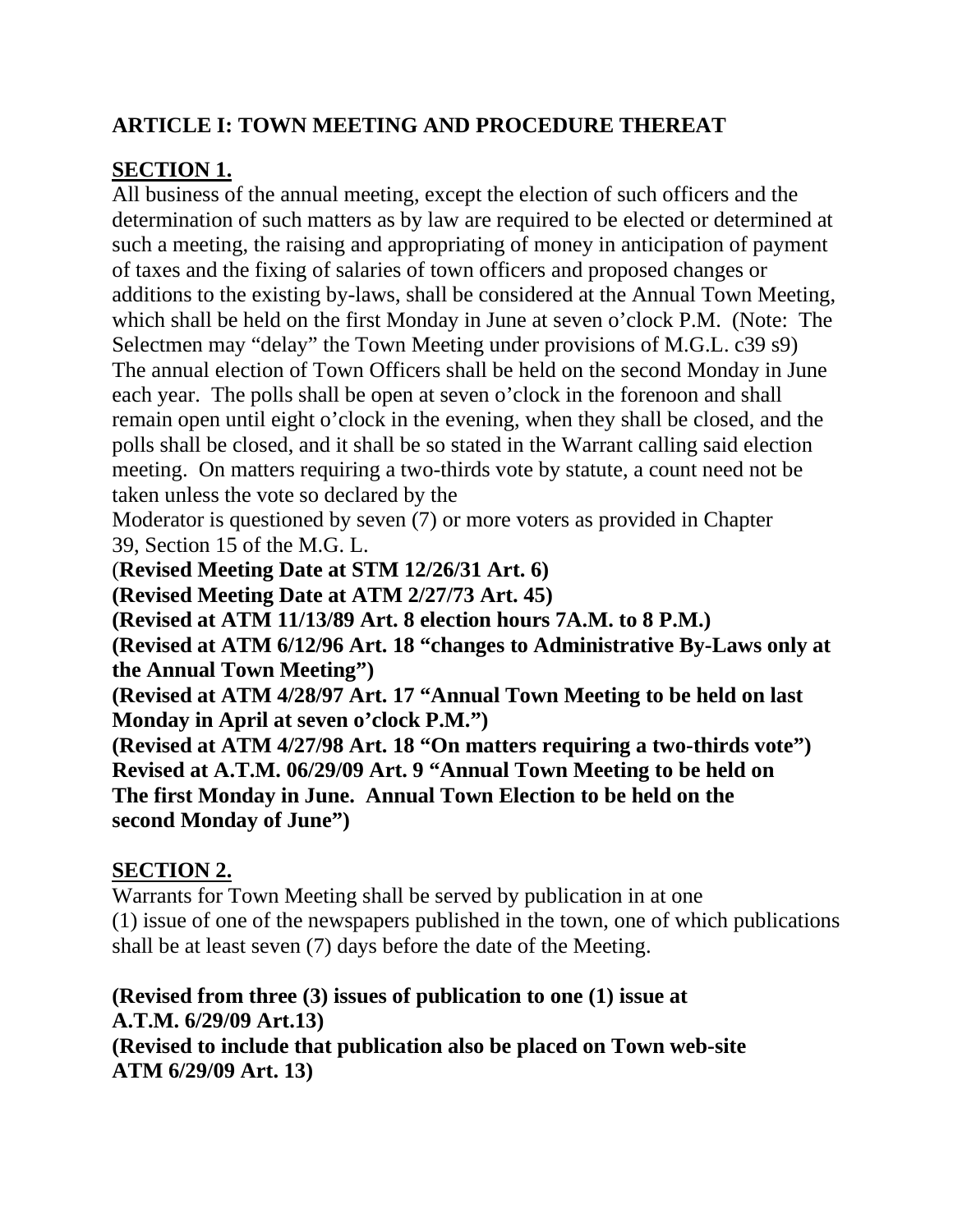## **SECTION 3.**

Special Town Meetings shall be called on any day not earlier than seven o'clock P.M., except that on Saturday they may not be called earlier than nine o'clock A.M.

#### **(Revised Saturday time from two o'clock p.m. to nine o'clock a.m. at A.T.M. 6/12/96 Art. 19)**

**(Revised STM time from seven-thirty o'clock p.m. to seven o'clock p.m. at ATM 4/28/97 Art.17)**

## **SECTION 4.**

At any Town Meeting held for the transaction of town business, no person whose name is not on the list of voters shall be admitted to the floor of the Hall. It shall be the special duty of the police officers and the town tellers to enforce this bylaw by use of the check-list; but the same shall not apply to the State Election, primaries or meetings for the election of officers, or to prohibit press reporters from such admission. The Moderator shall determine the bounds of the hall.

## **SECTION 5.**

Printed copies of the Warrant shall be furnished the voters at all town meetings. **(See Article III, Section 8)**

## **SECTION 6.**

Articles in the Warrant shall be acted upon in the order in which they stand, except that the Moderator may, upon request and for reasons stated, entertain a motion to take up an article out of its regular order.

## **SECTION 7.**

No motion, the effect of which would be to dissolve a town meeting, shall be in order until every article in the Warrant has been duly considered and acted upon, but this shall not preclude the postponement of action on or consideration of, any article to an adjournment of the meeting to a stated time.

## **SECTION 8.**

No person shall speak more than twice upon any question, except to answer an inquiry or give information requested, without first obtaining leave of the meeting, and then not until others who have not spoken upon the question shall have spoken if they desire.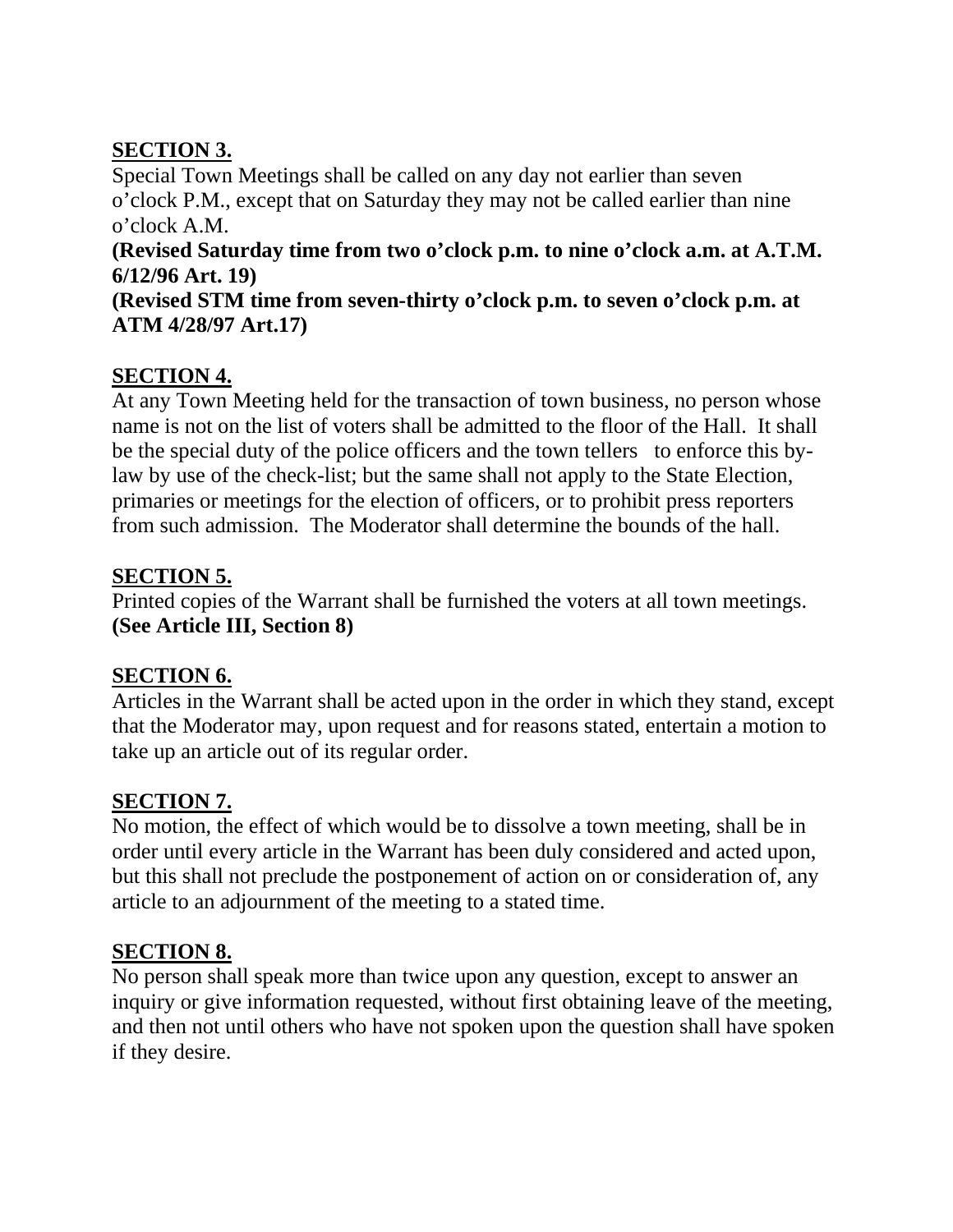#### **SECTION 9.**

All committees shall be appointed by the Moderator unless otherwise specially directed by the meeting, and all committees so appointed shall be directed to report within a definite time. If a committee does not report within the time stated, or at the first town meeting held thereafter, it shall be considered discharged. The Moderator shall not be member ex-officio of any committee.

#### **SECTION 10.**

All votes on motions shall be taken in the first instance by a show of hands; If the Moderator be in doubt he may call for a second show of hands; if the Moderator be still in doubt, or if the vote as declared by the Moderator be immediately questioned by seven or more of the voters, the vote shall then be taken by a "yes" or "no" ballot. Nothing in this section shall be construed to prevent the taking of a vote by ballot in the first instance, if a motion to that effect shall be duly made and carried by a majority of the voters present and voting thereon. All votes on the appropriation of money in excess of Ten Thousand Dollars shall be taken in the first instance by ballot, as above provided, unless said appropriation shall be recommended by the Finance Committee.

**(Changed from \$ 500 to \$ 10,000 at STM 11/17/87 Art. 8)**

## **SECTION 11.**

A motion to reconsider any vote must be made before the final adjournment of the meeting at which the vote was passed; but any such motion to reconsider shall not be made at an adjourned meeting unless the mover has given notice of his intention to make such a motion, either at the session of the meeting at which the vote was passed or by written notice to the Town Clerk within forty-eight hours after the adjournment of said session. There can be no reconsideration of a vote once reconsidered, and when reconsideration has once been refused by the meeting the Moderator shall not entertain a subsequent motion to reconsider.

## **SECTION 12.**

The Moderator may decline to put motions obviously frivolous or tending to disorder, and all his rulings by the provisions of this article. In matters not herein provided for, he shall rule in such a manner as in his judgment will make for an orderly meeting and best serve the interests of the town.

## **SECTION 13.**

Quorum, There shall be quorum of 50 voters at a Town Meeting. At a Special Town Meeting there shall be quorum of 30 voters.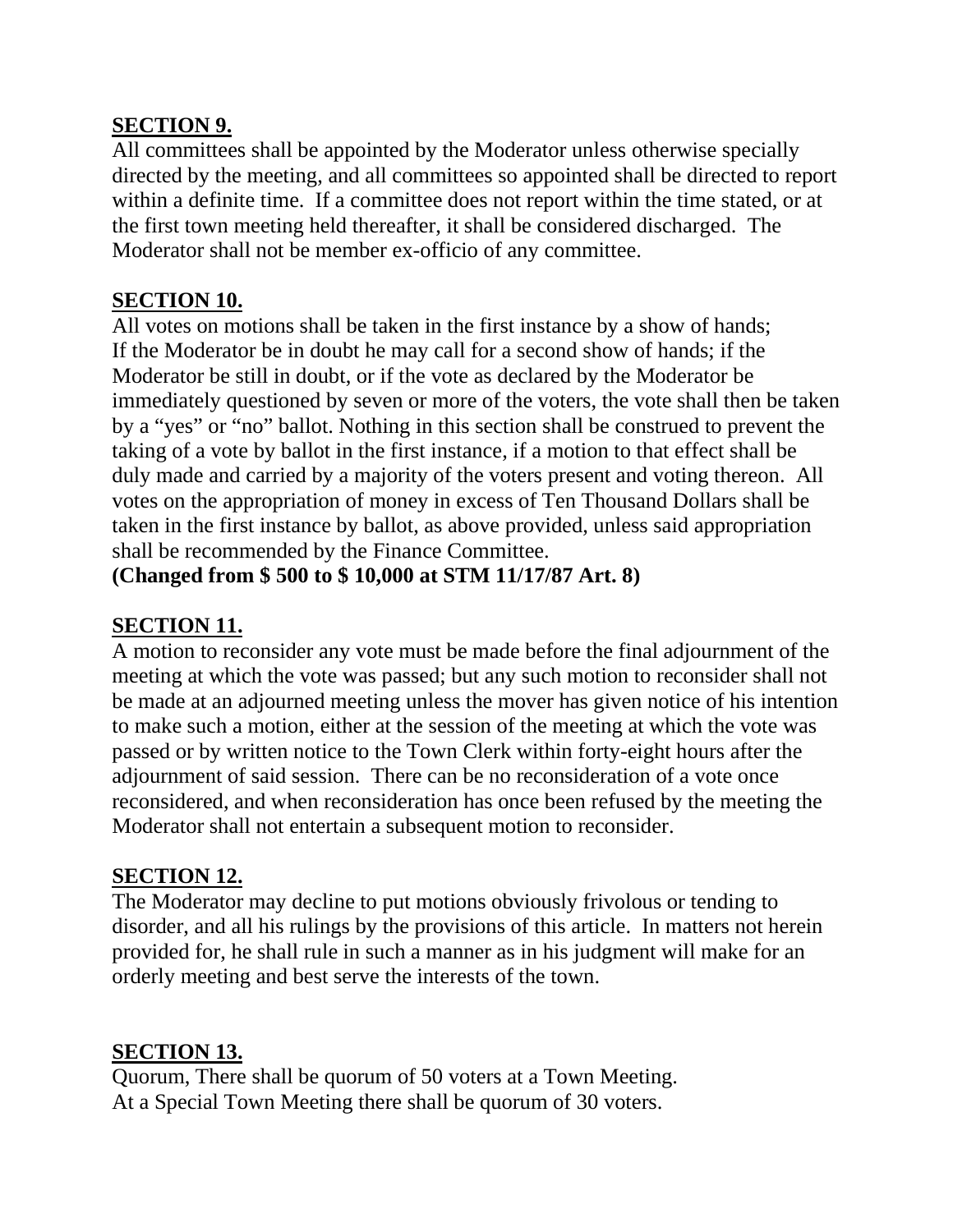**(Added at A.T.M. 2/27/56 Art. 17) (Revised from 300 for an A.T.M. & 250 for a S.T.M. at S.T.M. 7/8/91 Art. 3) (Revised from 250 for an A.T.M. & 200 for a S.T.M. at A.T.M. 6/29/09 Art. 14) Revised A.T.M. 6/7/21 Art. 35**

## **ARTICLE II: DUTIES OF THE FINANCE COMMITTEE**

## **SECTION 1.**

There shall be a Finance Committee, consisting of six voters of the town, no one of whom shall be a town officer elected by ballot, or an appointed official receiving a salary. The members of this committee shall be sworn to the faithful performance of their duties and shall serve without salary.

## **SECTION 2.**

The Finance Committee shall be appointed by the Moderator. The Moderator elected at the annual Town Meeting in the year 1914, shall in April of that year appoint a Finance Committee, two of whom shall be appointed for a term of one year, two for a term of two years, and two for the term of three years. The Moderator elected at the annual meeting in each year thereafter, shall within 30 days of being elected, appoint two members of said committee to serve for the term of three years. The term of office of said members shall commence upon their appointment and being sworn in by the Town Clerk. The committee shall forthwith fill by appointment any vacancies which occur in its membership, and said appointee shall serve for the remainder of his predecessor's term of office. **(Deleted sentence on Political Party reference at ATM 04/28/97Art. 19)**

## **SECTION 3.**

The Finance Committee shall consider matters relating to the appropriation, the borrowing and the expenditure of money by the Town, its indebtedness, the methods of administration of its various offices and departments, property valuation and assessments, and other municipal affairs, and may make recommendations to the Town or to any town board, officer or committee, relative to such matters.

## **SECTION 4.**

The Finance Committee, or its duly authorized agents, shall have authority at any time to investigate the books, accounts, records, or management of any office or department of the Town, said committee may employ such assistance as it may deem advisable for that purpose. Said books, accounts and records shall be open to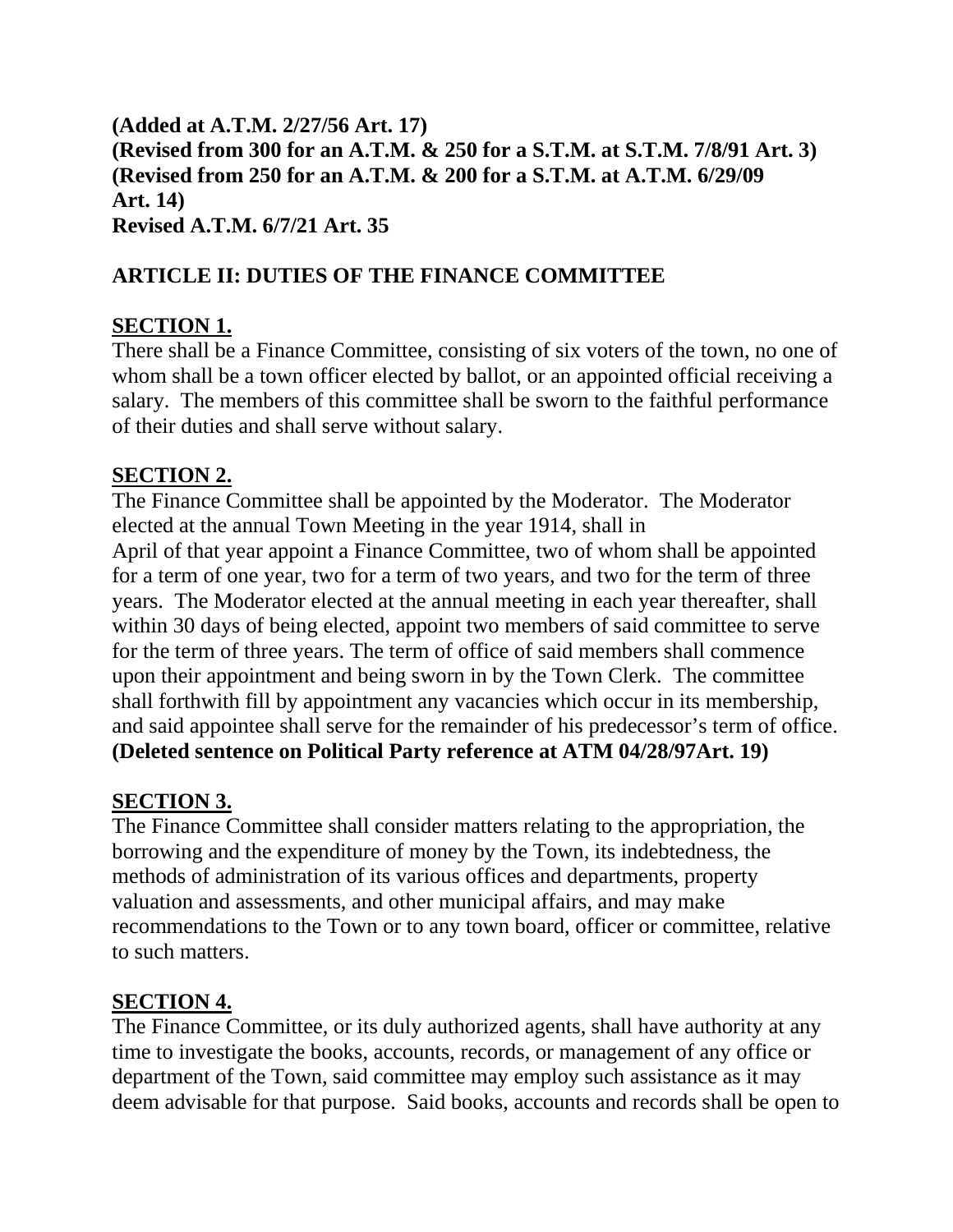the inspection of the committee or any person employed by it. All officers and committees of the Town, either appointive or elective, shall furnish to the Finance Committee, upon request, information of any kind relating to such office, department or committee, and shall upon request, submit to the inspection of the Finance Committee or its duly authorized agents, all books, accounts, documents, correspondence and records of such office, department, or committee.

## **SECTION 5.**

The various town boards, officers and committees charged with the expenditure of town money, shall before January first of each year, prepare detailed estimates of amounts deemed by them necessary for the administration of their respective offices or departments for the ensuing fiscal year, with explanatory statements of the reasons for any changes from the amounts appropriated for the same purpose in the current year. They shall also prepare estimates of all probable items of income which may be received by them during the ensuing year in connection with the administration of their departments or offices, and a statement of the amount of the appropriation requested by them for the ensuing fiscal year. Said estimates and statements shall be filed with the clerk of the Finance Committee on or before January first of each year. The Finance Committee shall duly consider the same and may confer with said boards, officers and committees, and may hold hearings if they deem it advisable. The committee shall thereupon approve or disapprove the amount, in whole or in part, of the appropriation so requested. The committee shall furnish to the Selectmen on or before February first of each year, a report of the matters so considered by it, with recommendation or suggestion relative thereto, and the same shall be published in the annual town report of that year. Said report of the Finance Committee as published in the Town Report shall also contain a statement of the doings of the committee during the year, with such recommendations or suggestions as it may deem advisable on any matters pertaining to the welfare of the Town.

## **SECTION 6.**

Requests by town boards, officers or committees for the insertion of articles in warrants for special town meetings, which requests involve the expenditure or appropriation of money, shall be presented in the first instance to the Finance Committee. The Finance Committee, after due consideration, as provide in Section 5 of this Article, shall approve or disapprove, in whole or part, the expenditure or appropriation involved, and shall so notify the board, officer or committee which submitted the request for the article, and also the Board of Selectmen with such recommendations or suggestions as the Finance Committee shall deem advisable. When an expenditure or appropriation is sought by the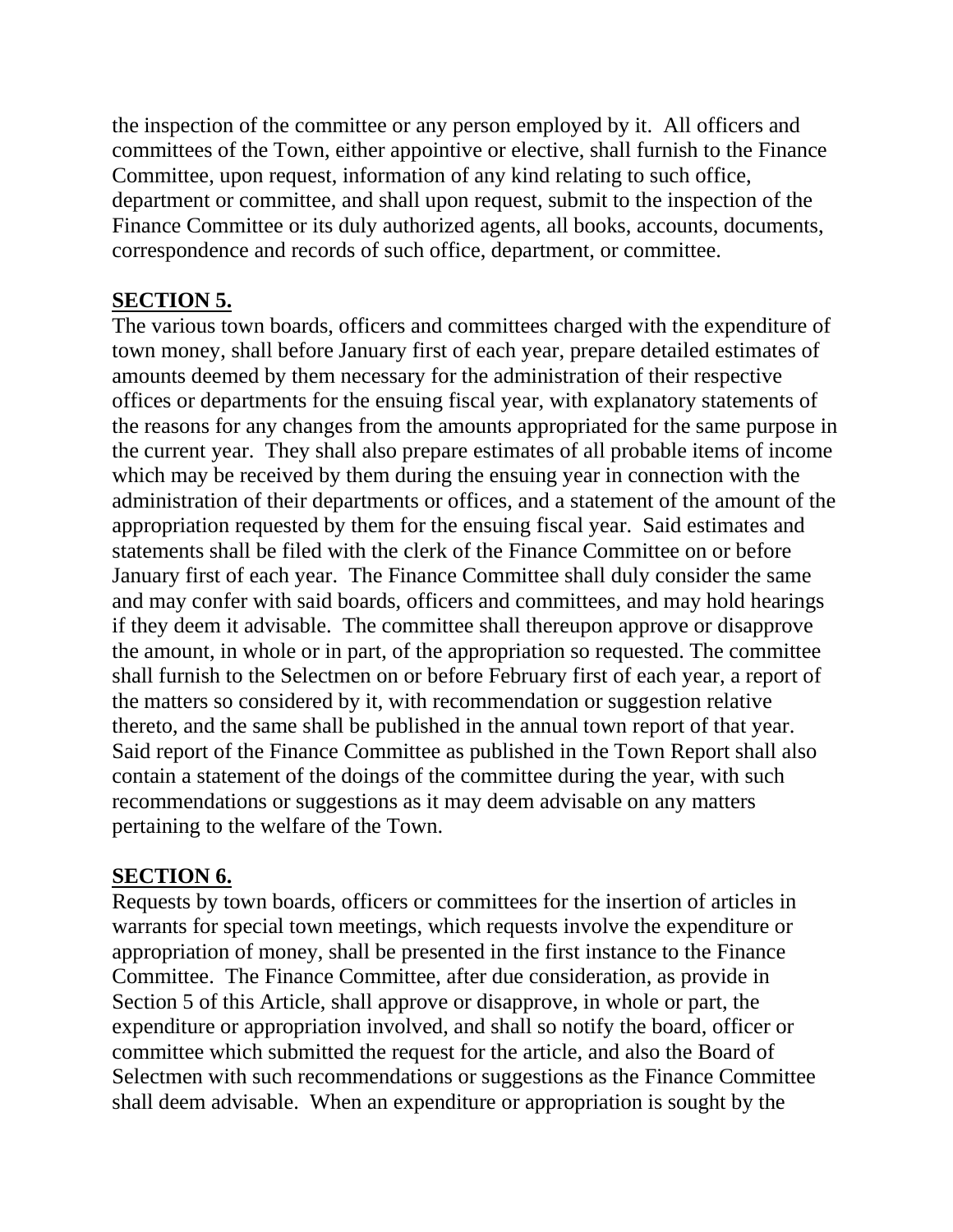Board of Selectmen for a department or matter under the control of said Board, any proposed article for such expenditure or appropriation must first be submitted to the Finance Committee for its approval or disapproval as herein provided.

## **SECTION 7.** *FINANCE AND FISCAL PROCEDURES*

## **Fiscal Year**

The fiscal year of the town shall begin on the first day of July and shall end on the last day of June, unless general law requires another period.

## **School Committee Budget**

**(a) Public Hearing –** At least seven days before the meeting at which the School Committee is to vote on its final budget request, the School Committee shall cause to be published in a local newspaper a general summary of its proposed budget. The summary shall specifically indicate any major variations from the current budget, and the reasons for such changes. It shall further indicate the times and places at which complete copies of its proposed budget are available for examination and distribution to the public, and the date, time and place when a public hearing will be held by the school committee on the proposed budget. The School Committee shall take its final vote on its proposed budget

not sooner than at its next regularly scheduled meeting following the public hearing.

 **(b) Submission to Board of Selectmen and Finance Committee –** The budget as adopted by the School Committee shall be submitted to the Board of Selectmen and Finance Committee by February  $15<sup>th</sup>$ . This date will give the boards in excess of sixty days, prior to town meeting, to consider the effect of the school department's requested appropriation upon the total town operating budget which is required to be submitted under this article.

## **All Other Elected and Appointed Offical's Budgets**

The budgets as prepared by all other elected and appointed officials shall be submitted to the Board of Selectmen and Finance Committee by no later than February 1<sup>st</sup>.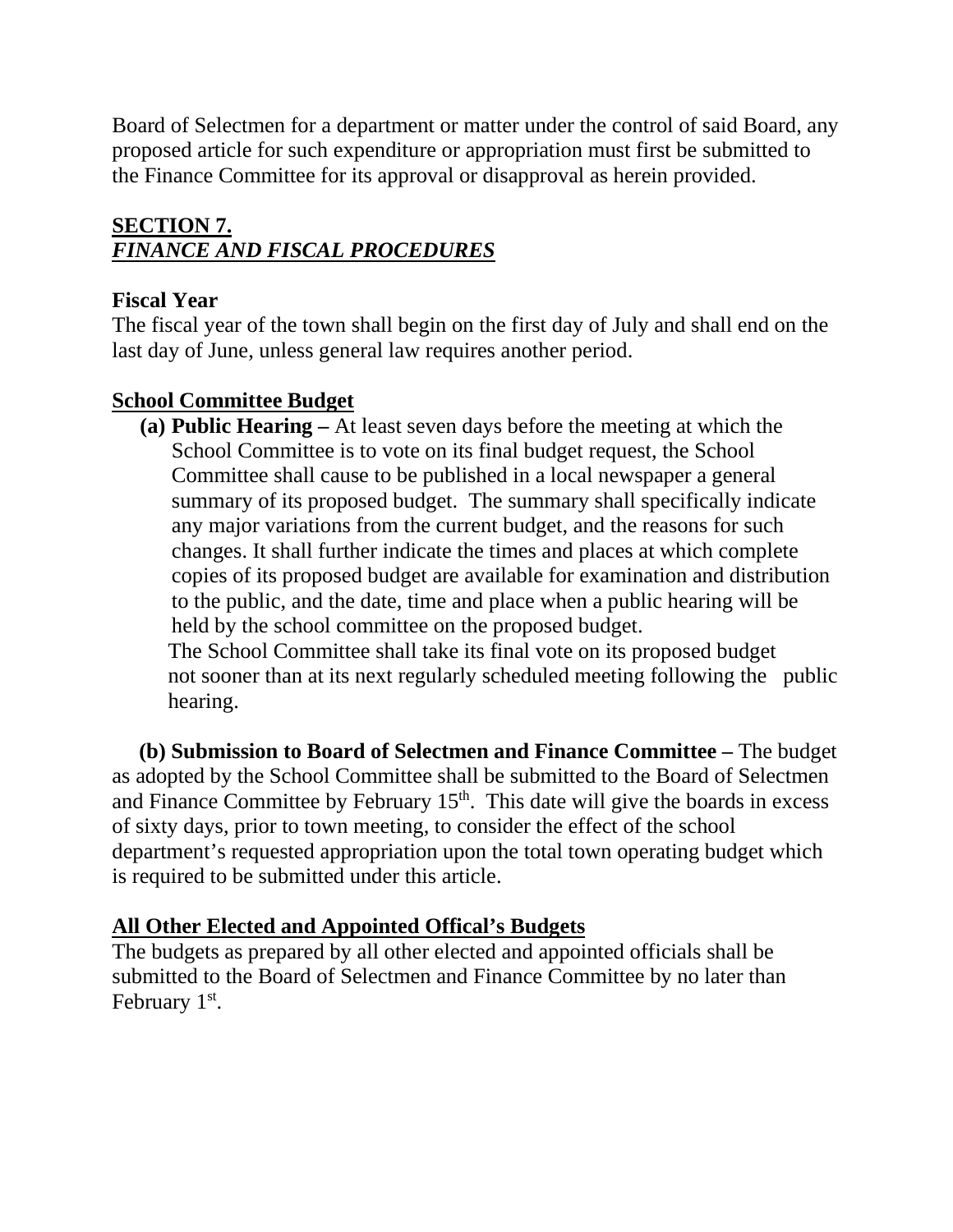## **Budget Finance Subcommittee**

On an annual basis, the Finance Committee and Board of Selectmen shall create and appoint a temporary budget subcommittee consisting of two members of each board to work together in resolving budget issues. The meetings of the subcommittee shall be informal and at the will of the members. The subcommittee shall exercise no statutory powers and shall act as a liaison between the boards in resolving budgetary conflicts. The

Subcommittee shall disband at the conclusion of the fiscal year.

## **Submission of Budget and Budget Message**

Within the time by-law, before the Town Meeting is to convene in its annual session, the Board of Selectmen, through its Town Administrator, shall prepare a proposed operating budget for the ensuing fiscal year with an accompanying budget message and supporting documents. The Board of Selectmen shall simultaneously provide for the publication in a local newspaper of a general summary of the proposed budget. The summary shall specifically indicate any major variations from the current operating budget and the reason for such changes. The notice shall further indicate the times and places at which complete copies of the proposed operating budget are available for examination and distribution to the public.

## **Budget Message**

The budget message of the Board of Selectmen shall explain the budget for all town agencies both in fiscal terms and in terms of work programs. It shall outline proposed financial policies of the town for the ensuring fiscal year, describe important features of the budget, indicate any major variations from the current year in financial policies, expenditures and revenues together with the reasons for such changes, summarize the town's debt position and include other material as the Board of Selectmen deem reasonable.

## **The Budget**

The proposed operating budget shall provide a complete financial plan for all town funds and activities for the ensuring fiscal year, except as may otherwise be required by general law or this by-law. In the presentation of the budget, the Board of Selectmen shall utilize modern concepts of fiscal presentation so as to furnish maximum information and the best fiscal control. The budget shall show in detail all estimated income from the proposed property tax levy and other sources and all proposed expenditures, including debt services for the following year. The budget shall be arranged to show the actual and estimated income and expenditures for the previous, current and ensuing fiscal years and shall indicate in separate sections: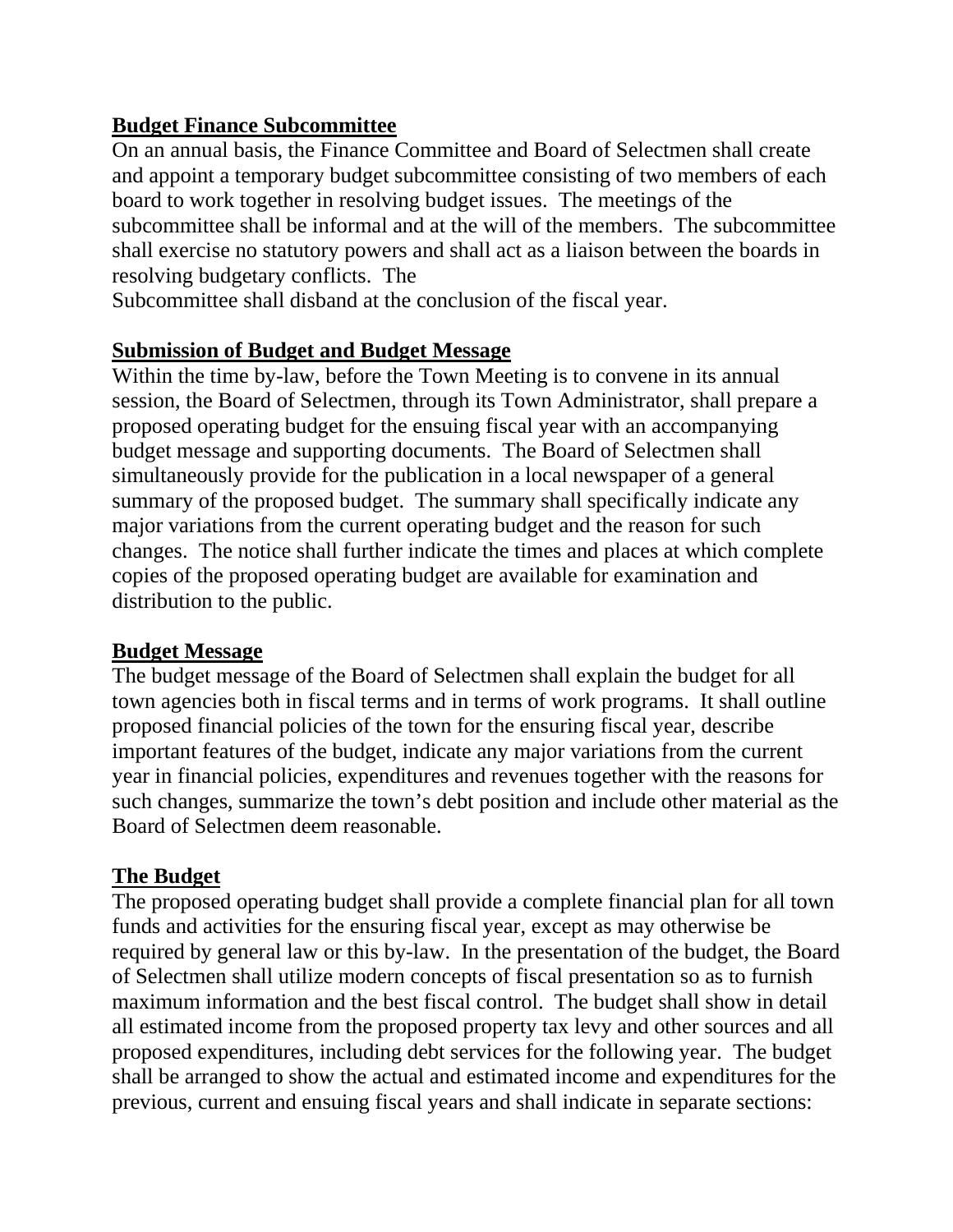- **(a)**Proposed expenditures for current operation during the ensuing fiscal year, detailed by town agency and position in terms of work programs, and the method of financing such expenditures
- **(b)** Proposed capital expenditures during the ensuing fiscal year, detailed by town agency, and the proposed method of financing each such capital expenditure;
- **(c)** Estimated surplus revenue and free cash at the end of the current fiscal year, including estimated balances in any special accounts established for specific purposes.
- **(d)** General long-term debt group of accounts and a statement of general long-term debt that shall include: inside and outside debt limit, date of bond, maturity year, rate of interest, amount of original issue, bonds outstanding at end of current fiscal year, and bonds outstanding at end of proposed budget year.
- **(e)** All encumbered funds for prior fiscal years.

#### **Budget Presentation to Finance Committee**

Within the time fixed by by-law, before the Town Meeting is to convene in its annual session, the Board of Selectmen shall present their final version of the budget in sufficient time for the Finance Committee to conduct their public hearings on the proposed budget and make recommendation to Town Meeting.

#### **Finance Committee Action on the Budget**

**(a) Review-** The Finance Committee shall consider, in open public Meetings, the detailed expenditures proposed for each town Agency simultaneous with the Board of Selectmen's review And may confer with representatives of each such agency in connection with its review and consideration. The Finance Committee may require the Board of Selectmen, or any other town agency, to furnish it with such additional information, as it may deem necessary to assist it in its review and consideration of the proposed operating budget**.**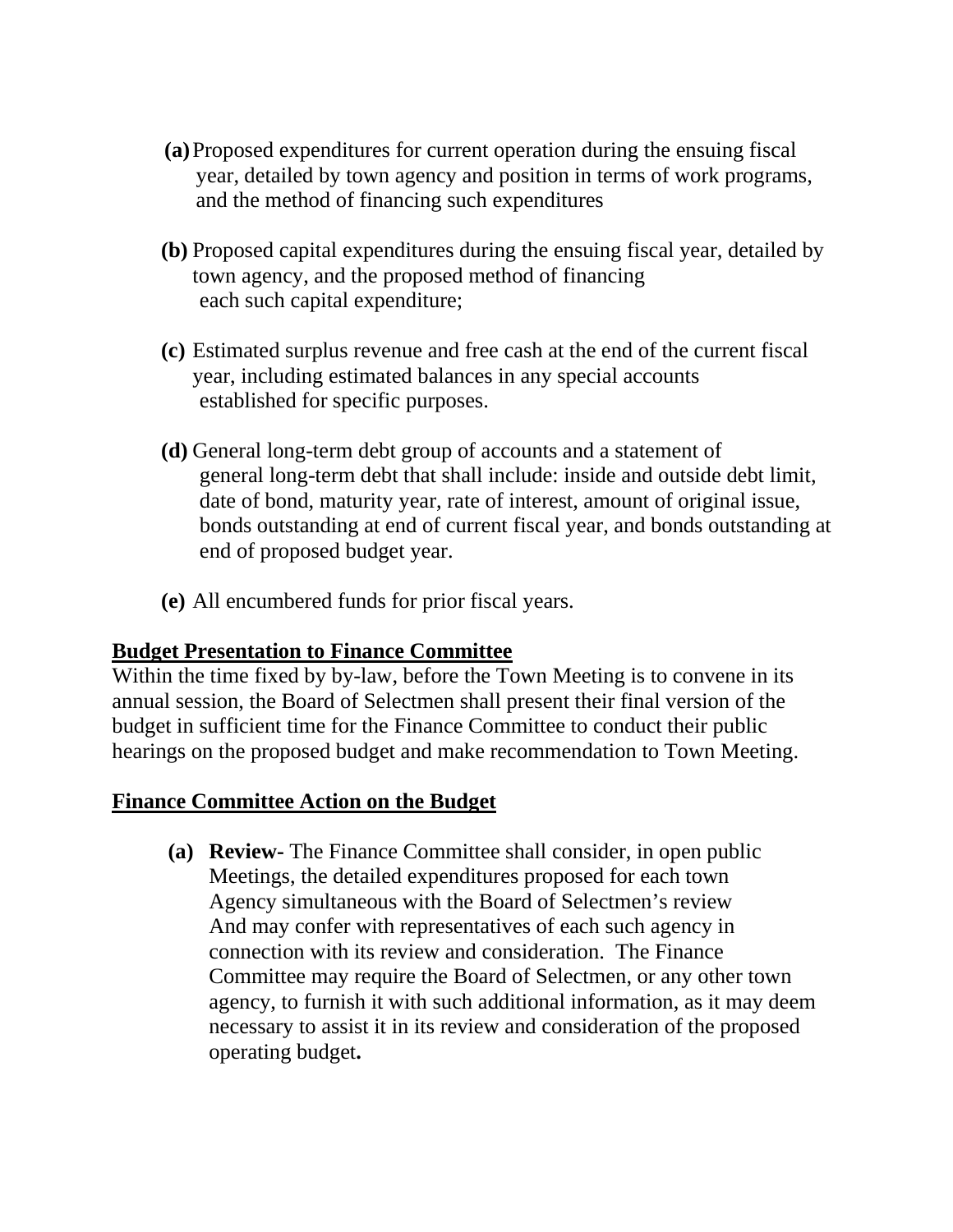- **(b) Public Hearing**  Forthwith upon its receipt of the proposed operating budget from the Board of Selectmen and subsequent review of all town agencies and departments budgets, the Finance Committee shall provide for the publication in a local newspaper of a notice stating the time and place, not less than seven or more than fourteen days following such publication, at which it will hold a public hearing on the proposed operating budget as submitted.
- **(c) Action by Town Meeting**  The Finance Committee shall file a Report containing its recommendations for the action to be taken by the Town Meeting on each line item in the proposed operating budget, which report shall be available at the Town Clerk's office At least seven days before the date on which the Town Meeting acts on the proposed budget. When the amendments that have been submitted subsequent to their initial filing are before the Town Meeting for action, the budget shall first be subject to amendments, if any, proposed by the Finance Committee before other amendments shall be proposed.

The budget to be acted upon by any Annual or Special Town Meeting shall be the budget proposed by the Finance Committee.

The annual town warrant shall contain only one column of proposed revenue and expenditures, being the Finance Committee report of recommendations.

The responsibility of requesting and collecting all annual budgetary information shall rest with the Board of Selectmen. **(Added at A.T.M. 5/20/05 Art. 15) Pending Atty. General. Approval)** 

#### **SECTION 8. DEPARTMENTAL REVOLVING FUNDS.**

For use by Town departments, boards, committees, agencies or officers in connection with the operation of programs or activities that generate fees, charges or other receipts to support all or some of the expenses of those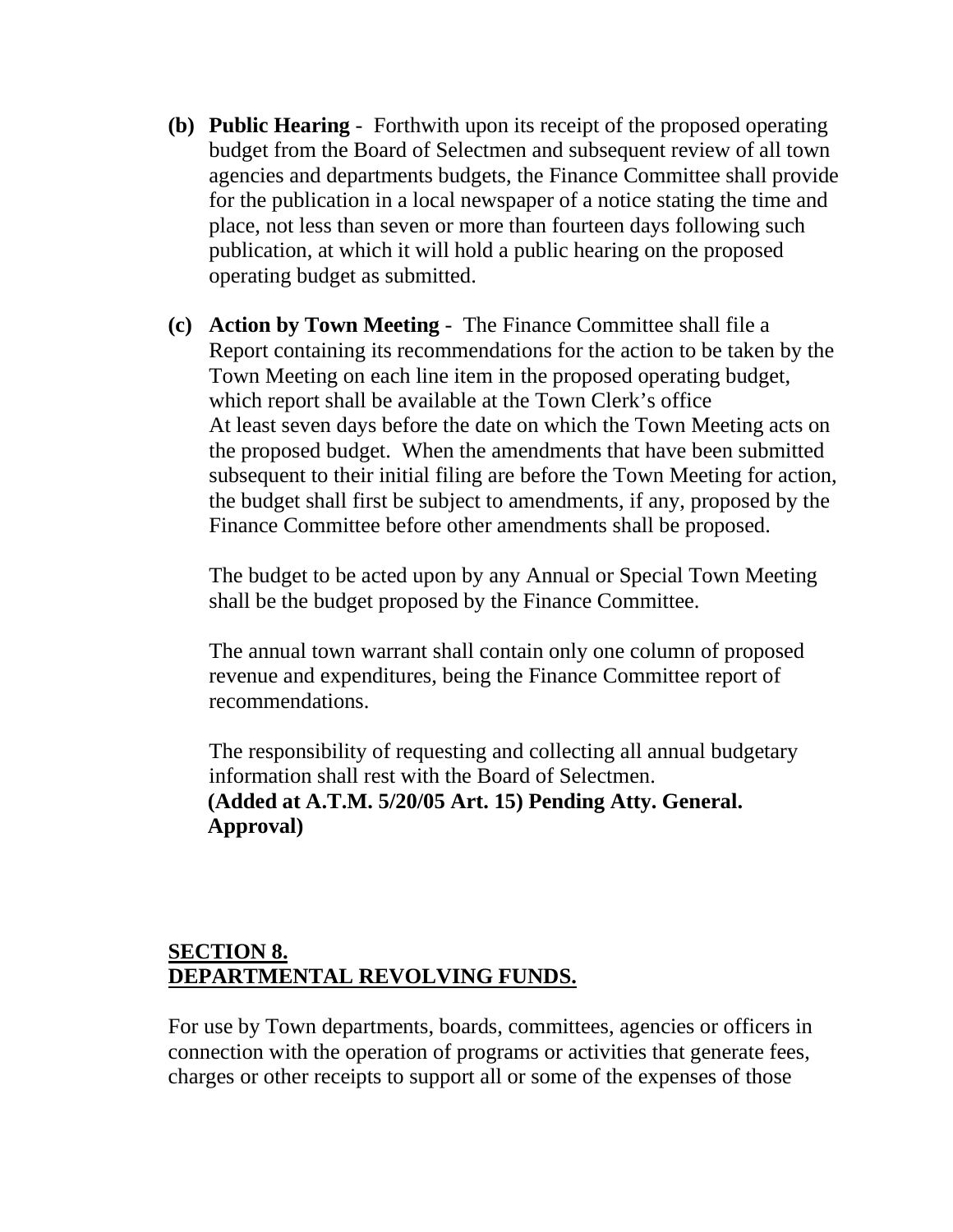programs or activities. These revolving funds are established under and governed by General Laws Chapter 44, §53E½.

**B. Expenditure Limitations**. A department or agency head, board, committee or officer may incur liabilities against and spend monies from a revolving fund established and authorized by this Bylaw without appropriation subject to the following limitations:

- 1. Fringe benefits of full-time employees whose salaries or wages are paid from the fund shall also be paid from the fund, except for those employed as school bus drivers.
- 2. No liability shall be incurred in excess of the available balance of the fund.
- 3. The total amount spent during a fiscal year shall not exceed the amount authorized by Town Meeting on or before July 1 of that fiscal year, or any increased amount of the authorization that is later approved during that fiscal year by the Board of Selectmen and the Finance Committee.

**C. Interest**. Interest earned on monies credited to a revolving fund established by this Bylaw shall be credited to the general fund.

**D. Procedures and Reports**. Except as provided in General Laws Chapter 44, §53E½ and this Bylaw, the laws, bylaw, rules, regulations, policies or procedures that govern the receipt and custody of the Town monies and the expenditure and payment of Town funds shall apply to the use of a revolving fund established and authorized by this Bylaw. The Town Accountant shall include a statement on the collections credited to each fund, the encumbrances and expenditures charged to the fund and the balance available for expenditure in the regular report the Town Accountant provides the department, board, committee, agency or officer on appropriations made for its use.

**E. Authorized Revolving Funds.** The following Table of Authorized Revolving Funds establishes:

1. Each revolving fund authorized for use by a Town department, board, committee, agency or office;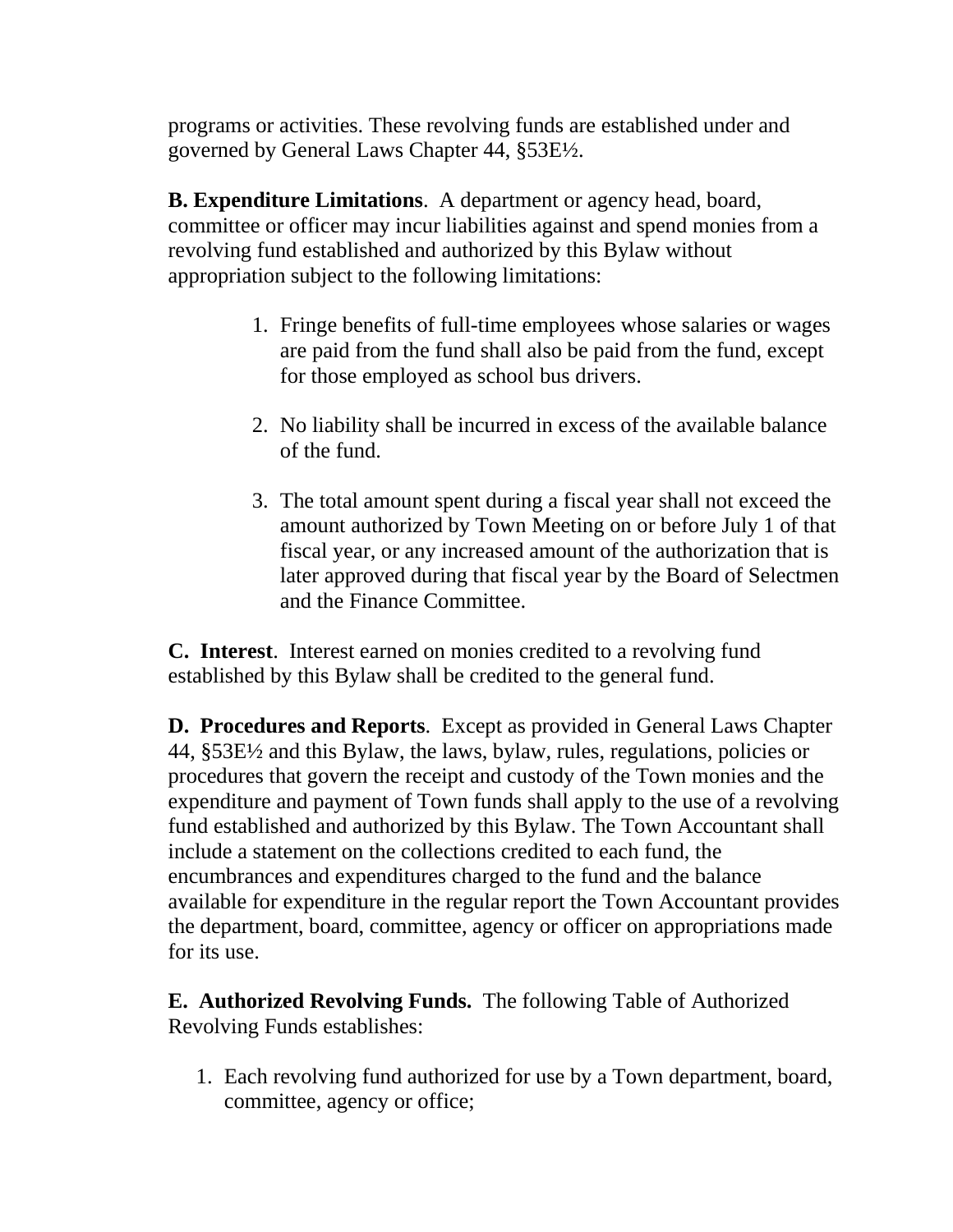- 2. The department or agency head, board, committee or officer authorized to spend from each fund;
- 3. The fees, charges and other monies charged and received by the department, board, committee, agency or officer in connection with the program or activity for which the fund is established that shall be credited to each fund by the Town Accountant;
- 4. The expenses of the program or activity for which each fund may be used;
- 5. Any restrictions or conditions on expenditures from each fund;
- 6. Any reporting or other requirements that apply to each fund; and
- 7. The fiscal years each fund shall operate under this By-law.

| <b>Revolving</b><br><b>Fund</b> | <b>Department</b><br>, Board,<br>Committee,<br><b>Agency or</b><br><b>Officer</b><br><b>Authorized</b><br>to Spend<br>from Fund | Fees,<br><b>Charges</b><br>or Other<br><b>Receipts</b><br><b>Credited</b><br>to Fund | Program or<br><b>Activity</b><br><b>Expenses</b><br><b>Payable From</b><br><b>Fund</b> | <b>Restrictions</b><br>or Conditions<br>on Expenses<br><b>Payable From</b><br><b>Fund</b>  | <b>Other</b><br><b>Requirements</b><br>/ Reports                                           | <b>Fiscal</b><br>Years                                |
|---------------------------------|---------------------------------------------------------------------------------------------------------------------------------|--------------------------------------------------------------------------------------|----------------------------------------------------------------------------------------|--------------------------------------------------------------------------------------------|--------------------------------------------------------------------------------------------|-------------------------------------------------------|
| Gas &<br>Plumbing<br>Inspection | Gas &<br>Plumbing<br>Inspector                                                                                                  | Inspection<br>Fees                                                                   | Salaries &<br><b>Expenses</b>                                                          | None, other<br>than as set<br>forth in this<br>Bylaw and by<br><b>Town Meeting</b><br>vote | None, other<br>than as set<br>forth in this<br>Bylaw and by<br><b>Town Meeting</b><br>vote | <b>Fiscal Year</b><br>2018 and<br>subsequent<br>years |
| Council on<br>Aging             | Council on<br>Aging                                                                                                             | User<br>Charges                                                                      | Salaries &<br>Expenses                                                                 | None, other<br>than as set<br>forth in this<br>Bylaw and by<br><b>Town Meeting</b><br>vote | None, other<br>than as set<br>forth in this<br>Bylaw and by<br><b>Town Meeting</b><br>vote | <b>Fiscal Year</b><br>2018 and<br>subsequent<br>years |
| <b>Town Hall</b><br>Use         | Board of<br>Selectmen                                                                                                           | Rental<br>Fees                                                                       | Salaries &<br><b>Expenses</b>                                                          | None, other<br>than as set<br>forth in this<br>Bylaw and by<br><b>Town Meeting</b>         | None, other<br>than as set<br>forth in this<br>Bylaw and by<br><b>Town Meeting</b>         | <b>Fiscal Year</b><br>2018 and<br>subsequent<br>years |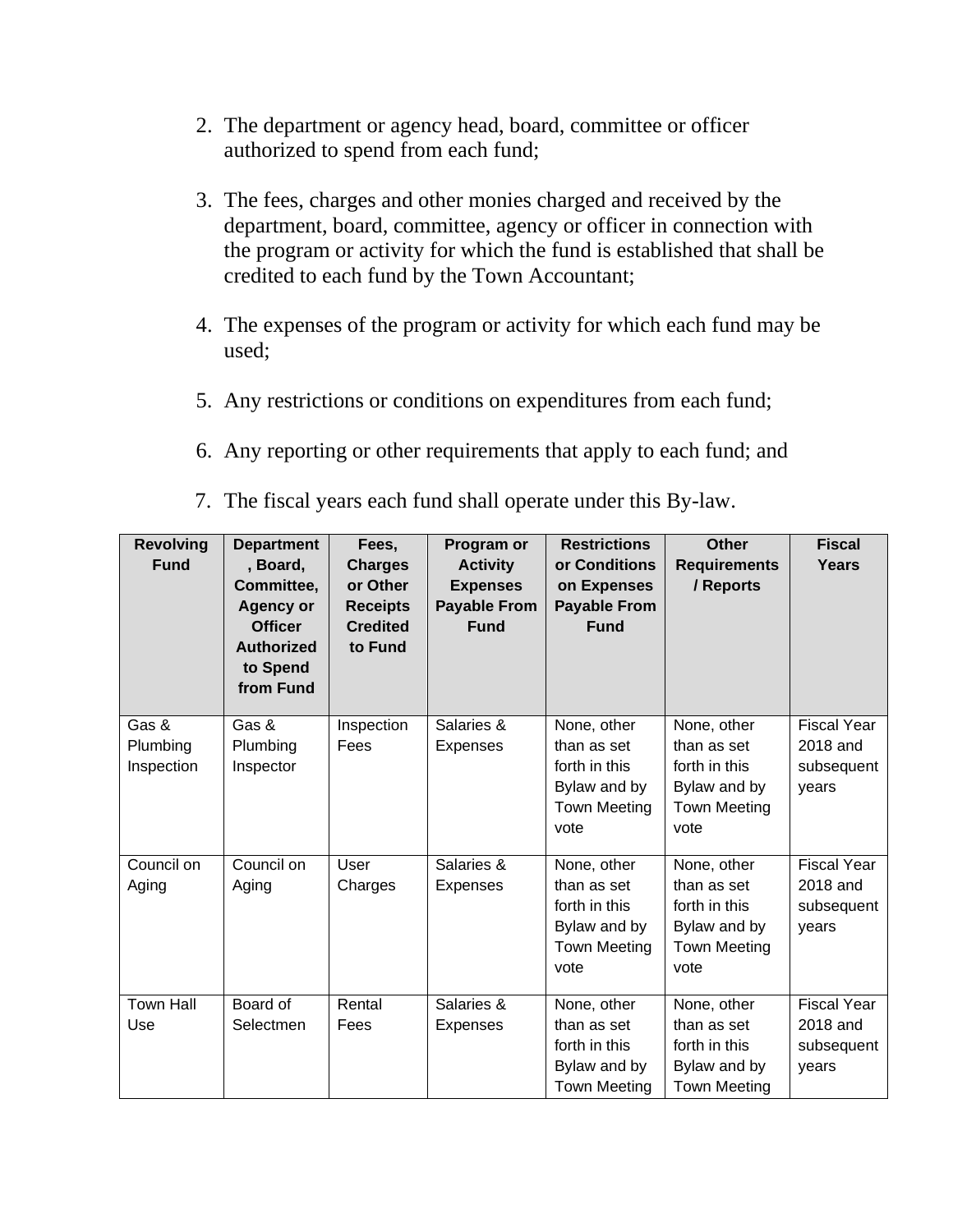|                     |                                   |           |                               | vote                                                                                       | vote                                                                                       |                                                       |
|---------------------|-----------------------------------|-----------|-------------------------------|--------------------------------------------------------------------------------------------|--------------------------------------------------------------------------------------------|-------------------------------------------------------|
| Olde Home<br>Day    | Old Home<br>Day<br>Committee      | Fees      | <b>Expenses</b>               | None, other<br>than as set<br>forth in this<br>Bylaw and by<br><b>Town Meeting</b><br>vote | None, other<br>than as set<br>forth in this<br>Bylaw and by<br><b>Town Meeting</b><br>vote | <b>Fiscal Year</b><br>2018 and<br>subsequent<br>years |
| <b>Fuller Field</b> | <b>Fuller Field</b><br>Commission | User Fees | Salaries &<br><b>Expenses</b> | None, other<br>than as set<br>forth in this<br>Bylaw and by<br><b>Town Meeting</b><br>vote | None, other<br>than as set<br>forth in this<br>Bylaw and by<br><b>Town Meeting</b><br>vote | <b>Fiscal Year</b><br>2018 and<br>subsequent<br>years |
| <b>Town Clerk</b>   | <b>Town Clerk</b>                 | Fees      | <b>Expenses</b>               | None, other<br>than as set<br>forth in this<br>Bylaw and by<br>Town Meeting<br>vote        | None, other<br>than as set<br>forth in this<br>Bylaw and by<br><b>Town Meeting</b><br>vote | <b>Fiscal Year</b><br>2018 and<br>subsequent<br>years |

## **ARTICLE III: DUTIES OF THE SELECTMEN**

## **SECTION 1.**

The Selectmen shall have the general direction and management of the property and affairs of the Town in all matters not otherwise provided for by law or by these by-laws. Membership of the Board of Selectmen shall be five (5) members; the term of office shall be three years.

**(Term of office changed from 1 year to 3 years at S.T.M. 8/9/43 Art. 3)**

**(Changed from 3 to 5 members at S.T.M. 11/13/89 Art. 9)**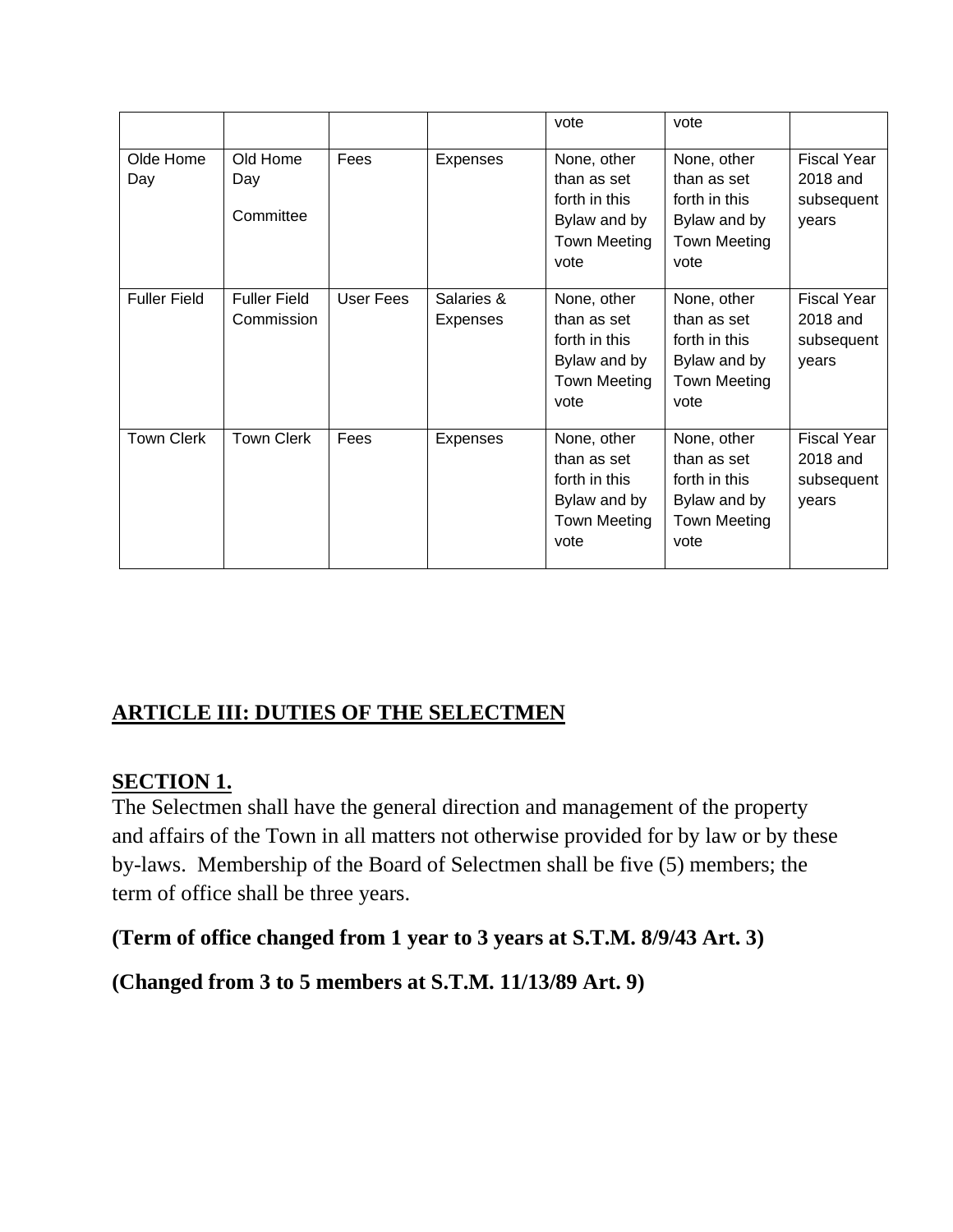#### **SECTION 2.**

The Selectmen may appear, either personally or by the Town Solicitor, or by special counsel duly employed by the Law Committee as provided under Article XII of these by-laws, before any Court, committee of the Legislature, or any State or County Board or Commission, to protect the interests of the town, but are not authorized by these by-laws to commit the Town to any course of action.

#### **SECTION 3.**

.

The Selectmen shall have charge of, and shall draw orders on any and all monies appropriated for the departments under their control and all appropriations not specifically entrusted to the control of any particular board or committee, except as provided under Section 2 of Article VII of these by-laws. They shall not transfer monies appropriated for a specific purpose to any other appropriation. They shall make a detailed report of all appropriations and expenditures therefrom, in the annual Town Report.

#### **SECTION 4.**

All conveyances of land or interests in land which may hereafter be authorized by a vote of the Town, or otherwise, shall be signed by a majority of the Board of Selectmen, unless otherwise provided by law or by vote of the Town, and shall be sealed with the town seal.

## **SECTION 5.**

The Selectmen shall annually, at least thirty days before the annual Town Meeting, appoint at least two tellers from each voting district, whose duty it shall be to check on the voting list, names of the voters coming into Town Meetings. They shall be paid no less than the prevailing minimum hourly wage, and not less than two hours pay for any one meeting, including cancellations and adjournments. They shall act during the year at all Town Meetings, except as provided for in Section 4 of Article I. The Selectmen shall have the power to fill any vacancies that occur in the number of said tellers during the year. Said tellers shall report at the Town Hall for duty one-half hour before the hour for which said meeting is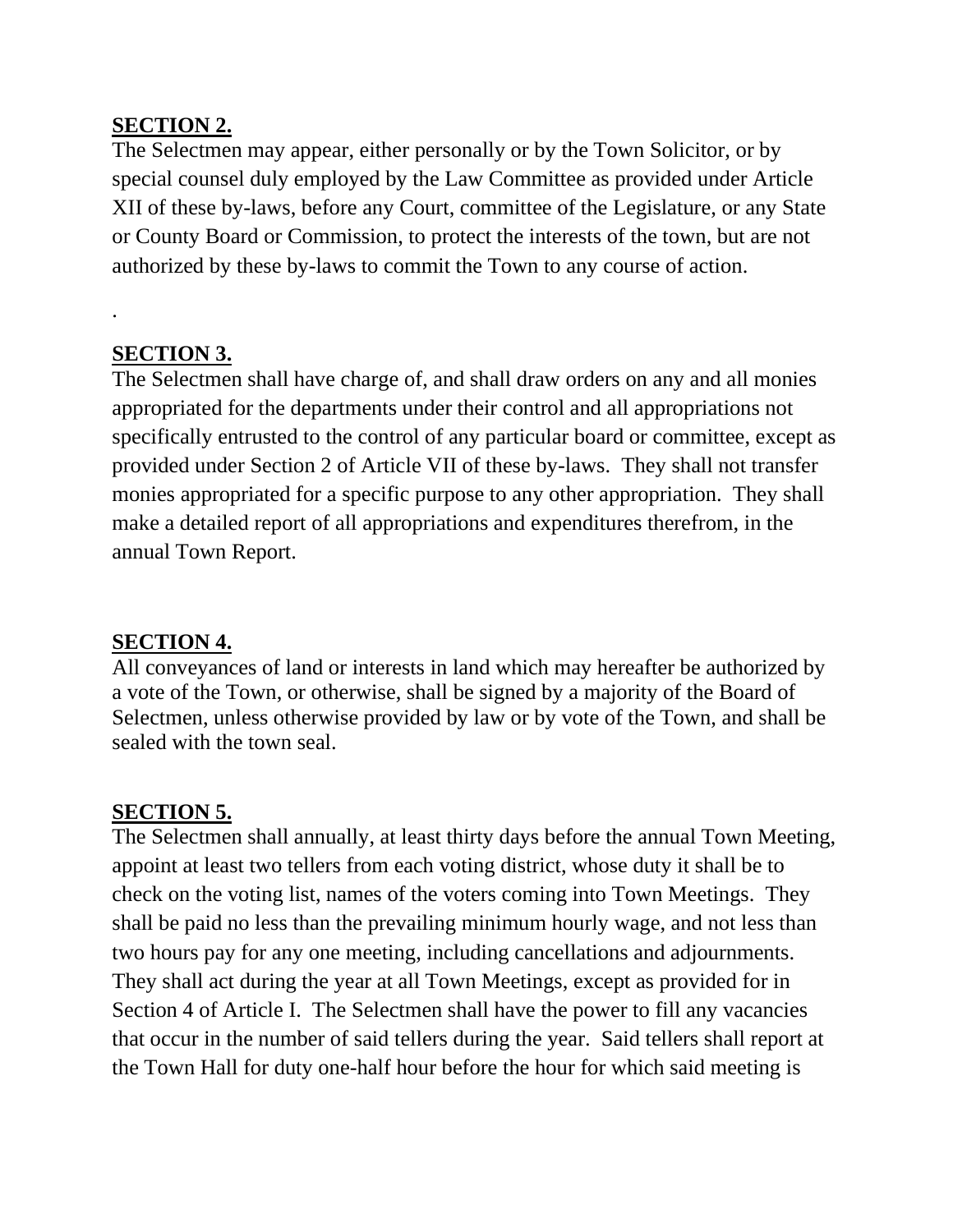called, and they shall at that time and for that meeting only, fill any vacancy in their number.

#### **(Revised at S.T.M. 11/13/89 Art. 12)**

#### **SECTION 6.**

The Selectmen shall insert in all town meeting warrants an article providing for the receiving of reports of any outstanding committees.

#### **SECTION 7.**

In town meeting warrants the Selectmen shall cause to be printed at the end of each article involving the expenditure of appropriation of money, the word "Approved" or Disapproved", in whole or in part, in accordance with the report of the Finance Committee.

## **SECTION 8.**

The Selectmen shall furnish for the use of the voters at each Special Town Meeting and at the adjournment of the Annual Town Meeting, printed copies of the Warrant for that meeting. The type shall not be less than 8 point.

#### **SECTION 9.**

It shall be the duty of the Selectmen to impose and enforce a set of rules and regulations for the government of the Police Department and the guidance of members thereof. They shall have copies of said rules and regulations printed and shall provide each regular and special member of the Department with a copy of the same.

**SECTION 10.**

The Board of Selectmen shall appoint a Town Accountant. **(Added at STM 3/7/27 Art. 1)**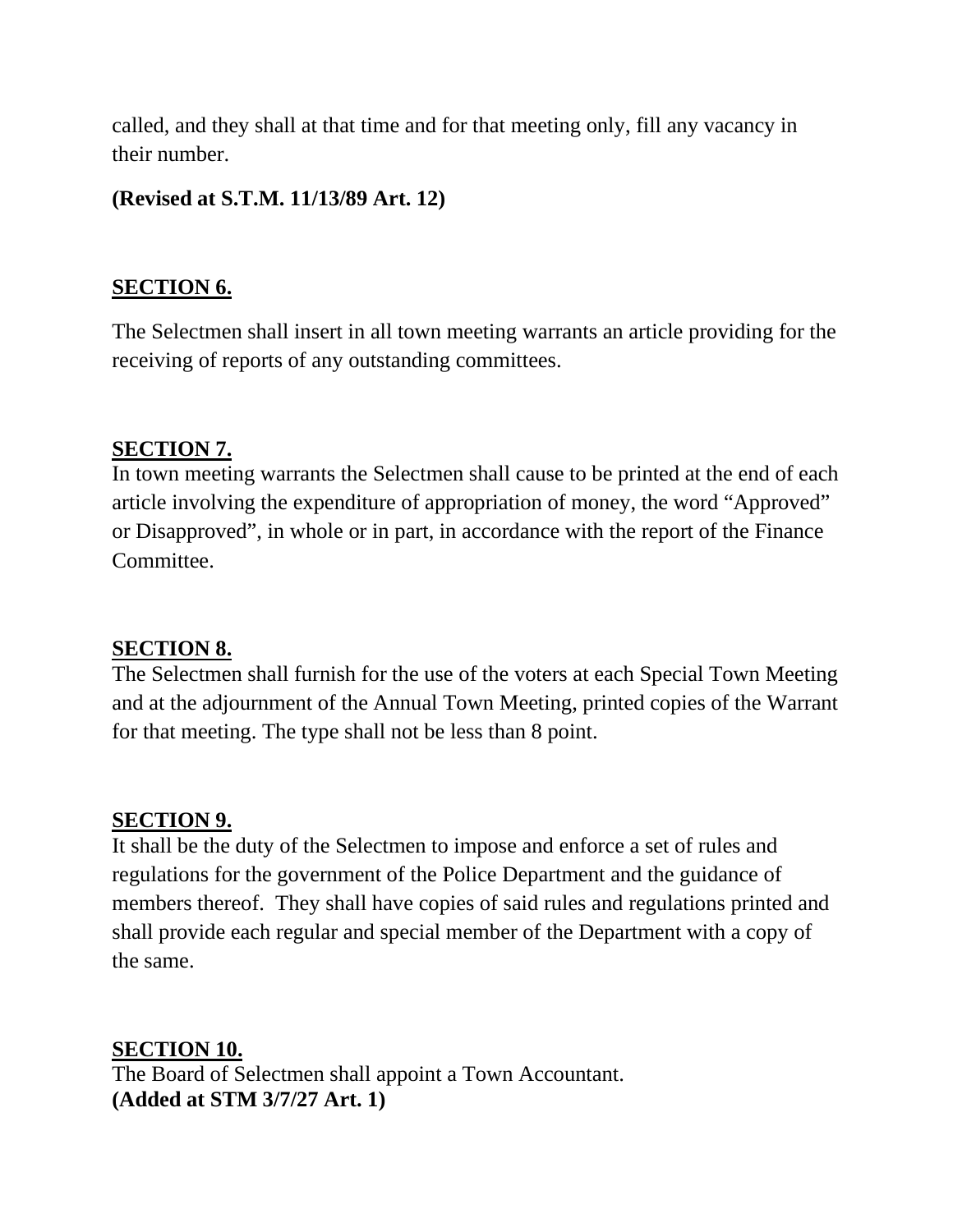#### **SECTION 11.**

If a Department Head seeks to dispose of any surplus personal property having a value of more than \$500, he/she shall submit a written recommendation to the Chief Procurement Officer (CPO) that the identified personal property is surplus to the department's needs and therefore may be disposed of by the Town. Such written recommendation shall include a good faith estimated value of the personal property. Personal property having a value of less than \$500 and no longer needed by a department may be disposed of as the Department Head deems appropriate providing said Department Head provides ten (10) days' advanced notice to the CPO of the personal property, estimated value and intended disposition.

Personal property recommended as surplus by a Department Head and valued greater than \$500 and less than \$2,500 may be designated surplus by the CPO and the CPO shall advertise the items for sale on the Town website, or in the local newspaper, or by online auction as he/she deems in the best interest of the Town.

For personal property recommended as surplus by a Department Head and valued at \$2,500 or more, the Board of Selectmen shall vote whether to designate such personal property as surplus. For such personal property deemed surplus by the Board of Selectmen, the CPO shall dispose of the personal property in accordance with Chapter 30B of the Massachusetts General Laws by sealed bids or by public auction.

At the discretion of the Board of Selectmen, surplus personal property may be sold at less than fair market value or donated to a governmental entity or an organization which has Internal Revenue Service tax exempt status by reason of its charitable nature as provided in Chapter 30B of the Massachusetts General Laws.

#### **SECTION 12.**

No person or corporation shall remove or cause to be removed any soil, sand or gravel from property belonging to the Town of Clinton, without first obtaining the written permission of the Board of Selectmen. Said Selectmen shall inquire of all of the various Town departments to ascertain their needs of any of the abovementioned materials prior to giving permission to remove these materials from the property of the Town and from the confines of the Town of Clinton. All such materials which are not needed by the Town of Clinton shall be sold at the fair market price of such materials at the time of the sale. No loam or topsoil on property belonging to the Town of Clinton shall be removed from the Town by any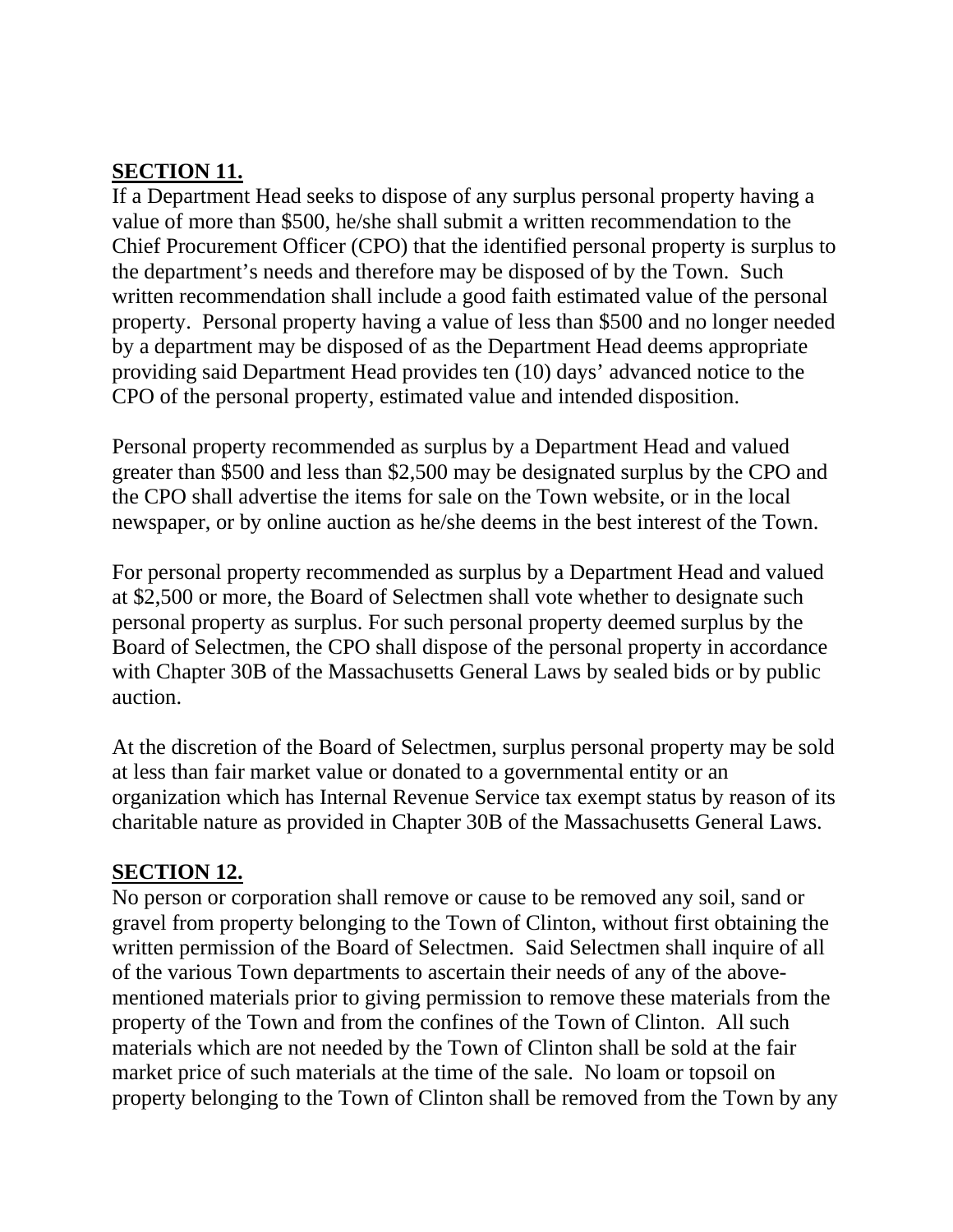person or corporation; it shall instead be stored at some convenient place, for the future use of the Town. **(Added at S.T.M. 09/24/62 Art. 7)**

## **SECTION 13.**

The Board of Selectmen shall have the authority to apply for any grant of monies from the United States Government or the Commonwealth of Massachusetts provided such a grant does not involve matching funds from the treasury of the Town of Clinton.

#### **(Added at A.T.M. 4/28/77 Art. 25)**

#### **SECTION 14.**

The Board of Selectmen shall be authorized to expend Federal funds in the Town's name for the purchase of land or buildings for the purposes outline the Federal grant, or act in any manner relating thereto. **(Added at S.T.M. 10/05/81 Art. 10)**

## **SECTION 15. Licensing of Commercial Garage Keepers and Repairmen**.

No person shall offer motor vehicle services to the public, which services include repair, body work or service station activities, and/or the storage of motor vehicles, without being licensed annually for such purposes by the Board of Selectmen. This licensing requirement shall include, but not be limited to, brake and muffler shops, transmission shops, general motor vehicle repair shops, tire shops, wash works, gas stations with or without service bays, and motor vehicle general garage operations.

#### **SECTION 16.**

The Board of Selectmen are hereby authorized to grant such licenses upon written application thereof and subject to the terms and conditions as established by the Board of Selectmen and applicable law.

#### **(Added at A.T.M. 06/04/12 Art. 29)**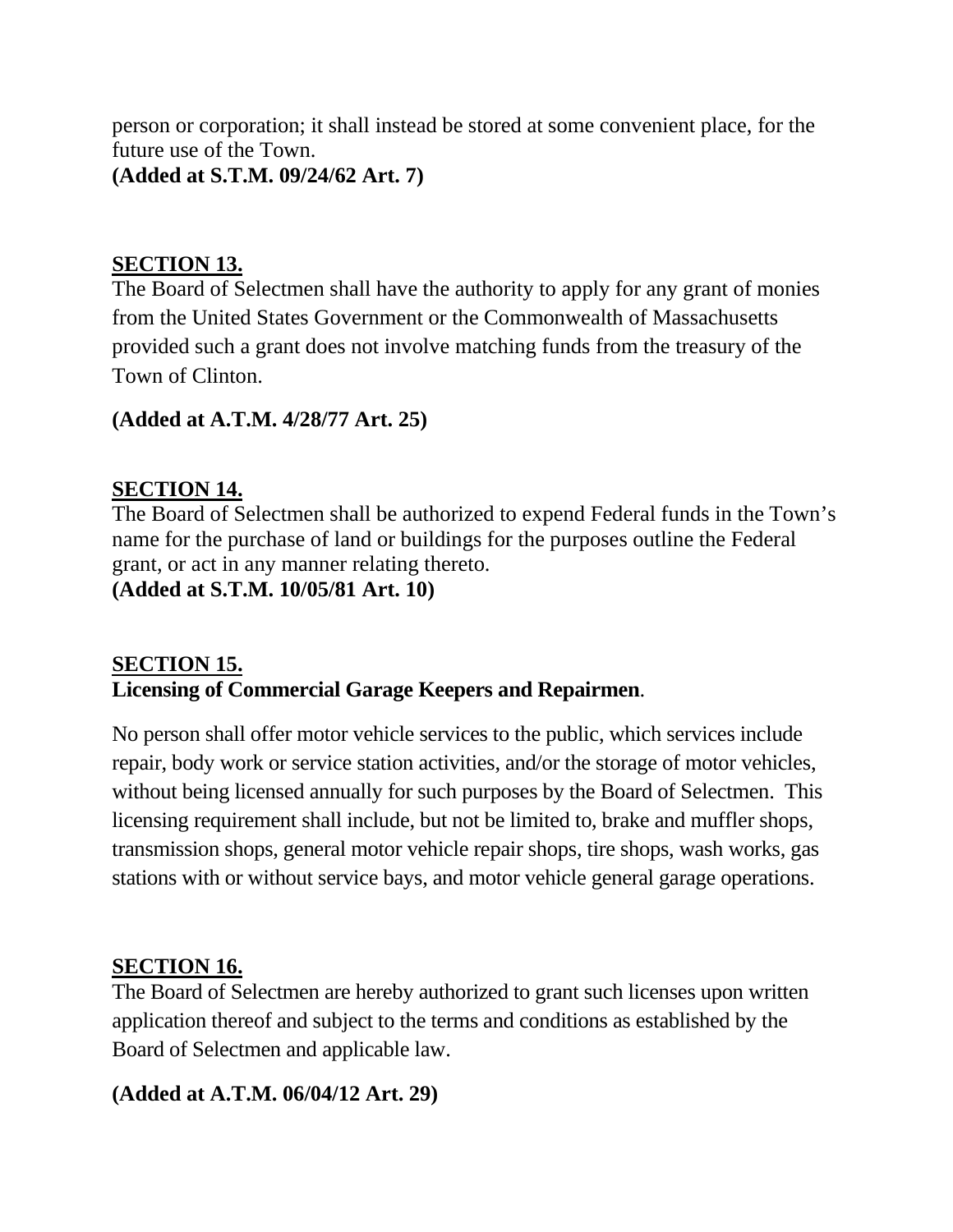## **SECTION 17. MOTEL/HOTEL OPERATION PERMIT**

No person shall operate a motel or hotel, as defined in G.L. c.64G, §1(c) §1(e), but excluding private clubs, without first obtaining a permit from the Board of Selectmen in addition to any other permits or licenses required by state or local law or regulations, such permit being subject to annual renewal by the Board of Selectmen. The Board of Selectmen may promulgate regulations to implement this bylaw, and may revoke the permit for violation of this bylaw and/or any regulations adopted hereunder.

Violation of this bylaw, or of any regulations adopted hereunder, may be enforced through any lawful means in law or in equity by the Board of Selectmen, the Town Administrator, or their duly authorized agents, or any police officer of the Town of Clinton including, but not limited to, enforcement by non-criminal disposition pursuant to G.L. c.40, §21D. Each day a violation exists shall constitute a separate violation.

The penalties shall be as follows:

| First violation:                      | \$100.00 |
|---------------------------------------|----------|
| Second<br>Violation:                  | \$200.00 |
| Third and<br>subsequent<br>violations | \$300.00 |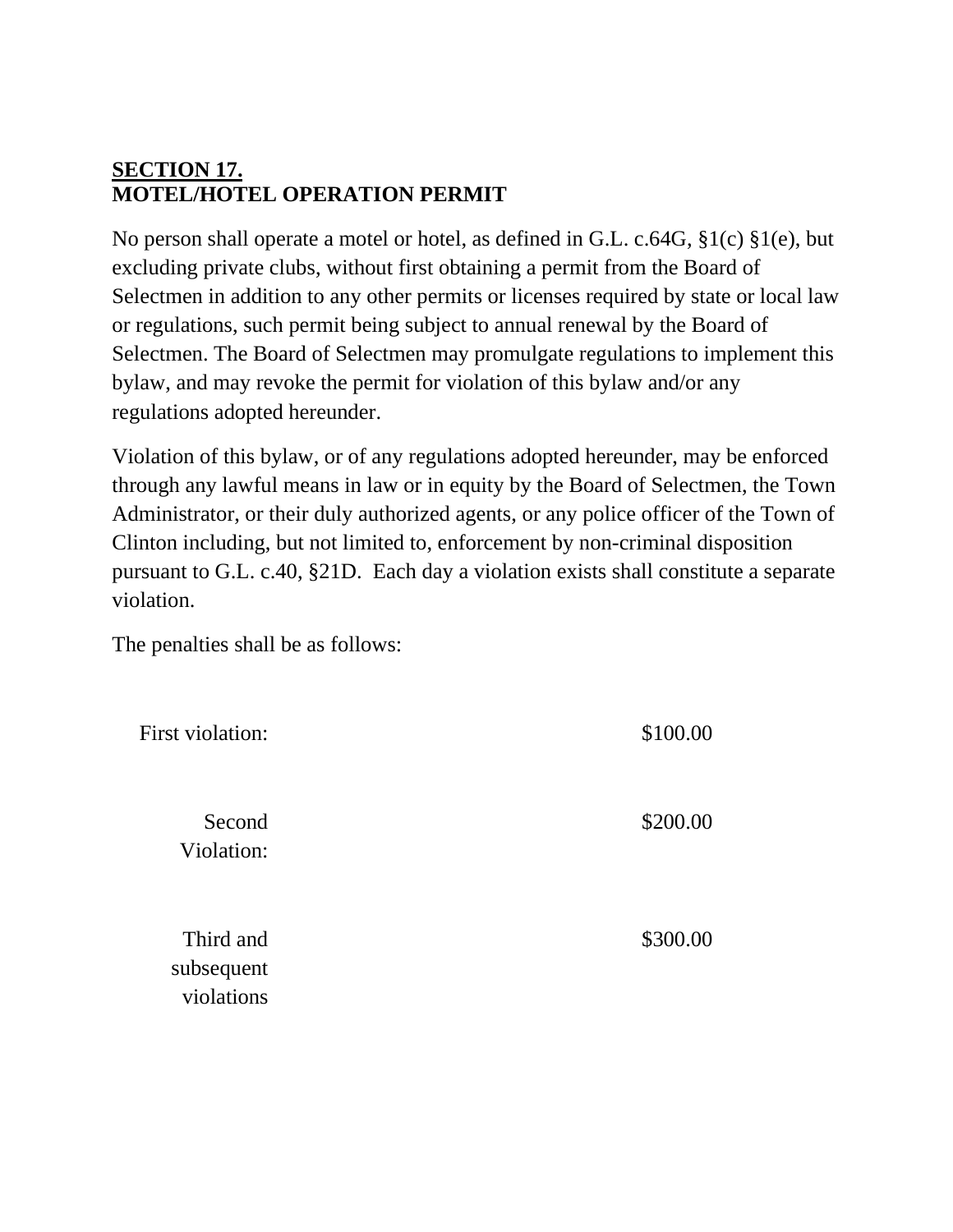## **ARTICLE IV: DUTIES OF THE TOWN CLERK**

## **SECTION 1.**

The Town Clerk shall furnish for the use of the voters at town meetings, perforated yes and no ballots with letters not less than one-half inch high, as provided for under Section 10 of Article I of these by-laws, and shall also provide regular voting lists for the use of the town tellers at town meetings.

## **SECTION 2.**

He shall keep a file of all Town Reports, reports submitted by all committees chosen by the Town and all original documents relating to the affairs of the Town which come into his custody. He shall suitably index all such reports and documents and all the records of the town in his custody, in manner convenient for reference and examination.

#### **SECTION 3.**

He shall have stated daily hours for the transaction of business, and shall give public notice thereof.

#### **SECTION 4.**

When the Town Clerk shall receive notice from a voter of his intention to move the reconsideration of any vote, as provided in Section 11 of Article I of these by-laws, he shall immediately thereafter give public notice in a daily newspaper published in the town of Clinton of the receipt of such notice of intention.

## **ARTICLE V: DUTIES OF THE TOWN TREASURER**

## **SECTION 1.**

The Town Treasurer shall have custody of all funds belonging to the Town, except funds for which other provision is made by law, or these by-laws, and he shall pay no money from the treasury, other than court judgments, bonds, notes which may come due and their interest thereon, and weekly pay-rolls, except upon a warrant or order from the board or committee having a charge of an appropriation, or a duly authorized sub-committee of such board or committee, together with the approval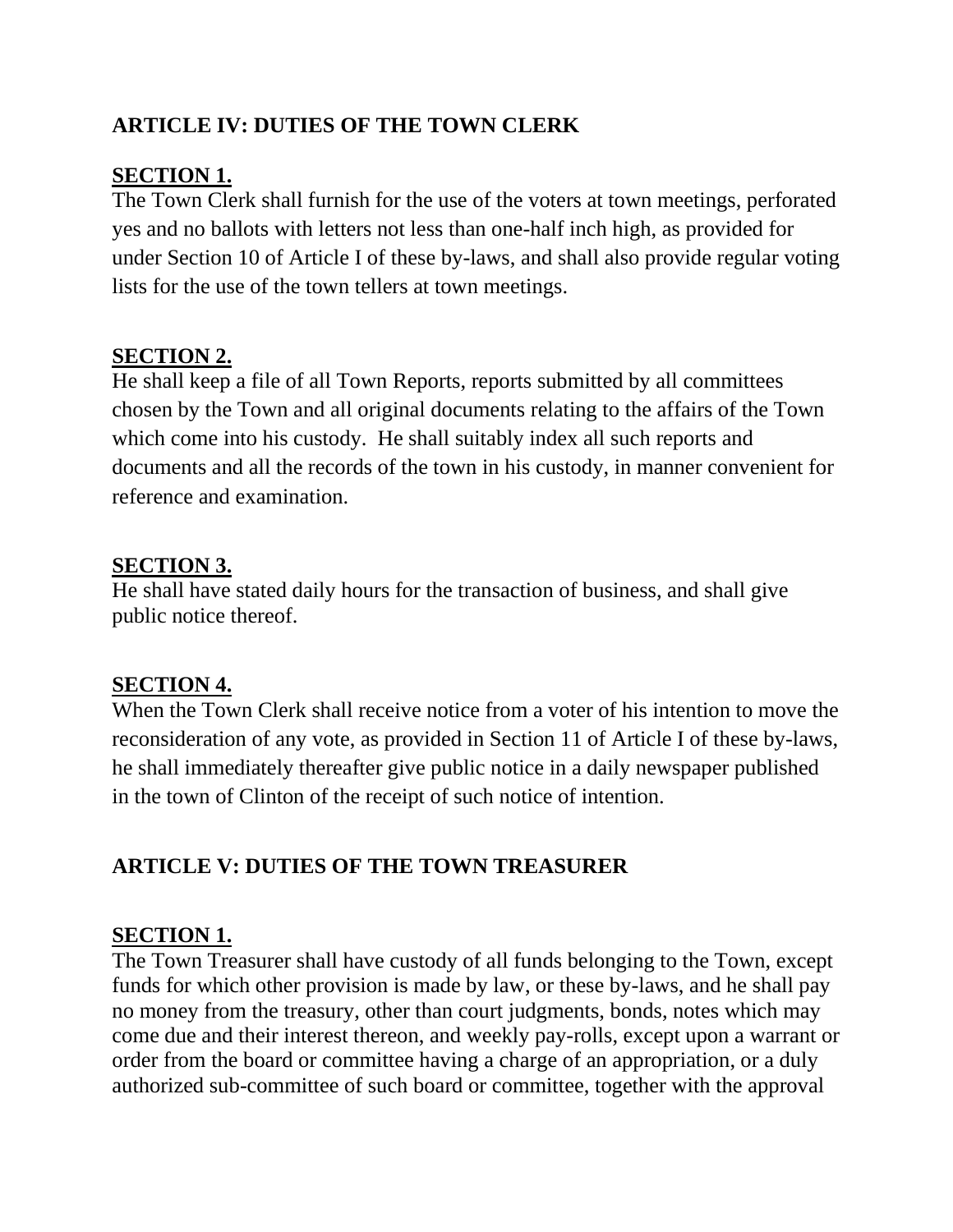of any other board or officer required by law. Such warrant or order shall be sufficient authority to the Treasurer to pay the same, and payment of the same upon such warrant or order shall be sufficient authority to the Treasurer to pay the same, and payment of the same upon such warrant or order shall discharge him from all liability on account of the money so paid.

## **(Elected term changed from 1 year to 3 years at S.T.M. 9/12/44 Art. 13)**

## **SECTION 2.**

The Treasurer shall furnish properly prepared coupons or stubs from all bills or receipts for which he has received money, to the auditor or auditors, to show that he has entered the proper amount in his cash book. He shall also make a detailed report to receipts and expenditures and of all trust and sinking funds in his charge, together with a statement of the town debt, which shall be printed in the Annual Town Report.

## **SECTION 3.**

The Treasurer shall deposit all sums in excess of five hundred (\$500), in some bank or trust company which has the approval of the Selectmen to the credit of the Town.

## **SECTION 4.**

He shall have stated daily hours for the transaction of business, and shall give public notice thereof.

## **ARTICLE VI: DUTIES OF THE TOWN COLLECTOR**

## **SECTION 1.**

Beginning with the election of 1936 a Collector of Taxes shall be elected by official ballot.

## **(Added at A.T.M. 2/25/35 Art. 9) (Elected term changed from 1 year to 3 years at S.T.M. 9/12/44 Art. 14)**

## **SECTION 2.**

The collector of taxes shall collect under the title of "Town Collector" all accounts due the Town and he may take such measures to enforce the collection as are provided by the laws of the Commonwealth and he shall account to the Treasurer for all monies collected.

**(Added at A.T.M. 2/25/35 Art. 8)**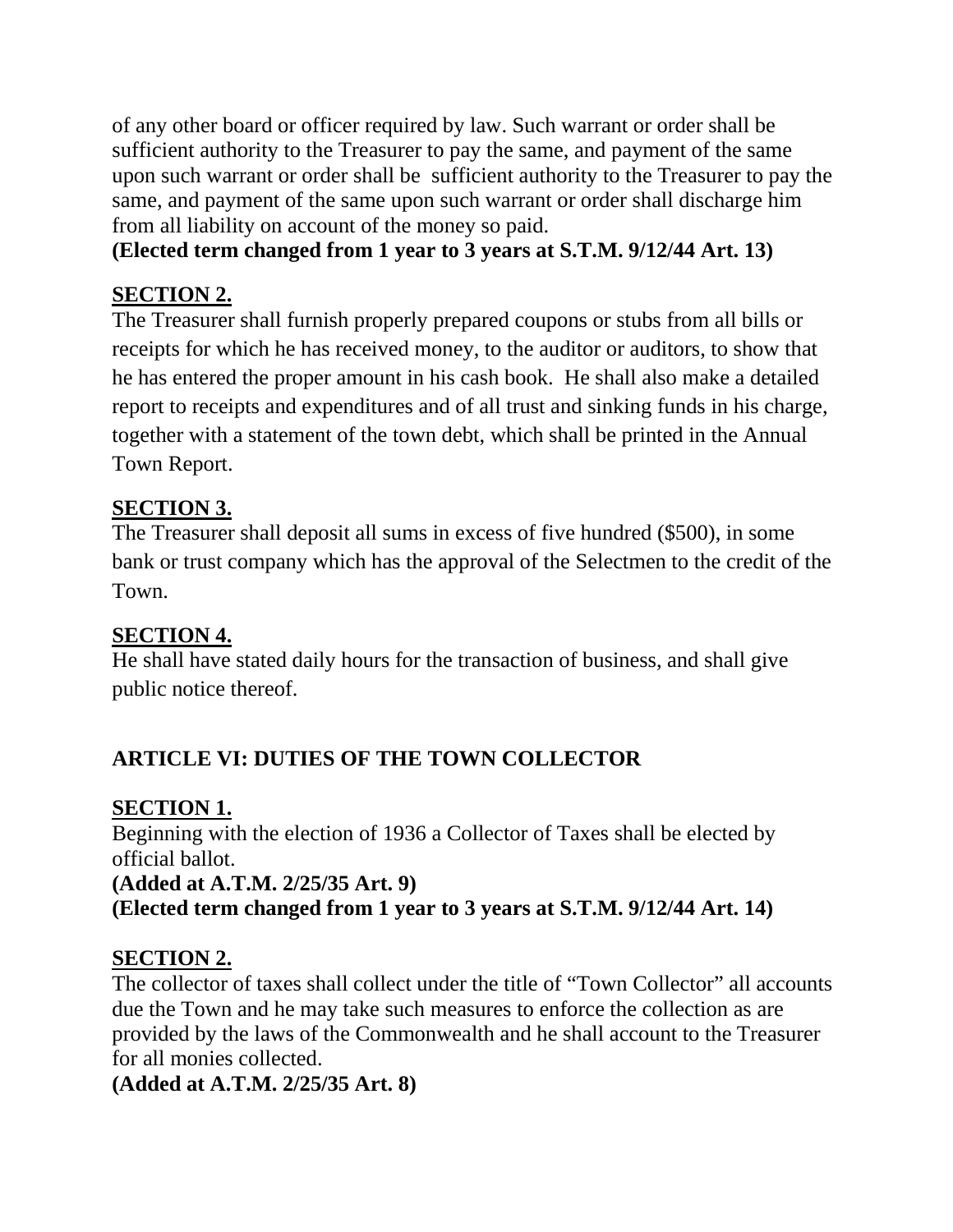## **ARTICLE VII: DUTIES OF THE BOARD OF HEALTH**

## **SECTION 1.**

The Board of Health shall annually make a report to be printed in the Annual Town Report, showing in detail, the statistics of the health and sanitary condition of the Town, with recommendations for its improvements together with a full and comprehensive statement of its work and that of its appointees, during the previous year; such report shall also contain a detailed statement of the amounts expended by the Board during the fiscal year. The

Board shall make and publish such regulations as it deems necessary for public health and safety, and from time to time shall cause said rules and regulations to be printed in a form suitable for public distribution.

## **SECTION 2.**

They shall have charge of the appropriations for quarantine purposes, in addition to the regular health appropriation, any special appropriation which may be made by the Town, which concern the health and sanitation of the Town, not specifically entrusted to any other department.

## **SECTION 3.**

All expenses and salaries connected with their administration shall be paid from their appropriation.

## **ARTICLE VIII: DUTIES OF THE DEPARTMENT OF PUBLIC WORKS**

## **SECTION 1.**

The Department of Public Works, including all its sub-divisions, shall keep an accurate detailed account of any and all monies received and expended and in addition as accurate and detailed record of all work and water line and any other project assigned to its jurisdiction within the Town.

## **SECTION 2.**

A pay-roll and detailed pay-roll record shall be properly and accurately maintained covering all employees of the Public Work Department, including all divisions. In addition, a complete and accurate accounting of all monies paid out to all contractors, sub-contractors, and other outside assistance for services performed. Detailed and accurate accounting records shall further be maintained covering the furnishing of any and all materials and services contracted for by the Department and including the cost thereof.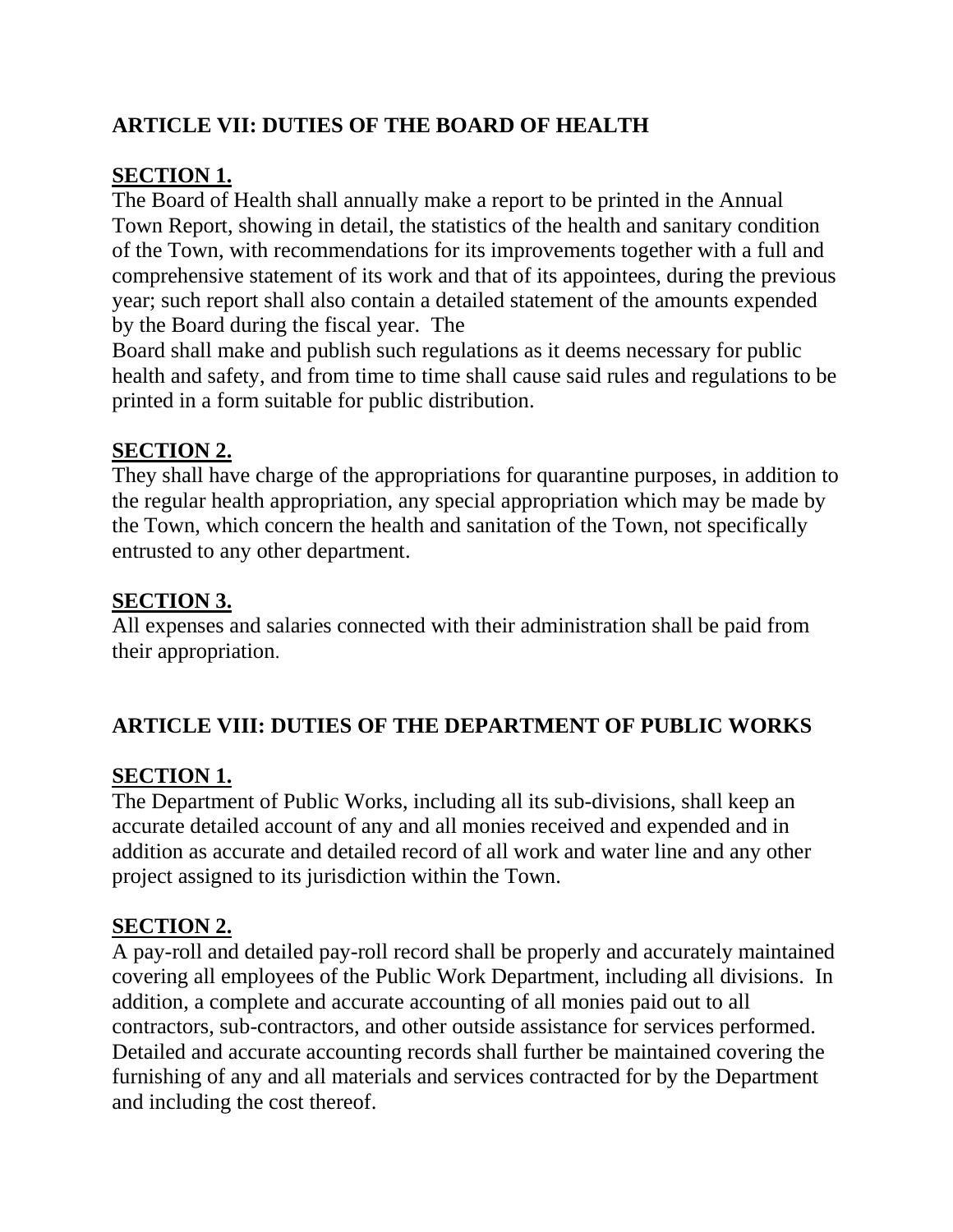## **SECTION 3.**

The Department of Public Works shall furnish an annual report in detail, of work performed in the Road & Sewer, Tree & Cemetery and Water Departments, together with a detailed statement of the expenses of the departments, to be printed in the Annual Town Report.

## **SECTION 4.**

The Board of Selectmen shall annually appoint a Superintendent of Public Works, who shall have general supervision of the work of the department, subject to the orders of the Board.

## **SECTION 5.**

It shall be the duty of the Superintendent of Public Works to make note of all street or sidewalk obstructions, particularly of all defects from which accidents to person or property are or may be, alleged to have resulted.

Immediately after such accidents are called to his attention, he shall make a careful investigation of the exact location of the alleged defect, the width, length, depth and other facts appertaining to the same. He shall forthwith submit a written report thereof to the Town Solicitor, which shall contain a list of all persons having information concerning the alleged defect or accident.

## **SECTION 6.**

In case of a failure of the owner or tenant or person in charge of an estate to comply with the provisions of Section 12 of Article XVIII, regarding the removal of snow and ice from sidewalks, it shall be the duty of the Superintendent of Public Works to remove such snow and ice; and to forthwith cause complaint to be made in court against the offending person for the violation of said by-law.

## **SECTION 7.**

The Department of Public Works may, if public safety or convenience so require, order that vehicles shall pass along any street or highway in the Town in one direction only. Such order shall be made only after a duly advertised public hearing thereon. Any such street shall be properly marked with signs indicating that such highway is now a one-way street.

## **SECTION 8.**

The Department of Public Works shall not lay out any street on petition until the petitioners shall have furnished the Board with a proper plan of the street prayed for, showing the lands, if any, to be taken, and the names of the owners thereof, the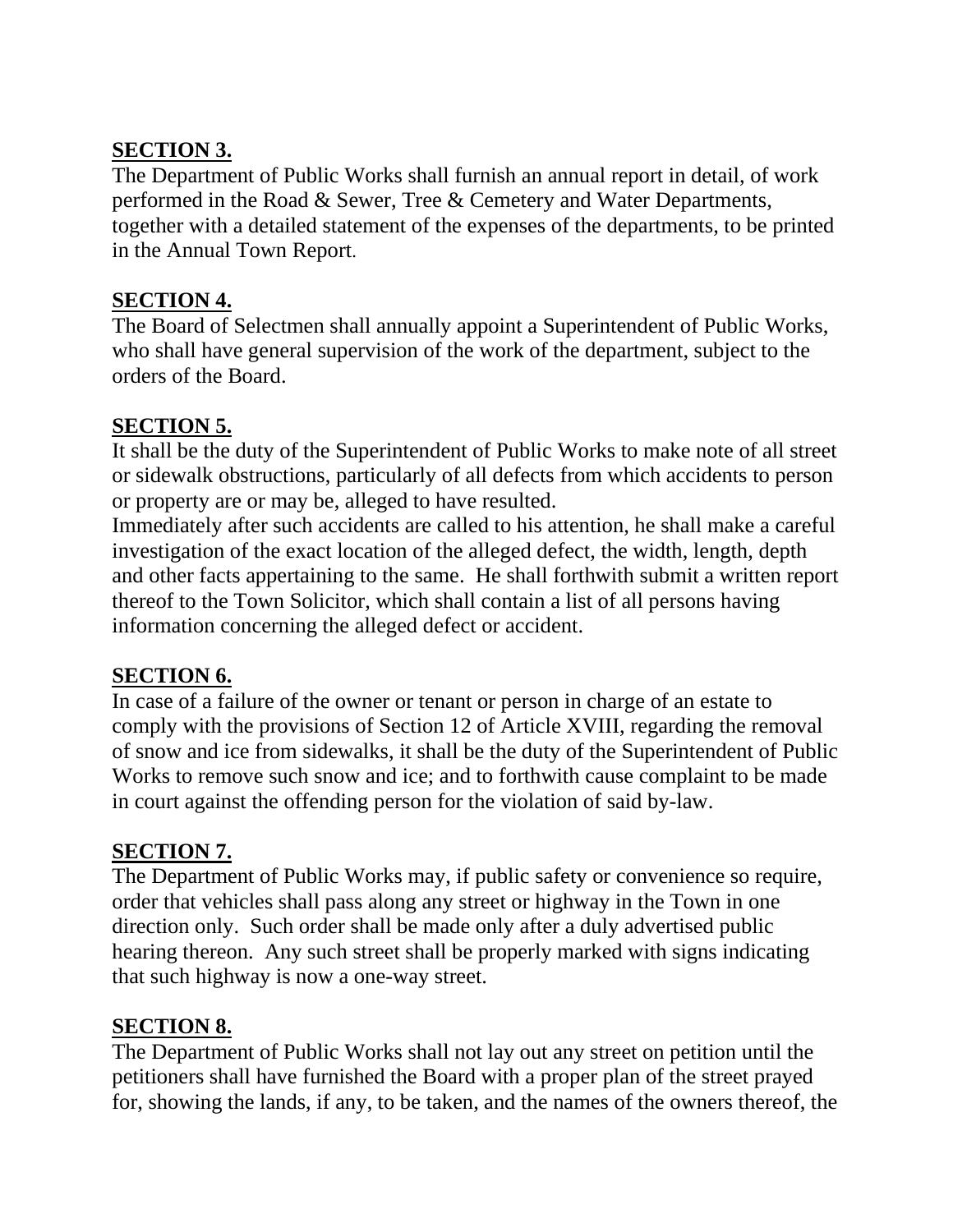width of the proposed street, and outline of all buildings which are located adjacent to said street with the offsets from the line of said street to some permanent part of said buildings, stated in figures. In case there are not a sufficient number of buildings to locate the street lines in this manner, then distances from some known street line or some permanent structure must be given. There shall be filed an agreement referring to said plan signed by all parties who decline to release or state their prospective damages. Said plan shall be on mounted paper or substantial tracing cloth in size twenty-one by thirty inches.

A profile of the proposed street shall be drawn on the same sheet, showing the existing elevations of the center and side lines of the street on fifty-feet stations measured from the center of an existing accepted street. The proposed finished grade shall also be shown by a red line or lines. The scale on all such plans shall be forty feet to an inch horizontal, six feet to the inch vertical. In general, all corners of connecting streets shall be rounded by a curve of appropriate radius, to be approved by the Department of Public Works.

## **SECTION 9.**

The Department of Public Works may order all buildings on public streets to be numbered in such manner as the Board shall prescribe; and shall so order when requested in writing by a majority of the persons owning real estate on any such street. The owner of every such building on a public street shall comply with such order within ten days thereafter. The owner of any unnumbered building may request the Board to designate the number for such building and the Board shall comply with such request within ten days thereafter. The Department of Public Works may recommend such numbering of buildings on private ways.

## **SECTION 10.**

The Department of Public Works may at any time temporarily close any street or way within the Town, if in the opinion of said Board public necessity, common convenience or safety so require.

## **SECTION 11.**

All expenses and salaries connected with the administration of the Department of Public Works and appropriations in their charge shall be paid from said appropriations.

**(Revised Art. VIII, duties of D.P.W. at S.T.M. 11/13/89 Art. 13)**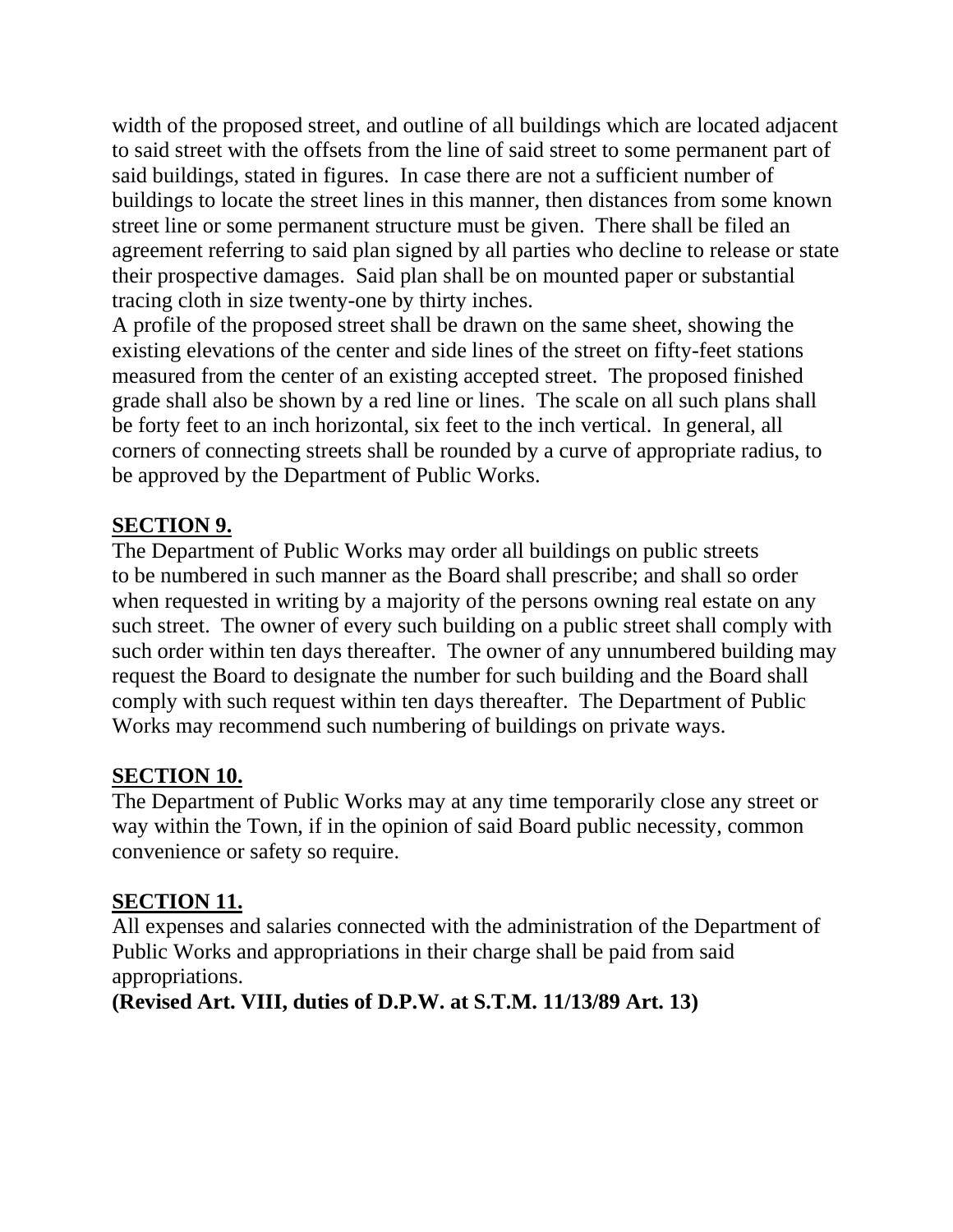## **ILLICIT DISCHARGE DETECTION AND ELIMINATION BY-LAW**

## **I. AUTHORITY**

This By-Law is adopted in accordance with the authority granted, inter alia, by Amendment Article 89 to Article II of the Massachusetts Constitution and M.G.L. Chapter 43B Section 13. The Board of Selectmen is delegated hereby the responsibility and authority to enforce and administer this By-Law. The Board of Selectmen may delegate such aspects of By-Law enforcement and administration to the Superintendent of Public Works and such of his subordinates as the Board of Selectmen may from time-to-time determine and designate in writing.

## **II. PREAMBLE**

In partial fulfillment of the obligations of the Town under the Clean Water Act (33 U.S.C. 1251 & seq.) (the "Act") and under the Town's National Pollutant Discharge Elimination System Stormwater Permit, the Town hereby establishes a comprehensive and fair system of regulation of Discharge to the Town's Municipal Separate Storm Sewer System (sometimes referred to herein as the "MS4").

#### **lll. PURPOSE**

The purpose and intent of this By-Law is to:

 a.Protect the waters of the U.S. as defined in the Act and implementing Regulations from uncontrolled Discharges of Stormwater or Discharges of Contaminated Water which have a negative impact on the receiving waters by changing the physical, biological and chemical composition of the water resulting in an unhealthy environment for aquatic organisms, wildlife and people, and

b.Reduce Discharges of Contaminated Water into the MS4 and resultant discharges from the MS4 into waters of the U.S. and improve surface water quality, and

c.Permit and manage reasonable access to the MS4 to facilitate proper drainage, and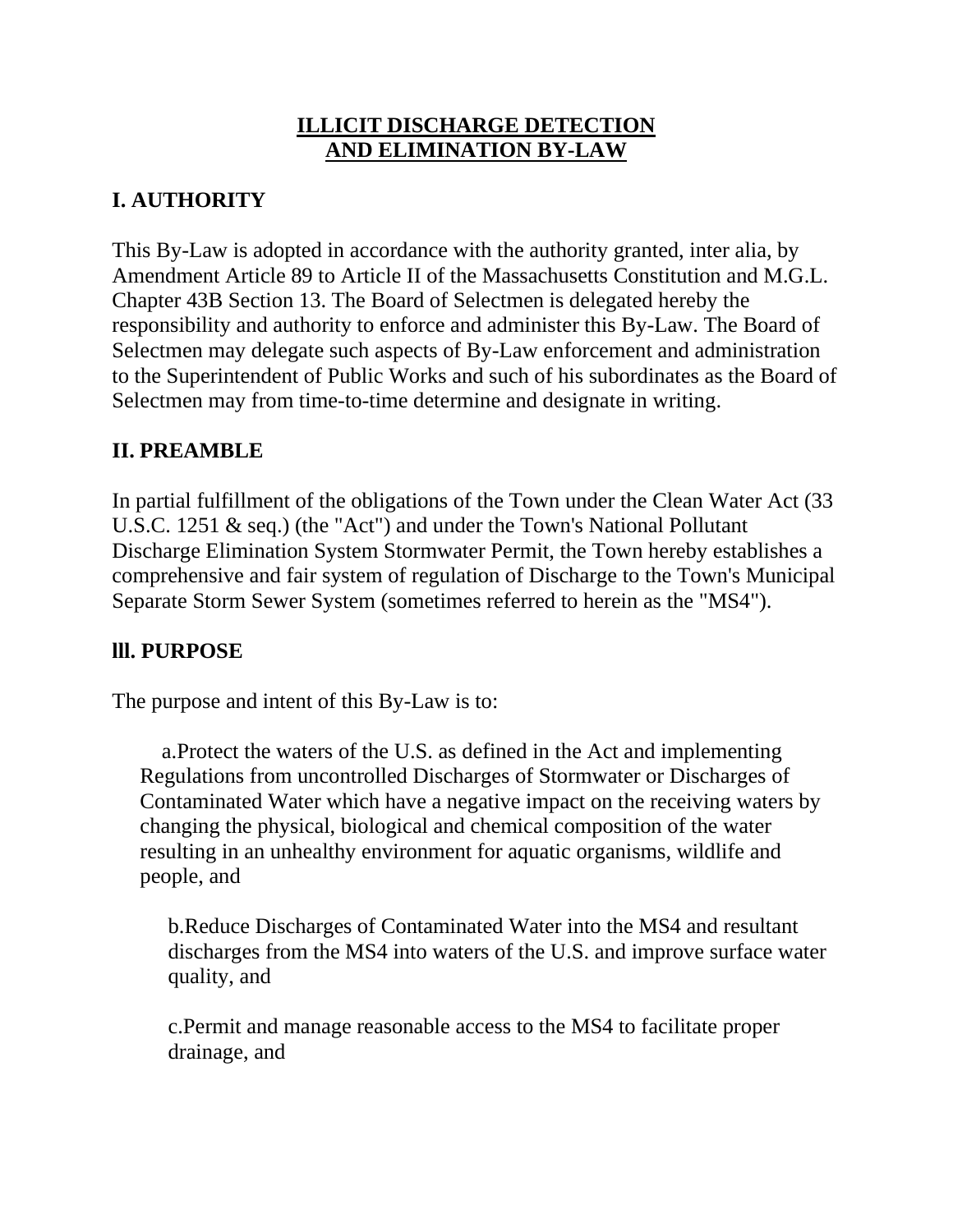d.Assure that the Town can continue to fairly and responsibly protect the public health, safety, and welfare.

## **IV. DEFINITIONS**

BOARD: The Board of Selectmen or its authorized agent(s).

CLEAN WATER ACT: The Federal Water Pollution Control Act (33 U.S.C. § 1251 et seq.) as hereafter amended.

CONTAMINATED WATER: Water that contains higher levels of Pollutants, including without limitation implied, heavy metals, toxics, oil and grease, solvents, nutrients, viruses and bacteria than permitted in waters of the U.S. by the Act and implementing Regulations.

DISCHARGE: Any non-naturally occurring addition of water or of Stormwater to the MS4.

DISCHARGE OF POLLUTANTS: The addition from any source of any pollutant or combination of pollutants into the municipal storm drain system or into the waters of the United States or Commonwealth of Massachusetts from any source.

DUMPING: An act or omission of any person or entity the proximate result of which is the introduction of a Pollutant into the MS4.

GROUND WATER: Water beneath the surface of the ground including confined or unconfined aquifers.

ILLICIT CONNECTION: A surface or subsurface drain or conveyance, which allows an illicit discharge into the municipal storm drain system, including without limitation sewage, process wastewater, or wash water and any connections from indoor drains, sinks, or toilets, regardless of whether said connection was previously allowed, permitted, or approved before the effective date of this Bylaw.

ILLICIT DISCHARGE: Direct or indirect discharge to the municipal storm drain system that is not composed entirely of stormwater, except as exempted in Section VI. The term does not include a discharge in compliance with an NPDES Stormwater Discharge Permit or a Surface Water Discharge Permit, or resulting from firefighting activities exempted pursuant to Section VI of this Bylaw.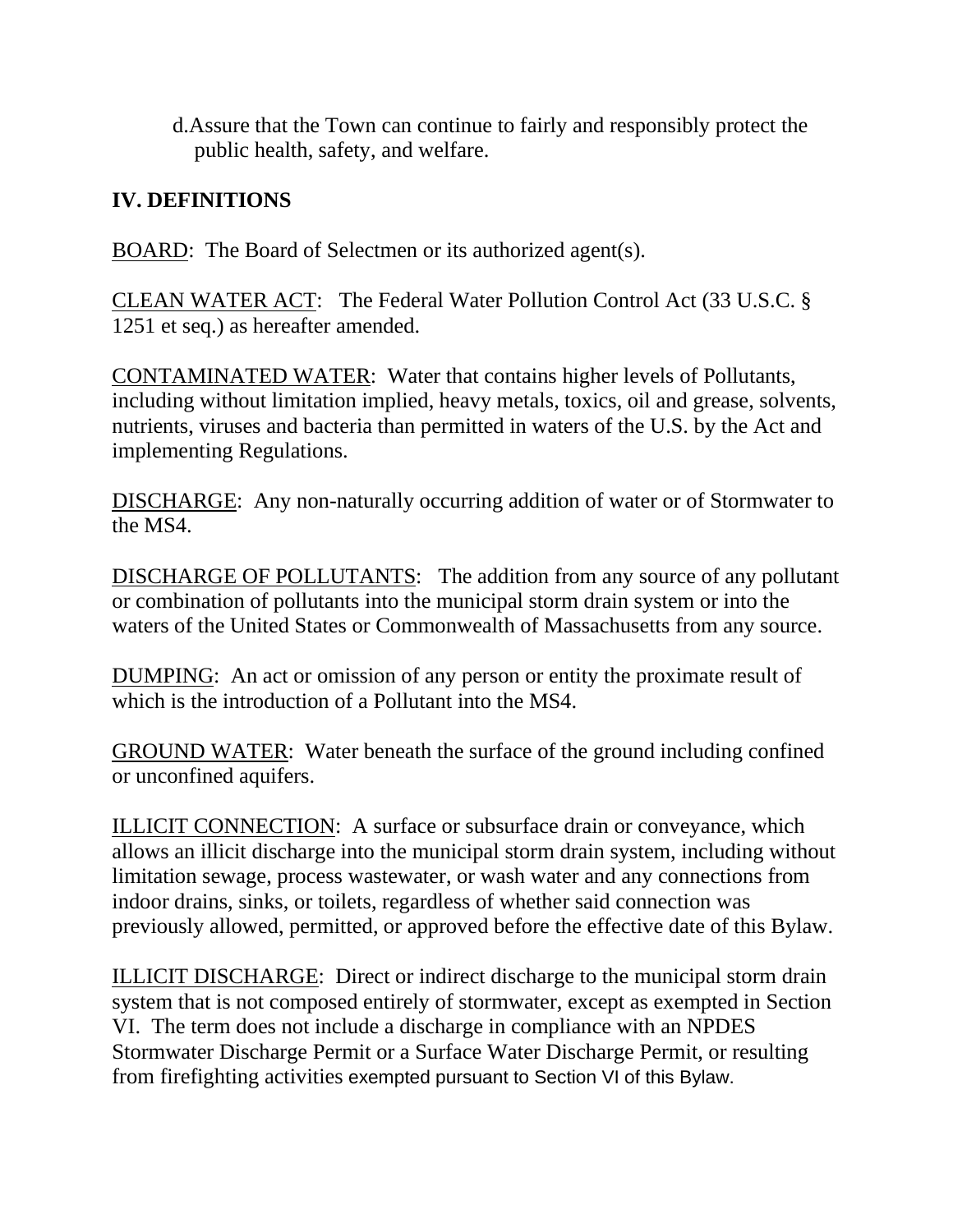## MUNICIPAL SEPARATE STORM SEWER SYSTEM OR MS4: The

Stormwater collection system which is made up of open water courses, swales, ditches, culverts,

canals, streams, catch basins and pipes through which the stormwater flows and the Town Public Ways over which it flows which is owned and operated by the Town for the purpose of collecting or conveying stormwater to a discharge point.

NON-STORMWATER DISCHARGE: Discharge to the municipal storm drain system not composed entirely of stormwater.

NPDES PERMIT: The National Pollution Discharge Elimination System Permit issued by the federal Environmental Protection Agency to the Town.

OWNER: The owner of a parcel of land recorded in the Assessor's Office of the Town.

PERSON: An individual, partnership, association, firm, company, trust, corporation, agency, authority, department, or political subdivision of the Commonwealth of Massachusetts or the federal government, to the extent permitted by law, and any officer, employee, or agent of such person.

POLLUTANT: Any element or property of sewage, agricultural, industrial or commercial waste, runoff, leachate, heated effluent, or other matter whether originating at a point or nonpoint source, that is considered toxic to humans or the environment and may be introduced into any sewage treatment works or waters of the Commonwealth of Massachusetts. Pollutants shall include, but not be limited to:

- 1. paints, varnishes, and solvents;
- 2. oil and other automotive fluids;
- 3. non-hazardous liquid and solid wastes and yard wastes;
- 4. refuse, rubbish, garbage, litter, or other discarded or abandoned objects, ordnances, accumulations and floatables;
- 5. pesticides, herbicides, and fertilizers;
- 6. hazardous materials and wastes; sewage, fecal coliform, and pathogens;
- 7. dissolved and particulate metals;
- 8. animal wastes;
- 9. rock, sand, salt, and soils;
- 10.construction wastes and residues; and
- 11.noxious or offensive matter of any kind.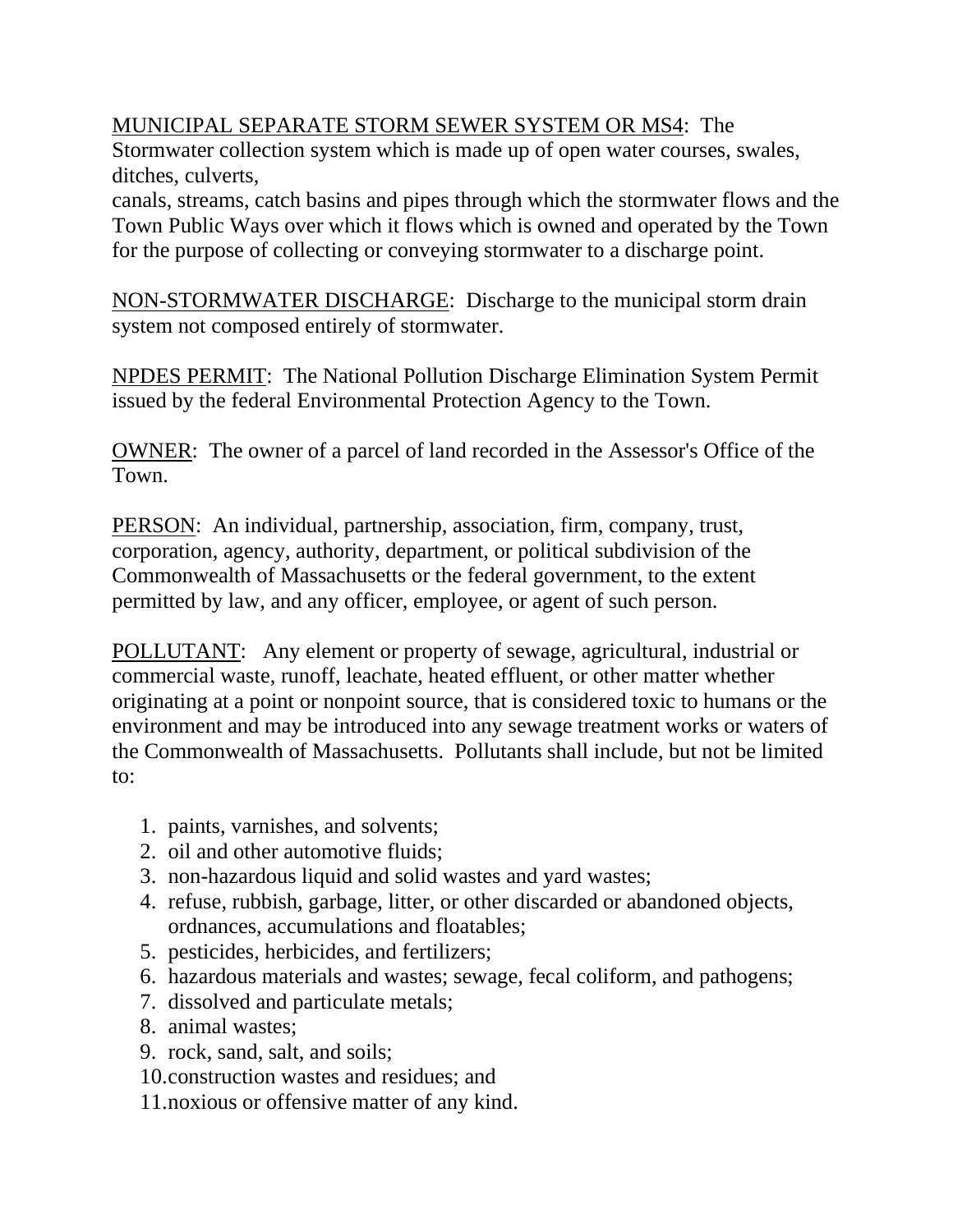PUBLIC WAYS: Any road (including such appurtenances such as berms, curbs, drains, catch basins, sewers, water mains, sidewalks and paved and unpaved shoulders within the paper lay-out) to which the public has access and that the Town is responsible for maintaining.

STORMWATER: Rainfall that exceeds the soil's capacity contemporaneously to absorb it and which, instead, runs across the surface of the ground as run-off.

SURFACE WATER DISCHARGE PERMIT: A permit issued by the Department of Environmental Protection pursuant to 314 CMR 3.00 that authorizes the discharge of pollutants to waters of the Commonwealth of Massachusetts.

TOXIC OR HAZARDOUS MATERIAL OR WASTE: Any material, which because of its quantity, concentration, chemical, corrosive, flammable, reactive, toxic, infectious or radioactive characteristics, either separately or in combination with any substance or substances, constitutes a present or potential threat to human health, safety, welfare, or to the environment. Toxic or hazardous materials include any synthetic or organic chemical, petroleum product, heavy metal, radioactive or infectious waste, acid and alkali, and any substance defined as Toxic or Hazardous under MGL Chapter 21C and Chapter 21E, and the regulations at 310 CMR 30.000 and 310 CMR 40.0000.

WATERCOURSE: A natural or man-made channel through which water flows, or a stream of water, including a river, brook or underground stream.

WATERS OF THE COMMONWEALTH: All waters within the jurisdiction of the Commonwealth of Massachusetts, including, without limitation, rivers, streams, lakes, ponds, springs, impoundments, estuaries, wetlands, coastal waters, groundwaters, and vernal pools.

WASTEWATER: Any sanitary waste, sludge, or septic tank or cesspool overflow, and water that during manufacturing, cleaning or processing, comes into direct contact with or results from the production or use of any raw material, intermediate product, finished product, byproduct or waste product.

## **V. ADMINISTRATION**

The Board, shall administer, implement and enforce this bylaw. Any powers granted to or duties imposed upon the Board may be delegated in writing by the Board to its employees or agents. The decisions or orders of the Board of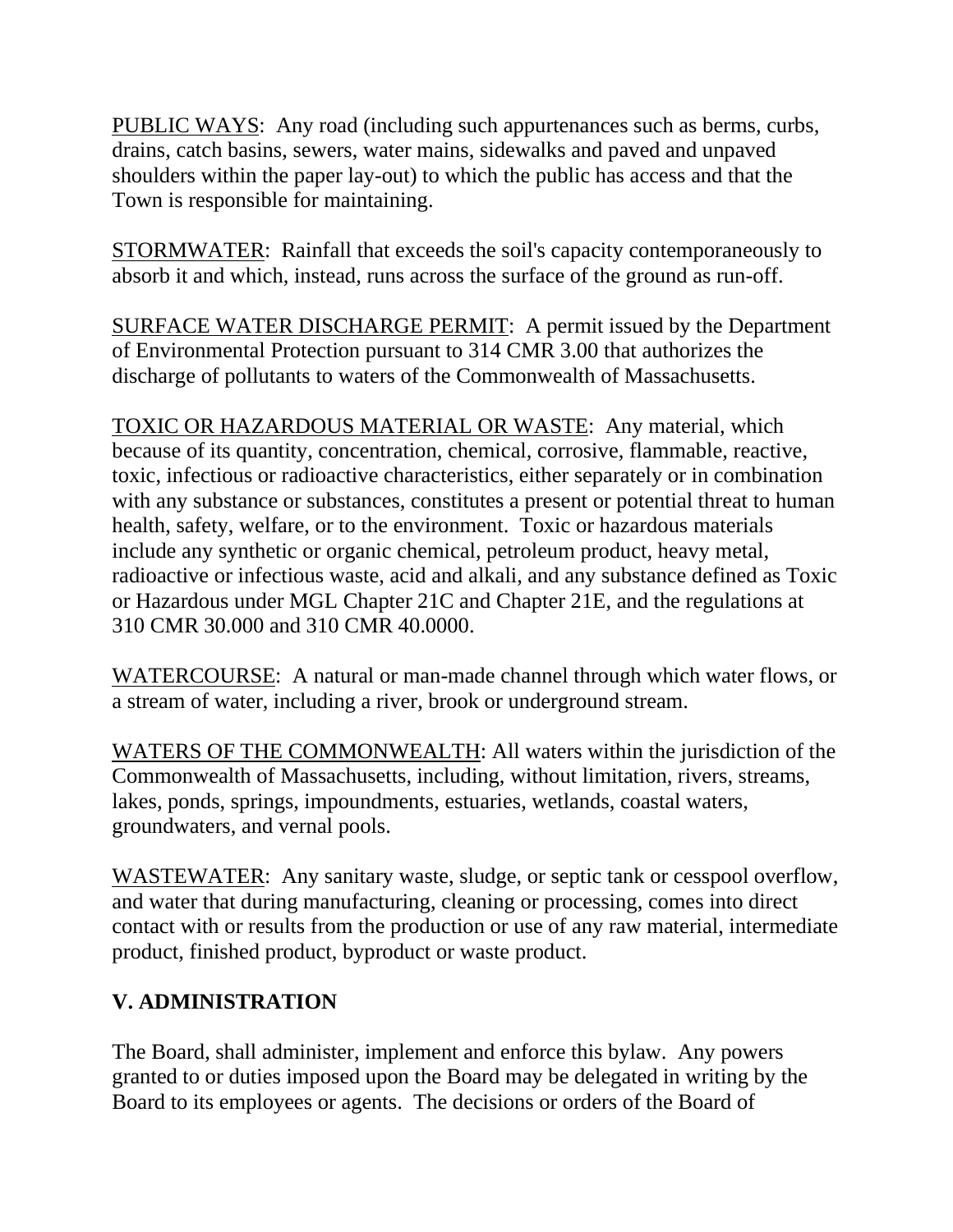Selectmen shall be final. Further relief shall be to a court of competent jurisdiction.

## **VI. APPLICABILITY AND EXEMPTIONS**

Illicit Discharges. No person shall dump, discharge, cause or allow to be discharged any pollutant or non-stormwater discharge into the municipal separate storm sewer system (MS4), into a watercourse, or into the waters of the Commonwealth.

Illicit Connections. No person shall construct, use, allow, maintain or continue any illicit connection to the municipal storm drain system, regardless of whether the connection was permissible under applicable law, regulation or custom at the time of connection.

Obstruction of Municipal Storm Drain System. No person shall obstruct or interfere with the normal flow of stormwater into or out of the municipal storm drain system without prior written approval from The Board.

Exemptions

- a. Discharge or flow resulting from firefighting activities;
- b. Discharge or flow that results from exigent conditions and occurs during a State of Emergency declared by any agency of the federal or state government, or by the Board of Selectmen;
- c. The following non-stormwater discharges or flows are exempt from the prohibition of non-stormwaters provided that the source is not a significant contributor of a pollutant to the municipal storm drain system:
	- i. Waterline flushing;
	- ii. Flow from potable water sources;
	- iii. Springs;
	- iv. Natural flow from riparian habitats and wetlands;
	- v. Diverted stream flow;
	- vi. Rising groundwater;
	- vii. Uncontaminated groundwater infiltration as defined in 40 CFR 35.2005(20), or uncontaminated pumped groundwater;
	- viii. Water from exterior foundation drains, footing drains (not including active groundwater dewatering systems), crawl space pumps, or air conditioning condensation.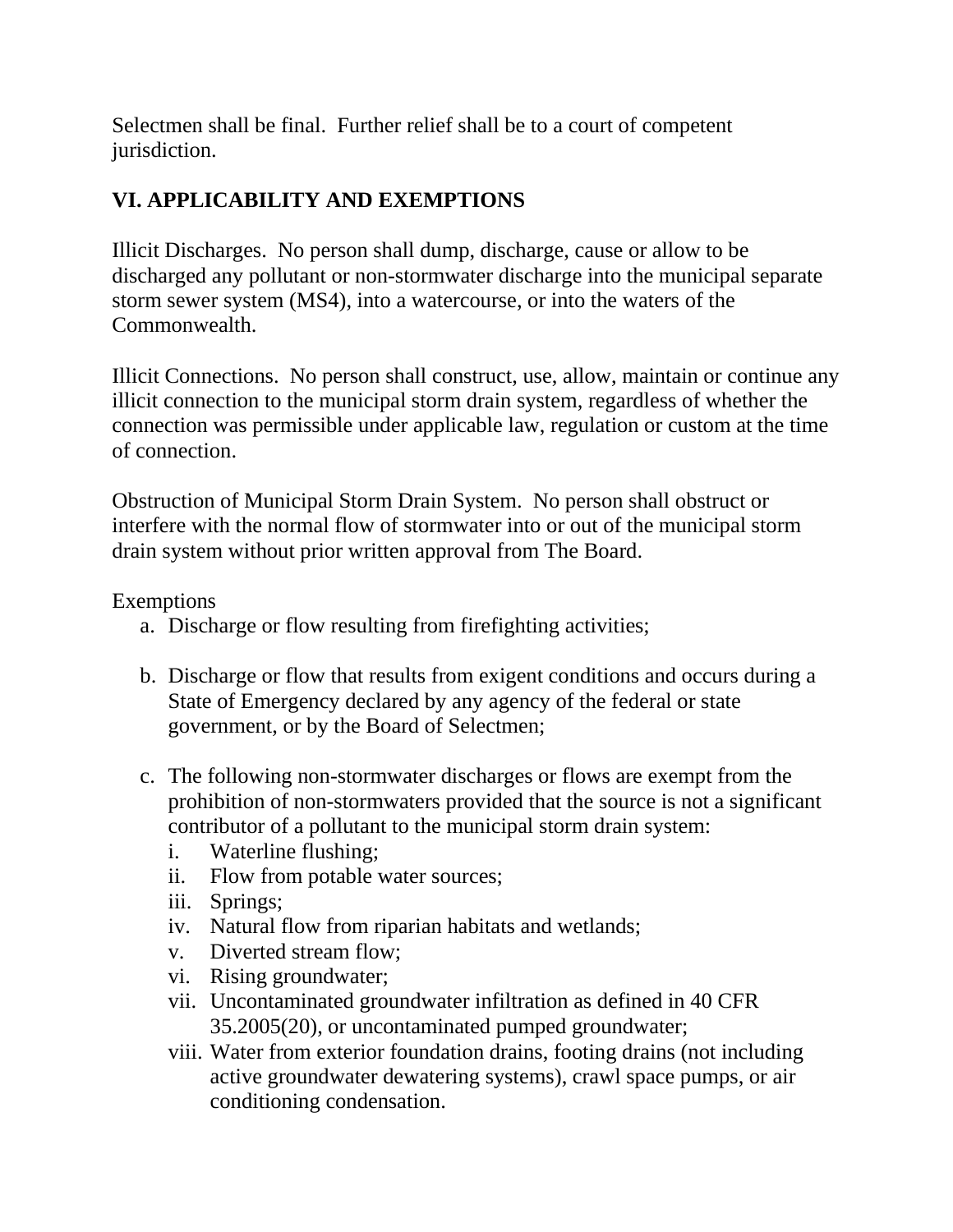- ix. Discharge from landscape irrigation or lawn watering;
- x. Water from individual residential car washing;
- xi. Discharge from dechlorinated swimming pool water (less than one ppm chlorine) provided the water is allowed to stand for one week prior to draining and the pool is drained in such a way as not to cause a nuisance;
- xii. Discharge from street sweeping.
- xiii. Dye testing, provided verbal notification is given to the Board prior to the time of the test;
- xiv. Non-stormwater discharge permitted under an NPDES permit or a Surface Water Discharge Permit, waiver, or waste discharge order administered under the authority of the United States Environmental Protection Agency or the Department of Environmental Protection, provided that the discharge is in full compliance with the requirements of the permit, waiver, or order and applicable laws and regulations; and
- xv. Discharge for which advanced written approval is received from the Board as necessary to protect public health, safety, welfare or the environment.

## **VII. EMERGENCY SUSPENSION OF STORM DRAINAGE SYSTEM ACCESS**

The Board may suspend municipal storm drain system access to any person or property without prior written notice when such suspension is necessary to stop an actual or threatened discharge of pollutants that presents imminent risk of harm to the public health, safety, welfare or the environment. In the event any person fails to comply with an emergency suspension order, the Authorized Enforcement Agency may take all reasonable steps to prevent or minimize harm to the public health, safety, welfare or the environment.

## **VIII. NOTIFICATION OF SPILLS**

Notwithstanding other requirements of local, state or federal law, as soon as a person responsible for a facility or operation, or responsible for emergency response for a facility or operation has information of or suspects a release of materials at that facility or operation resulting in or which may result in discharge of pollutants to the municipal drainage system or waters of the Commonwealth, the person shall take all necessary steps to ensure containment, and cleanup of the release. In the event of a release of oil or hazardous materials, the person shall immediately notify the municipal fire and police departments and the department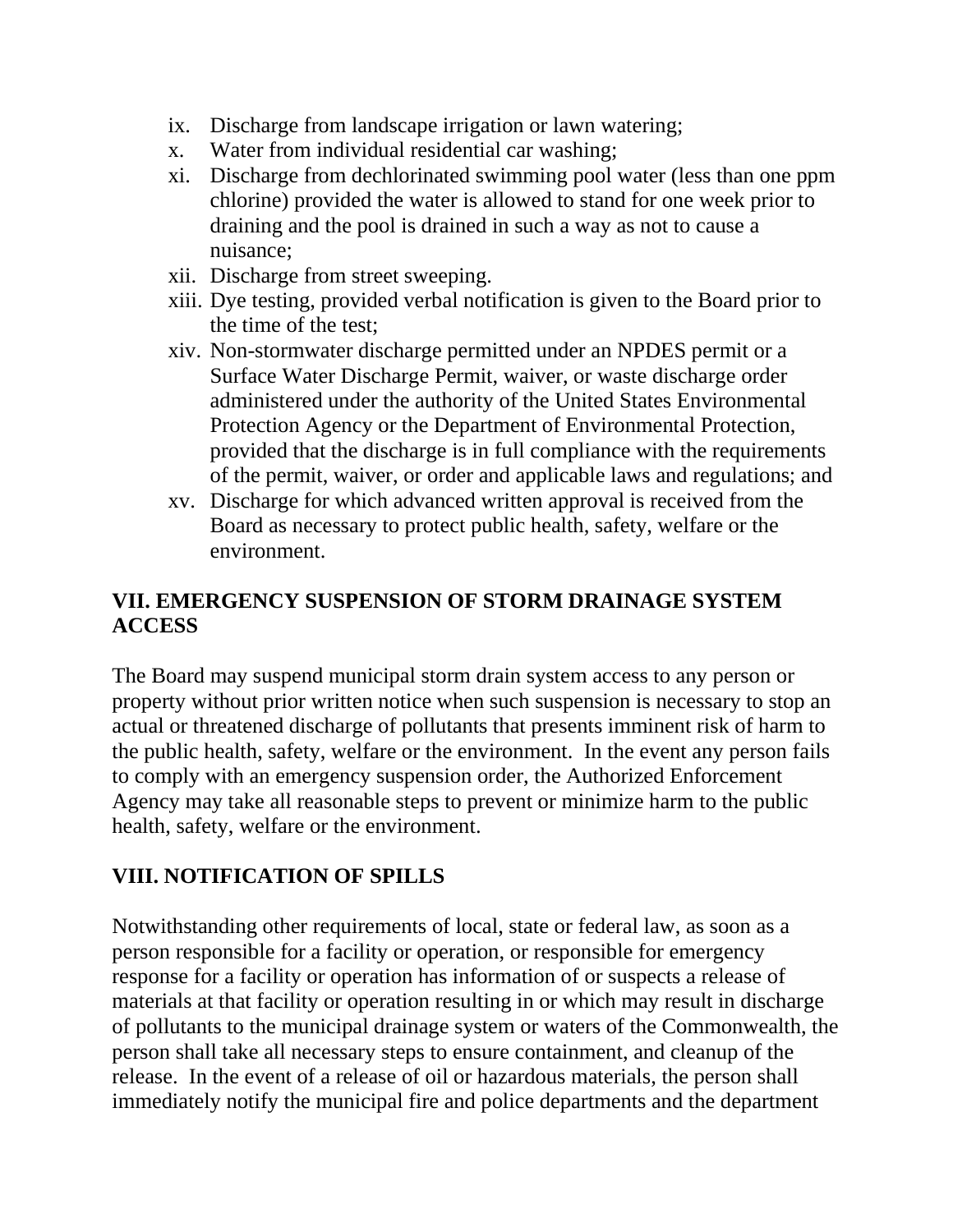of public works. In the event of a release of non-hazardous material, the reporting person shall notify the Authorized Enforcement Agency no later than the next business day. The reporting person shall provide to the Authorized Enforcement Agency written confirmation of all telephone, facsimile or in-person notifications within three business days thereafter. If the discharge of prohibited materials is from a commercial or industrial facility, the facility owner or operator of the facility shall retain on-site a written record of the discharge and the actions taken to prevent its recurrence. Such records shall be retained for at least three years.

## **IX. ENFORCEMENT**

- a. The Board of Selectmen shall enforce this Bylaw, regulations, orders, violation notices, and enforcement orders, and may pursue all civil and criminal remedies for such violations.
- b. The Board of Selectmen or an authorized agent may issue a written order to enforce the provisions of this Bylaw or the regulations thereunder, which may include:
	- i. Elimination of illicit connections or discharges to the municipal storm drain system;
	- ii. Performance of monitoring, analyses, and reporting;
	- iii. That unlawful discharges, practices, or operations shall cease and desist; and/or
	- iv. Remediation of contamination in connection therewith.
- c. If the enforcing person determines that abatement or remediation of contamination is required, the order shall set forth a deadline by which such abatement or remediation must be completed. Said order shall further advise that, should the violator or property owner fail to abate or perform remediation within the specified deadline, the Town may, at its option, undertake such work, with the approval of a court of competent jurisdiction, and all costs incurred by the Town shall be charged to the violator, to be recouped through all available means, including the placement of liens on the property.
- d. Within thirty (30) days after completing all measures necessary to abate the violation or to perform remediation, the violator and the property owner will be notified of the costs incurred by the Town, including administrative costs. The violator or property owner may file a written protest objecting to the amount or basis of costs with the Board of Selectmen within thirty (30) days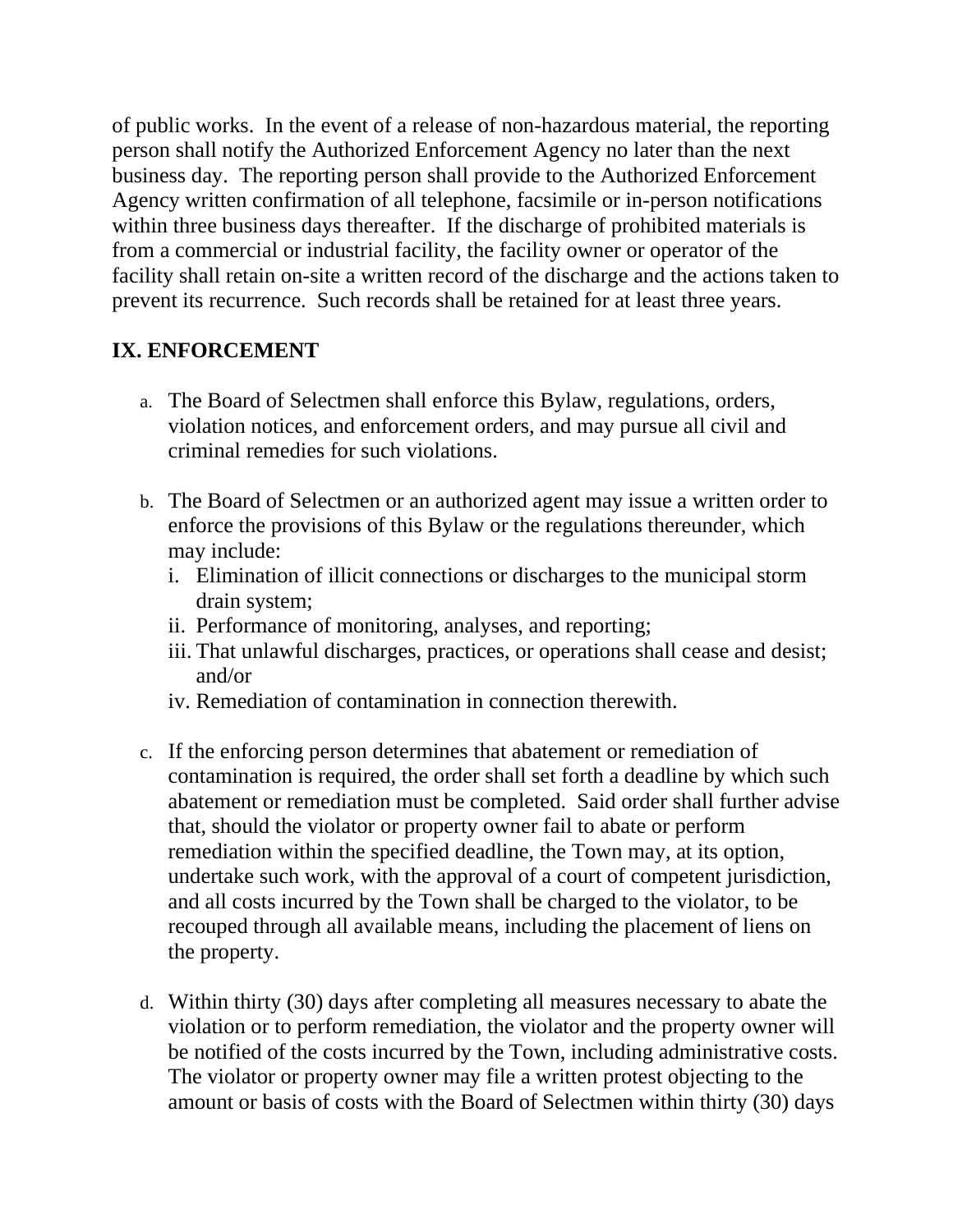of receipt of the notification of the costs incurred. If the amount due is not received by the expiration of the time in which to file a protest or within thirty (30) days following a decision of the Board of Selectmen affirming or reducing the costs, or from a final decision of a court of competent jurisdiction, the costs shall become a special assessment against the property owner and shall constitute a lien on the owner's property for the amount of said costs. Interest shall begin to accrue on any unpaid costs at the statutory rate provided in MGL Chapter 59, §57 after the thirty-first day at which the costs first become due.

## **X. ENTRY TO PERFORM DUTIES UNDER THIS BYLAW**

To the extent permitted by Massachusetts law, or if authorized by the owner or other party in control of the property, the Board of Selectmen or its agent may enter upon privately owned property for the purpose of performing their duties under this Bylaw an regulations and may make or cause to be made such examinations, surveys, or sampling as the Board of Selectmen deems reasonably necessary.

## **XI. CIVIL RELIEF**

If a person violates the provisions of this Bylaw, regulations, permit, notice, or order issued thereunder, the Board of Selectmen may seek injunctive relief in a court of contempt jurisdiction restraining the person from activities which would create further violations or compelling the person to perform abatement or remediation of the violation

## **XII. CRIMINAL PENALTY**

- a. Any person who violates any provision of this Bylaw, regulation, order or permit issued thereunder, shall be punished by a fine of not more than \$300.00. Each day or part thereof that such violation occurs or continues shall constitute a separate offense.
- b. As an alternative to criminal prosecution or civil action, the Town may elect to ulitize the non-criminal disposition procedure set forth in MGL Chapter 40 sec. 21D, in which case the Board of Selectmen or an authorized agent of the Board of Selectmen shall be the enforcing person. The penalty for each violation shall be \$300.00. Each day or part thereof that such violation occurs or continues shall constitute a separate offense.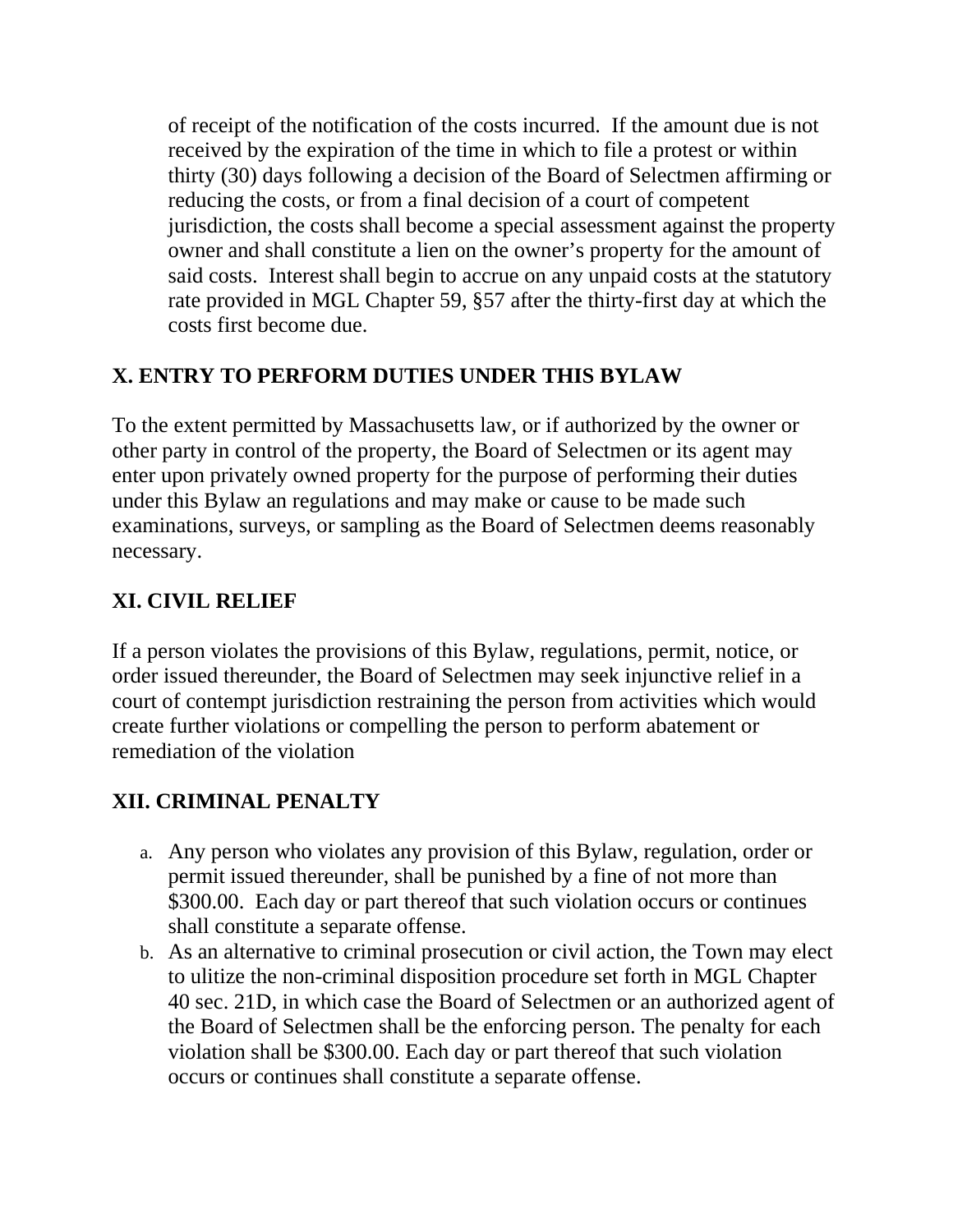## **XIII. REMEDIES NOT EXCLUSIVE**

The remedies listed in this Bylaw are not exclusive of any other remedies available under any applicable federal, state or local law.

## **XIV. SEVERABILITY**

If any provision, paragraph, sentence, or clause of this Bylaw shall be held invalid for any reason, all other provisions shall continue in full force and effect.

## MUNICIPAL SEPARATE STORM SEWER SYSTEM

#### **l. PURPOSE**

**A. Purposes.** The purposes of this Bylaw are to:

- 1. Establish minimum stormwater management requirements and procedures in order to minimize damage to public and private property and infrastructure;
- 2. Safeguard the public health, safety, environment and general welfare;
- 3. Protect aquatic resources, wildlife habitat, and drinking water supplies;
- 4. Protect the quality and health of water resources;
- 5. Reduce flooding, overloading or clogging of municipal catch basins and storm drainage systems;
- 6. Ensure that soil erosion and sedimentation control measures and stormwater runoff control practices are incorporated into the site planning and design process and are implemented and maintained;
- 7. Promote infiltration and the recharge of groundwater to conserve groundwater supplies; and foster climate change resiliency.
- 8. Foster climate change resiliency.

**Objectives.** This Bylaw seeks to meet that purpose through the following objectives:

1. Establish the Town as the legal authority to ensure compliance with the provisions of this Bylaw;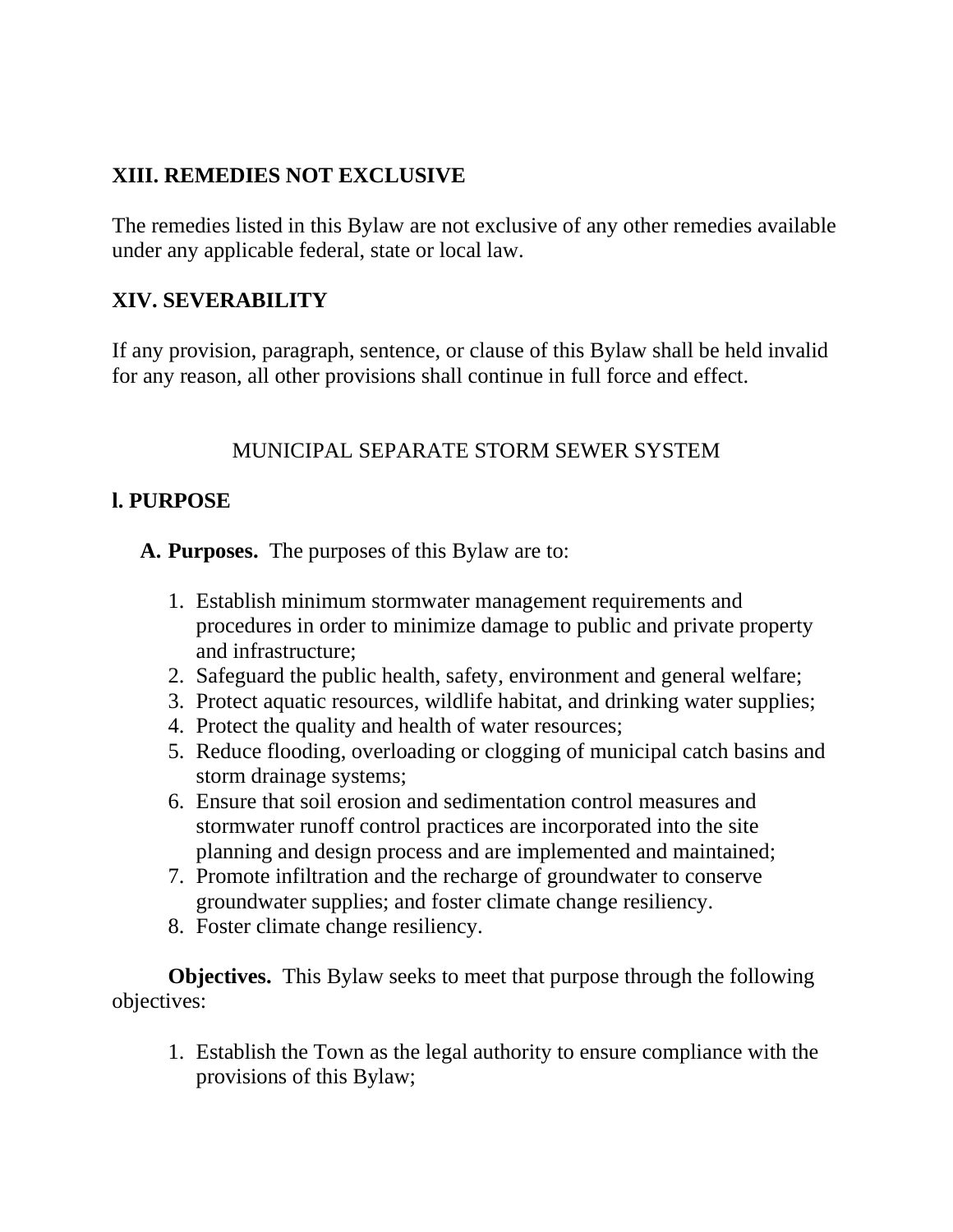- 2. Establish administrative procedures for: the submission, review, and approval or disapproval of Stormwater Management Permits; the inspection of approved active projects; and post-construction monitoring;
- 3. Establish decision-making processes surrounding new development and redevelopment that protect watershed integrity and preserve and/or restore the health of local water resources such as lakes, ponds, streams, rivers, wetlands, and groundwater;
- 4. Establish requirements to ensure adequate water quality protection through proper treatment and handling of stormwater during and after construction; and
- 5. Ensure compliance with requirements of the United States Environmental Protection Agency (EPA), National Pollutant Discharge Elimination System (NPDES), General Permit for Stormwater Discharges from Small Municipal Separate Storm Sewer Systems (MS4) and other applicable state and federal mandates.

## **ll. DEFINITIONS**

For the purposes of this by-law, the following shall mean:

ABUTTER: The owner(s) of land abutting the activity.

AGRICULTURE: The normal maintenance or improvement of land in agricultural or aquacultural use, as defined by the Massachusetts Wetlands Protection Act and its implementing regulations.

ALTERATION OF DRAINAGE CHARACTERISTICS: Any activity on an area of land that changes the water quality, force, direction, timing or location of runoff flowing from the area. Such changes include: change from distributed runoff to confined, discrete discharge, change in the volume of runoff from the area; change in the peak rate of runoff from the area; and change in the recharge to groundwater on the area.

APPLICANT: Any person, individual, partnership, association, firm, company, corporation, trust, authority, agency, department, or political subdivision, of the Commonwealth or the Federal government to the extent permitted by law requesting a soil erosion and sediment control permit for proposed landdisturbance activity.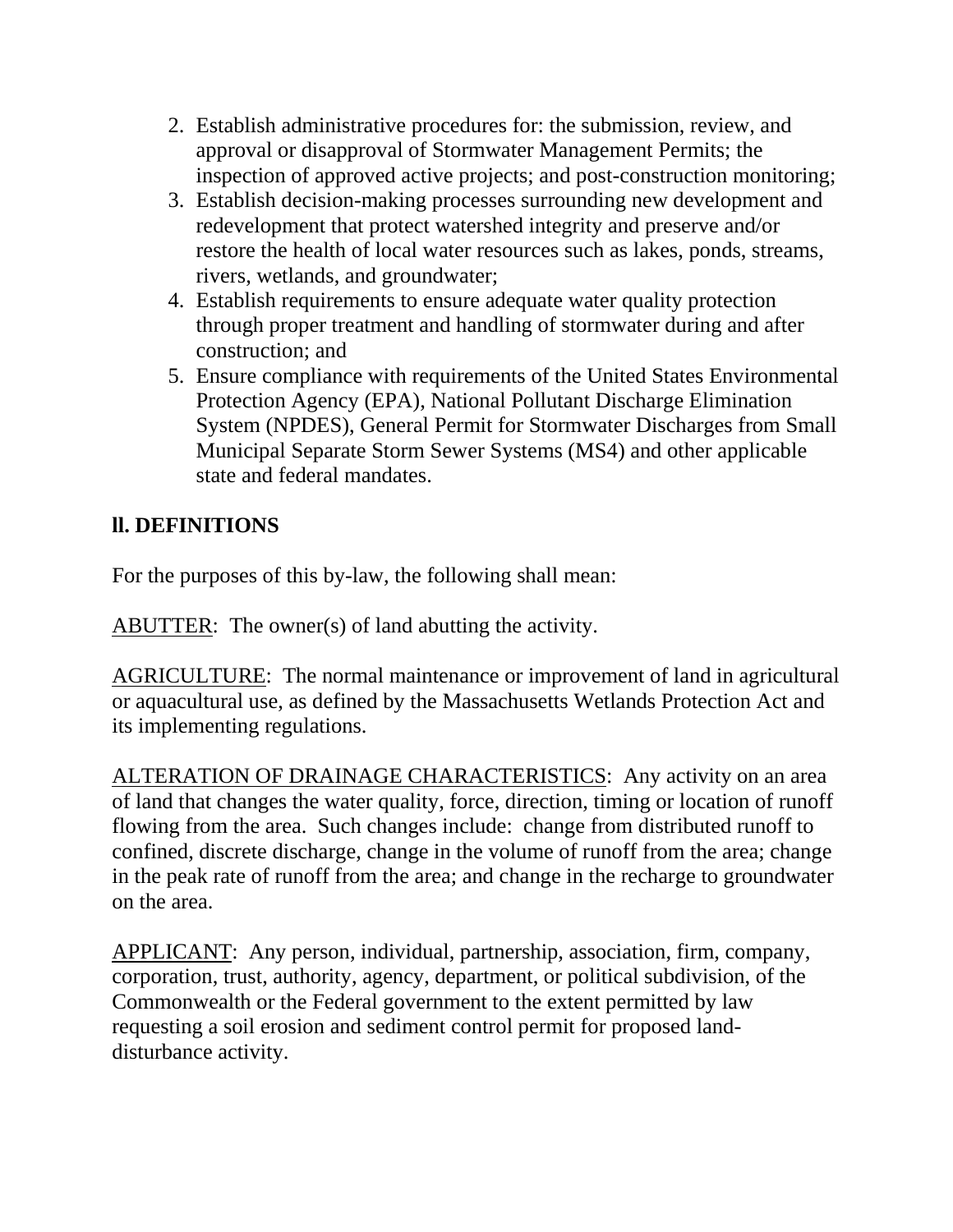AUTHORIZED ENFORCEMENT AGENCY: The Board of Selectmen (hereafter "the Board" or "Board"), its employees or agents designated to enforce this bylaw.

BEST MANAGEMENT PRACTICE (BMP): An activity, procedure, restraint, or structural improvement that helps to reduce the quantity or improve the quality of stormwater runoff.

THE BOARD: Town of Clinton Board of Selectmen or its authorized agent(s).

CERTIFICATE OF COMPLETION: Document issued by the Town of Clinton Board of Selectmen or its authorized agent(s) upon receipt of a final inspection report and acknowledgement that all conditions of the Stormwater Management Permit have been satisfactorily completed.

CERTIFIED PROFESSIONAL IN EROSION AND SEDIMENT CONTROL (CPESC): A certified specialist in soil erosion and sediment control. This certification program, sponsored by the Soil and Water Conservation Society in cooperation with the American Society of Agronomy, provides the public with evidence of professional qualifications.

CLEARING: Any activity that removes the vegetative surface cover.

CLEAN WATER ACT: The Federal Water Pollution Control Act (33 U.S.C. § 1251 *et seq*.) as hereafter amended.

CONSTRUCTION AND WASTE MATERIALS: Excess or discarded building or site materials, including but not limited to concrete truck washout, chemicals, litter and sanitary waste at a construction site that may adversely impact water quality.

DEVELOPMENT: The modification of land to accommodate a new use or expansion of use, usually involving construction.

DISCHARGE OF POLLUTANTS: The addition from any source of any pollutant or combination of pollutants into the municipal storm drain system or into the waters of the United States or Commonwealth from any source.

DISTURBANCE OF LAND: Any action that causes a change in the position, location, or arrangement of soil, sand rock, gravel of similar earth material.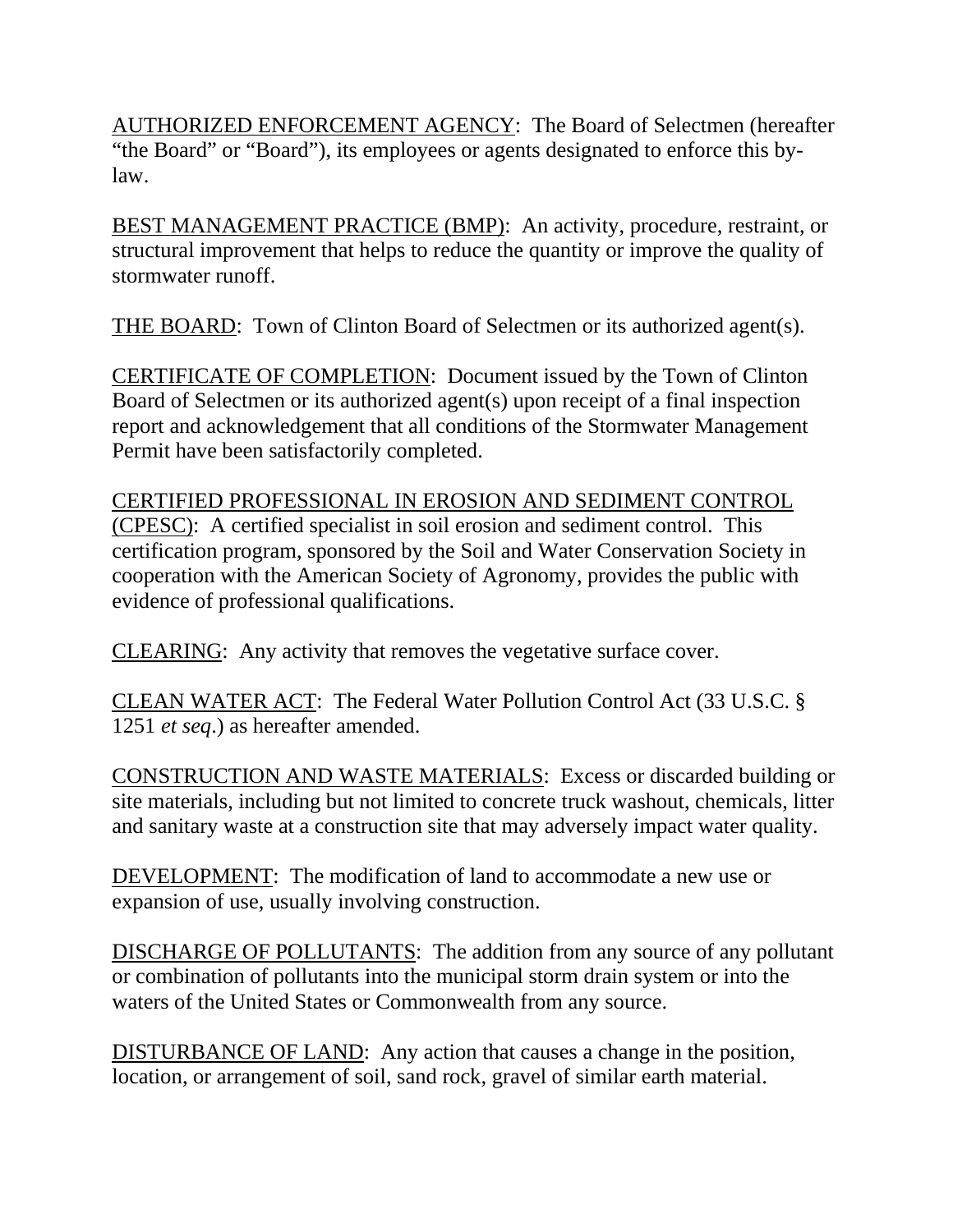ENFORCEMENT ORDER: A written order issued by the Town of Clinton Board of Selectmen or its authorized agent(s) to enforce the provisions of this Bylaw.

EROSION: The wearing away of the land surface by natural or artificial forces such as wind, water, ice, gravity, or vehicle traffic and the subsequent detachment and transportation of soil particles.

EROSION AND SEDIMENTATION CONTROL PLAN: A document containing narrative, drawings and details developed by a qualified professional engineer (P.E.) or a Certified Professional in Erosion and Sedimentation Control (CPESC), which includes best management practices, or equivalent measures designed to control surface runoff, erosion and sedimentation during pre-construction and construction related land disturbance activities.

ESTIMATED HABITAT OF RARE WILDLIFE AND CERTIFIED VERNAL POOLS: Habitats delineated for state-protected rare wildlife and certified vernal pools for use with the Wetlands Protection Act Regulations (310 CMR 10.00) and the Forest Cutting Practices Act Regulations (304 CMR 11.00).

GRADING: Changing the level or shape of the ground surface.

GROUNDWATER: Water beneath the surface of the ground.

GRUBBING: The act of clearing land surface by digging up roots and stumps.

IMPERVIOUS SURFACE: Any material or structure on or above the ground that

prevents water infiltrating the underlying soil. Impervious surface includes

without limitation roads, paved parking lots, sidewalks, and rooftops.

LAND-DISTURBING ACTIVITY: Any activity that causes a change in the position or location of soil, sand, rock, gravel, or similar earth material.

LOW IMPACT DEVELOPMENT (LID): An approach to land development design and stormwater management that attempts to mimic the natural hydrology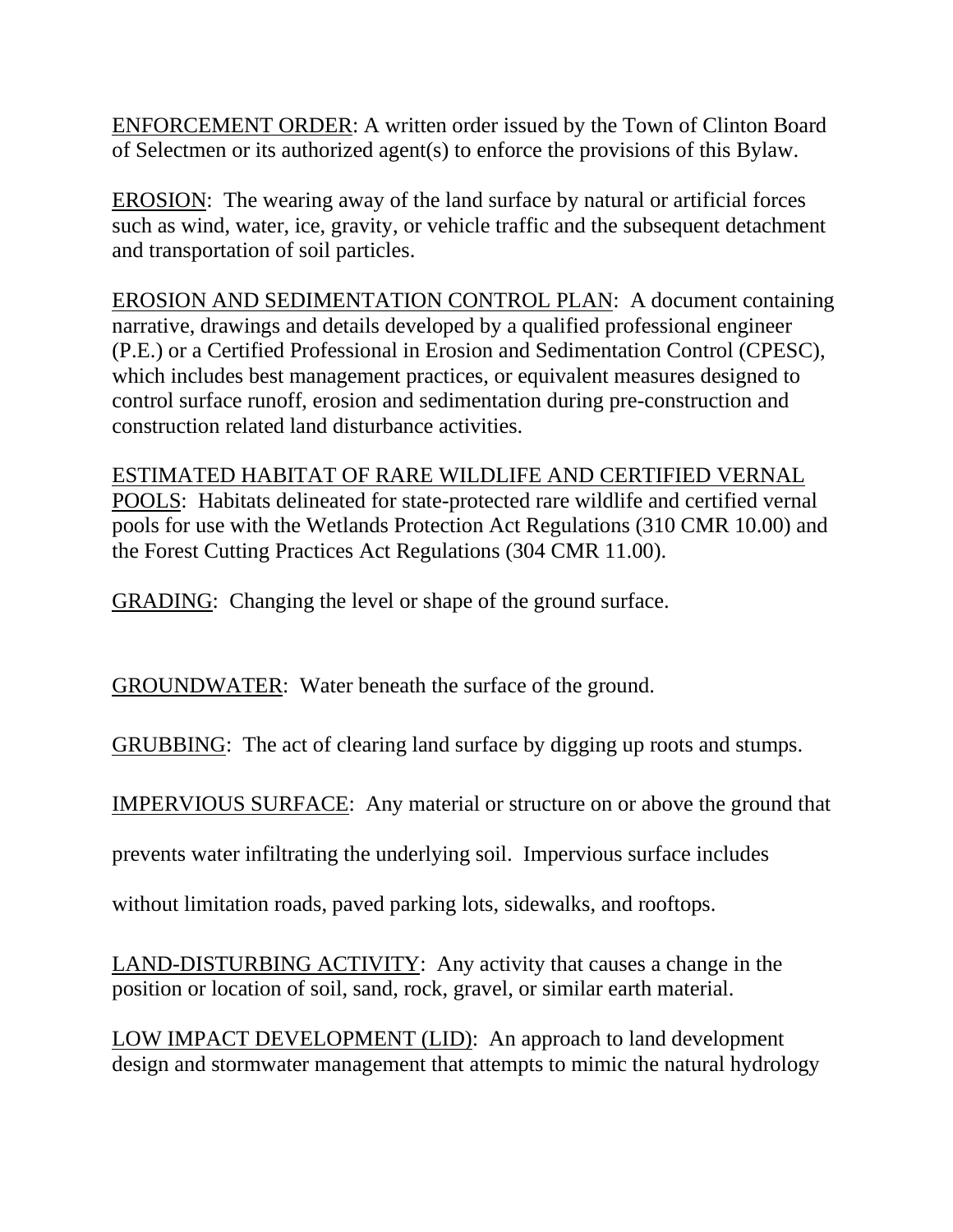of the site by avoiding, reducing, and mitigating impacts with natural, nonstructural, and structural measures.

MASSACHUSETTS ENDANGERED SPECIES ACT: (G.L. c. 131A) and its implementing regulations at (321 CMR 10.00) which prohibit the "taking" of any rare plant or animal species listed as Endangered, Threatened, or of Special Concern.

MUNICIPAL SEPARATE STORM SEWER SYSTEM (MS4) or MUNICIPAL STORM DRAIN SYSTEM: The system of conveyances designed or used for collecting or conveying stormwater, including any road with a drainage system, street, gutter, curb, inlet, piped storm drain, pumping facility, retention or detention basin, natural or man-made or altered drainage channel, reservoir, and other drainage structure that together comprise the storm drainage system owned or operated by the Town of Clinton.

## NATIONAL POLLUTANT DISCHARGE ELIMINATION SYSTEM (NPDES)

STORM WATER DISCHARGE PERMIT: A permit issued by United States

Environmental Protection Agency or jointly with the State that authorizes the

discharge of pollutants to waters of the United States.

NEW DEVELOPMENT: Any construction activities or land alteration resulting in total earth disturbances equal to or greater than 1 acre (or activities that are part of a larger common plan of development disturbing greater than 1 acre) on an area that has not previously been developed to include impervious cover.

NON-STORMWATER DISCHARGE: Discharge to the municipal storm drain system not composed entirely of stormwater.

OPERATION AND MAINTENANCE PLAN: A plan setting up the functional, financial and organizational mechanisms for the ongoing operation and maintenance of a stormwater management system to ensure that it continues to function as designed.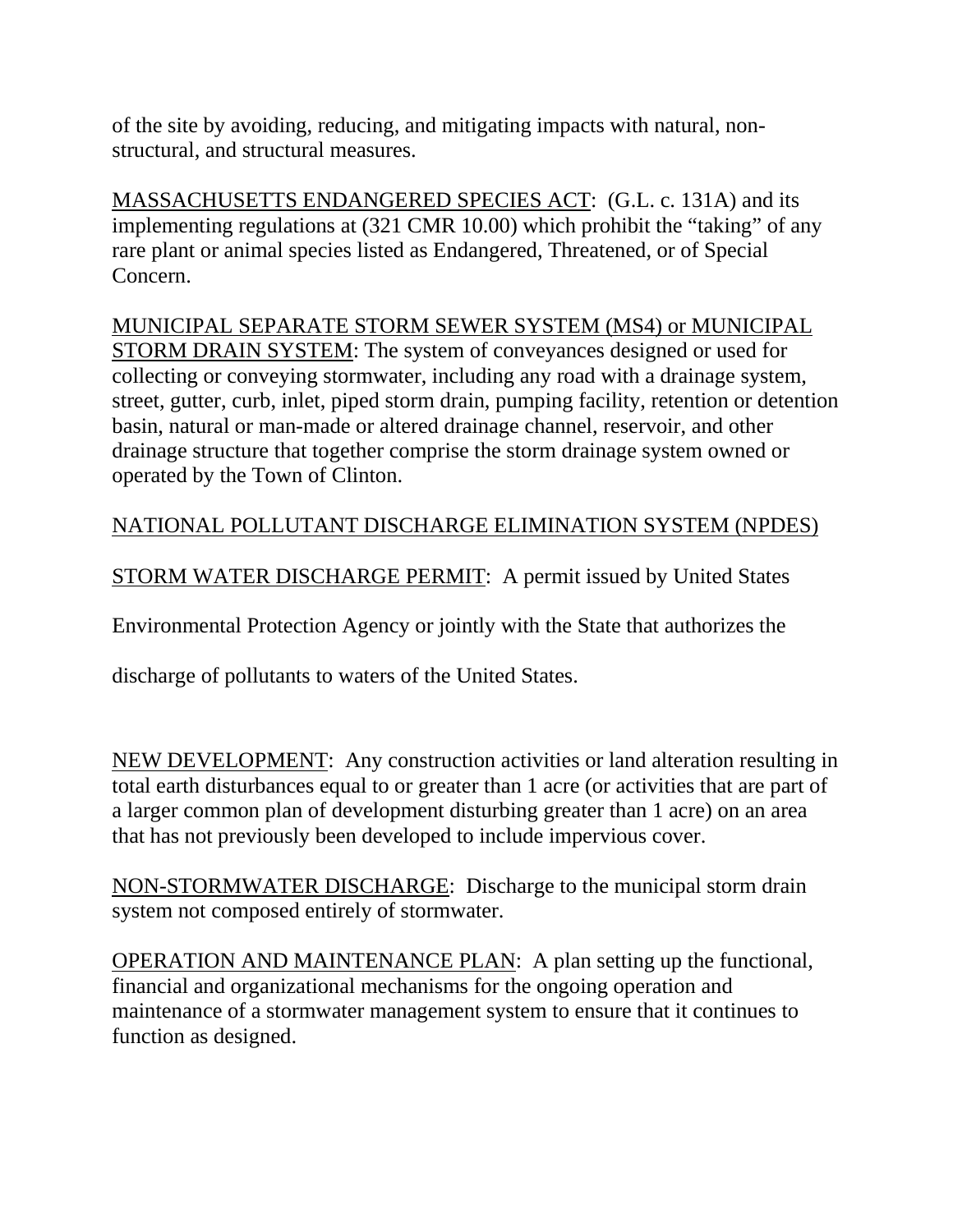OUTFALL: The point at which stormwater flows out from a point source discernible, confined and discrete conveyance into waters of the Commonwealth.

OUTSTANDING RESOURCE WATERS (ORWs): Waters designated by Massachusetts Department of Environmental Protection as ORWs. These waters have exceptional sociologic, recreational, ecological and/or aesthetic values and are subject to more stringent requirements under both the Massachusetts Water Quality Standards (314 CMR 4.00) and the Massachusetts Stormwater Management Standards. ORWs include vernal pools certified by the Natural Heritage Program of the Massachusetts Department of Fisheries and Wildlife and Environmental Law Enforcement, all Class A designated public water supplies with their bordering vegetated wetlands, and other waters specifically designated.

OWNER: A person with a legal or equitable interest in property.

PERSON: An individual, partnership, association, firm, company, trust,

corporation, agency, authority, department or political subdivision of the

Commonwealth or the federal government, to the extent permitted by law, and any

officer, employee, or agent of such person.

POINT SOURCE: Any discernible, confined, and discrete conveyance, including but not limited to, any pipe, ditch, channel, tunnel, conduit, well, discrete fissure, or container from which pollutants are or may be discharged.

POLLUTANT: Any element or property of sewage, agricultural, industrial or commercial waste, runoff, leachate, heated effluent, or other matter whether originating at a point or nonpoint source, that is or may be introduced into any sewage treatment works or waters of the Commonwealth. Pollutants shall include without limitation**:**

(a) paints, varnishes, and solvents;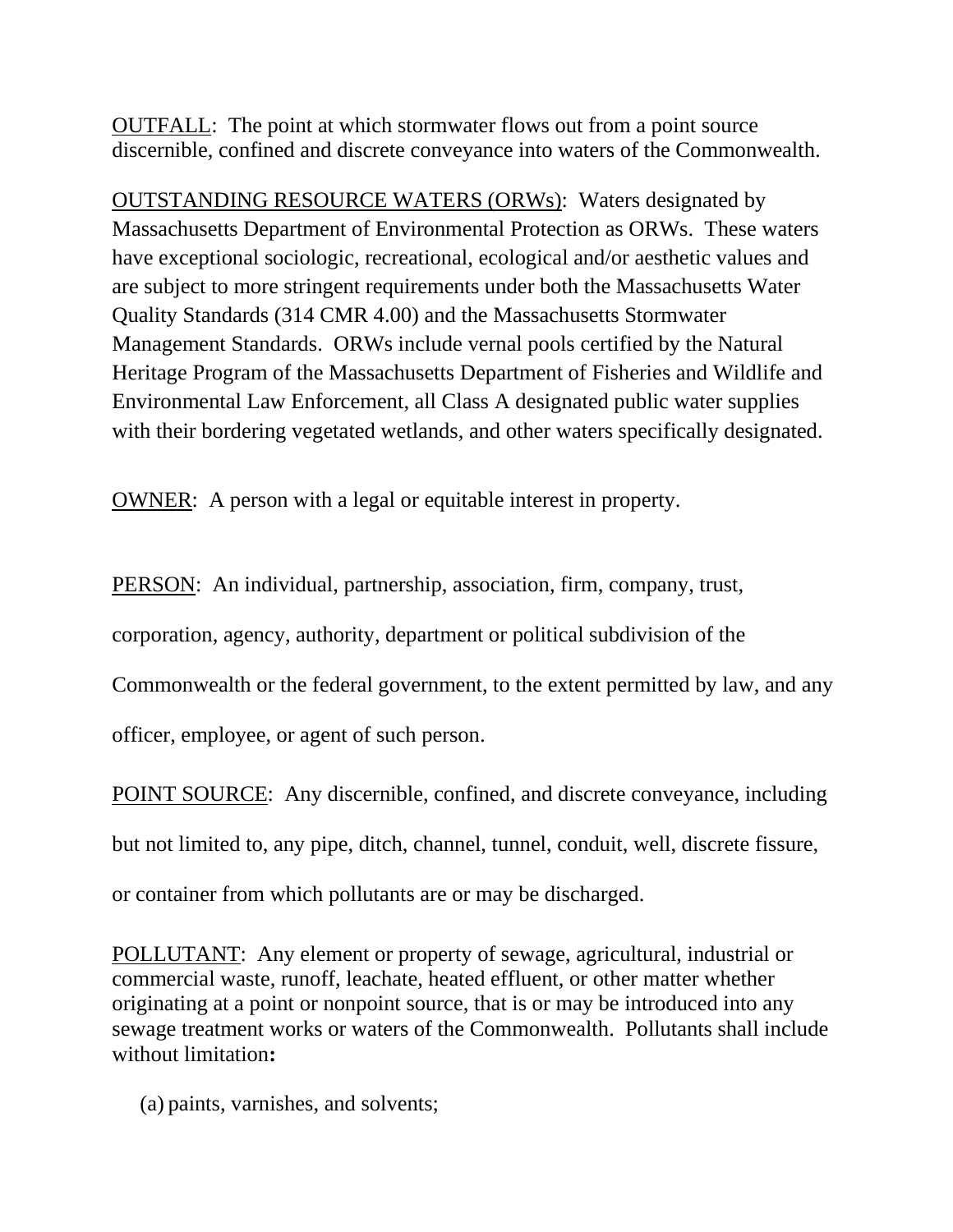- (b)oil and other automotive fluids;
- (c) non-hazardous liquid and solid wastes and yard wastes;
- (d)refuse, rubbish, garbage, litter, or other discarded or abandoned objects, ordnances, accumulations and floatables;
- (e) pesticides, herbicides, and fertilizers;
- (f) hazardous materials and wastes; sewage, fecal coliform and pathogens;
- (g)dissolved and particulate metals;
- (h) animal wastes;
- (i) rock, sand; salt, soils;
- (j) concrete truck washout;
- (k)sanitary wastes;
- (l) construction wastes and residues; and
- (m) noxious or offensive matter of any kind.

PRE-CONSTRUCTION: All activity in preparation for construction.

PRIORITY HABITAT OF RARE SPECIES: Habitats delineated for rare plant and animal populations protected pursuant to the Massachusetts Endangered Species Act and its regulations.

PROFESSIONAL ENGINEER (P.E.): A registered Professional Engineer in good standing.

RECHARGE: The process by which groundwater is replenished by precipitation

through the percolation of runoff and surface water through the soil.

REDEVELOPMENT: Any construction, land alteration, or improvement of

impervious surfaces resulting in total earth disturbance equal to or greater than 1

acre (or activities that are part of a larger common plan of development disturbing

greater than 1 acre) that does not meet the definition of new development. .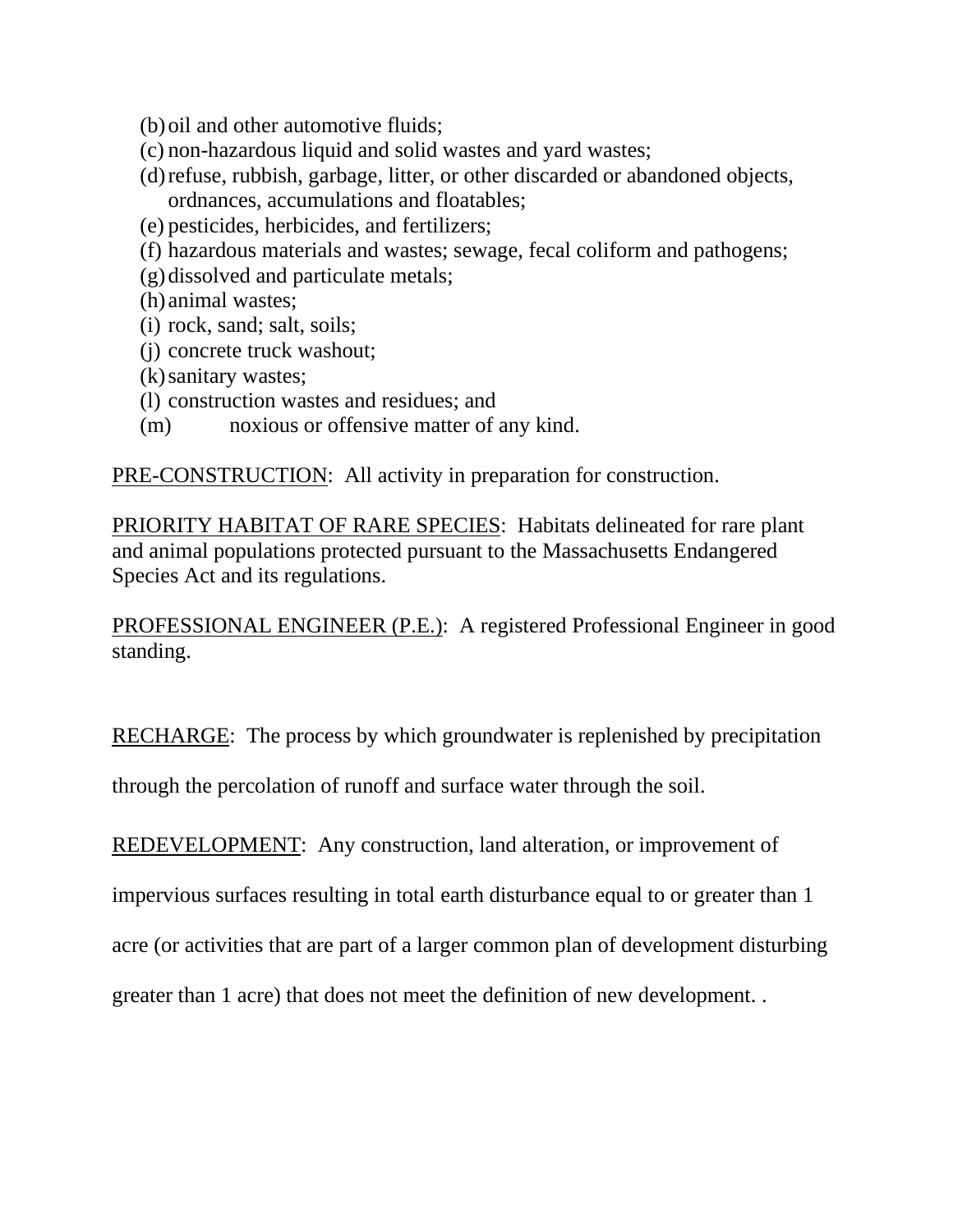RUNOFF: Rainfall, snowmelt, or irrigation water flowing over the ground surface.

SEDIMENT: Mineral or organic soil material that is transported by wind or water, from its origin to another location; the product of erosion processes.

SEDIMENTATION: The process or act of deposition of sediment.

SITE: Any lot or parcel of land or area of property where land-disturbing activities are, were, or will be performed.

SLOPE: The incline of a ground surface expressed as a ratio of horizontal distance to vertical distance.

SOIL: Any earth, sand, rock, gravel, or similar material.

STABILIZATION: The use, singly or in combination, of mechanical, structural, or vegetative methods, to prevent or retard erosion.

STORMWATER: Storm water runoff, snow melt runoff, and surface water runoff

and drainage.

STORMWATER MANAGEMENT PERMIT: The written approval granted by the Town of Clinton Board of Selectmen or its authorized agent(s) to undertake a construction activity pursuant to a Stormwater Management Permit Application. A valid Stormwater Management Permit must be obtained, and such permit must be recorded at the Worcester Registry of Deeds, prior to the start of any work.

STORMWATER MANAGEMENT PLAN: A plan required as part of the

application for a Stormwater Management Permit.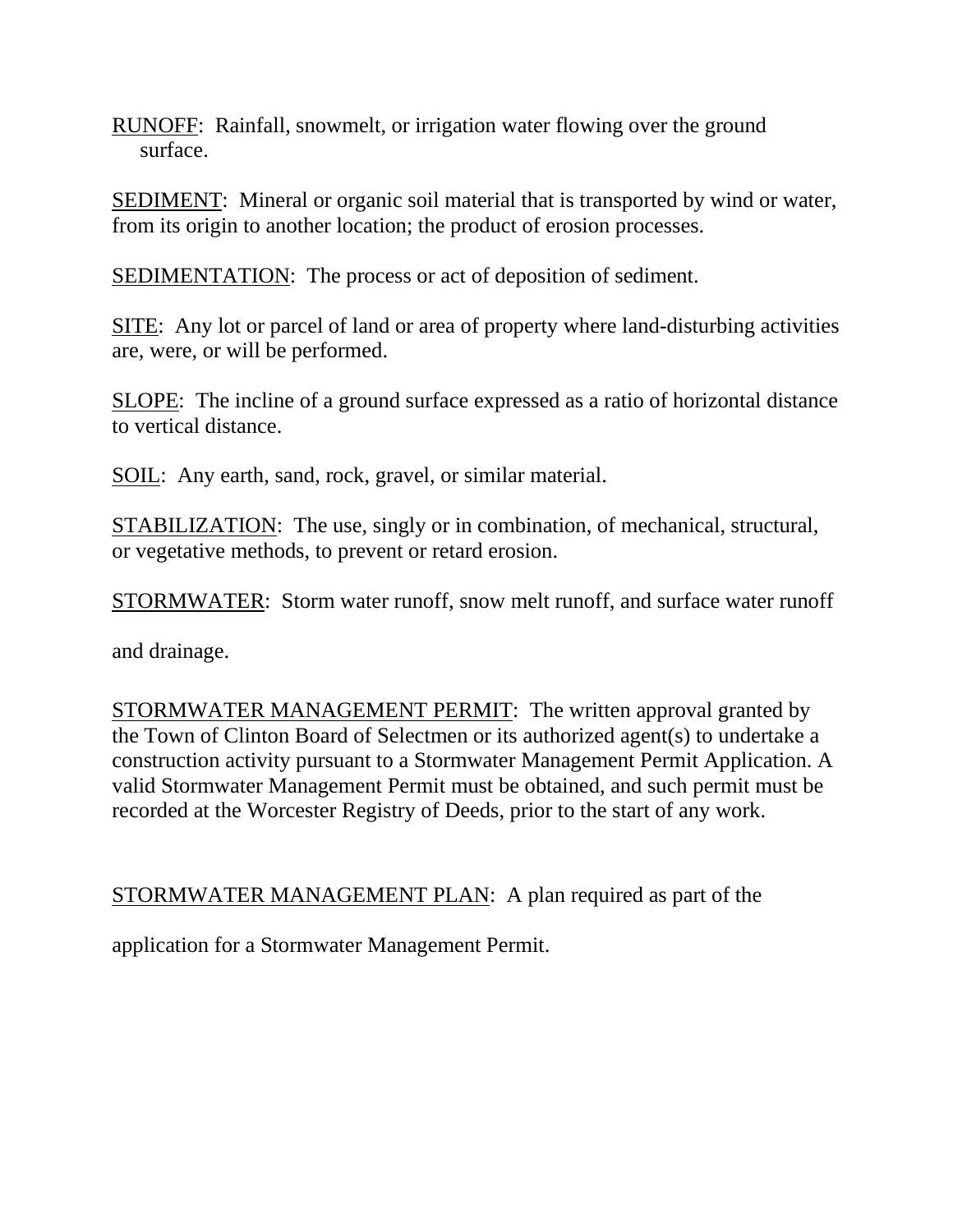STRIP: Any activity which removes the vegetative ground surface cover, including tree removal, clearing, grubbing, and storage or removal of topsoil.

SURFACE WATER DISCHARGE PERMIT: A permit issued by the Department of Environmental Protection (DEP) pursuant to 314 CMR 3.00 that authorizes the discharge of pollutants to waters of the Commonwealth of Massachusetts.

TOXIC OR HAZARDOUS MATERIAL or WASTE: Any material, which because of its quantity, concentration, chemical, corrosive, flammable, reactive, toxic, infectious or radioactive characteristics, either separately or in combination with any substance or substances, constitutes a present or potential threat to human health, safety, welfare, or to the environment. Toxic or hazardous materials include any synthetic organic chemical, petroleum product, heavy metal, radioactive or infectious waste, acid and alkali, and any substance defined as Toxic or Hazardous under G.L. Ch.21C and Ch.21E, and the regulations at 310 CMR 30.000 and 310 CMR 40.0000.

TOTAL SUSPENDED SOLIDS (TSS): Sediment being carried in stormwater.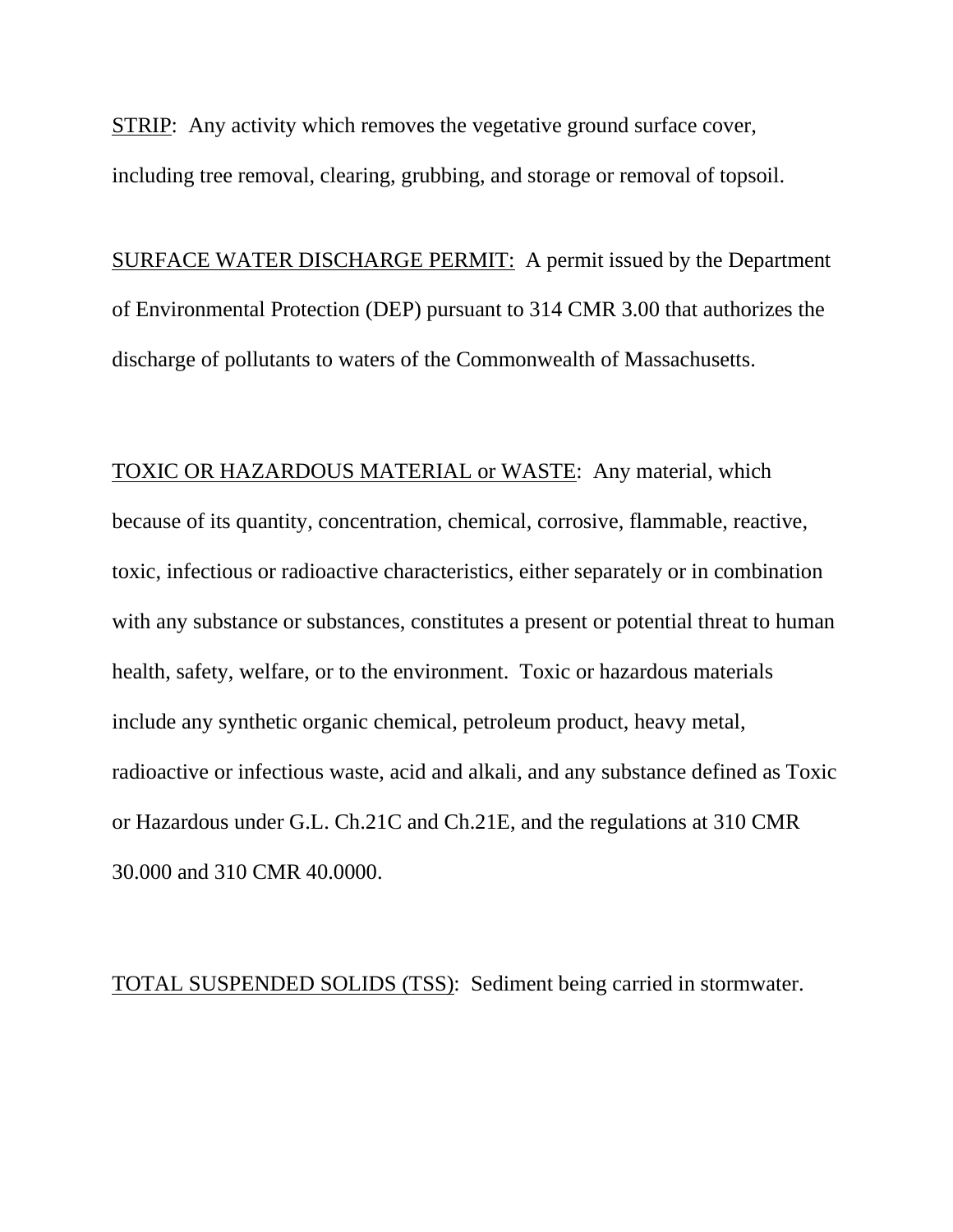VERNAL POOLS: Temporary bodies of freshwater which provide critical habitat for a number of vertebrate and invertebrate wildlife species.

WATERCOURSE: A natural or man-made channel through which water flows or a stream of water, including a river, brook or underground stream.

WATERS OF THE COMMONWEALTH: All waters within the jurisdiction of the Commonwealth, including, without limitation, rivers, streams, lakes, ponds, springs, impoundments, estuaries, wetlands, coastal waters, and groundwater.

WASTEWATER: Any sanitary waste, sludge, or septic tank or cesspool overflow, and water that during manufacturing, cleaning or processing, comes into direct contact with or results from the production or use of any raw material, intermediate product, finished product, byproduct or waste product.

WETLAND RESOURCE AREA: Areas specified in the Massachusetts Wetlands Protection Act G.L. c. 131, § 40.

WETLANDS: Tidal and non-tidal areas characterized by saturated or nearly saturated soils most of the year that are located between terrestrial (land-based) and aquatic (water-based) environments, including freshwater marshes around ponds and channels (rivers and streams), brackish and salt marshes; common names include marshes, swamps and bogs.

## **lll. ADMINISTRATON**

- **A. Administration.** The Board of Selectmen, hereafter referred to as the "Board", shall administer, implement and enforce this bylaw. Any powers granted to or duties imposed upon the Board may be delegated in writing by the Board to its employees or agents.
- **B. Rules and Regulations.** The Board may adopt, and periodically amend, rules and regulations relating to the procedures and administration of this bylaw, by majority vote of the Board, after conducting a public hearing to receive comments on any proposed revisions. Such hearing dates shall be advertised in a newspaper of general local circulation, at least seven (7) days prior to the hearing date. Failure by the Board of Selectmen to promulgate such rules and regulations shall not have the effect of suspending or invalidating this Bylaw.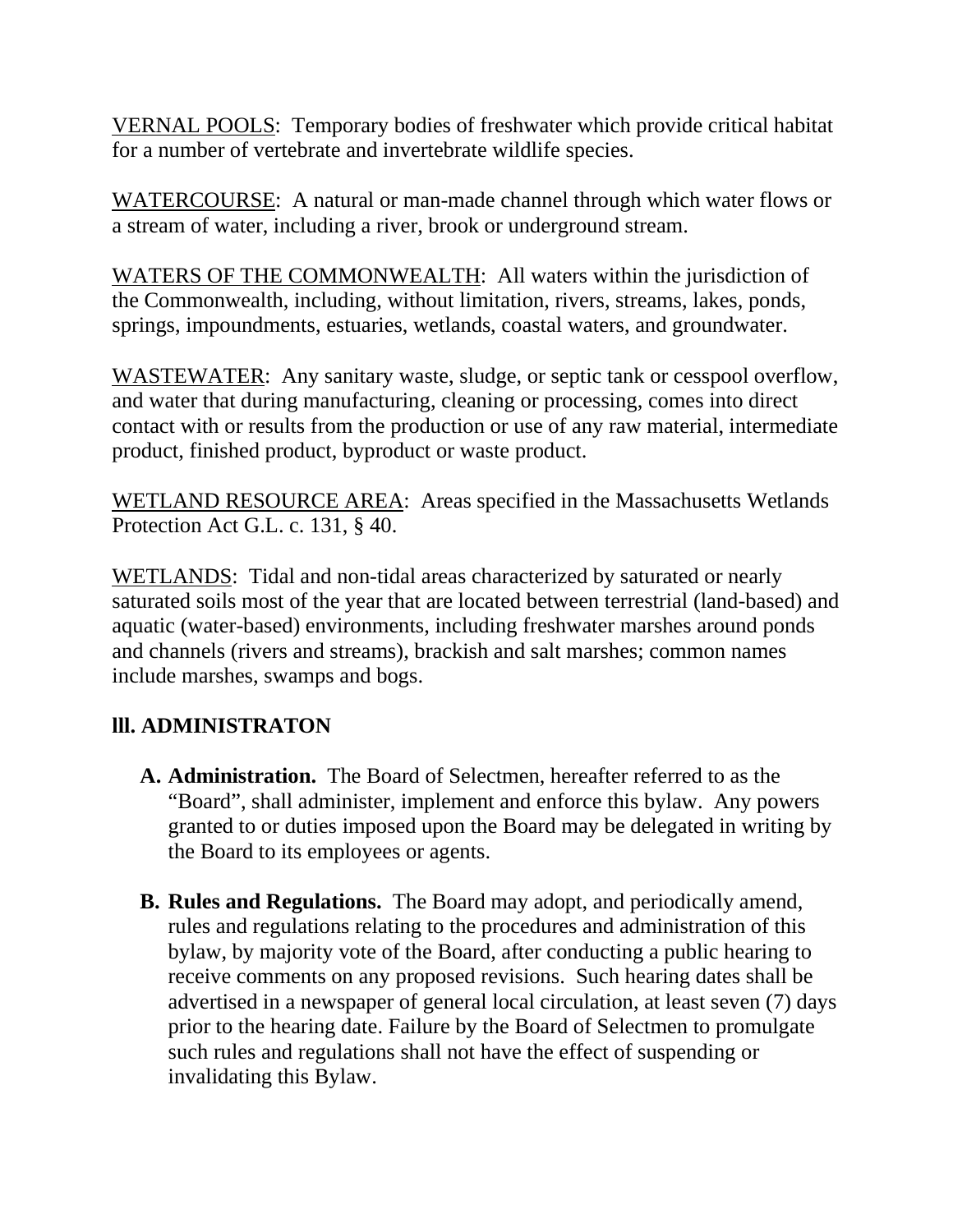### **lV. AUTHORITY**

This bylaw is adopted under the authority granted by the Home Rule

Amendment of the Massachusetts Constitution and the Home Rule Procedures

Act, and pursuant to the regulations of the federal Clean Water Act found at 40

CFR 122.34.

### **V. APPLICABILITY AND EXEMPTIONS**

**A.** Except as authorized by the Board of Selectmen in a Stormwater Management Permit or as otherwise provided in this bylaw, no person may undertake a construction activity, including clearing, grading, or excavation that results in a Disturbance of Land to an area equal to or greater than one (1) acre of land or will disturb less than one acre of land but is part of a larger common plan of development or sale that will ultimately disturb an area equal to or greater than one (1) acre of land.

### **B. Exemptions.**

- 1. Normal maintenance and improvement of land in agricultural use as defined by the Wetlands Protection Act regulation 310 CMR 10.04, as amended;
- 2. Maintenance of existing landscaping, gardens, or lawn areas associated with a single-family dwelling;
- 3. The construction of fencing that will not substantially alter existing terrain or drainage patterns;
- 4. Normal maintenance and improvements of the Town's publicly owned roadways and associated drainage infrastructure;
- 5. Emergency repairs to any stormwater management system or feature that poses a threat to public health or safety, or as deemed necessary by a Town department or board; and
- 6. Projects that are wholly subject to jurisdiction under the Wetlands Protection Act and demonstrate compliance with the Massachusetts Stormwater Management Handbook, the Town's Wetlands Protection Bylaw and with the stormwater management performance standards of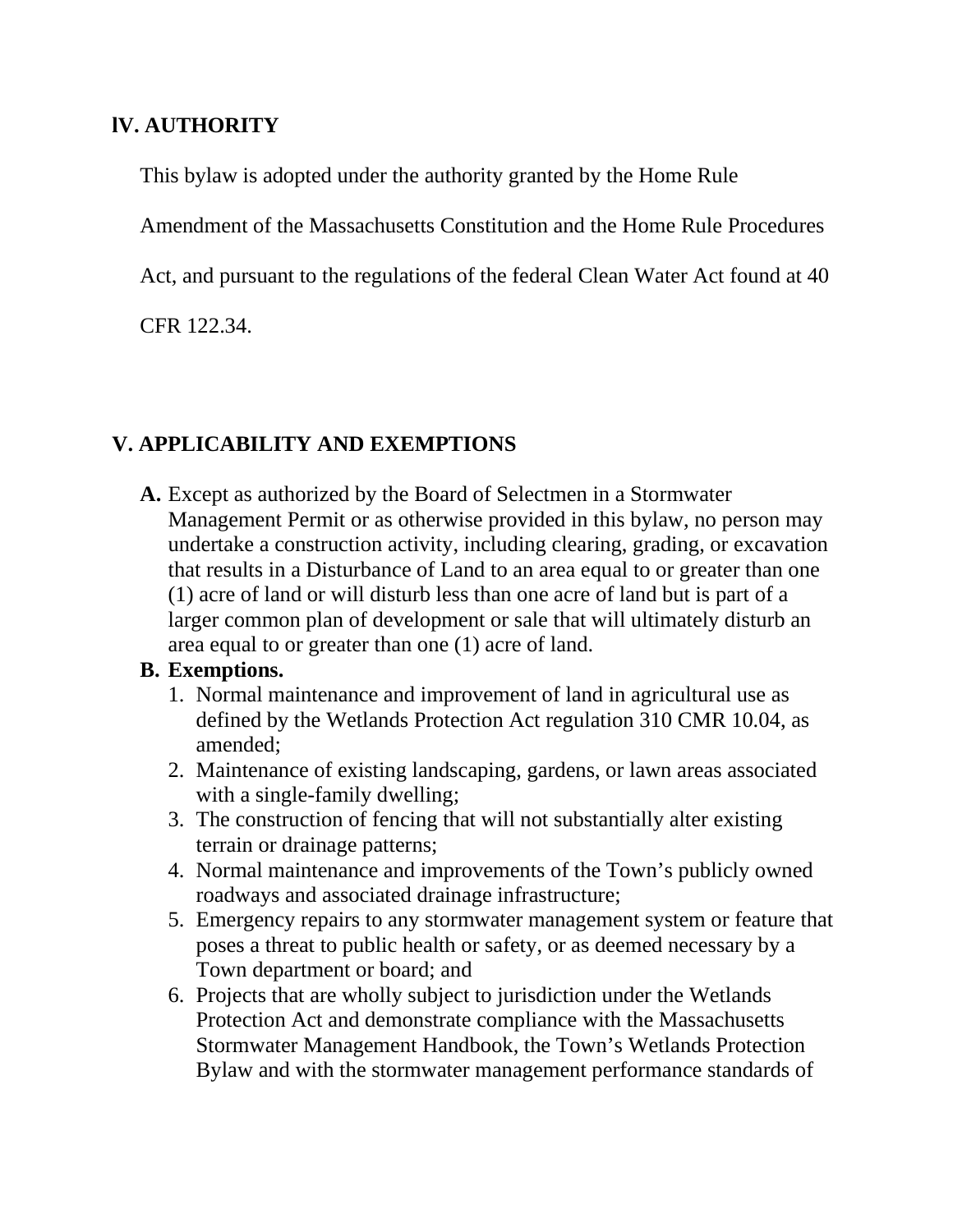this bylaw as reflected in an Order of Conditions issued by the Conservation Commission.

### **Vl. PERMIT PROCEDURES AND REQUIREMENTS**

- **A. Application.** A completed application for a Stormwater Management Permit shall be filed with the Board. A permit must be obtained prior to the commencement of land disturbing activity that may result in the disturbance of an area of one acre or more.The Stormwater Management Permit Application package shall include:
- 1. A completed Application Form with original signatures of all owners;
- 2. A list of abutters, certified by the Assessor's Office;
- 3. Three (3) copies of the Stormwater Management Plan as specified in Section 7 of this bylaw;
- 4. Three (3) copies of the Erosion and Sediment Control Plan as specified in Section 8 of this bylaw;
- 5. Three (3) copies of the Operation and Maintenance Plan as specified in Section 9 of this bylaw;
- 6. Payment of the application and review fees; and
- 7. One (1) copy each of the application Form and the list of abutters filed with the Town Clerk.
- **B. Entry.** Filing an application for a permit grants the Board or its agent, permission to enter the site to verify the information in the application and to inspect for compliance with permit conditions.
- **C. Other Boards.** The Board shall notify the Town Clerk of receipt of the application, and shall give one copy of the application package to the Planning Board, the Conservation Commission, and/or Department of Public Works as appropriate.
- **D. Public Hearing.** The Board shall hold a public hearing within twentyone (21) days of the receipt of a complete application and shall take final action within twenty-one (21) days from the time of the close of the hearing unless such time is extended by agreement between the applicant and the Board. Notice of the public hearing shall be given by publication and posting and by first-class mailings to abutters at least seven (7) days prior to the hearing. The Board shall make the application available for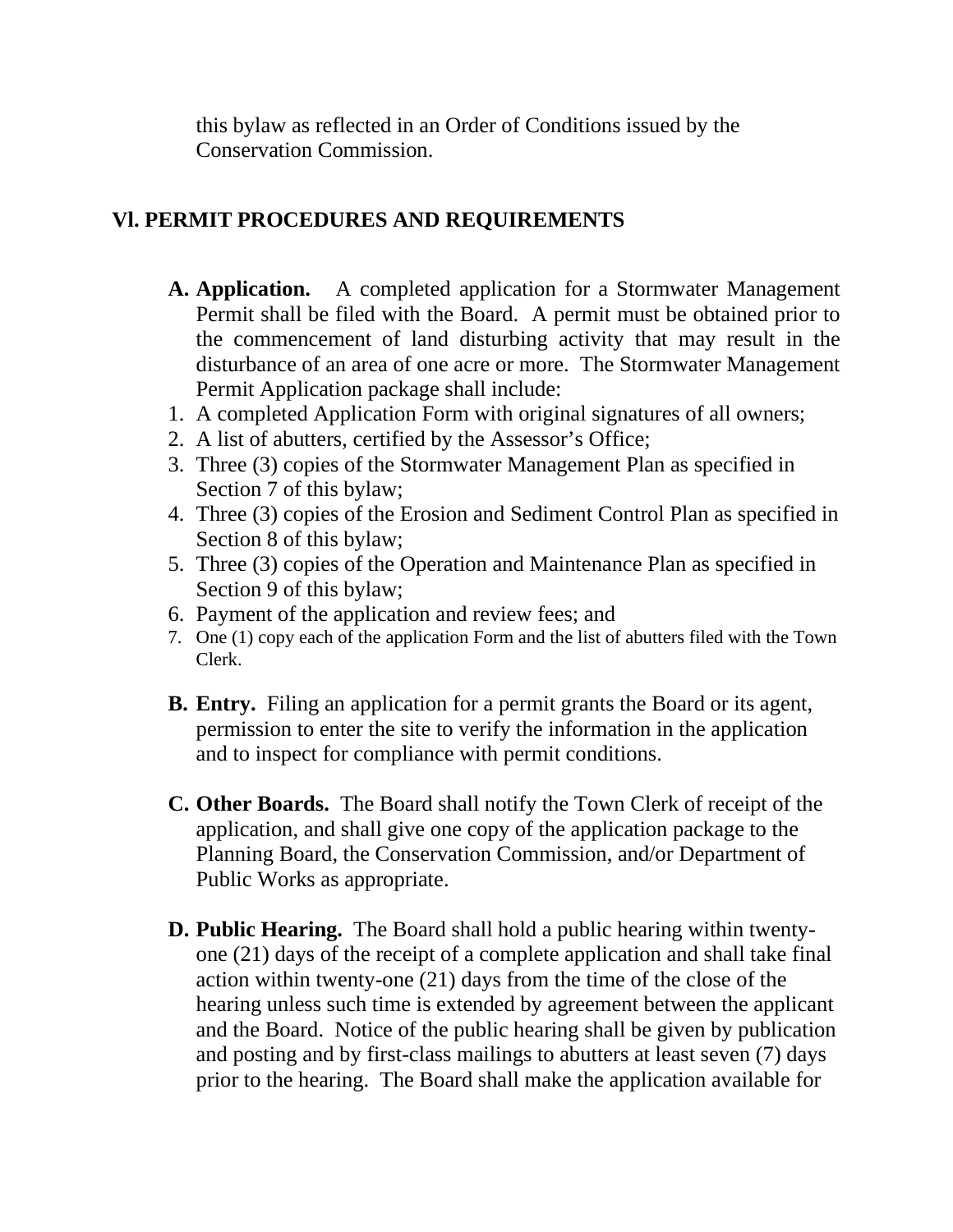inspection by the public during business hours at the Town Clerk's Office.

- **E. Information requests.** The applicant shall submit all additional information requested by the Board to issue a decision on the application.
- **F. Action by the Board.** The Board may:
- 1. Approve the Stormwater Management Permit Application and issue a permit if it finds that the proposed plan will protect water resources and meets the objectives and requirements of this by-law;
- 2. Approve the Stormwater Management Application and issue a permit with conditions, modifications or restrictions that the Board determines are required to ensure that the project will protect water resources and meets the objectives and requirements of this by-law; and
- 3. Disapprove the Stormwater Management Application and deny the permit if it finds that the proposed plan will not protect water resources or fails to meet the objectives and requirements of this by-law.
- **G. Failure of the Board to take final action** upon an Application within the time specified above shall be deemed to be approval of said Application. Upon certification by the Town Clerk that the allowed time has passed without the Board's action, the Stormwater Management Permit shall be issued by the Board.
- **H. Fee Structure.** Each application must be accompanied by the appropriate application fee as established by the Board. Applicants shall pay review fees as determined by the Board sufficient to cover any expenses connected with the public hearing and review of the Stormwater Management Permit Application before the review process commences. The Board is authorized to retain a Registered P.E. or other professional consultant to advise the Board on any or all aspects of the Application.
- **I. Project Changes.** The permittee, or their agent, must notify the Board in writing of any change or alteration of a land-disturbing activity authorized in a Stormwater Management Permit before any change or alteration occurs. If the Board determines that the change or alteration is significant, the Board may require that an amended Stormwater Management Permit application be filed and a public hearing held. If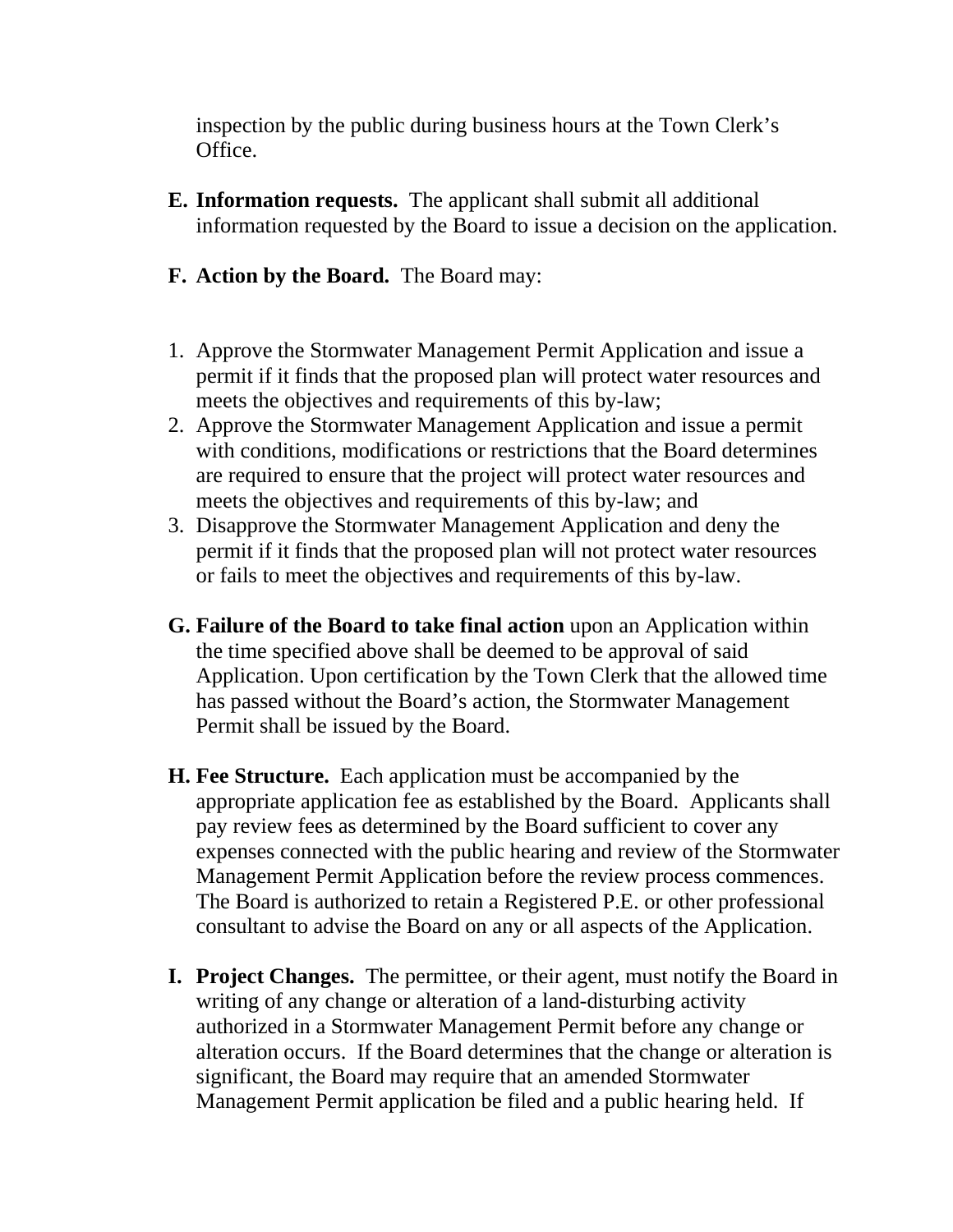any change or alteration from the Stormwater Management Permit occurs during any land disturbing activities, the Board may require the installation of interim erosion and sedimentation control measures before approving the change or alteration.

**J. Stormwater Pollution Prevention Plans (SWPPPs).** Permittees may be required to prepare a SWPPP to satisfy United States Environmental Protection Agency requirements under the NPDES Construction General Permit (CGP). Permittees are responsible for verifying requirements and preparing a SWPPP in full compliance with CGP regulations, as well as filing any additional materials with EPA, such as a Notice of Intent (NOI). A copy of the NOI and SWPPP shall also be provided to the Board.

### **Vll. STORMWATER MANAGEMENT PLAN**

- **A. Stormwater Management Plan.** The application for a stormwater management permit shall consist of submittal of a Stormwater Management Plan to the Board. This Stormwater Management Plan shall contain sufficient information for the Board to evaluate the environmental impact, effectiveness, and acceptability of the measures proposed by the applicant for reducing adverse impacts from stormwater. The Plan shall be designed to meet the Stormwater Management Performance Standards as set forth in Part B of this section and DEP Stormwater Management Handbook Volumes I and II. The Stormwater Management Plan shall fully describe the project in drawings, and narrative. It shall include:
	- 1. Names, addresses, and telephone numbers of the owner, applicant, and person(s) or firm(s) preparing the plan;
	- 2. Project Narrative containing relevant information related to stormwater requirements;
	- 3. A locus map;
	- 4. Description of existing and proposed conditions;
	- 5. The existing zoning, and land use at the site;
	- 6. The proposed land use;
	- 7. The location(s) of existing and proposed easements;
	- 8. The location of existing and proposed utilities;
	- 9. The site's existing & proposed topography with contours at 2-foot intervals with additional spot grades as needed to depict detailed drainage patterns;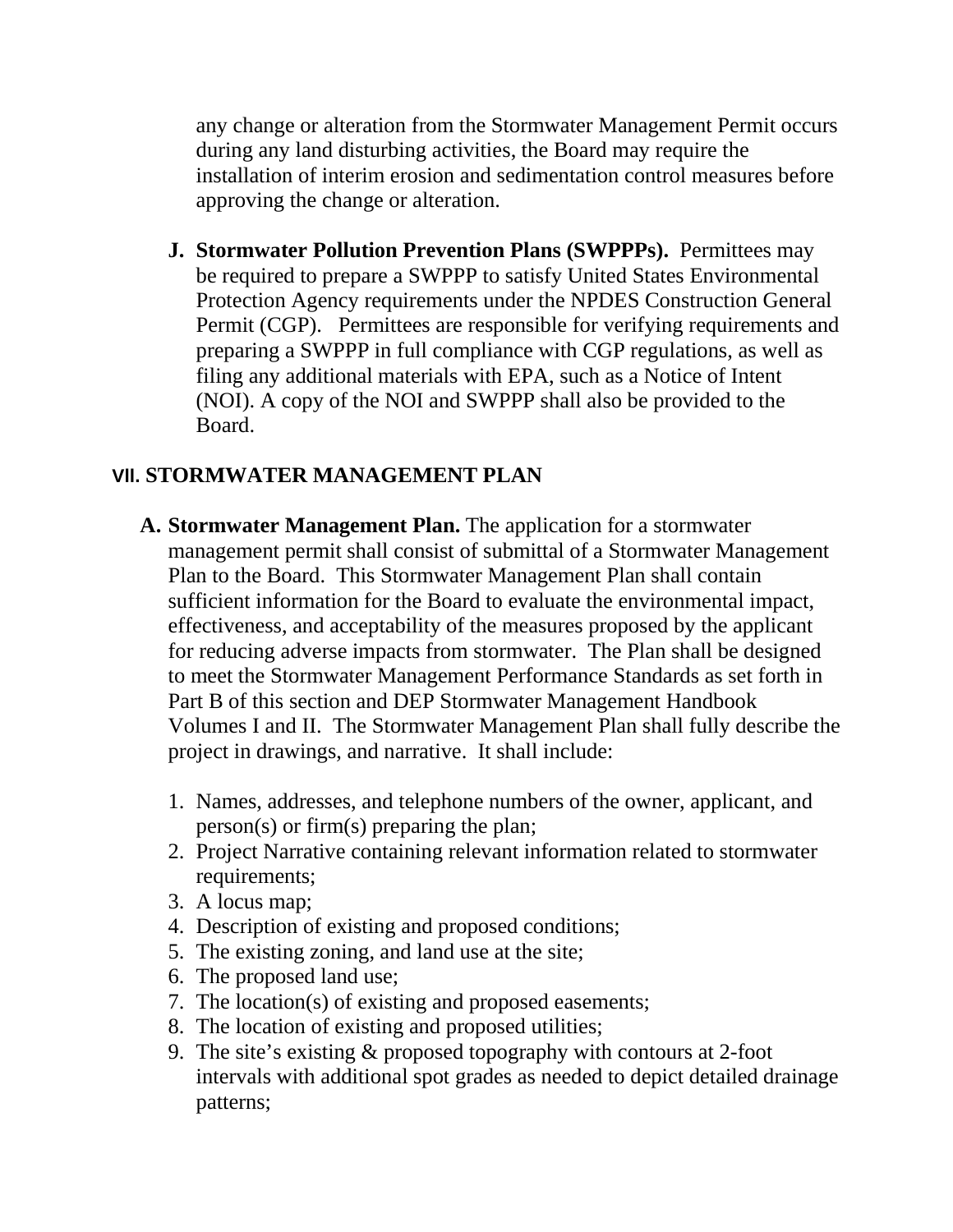- 10.The existing and proposed hydrology, watershed boundaries, drainage area, and stormwater flow paths;
- 11.A description & delineation of existing stormwater conveyances, impoundments, and wetlands on or adjacent to the site or into which stormwater flows;
- 12.A delineation of 100-year flood plains, if applicable;
- 13.Estimated seasonal high groundwater elevation (November to April) in areas to be used for stormwater retention, detention, or infiltration;
- 14.Evaluation of opportunities for using Low Impact Development (LID) and green infrastructure techniques and BMPs;
- 15.Plans, drawings and descriptions of proposed drainage system and all components including:
	- (a) Locations, cross sections, and profiles of all brooks, streams, drainage swales and their method of stabilization,
	- (b)All measures for the detention, retention or infiltration of water,
	- (c) All measures for the protection of water quality,
	- (d)The structural details for all components of the proposed drainage systems and stormwater management facilities,
	- (e) Notes on drawings specifying materials to be used, construction specifications, and typicals,
	- (f) Analysis of existing and proposed hydrology with supporting calculations,
	- (g)Calculations supporting the estimate of stormwater treatment performance; and
	- (h)Calculations supporting the design of infiltration practices, including design infiltration rates, estimated dewatering times, and mounding analyses, where applicable.
- 16.Stormwater runoff shall be calculated using latest Northeast Regional Climate Center (NRCC) extreme precipitation amounts for recurrence intervals (storm events) 2-, 10-, 25-, 50- and 100-year frequencies;
- 17.Documents must be stamped and certified by a qualified registered P.E.; and,
- 18.Any other information requested by the Board.
- **B.Stormwater Management Performance Standards.** Projects shall meet the following performance standards:
- 1. No new stormwater conveyances (e.g. outfalls) may discharge untreated stormwater directly to or cause erosion in wetlands or waters of the Commonwealth of Massachusetts;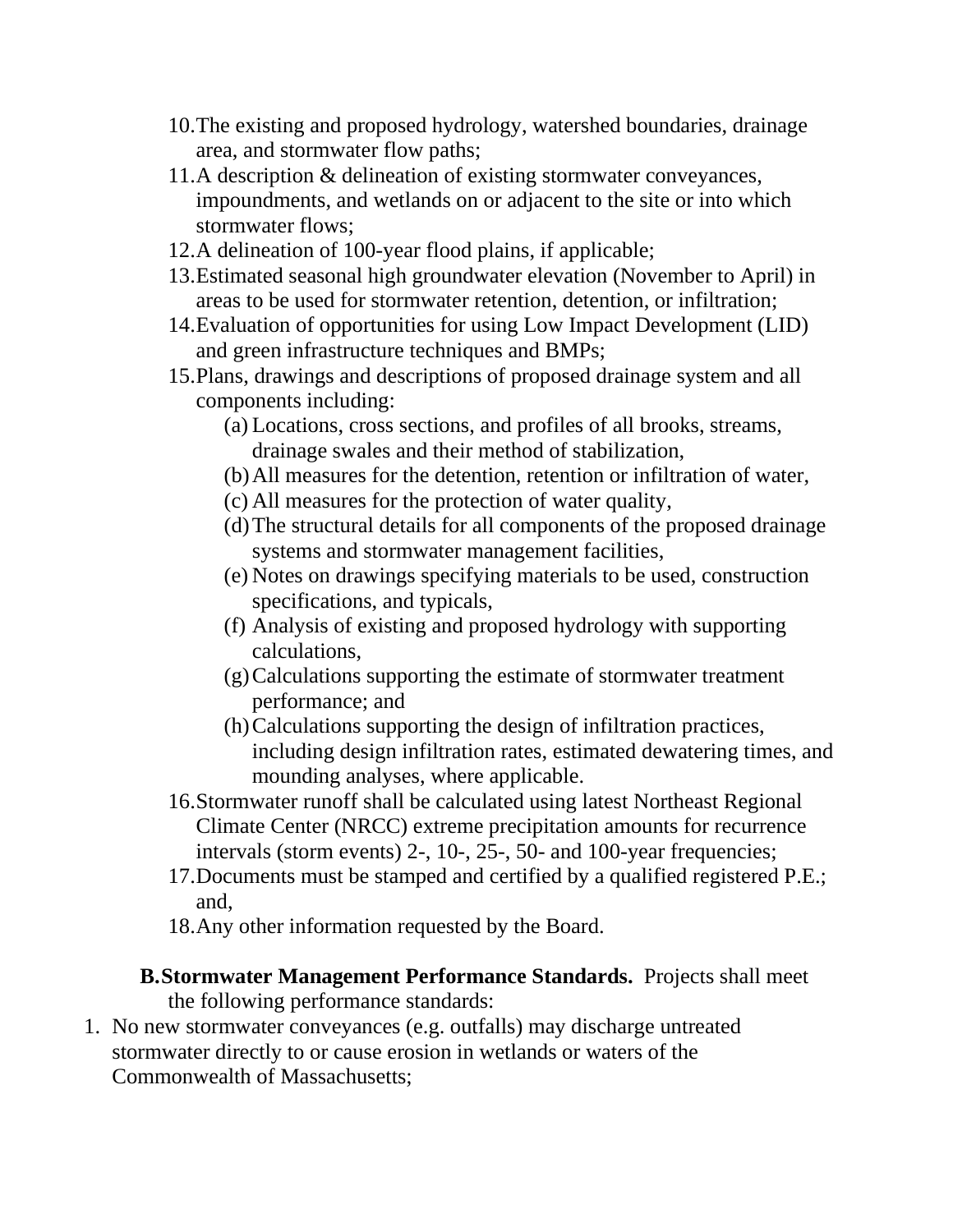- 2. Low Impact Development (LID) site planning and design strategies must be implemented unless infeasible in order to reduce the discharge of stormwater from development sites;
- 3. Stormwater management system design shall be consistent with, or more stringent than, the requirements of the 2008 Massachusetts Stormwater Handbook (as amended);
- 4. Stormwater management systems on new development shall be designed to meet an average annual pollutant removal equivalent to 90% of the average annual load of Total Suspended Solids (TSS) related to the total post-construction impervious area on the site AND 60% of the average annual load of Total Phosphorus (TP) related to the total postconstruction impervious surface area on the site.
- (a) Average annual pollutant removal requirements in Section 7.B.4. are achieved through one of the following methods:
	- i. Installing BMPs that meet the pollutant removal percentages based on calculations developed consistent with EPA Region 1's BMP Accounting and Tracking Tool (2016) or other BMP performance evaluation tool provided by EPA Region 1, where available. If EPA Region 1 tools do not address the planned or installed BMP performance, then any federally or State-approved BMP design guidance or performance standards (e.g., State stormwater handbooks and design guidance manuals) may be used to calculate BMP performance; or
	- ii. Retaining the volume of runoff equivalent to, or greater than, 1.0 inch multiplied by the total post-construction impervious surface area on the new development site; or
	- iii. Meeting a combination of retention and treatment that achieves the above standards; or
	- iv. Utilizing offsite mitigation that meets the above standards within the same USGS HUC12 as the new development site.
- 5. Stormwater management systems on redevelopment sites shall be designed to meet an average annual pollutant removal equivalent to 80% of the average annual load of Total Suspended Solids (TSS) related to the total post-construction impervious area on the site AND 50% of the average

annual load of Total Phosphorus (TP) related to the total postconstruction impervious surface area on the site.

(a) Average annual pollutant removal requirements in Section 7.B.5. are achieved through one of the following methods: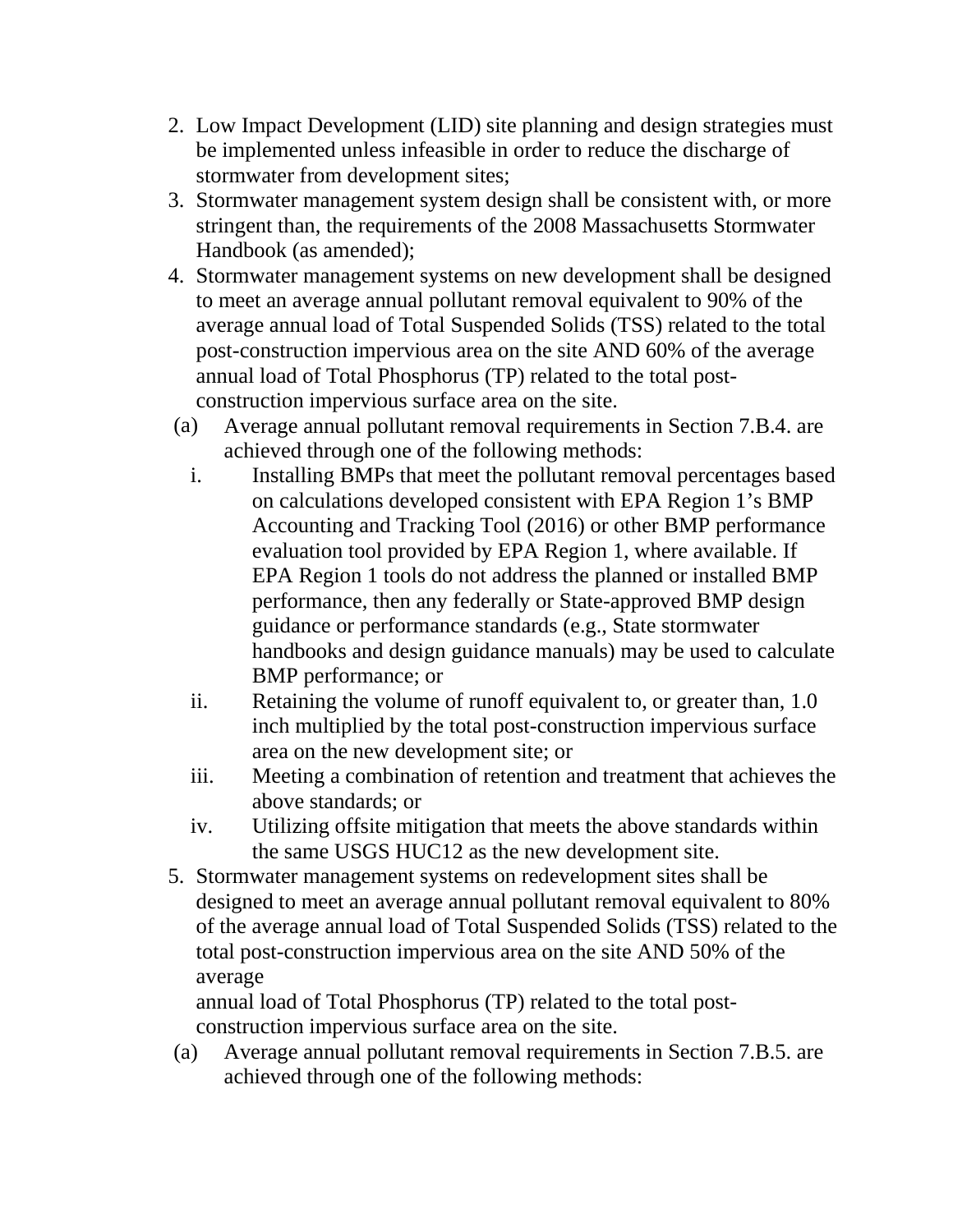- i. Installing BMPs that meet the pollutant removal percentages based on calculations developed consistent with EPA Region 1's BMP Accounting and Tracking Tool (2016) or other BMP performance evaluation tool provided by EPA Region 1, where available. If EPA Region 1 tools do not address the planned or installed BMP performance, then any federally or State-approved BMP design guidance or performance standards (e.g., State stormwater handbooks and design guidance manuals) may be used to calculate BMP performance; or
- ii. Retaining the volume of runoff equivalent to, or greater than, 0.8 inches multiplied by the total post-construction impervious surface area on the redevelopment site; or
- iii. Meeting a combination of retention and treatment that achieves the above standards; or
- iv. Utilizing offsite mitigation that meets the above standards within the same USGS HUC12 as the redevelopment site.
- 6. Redevelopment activities that are exclusively limited to maintenance and improvement of existing roadways, (including widening less than a single lane, adding shoulders, correcting substandard intersections, improving existing drainage systems, and repaving projects) shall improve existing conditions where feasible and are exempt from part Section 7.C.5. Roadway widening or improvements that increase the amount of impervious area on the redevelopment site by greater than or equal to a single lane width shall meet the requirements of Section 7.C.5.

## **Vlll. EROSION AND SEDIMENT CONTROL PLAN**

- **A. Erosion and Sediment Control Plan.** The Stormwater Management Permit Application shall include submittal of an Erosion and Sediment Control Plan to the Board of Selectmen. This Erosion and Sediment Control Plan shall contain sufficient information for the Board of Selectmen about the nature and purpose of the proposed development, pertinent conditions of the site and adjacent areas, proposed erosion and sedimentation controls, and proposed control for other wastes on construction sites such as demolition debris, litter, and sanitary wastes to ensure they are not discharged to the MS4, drainage system, or waters of the United States or Commonwealth of Massachusetts.
- **B. The design requirements** of the Erosion and Sediment Control Plan are: 1. Minimize total area of disturbance;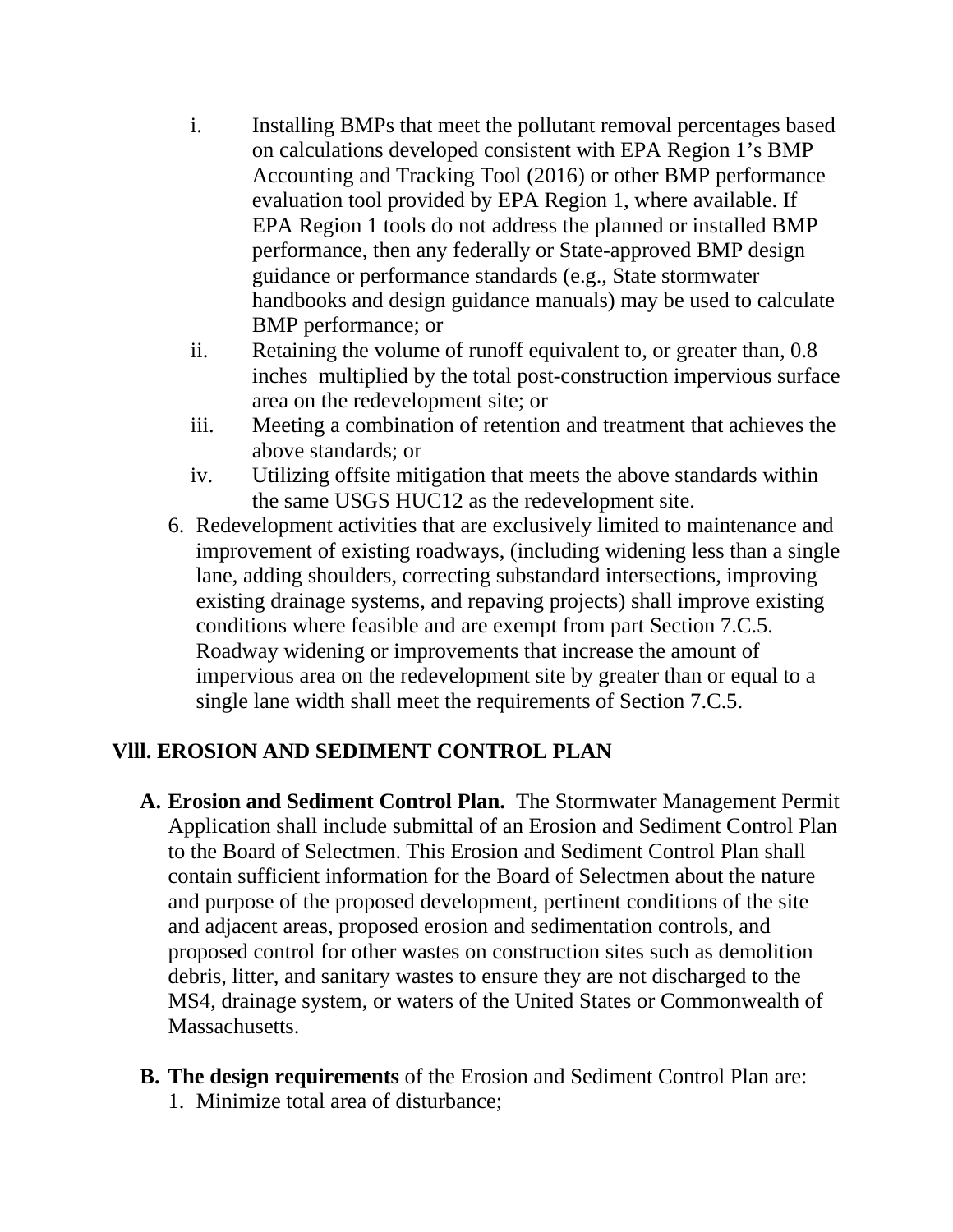- 2. Sequence activities to minimize simultaneous areas of disturbance;
- 3. Minimize soil erosion and control sedimentation during construction, provided that prevention of erosion is preferred over sedimentation control;
- 4. Divert uncontaminated water around disturbed areas;
- 5. Maximize infiltration and groundwater recharge;
- 6. Install, and maintain all Erosion and Sediment Control measures in accordance with the manufacturer's specifications and good engineering practices;
- 7. Prevent off-site transport of sediment;
- 8. Protect and manage on and off-site material storage areas (overburden and stockpiles of dirt, borrow areas, or other areas used solely by the permitted project are considered a part of the project);
- 9. Comply with applicable Federal, State and local laws and regulations including waste disposal, sanitary sewer or septic system regulations, and air quality requirements, including dust control;
- 10.Prevent significant alteration of habitats mapped by the Massachusetts Natural Heritage & Endangered Species Program as Endangered, Threatened or Of Special Concern, Estimated Habitats of Rare Wildlife and Certified Vernal Pools, and Priority Habitats of Rare Species from the proposed activities;
- 11.Institute interim and permanent stabilization measures, which shall be instituted on a disturbed area as soon as practicable but no more than 14 days after construction activity has temporarily or permanently ceased on that portion of the site;
- 12.Properly manage on-site construction and waste materials;
- 13.Stabilize construction site entrances and exits and prevent off-site vehicle tracking of sediments; and
- 14.Ensure that any stormwater BMP (for post-construction stormwater management) installed during construction will be protected from compaction, siltation, and erosion or will be restored or replaced such that the BMP will be capable of functioning as designed in accordance with these stormwater regulations.

## **C. Erosion and Sedimentation Control Plan Content.**

The Plan shall contain the following information:

- 1. Names, addresses, and telephone numbers of the owner, applicant, and person(s) or firm(s) preparing the plan;
- 2. Title, date, north arrow, names of abutters, scale, legend, and locus map;
- 3. Location and description of natural features including: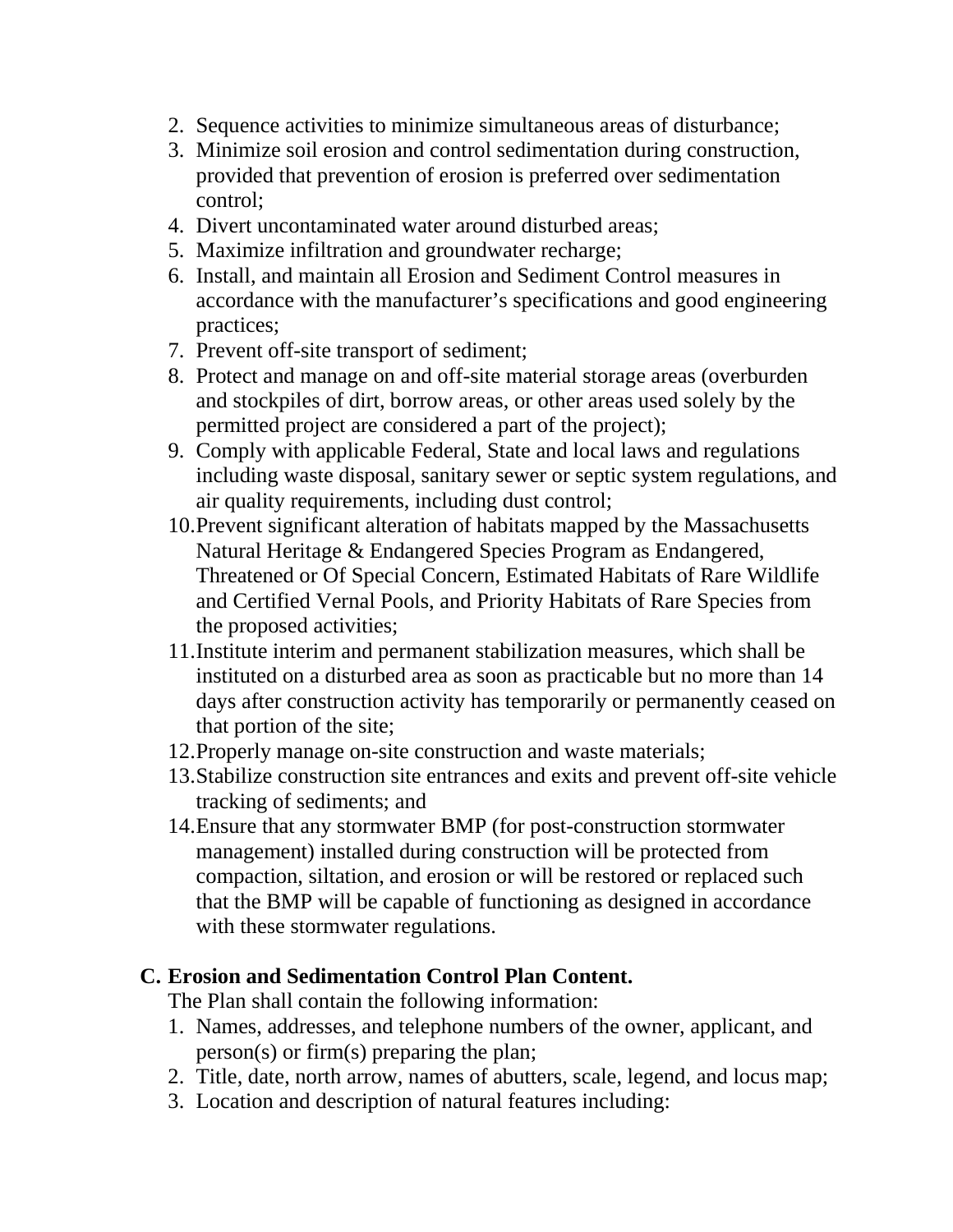- (a) Watercourses and water bodies, wetland resource areas and all floodplain information, including the 100-year flood elevation based upon the most recent Flood Insurance Rate Map, or as calculated by a P.E. for areas not assessed on these maps;
- (b)Existing vegetation including tree lines, canopy layer, shrub layer and ground cover, and trees with a caliper twelve (12) inches or larger, noting specimen trees and forest communities;
- (c) Habitats mapped by the Massachusetts Natural Heritage & Endangered Species Program as Endangered, Threatened or of Special Concern, Estimated Habitats of Rare Wildlife and Certified Vernal Pools, and Priority Habitats of Rare Species within five hundred (500) feet of any construction activity.
- 4. Lines of existing abutting streets showing drainage and driveway locations and curb cuts;
- 5. Existing soils, volume and nature of imported soil materials
- 6. Topographical features including existing and proposed contours at intervals no greater than two (2) feet with spot elevations provided when needed;
- 7. Surveyed property lines showing distances and monument locations, all existing and proposed easements, rights-of-way, and other encumbrances, the size of the entire parcel, and the delineation and number of square feet of the land area to be disturbed;
- 8. Drainage patterns and approximate slopes anticipated after major grading activities (Construction Phase Grading Plans);
- 9. Location and details of erosion and sediment control measures with a narrative of the construction sequence/phasing of the project, including both operation and maintenance for structural and non-structural measures, interim grading, and material stockpiling areas;
- 10.Path and mechanism to divert uncontaminated water around disturbed areas, to the maximum extent practicable;
- 11.Location and description of industrial discharges, including stormwater discharges from dedicated asphalt plants and dedicated concrete plants, which are covered by this permit;
- 12.Location and description of and implementation schedule for temporary and permanent seeding, vegetative controls, and other stabilization measures;
- 13.A description of construction and waste materials expected to be stored on-site. The Plan shall include a description of controls to reduce pollutants from these materials, including storage practices to minimize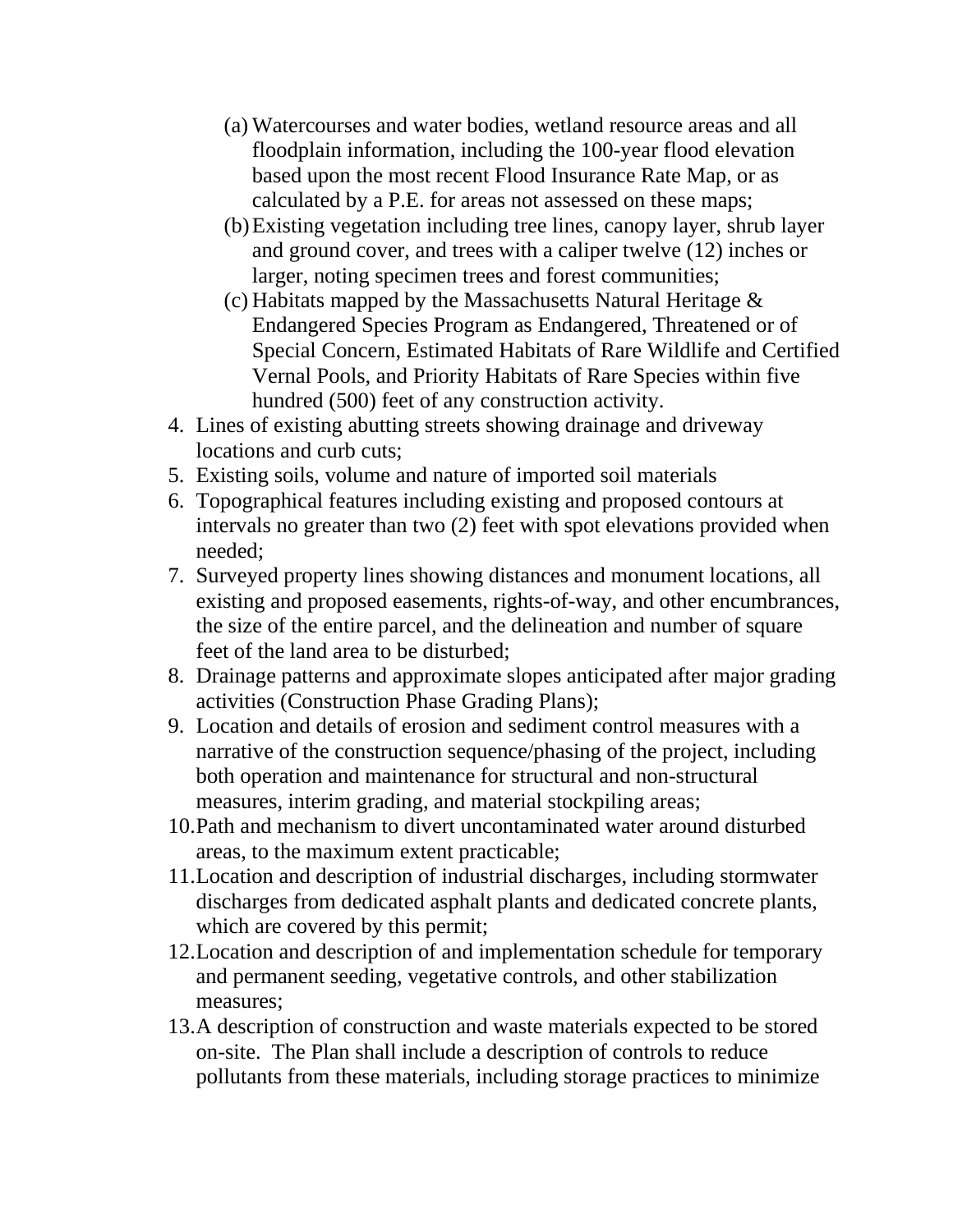exposure of the materials to stormwater, and spill prevention and response;

- 14.A description of provisions for phasing the project where one acre of area or greater is to be altered or disturbed;
- 15.Plans must be stamped and certified by a qualified and registered P.E. or a Certified Professional in Erosion and Sediment Control and
- 16.Such other information as is required by the Board.

### **lX. OPERATION AND MAINTENANCE PLANS**

- **A.** A stand-alone **Operation and Maintenance Plan** (O&M Plan) is required at the time of application for all projects. The O&M plan shall be designed to ensure compliance with the Permit and this Bylaw. The Board shall make the final decision of what maintenance option is appropriate in a given situation. The Board will consider natural features, proximity of site to water bodies and wetlands, extent of impervious surfaces, size of the site, the types of stormwater management structures, and potential need for ongoing maintenance activities when making this decision. The O&M Plan shall remain on file with the Board and shall be an ongoing requirement. The **O&M Plan** shall include:
	- 1. The name(s) of the owner(s) for all components of the system;
	- 2. Maintenance agreements that specify:
		- (a) The names and addresses of the person(s) responsible for operation and maintenance
		- (b)The person(s) responsible for financing maintenance and emergency repairs;
		- (c) A Maintenance Schedule that includes routine inspection along with routine and non-routine maintenance tasks for each BMP;
		- (d)A list of easements with the purpose and location of each;
		- (e) The signature(s) of the owner(s);
		- (f) Estimated operation and maintenance budget;
		- (g)The responsible party shall:
			- i. Maintain a log of all operation and maintenance activities for the last three years including inspections, repair, replacement, and disposal (the log shall indicate the type of material and the disposal location);
			- ii. Make this log available to the Board of Selectmen and the Commonwealth of Massachusetts upon request;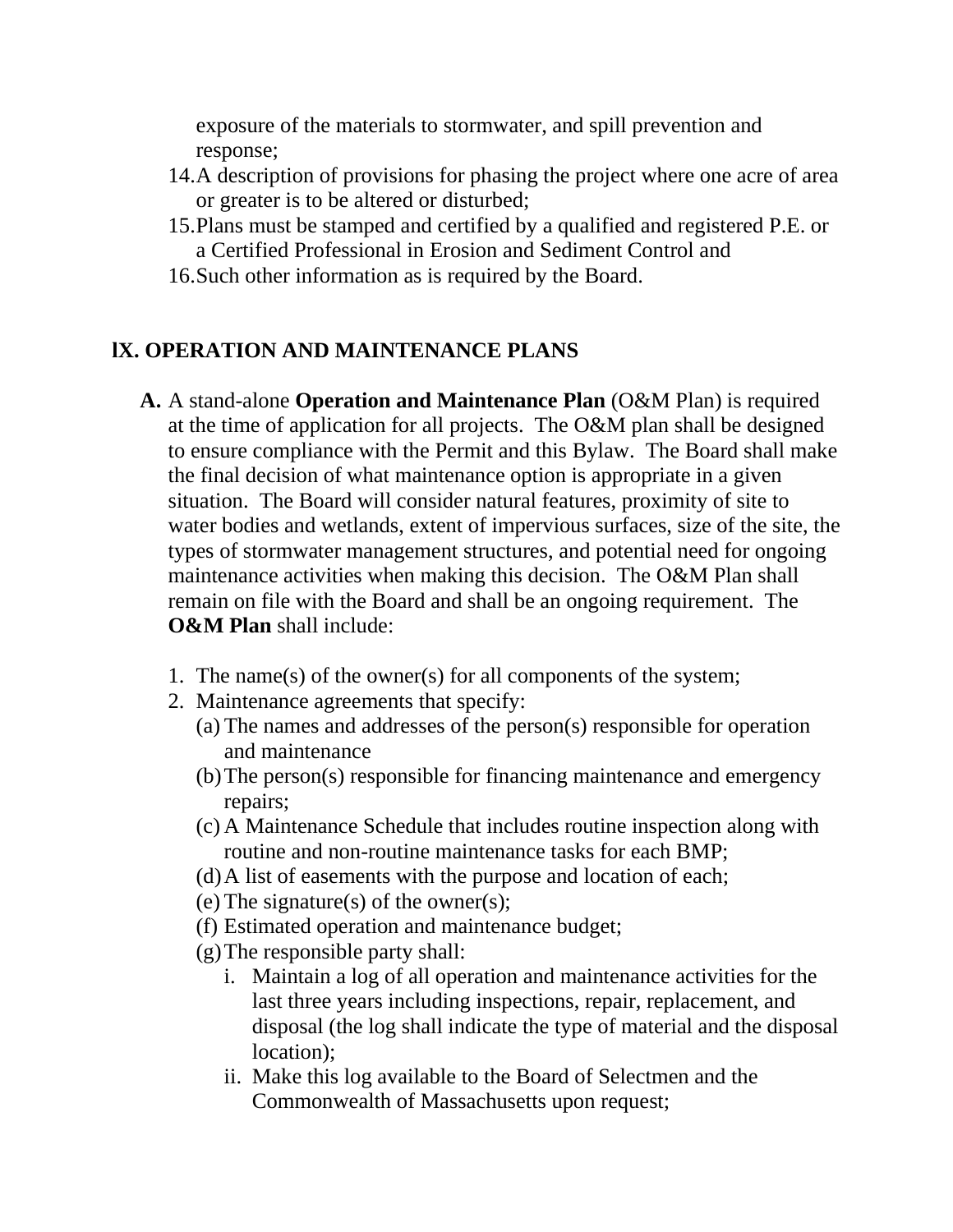- iii. Allow DEP and the Board of Selectmen to inspect each BMP to determine whether the responsible party is implementing the Operation and Maintenance Plan; and
- **B. Stormwater Management Easement.** Stormwater management easements shall be provided by the property owner(s) as necessary for:
	- 1. Access for facility inspections and maintenance;
	- 2. Preservation of stormwater runoff conveyance, infiltration, and detention areas and facilities, including flood routes for the 100-year storm event; and
	- 3. Direct maintenance access by heavy equipment to structures requiring regular cleanout.
	- 4. The purpose of each easement shall be specified in the maintenance agreement signed by the property owner.
	- 5. Stormwater management easements are required for all areas used for off-site stormwater control, unless a waiver is granted by the Board.
	- 6. Easements shall be recorded with the Worcester County Registry of Deeds prior to issuance of a Certificate of Completion by the Board.
- **C. Changes to O&M Plans.** Changes to Operation and Maintenance Plans
	- 1. The owner(s) of the stormwater management system must notify the Board of changes in ownership or assignment of financial responsibility; and
	- 2. The maintenance schedule in the Maintenance Agreement may be amended to achieve the purposes of this by-law by mutual agreement of the Board and the Responsible Parties. Amendments must be in writing and signed by all Responsible Parties. Responsible Parties shall include owner(s), persons with financial responsibility, and persons with operational responsibility.
- **D. Stormwater infrastructure** shall be privately owned, inspected and maintained per the O&P Plan procedures approved for the project.
- **E. Annual Report.** The applicant shall provide the Board with an annual report prepared and stamped by a P.E. documenting and certifying performance of required maintenance and providing an assessment of overall system performance. The report shall be submitted to the Board on a yearly basis by final day in June for the Town to use in preparation of its annual report to the US EPA as part of the NPDES MS4 Permit requirements.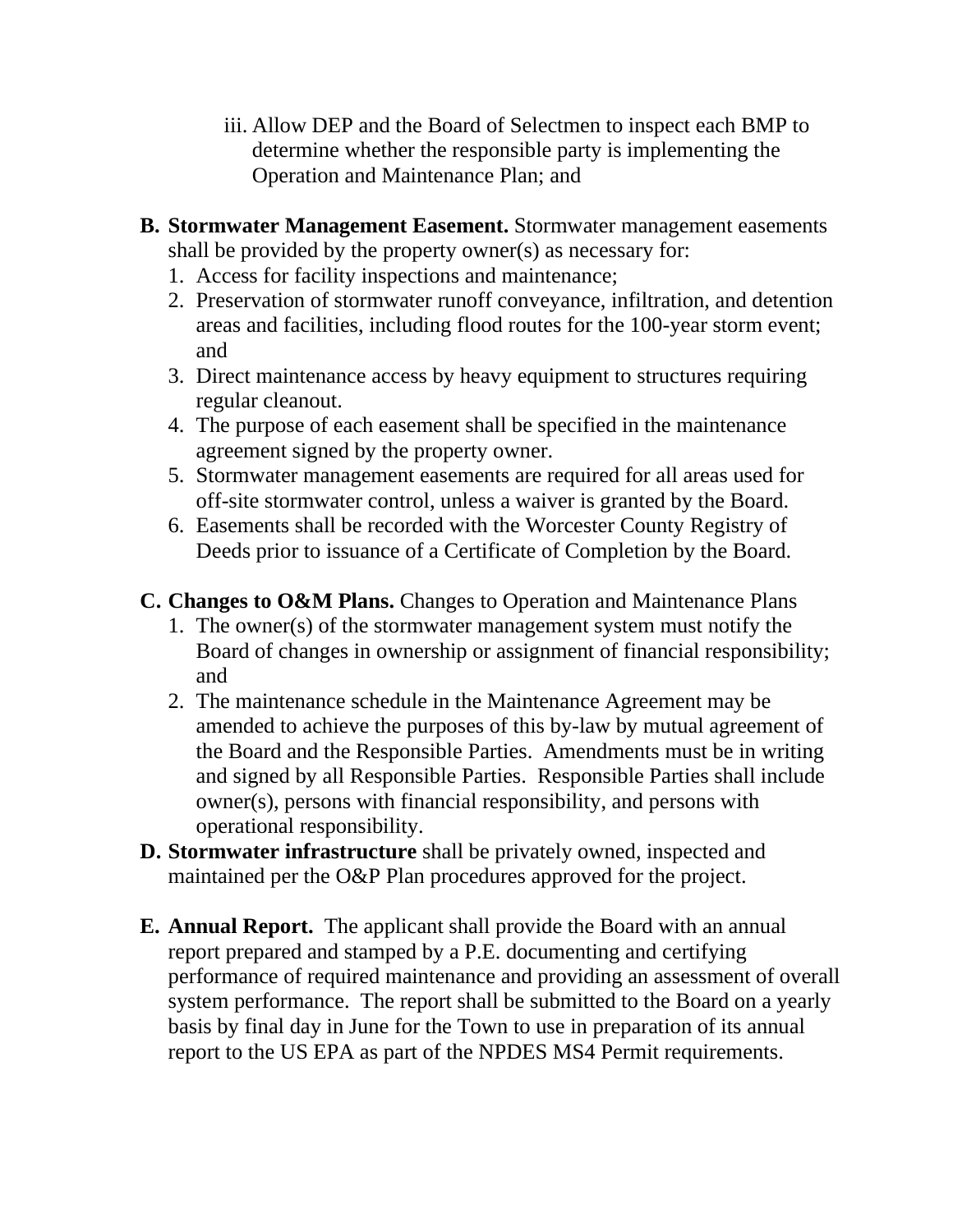**F. Funding.** The O&M Plan shall include procedures for using dedicated funds, establishing an escrow account, and/or developing a maintenance contract, if determined appropriate to ensure adequate long-term maintenance. Stormwater Management operation and maintenance duties shall be recorded with the deed for each lot in a subdivision. The applicant may elect to set up a homeowner's association (HOA) or other means to ensure all BMPs are inspected and maintained as required.

### **X. INSPECTION AND SITE SUPERVISION**

- **A. Pre-construction Meeting.** Prior to starting clearing, excavation, construction, or land disturbing activity the applicant, the applicant's technical representative, the general contractor or any other person with authority to make changes to the project, shall meet with the Board, to review the permitted plans and their implementation.
- **B. Permittee Erosion and Sediment Control Inspections.** The permittee shall conduct and document inspections of all erosion and sediment control measures no less than weekly or as specified in the Stormwater Management Permit, and prior to and following anticipated storm events. The purpose of such inspections is to determine the overall effectiveness of the erosion and sediment control plan, and the need for maintenance or additional control measures. The permittee shall submit monthly erosion and sediment control reports to the Board of Selectmen in a format approved by the Board of Selectmen**.**

### **C. Board Inspections.**

The Board or its designated agent shall make inspections as hereinafter required and shall either approve that portion of the work completed or shall notify the permittee wherein the work fails to comply with the Stormwater Management permit as approved. The Permit and associated plans for grading, stripping, excavating, and filling work, bearing the signature of approval of the Board, shall be maintained at the site during the progress of the work. In order to obtain inspections, the permittee shall notify the Board at least two (2) working days before each of the following events:

- 1. Erosion and sediment control measures are in place and stabilized in accord with the filed plan;
- 2. Site Clearing has been substantially completed;
- 3. Bury Inspection: prior to backfilling of any underground drainage or stormwater conveyance structures;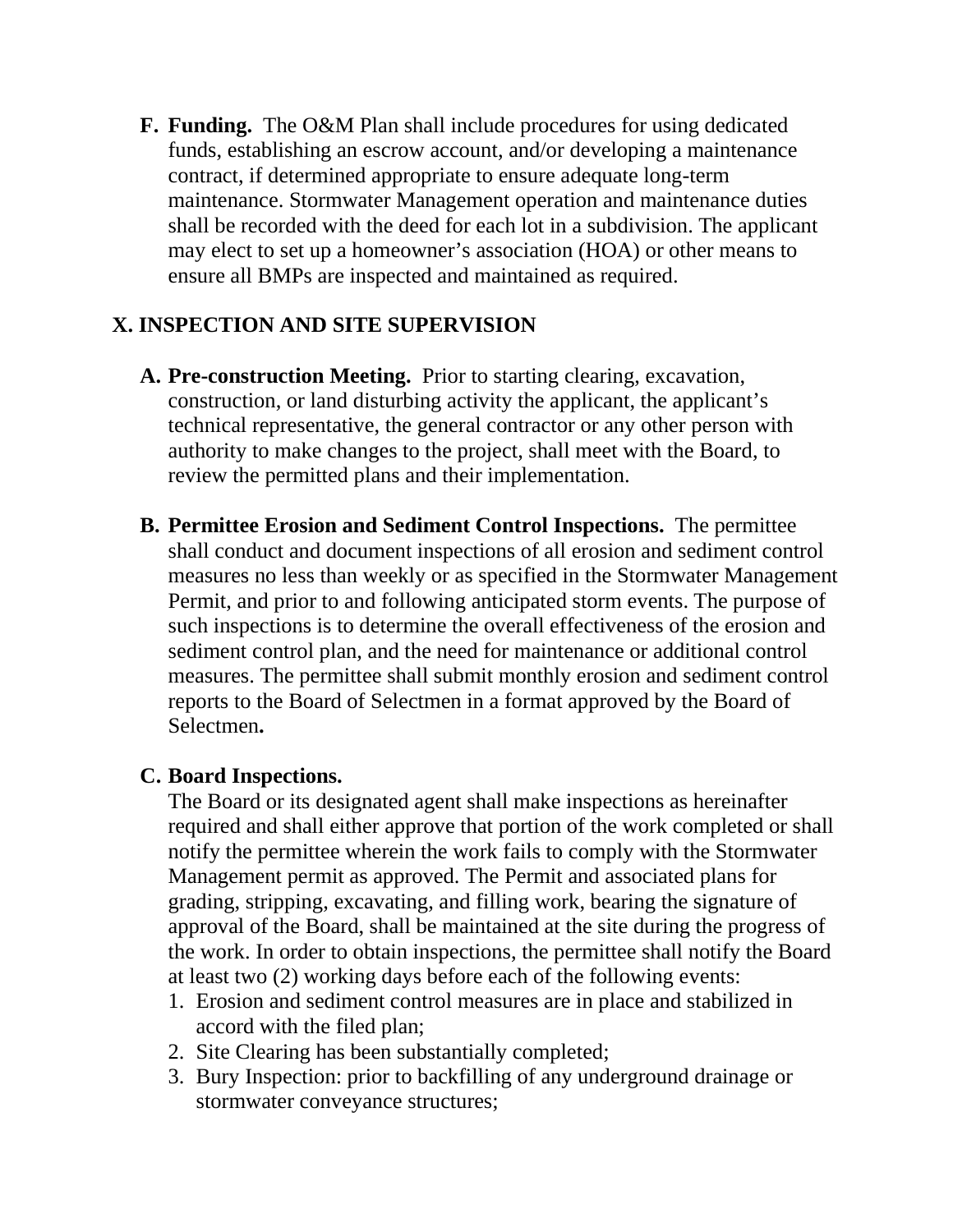- 4. Rough Grading has been substantially completed;
- 5. Final Grading has been substantially completed;
- 6. Close of the Construction Season; and
- 7. Final Landscaping (permanent stabilization) and project final completion.
- **D. Final Inspection**. After the stormwater management system has been constructed and before the surety has been released, the applicant must submit a record plan detailing the actual stormwater management system as installed. The Board shall inspect the system to confirm its "as-built" features. This inspector shall also evaluate the effectiveness of the system in an actual storm. If the inspector finds the system to be adequate, he shall so report to the Board which will issue a Certificate of Completion.
- **E. Inspector Qualifications**. Inspections shall be performed by an independent third-party registered P.E. or CPESC. Alternatively, inspections shall be performed by a qualified employee of the Town of Clinton.
- **F. Access Permission.** To the extent permitted by state law, or if authorized by the owner or other party in control of the property, the Board its agents, officers, and employees may enter upon privately owned property for the purpose of performing their duties under this by-law and may make or cause to be made such examinations, surveys or sampling as the Board deems reasonably necessary to determine compliance with the permit.

# **Xl. FINAL REPORTS**

**A.** Upon completion of the work, the permittee shall submit a report (including certified as-built construction plans) from a P.E., surveyor, or CPESC certifying that all erosion and sediment control devices, and approved changes and modifications, have been completed in accordance with the conditions of the approved permit. Any discrepancies should be noted in the cover letter. As-built drawings shall be submitted no later than one year after completion of construction projects. The as-built drawings must depict all on site controls, both structural and non-structural, designed to manage the stormwater associated with the completed site (post-construction stormwater management). The report shall certify that all permitted construction, plans, and approved changes and modifications, were completed in accordance with the conditions of the approved Stormwater Management Permit. Any discrepancies should be noted in the report.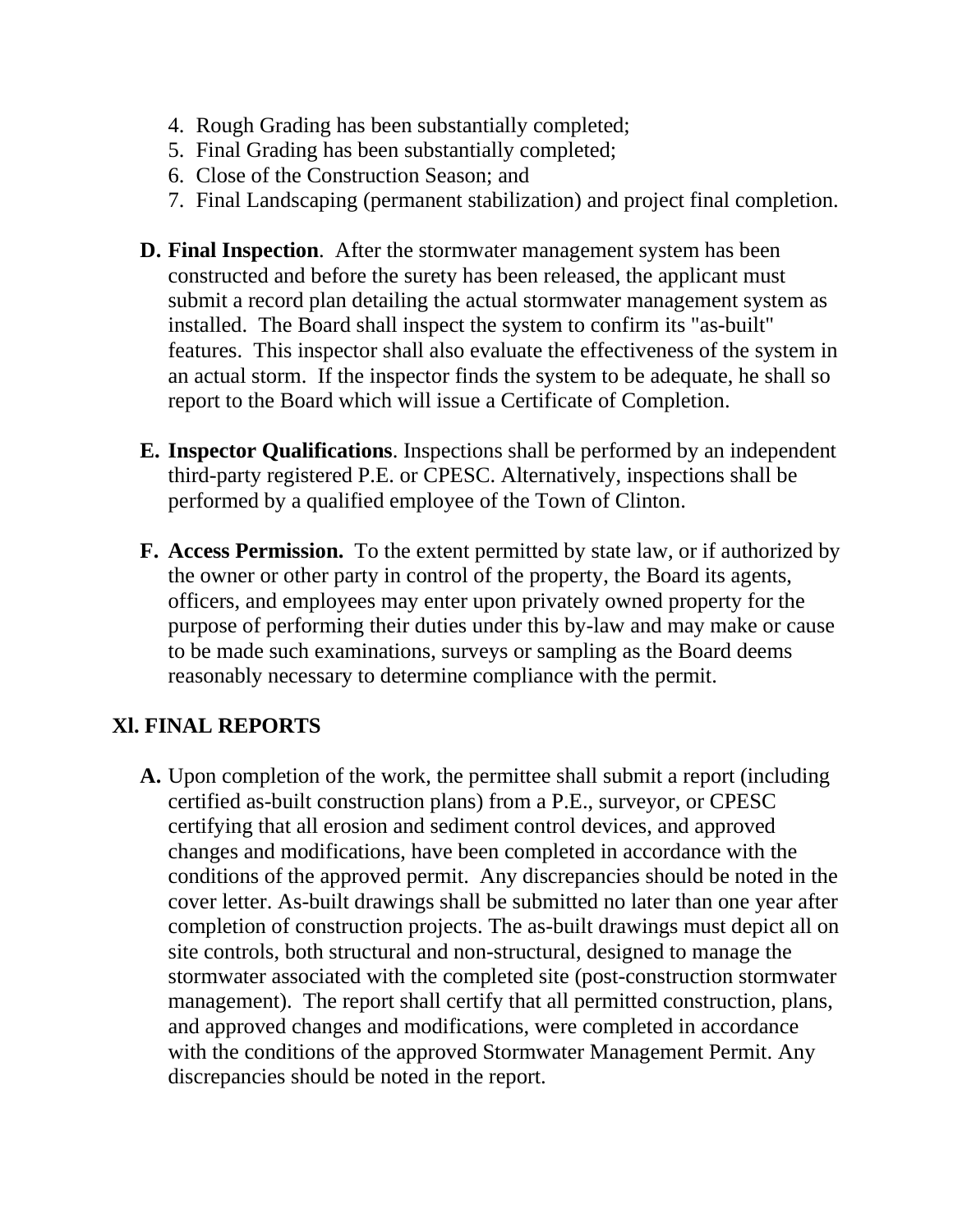**B.** If the system is found to be inadequate by virtue of physical evidence of operational failure, even though it was built as called for in the Stormwater Management Plan, it shall be corrected by the permittee before the performance guarantee is released. If the permittee fails to act the Town of Clinton may complete the work. Examples of inadequacy shall be limited to: errors in the infiltrative capability, errors in the maximum groundwater elevation, failure to properly define or construct flow paths, or erosive discharges from basins.

### **Xll. CERTIFICATE OF COMPLETION**

The Board will issue a letter certifying completion upon receipt and approval of the final inspection reports and/or upon otherwise determining that all work of the permit has been satisfactorily completed in conformance with this bylaw. The Board may, in addition to certifying satisfactory completion of the project, require ongoing maintenance procedures as outlined in the O&M Plan and/or work deemed necessary by the Board.

### **Xlll. ENFORCEMENT**

The Board or an authorized agent of the Board shall enforce this by-law, regulations, orders, violation notices, and enforcement orders, and may pursue all civil and criminal remedies for such violations.

- **A. Civil Relief.** If a person violates the provisions of this by-law, regulations, permit, notice, or order issued thereunder, the Board may seek injunctive relief in a court of competent jurisdiction restraining the person from activities which would create further violations or compelling the person to perform abatement or remediation of the violation**.**
- **B. Orders.** The Board or an authorized agent of the Board may issue a written order to enforce the provisions of this by-law or the regulations thereunder which may include requirements to:
	- 1. Cease and desist from construction or land disturbing activity until there is compliance with this Bylaw;
	- 2. Repair, maintain, or replace the stormwater management system or portions thereof in accordance with the O&M Plan;
	- 3. Maintain, install, or perform additional erosion and sediment control measures;
	- 4. Perform monitoring, analyses, and reporting;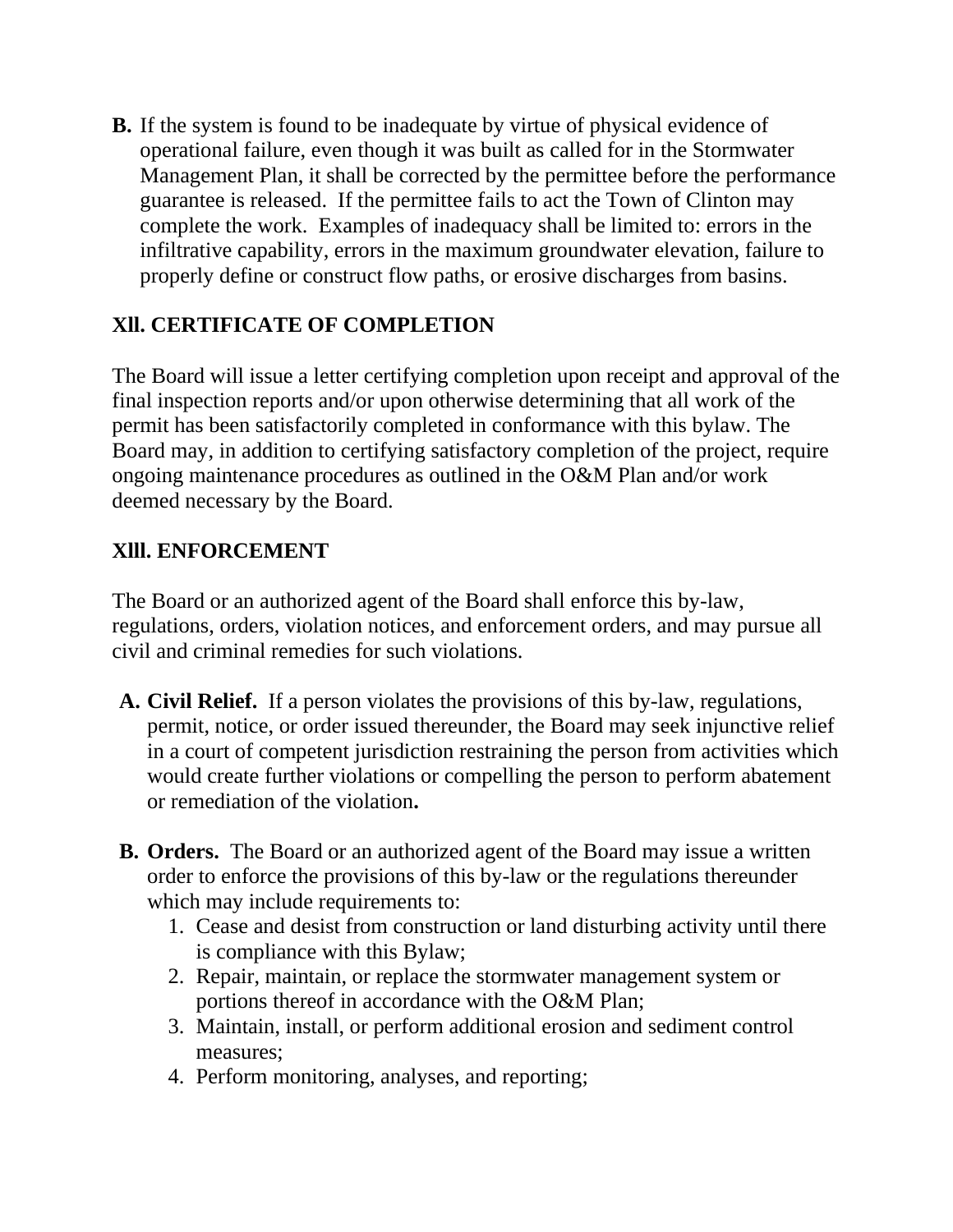- 5. Remediate adverse impact resulting directly or indirectly from malfunction of the stormwater management system or erosion and sediment control system;
- 6. Cease and desist from unlawful discharges, practices, or operations; and/or,
- 7. Remediate contamination in connection therewith.
- **C.** If the enforcing person determines that abatement or remediation of contamination is required, the order shall set forth a deadline by which such abatement or remediation must be completed. Said order shall further advise that, should the violator or property owner fail to abate or perform remediation within the specified deadline, the Town of Clinton may, at its option, undertake such work, and expenses thereof shall be charged to the violator.
- **D.** Within thirty (30) days after completing all measures necessary to abate the violation or to perform remediation, the violator and the property owner will be notified of the costs incurred by the Town of Clinton, including administrative costs. The violator or property owner may file a written protest objecting to the amount or basis of costs with the Board within thirty (30) days of receipt of the notification of the costs incurred. If the amount due is not received by the expiration of the time in which to file a protest or within thirty (30) days following a decision of the Board affirming or reducing the costs, or from a final decision of a court of competent jurisdiction, the costs shall become a special assessment against the property owner and shall constitute a lien on the owner's property for the amount of said costs. Interest shall begin to accrue on any unpaid costs at the statutory rate provided in G.L. Ch. 59, § 57 after the thirty-first day at which the costs first become due.
- **E. Criminal Penalty.** Any person who violates any provision of this by-law, regulation, order or permit issued thereunder, shall be punished by a fine of not more than \$300.00. Each day or part thereof that such violation occurs or continues shall constitute a separate offense. As an alternative to criminal prosecution or civil action, the Town may elect to utilize the non-criminal disposition procedure set forth in MGL Chapter 40, sec. 21D, in which case the Board of Selectmen or an authorized agent of the Board of Selectmen shall be the enforcing person. The penalty for each violation shall be \$300.00. Each day or part thereof that such violation occurs or continues shall constitute a separate offense.
- **F. Entry to Perform Duties Under this By-Law.** To the extent permitted by state law, or if authorized by the owner or other party in control of the property, the Board, its agents, officers, and employees may enter upon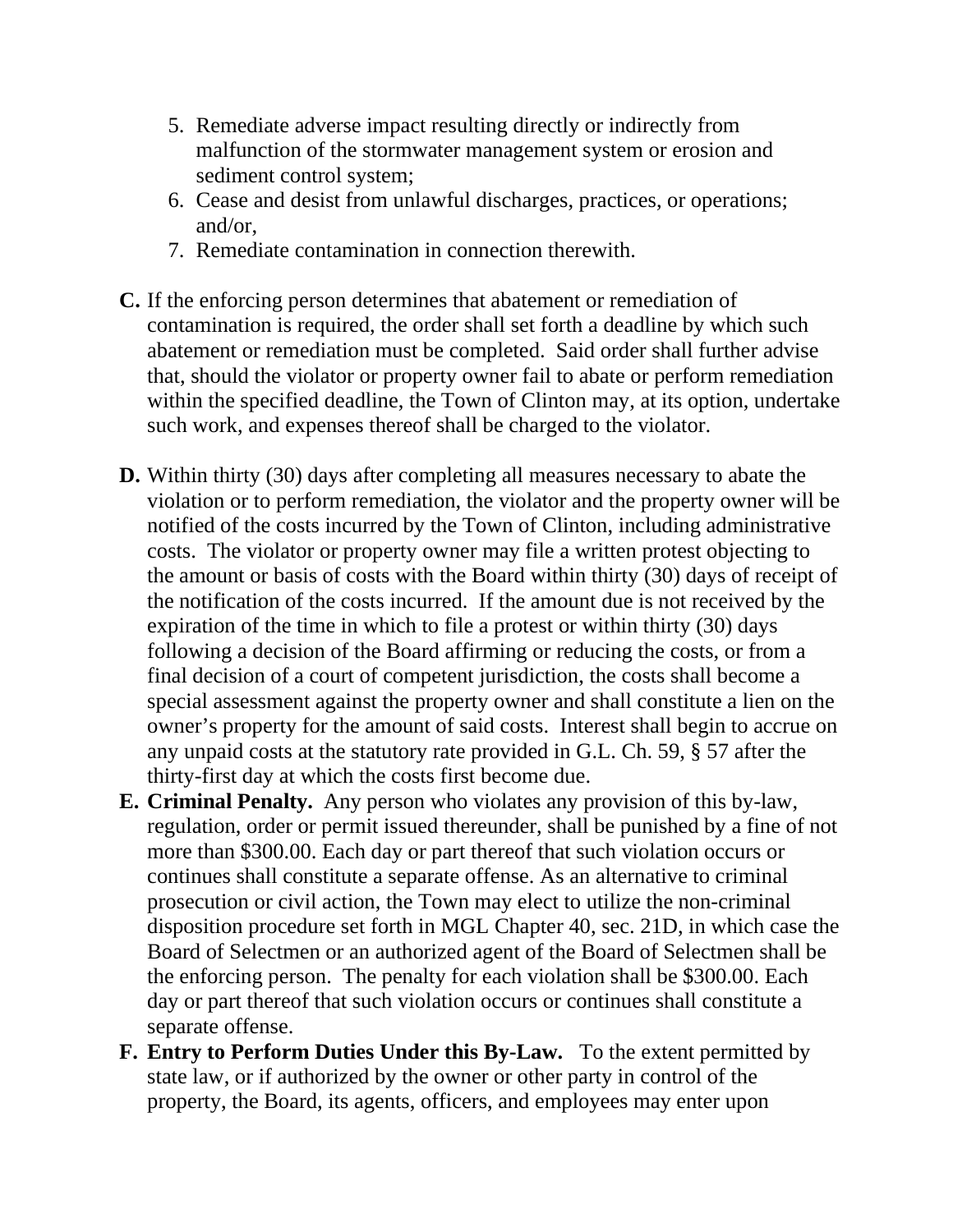privately owned property for the purpose of performing their duties under this by-law and regulations and may make or cause to be made such examinations, surveys or sampling as the Board deems reasonably necessary.

- **G. Appeals.** The decisions or orders of the Board shall be final. Further relief shall be to a court of competent jurisdiction in accordance with MGL Chapter 249 §4.
- **H. Remedies Not Exclusive.** The remedies listed in this by-law are not exclusive of any other remedies available under any applicable federal, state or local law

### **XlV. SEVERABILITY**

If any provision, paragraph, sentence, or clause of this by-law shall be held invalid for any reason, all other provisions shall continue in full force and effect.

### **XV. SURETY**

The Board of Selectmen may require the permittee to post, before the start of land disturbance or construction activity, a surety bond, irrevocable letter of credit, cash, or other acceptable security. The form of the bond shall be approved by Town Counsel, and be in an amount deemed sufficient by the Board of Selectmen to ensure that the work will be completed in accordance with the permit. If the project is phased, the Board of Selectmen may release part of the bond as each phase is completed in compliance with the Stormwater Management Permit but the bond may not be fully released until the Board of Selectmen has received the final inspection report as required by the Stormwater Management Rules and Regulations and issued a Certificate of Completion.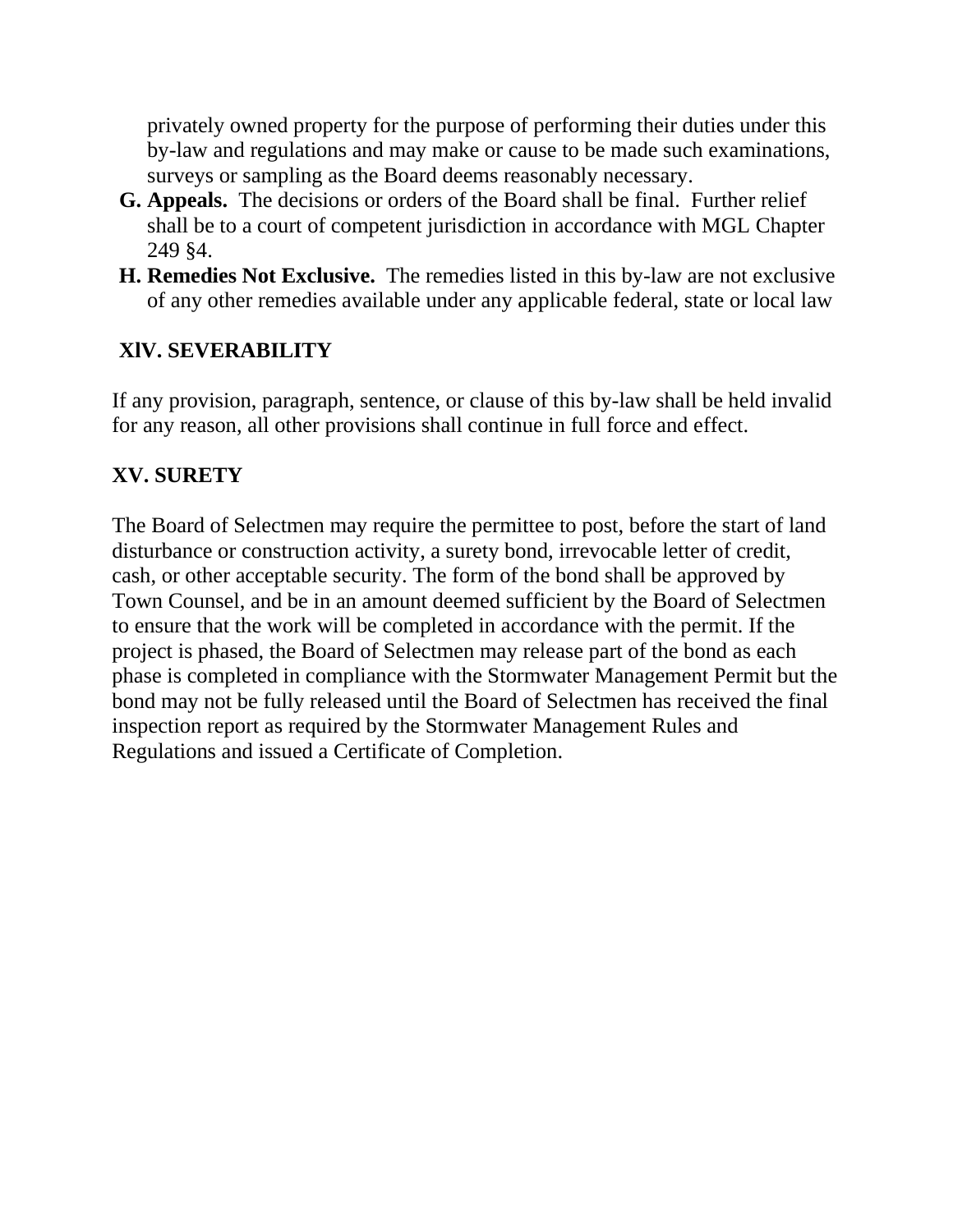#### **STORMWATER MANAGEMENT PERMIT APPLICATION**

To the Board of Selectmen:

The undersigned wishes to submit a Stormwater Management Permit Application as defined in the By-Laws of the Town of Clinton and requests a review and determination by The Board of the Stormwater Management Plan.

The Stormwater Management Plan involves property where owner's title to the land is derived under deed from \_\_\_\_\_\_\_\_\_\_\_\_\_\_\_\_\_\_\_\_\_\_\_\_\_\_\_\_\_\_\_\_\_, dated\_\_\_\_\_\_\_\_\_\_\_\_\_\_\_\_, and recorded in the [Insert] County Registry of Deeds, Book \_\_\_\_\_\_\_, Page\_\_\_\_\_\_, or Land Court Certificate of Title No. \_\_\_\_\_\_\_\_\_\_\_, Registered in District, Book \_\_\_\_\_\_\_\_, Page \_\_\_\_\_\_. Give a brief summary of the nature of the project.

The property (building) is described as being located at

; it is currently used as , and the changes

| proposed to be made are |  |
|-------------------------|--|
|                         |  |

| The project is located on the parcel shown on Assessors Map<br>. Parcel |
|-------------------------------------------------------------------------|
|-------------------------------------------------------------------------|

| Applicant's Signature<br>Owners' Signature(s) |  |
|-----------------------------------------------|--|
|-----------------------------------------------|--|

Applicant's Name (print) Owners' Names(s)

Applicant's Address Owners' Address

Date Received by Town Clerk: University of Received by Town Clerk:

Signature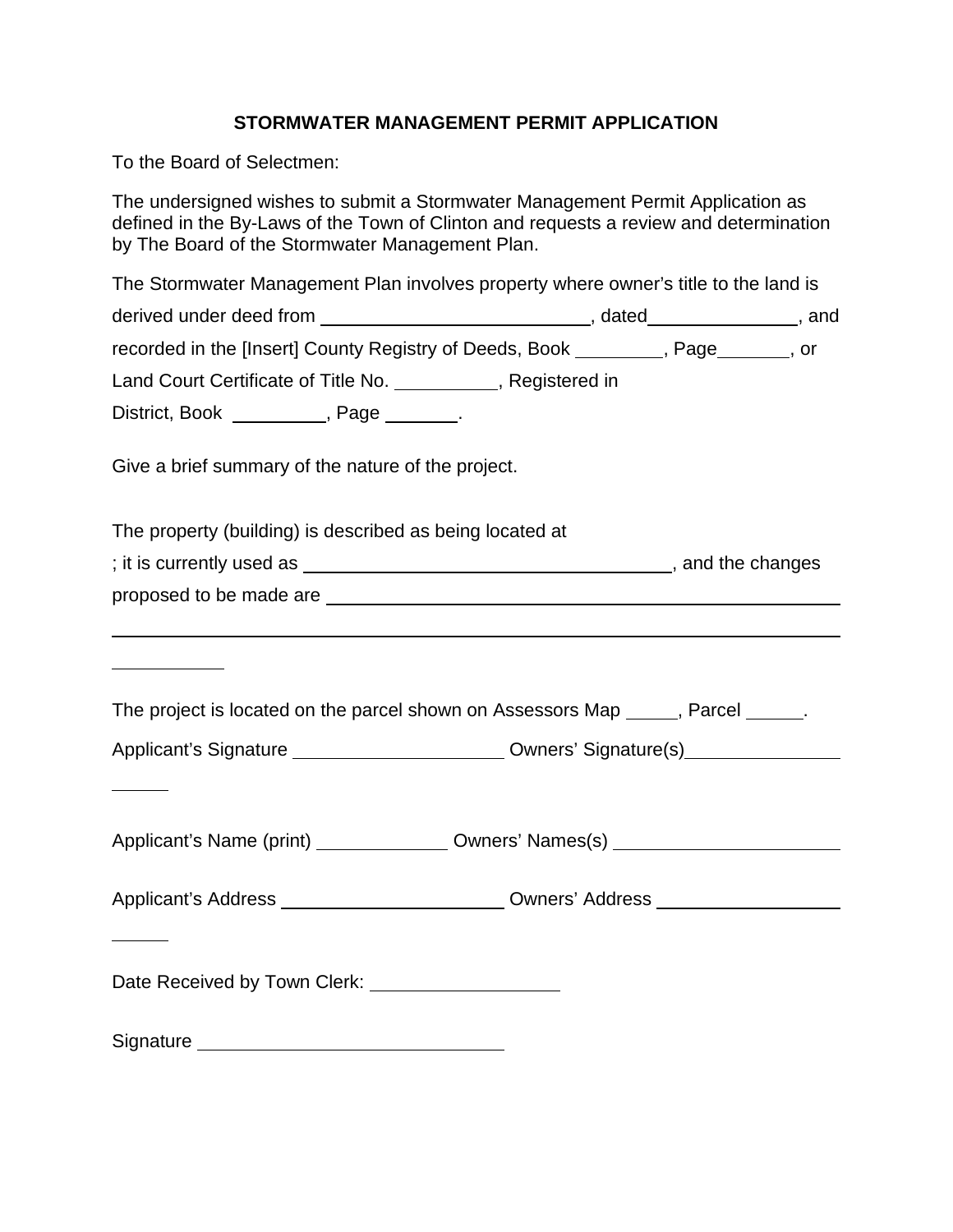Please note: 1) An applicant for a Stormwater Management Plan Review must file with the Board a completed Stormwater Management Permit Application Form, a list of abutters, three (3) copies of the Stormwater Management Plan Package, three (3) copies of the Operation and Maintenance Plan, and the Application and Review Fees as noted in the Stormwater Management Plan Review Fee Schedule. 2) The applicant shall also file a copy of the Stormwater Management Plan, Operation & Maintenance Plan, and the Application Form with the Town Clerk. The date of receipt by the Town Clerk shall be the official filing date. 3) This application grants the Board and its agents permission to enter the property for inspection and verification of information submitted in the application.

#### *STORMWATER MANAGEMENT PLAN REVIEW FEE SCHEDULE*

The following fee schedules are minimum fees. The Board may require higher fees if deemed necessary for proper review of an application or to ensure compliance.

| Lot Area              |               | <b>Professional Review Fee</b>                                                                                                                                                                                                                                                                                                                                                                                                  | <b>Application Fee</b>    |
|-----------------------|---------------|---------------------------------------------------------------------------------------------------------------------------------------------------------------------------------------------------------------------------------------------------------------------------------------------------------------------------------------------------------------------------------------------------------------------------------|---------------------------|
| Less Than 3 Acres     |               | $\frac{1}{2}$                                                                                                                                                                                                                                                                                                                                                                                                                   |                           |
| 3 to 10 Acres         |               | $\frac{1}{\sqrt{1-\frac{1}{2}}}\frac{1}{\sqrt{1-\frac{1}{2}}}\frac{1}{\sqrt{1-\frac{1}{2}}}\frac{1}{\sqrt{1-\frac{1}{2}}}\frac{1}{\sqrt{1-\frac{1}{2}}}\frac{1}{\sqrt{1-\frac{1}{2}}}\frac{1}{\sqrt{1-\frac{1}{2}}}\frac{1}{\sqrt{1-\frac{1}{2}}}\frac{1}{\sqrt{1-\frac{1}{2}}}\frac{1}{\sqrt{1-\frac{1}{2}}}\frac{1}{\sqrt{1-\frac{1}{2}}}\frac{1}{\sqrt{1-\frac{1}{2}}}\frac{1}{\sqrt{1-\frac{1}{2}}}\frac{1}{\sqrt{1-\frac{$ |                           |
| Greater than 10 Acres |               | $\frac{1}{2}$                                                                                                                                                                                                                                                                                                                                                                                                                   | times the acreage $\,$ \$ |
| Resubmittal/Amendment |               |                                                                                                                                                                                                                                                                                                                                                                                                                                 |                           |
|                       | Filing Fee    | $\mathfrak{S}$                                                                                                                                                                                                                                                                                                                                                                                                                  |                           |
|                       | Review Fee \$ |                                                                                                                                                                                                                                                                                                                                                                                                                                 |                           |

#### **GENERAL**

- 1. Any application not accompanied by the appropriate fee shall be deemed incomplete. Payment must be made to The Board in cash, money order, bank or certified check payable to the Town of Clinton.
- 2. An Applicant's failure to pay any additional review or inspection fee within five business days of receipt of the notice that further fees are required shall be grounds for disapproval.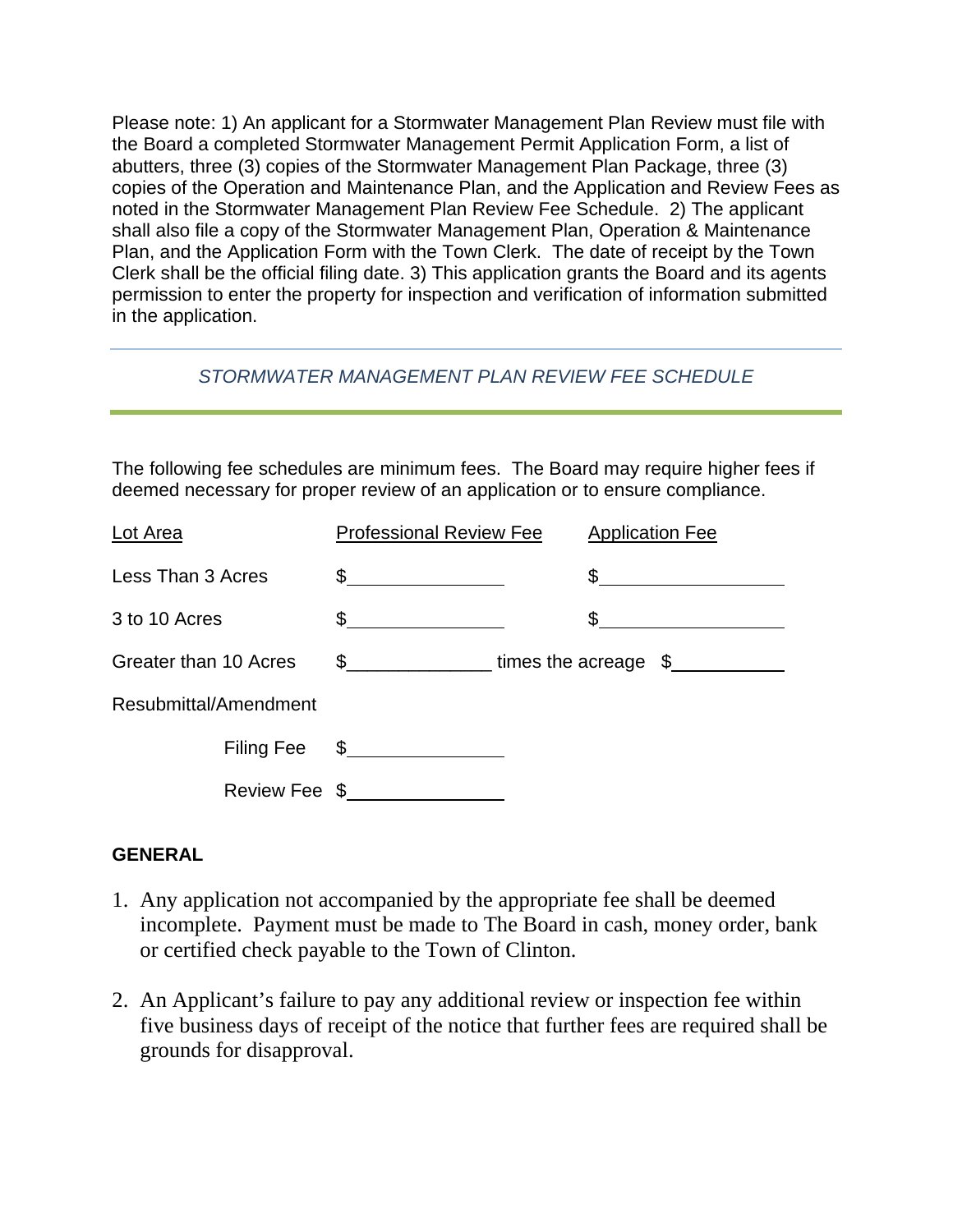3. The Board will publish the public notice and send abutter notifications. Abutter notification shall be by certified mail-return receipt requested. The applicant shall pay all costs associated with the publication and notification requirements. These costs shall not be imposed on the applicant if the applicant completes the public notice and abutter notification requirements, and provides The Board with copies of the public notices and the return receipt cards.

Professional review fees include engineering review, legal review, and clerical fees associated with the public hearing and permit processing. A fee estimate may be provided by The Board's consulting engineer.

## **ARTICLE IX: DUTIES OF THE SCHOOL COMMITTEE**

### **SECTION 1**.

The annual report of the School Committee shall contain:

- (a) A statement showing the value of the school property held by the Town in buildings, grounds, furniture, text books and supplies.
- (b) A statement of the cost of public day and evening schools, as required by the State Board of Education
- (c) A statement of the rank of the Town in its appropriations for Schools as returned by the State Board of Education.
- (d) A report of the year's work in the schools, with such recommendations and suggestions regarding educational work as the committee deems fitting.
- (e) The school calendar for the year.
- (f) A tabulated statement of membership, attendance, and truancy in the schools.
- (g) A detailed statement of expenditures during the year.
- (h) A list of teachers and other appointees of the Board, with their salaries.
- (i) Such other information as the Board may deem advisable relative to the conduct and condition of the department; together with such recommendations as may seem proper for future conduct of the department.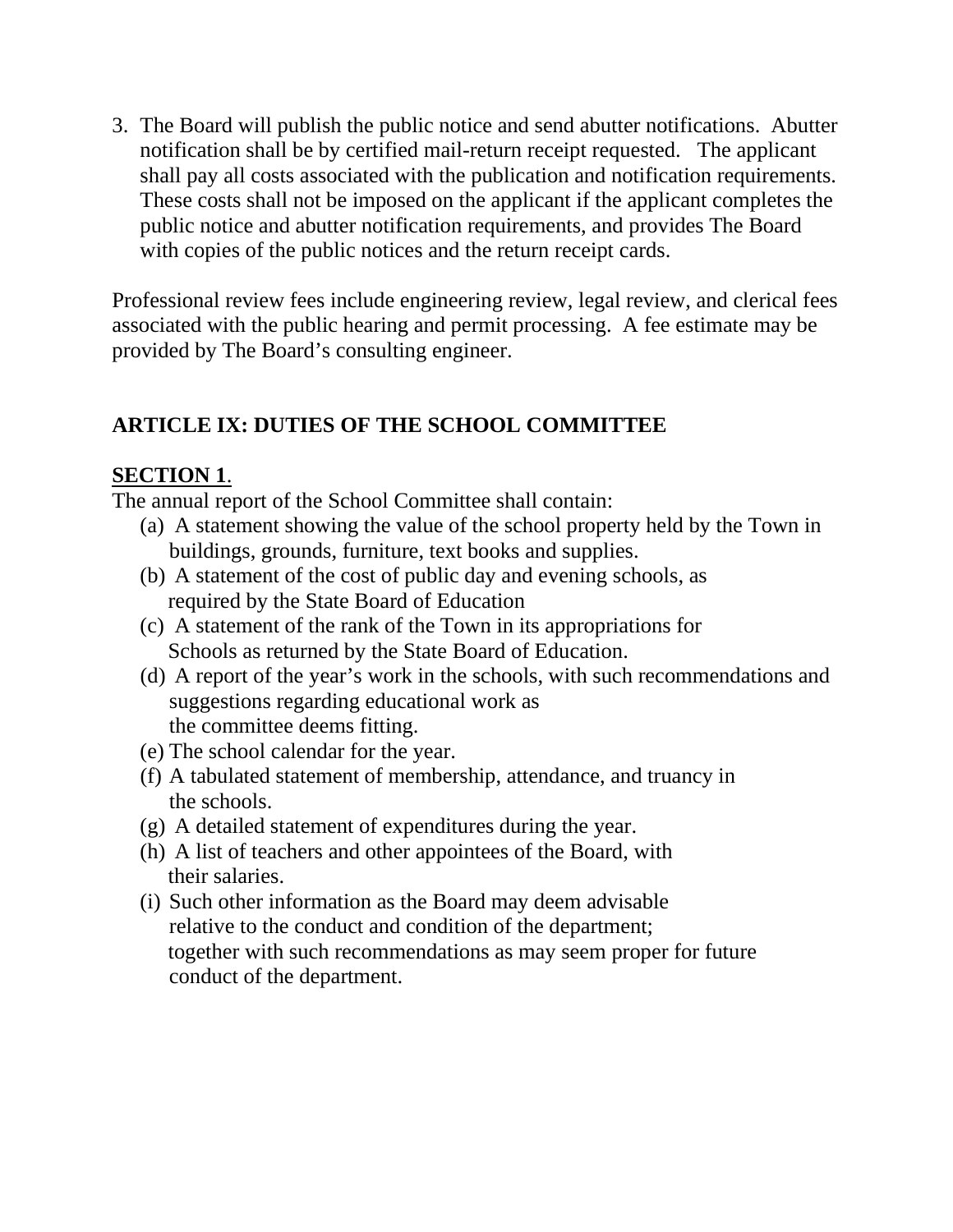## **ARTICLE X: DUTIES OF THE POLICE DEPARTMENT**

## **SECTION 1.**

The Police Department shall consist of a Chief of Police, Police Lieutenant(s), Police Sergeants(s) and such number of Police Officers as the Board of Selectmen shall deem necessary. They shall be appointed annually in the month of March by the 1st of each year.

The Selectmen shall have the right to increase or decrease the number of Police Lieutenants, Police Sergeants and Police officers from time to time as they deem necessary, and shall fix their compensation. They shall be subject to all rules and regulations and perform all duties which now are or may hereafter be prescribed by the by-laws of the Town, by the Board of Selectmen, or rules and regulations of the Police Department, and may be removed or suspended or otherwise disciplined at any time by said Board.

**(Revised at A.T. M. 2/23/54 from 1 to 3 Sergeants Art.13) (Added A.T.M. 5/27/87 1 Lieutenant Art. 16) (Revised A.T.M. 4/25/88 from 3 to 4 Sergeants Art. 17) (Revised A.T.M. 6/2/14 from 4 to 5 Sergeants Art. 27) (Revised A.T.M. 6/7/21 Article 35) SECTION 2.**

The Chief of Police shall be the head of the Police Department and subject to the general supervision and control of the Board of Selectmen, and shall have control of the department, its officers and members and of constables and special police officers when in the service of the department. He shall be responsible for the discipline and efficiency of his department and shall enforce the rules and regulation thereof. There shall be an officer assigned to duty at the station during the whole of the twenty-four hours.

He shall keep an account of all duties performed and of all absences from duty, with the causes thereof. He shall take notice of all defects and obstructions in the streets and other public places in the Town and other public places in the Town and shall take all proper measures relative thereto. He shall cause proceedings to be instituted for the prosecution or violation of the laws and by-laws. He shall devote his whole time to the duties of his office and shall have his office at the Police Station. Said station shall be open at all hours of the day and night.

## **SECTION 3.**

The Chief of Police shall have the care of the Police Station, shall have the care and custody of all property of the Town used by the department, and shall keep a full and complete record of the business of the department. He shall report monthly to the Board of Selectmen, and at such other times as may be required by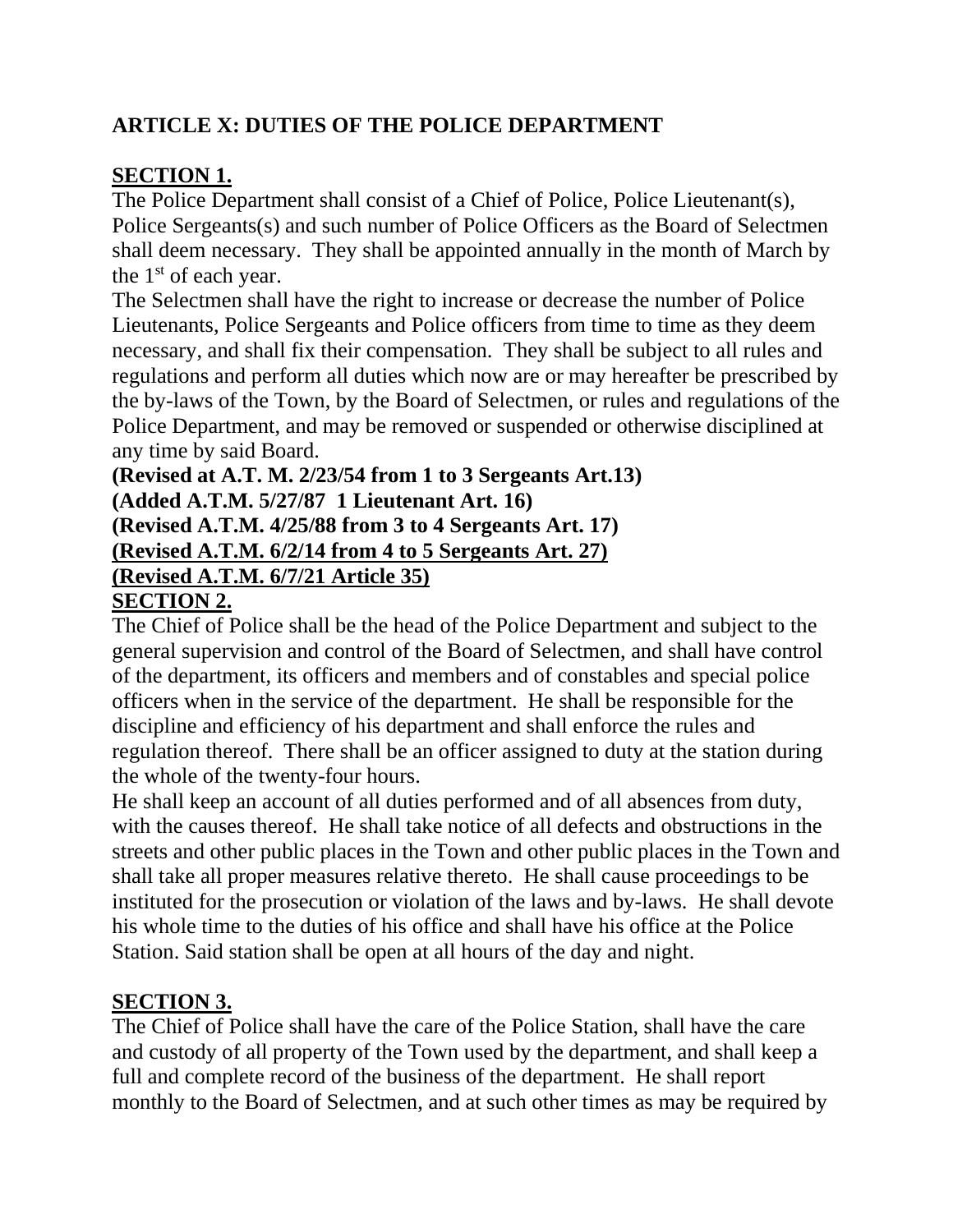said Board, the doings of his department. He shall annually make a written report to be printed in the Annual Town Report, of the organization and condition of the department for the preceding municipal year, together with such recommendations as he may think advisable for the future conduct of the department.

## **SECTION 4.**

The Chief of Police shall have power to temporarily relieve from duty any of his subordinates for neglect or non-performance of duty, for any act contrary to good order and discipline, or for the violation of any of the rules and regulations of the department. In such case he shall within forty-eight hours furnish to the Board of Selectmen in writing a statement of his reasons for relieving such subordinates from duty. The Selectmen shall forthwith determine the merits of the case and may temporarily suspend an officer from duty for a period not exceeding ten days. No regular officer shall be suspended for a longer period or be discharged, without a hearing, notice of which shall be given in writing seven days before.

## **SECTION 5.**

The Chief of Police shall annually appoint a Police Matron who shall perform such duties as the Chief of Police may assign to her. Her compensation shall be fixed by the Chief of Police.

## **SECTION 6.**

The Sergeants of Police shall be under the immediate direction of the Lieutenant of Police, who shall be under the immediate direction of the Chief of Police; the Lieutenant shall assist the Chief in his duties, and in his absence shall have and exercise all the powers and duties conferred and imposed upon the Chief of Police.

### **(Added 1 Lieutenant at A.T.M. 5/27/87 Art. 16)**

### **SECTION 7.**

The Chief of Police and each regular member of the department shall devote his entire time to the business of the department. All regular members including the Chief shall be allowed ten days vacation each year without loss of pay, the time of said vacation to be designated by the Chief.

### **SECTION 8.**

It shall be the duty of each Police Officer patrolling a regular beat to immediately report all accidents happening on the highways patrolled by him, involving injury to persons or property. In cases which may possibly involve liability of the Town for such accidents, said officer shall make a careful investigation, securing the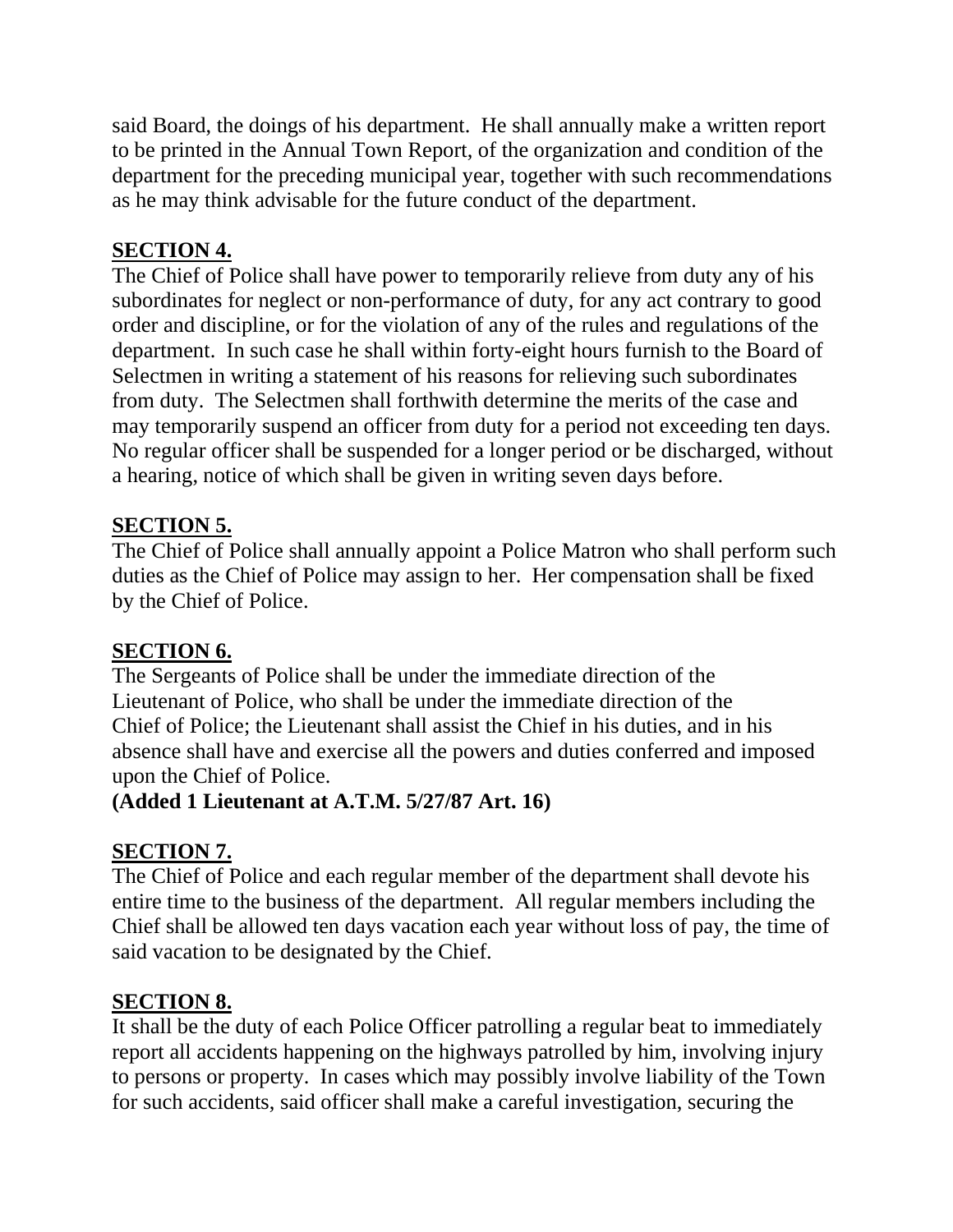names and addresses of all witnesses thereto and incorporate the same in his report to the Chief of Police, who in turn, shall make a full written report thereof to the Town Solicitor.

## **SECTION 9.**

The Board of Selectmen shall appoint such number of special officers as it may deem necessary; said special officers shall be subject to the authority of the Chief of Police and shall devote so much of their time to the service of the Town as he shall require. The amount of their compensation shall be fixed by the Board of Selectmen. They shall be paid by the hour for services actually rendered.

## **SECTION 10***.*

Criminal History Checks for License Applicants

The Clinton Police Department is hereby authorized as provided under M.G.L. Chapter 6, Section 172B½, to conduct state and federal fingerprint based criminal history checks for applicants, including officers and owners of corporate applicants, applying for the following licenses:

- Hawking & peddling or other door-to-door salespeople
- Manager of an alcoholic beverage license
- Owner or operator of public conveyance
- Dealer of second-hand articles
- Pawn dealers
- Hackney drivers
- Ice cream truck vendor

and to adopt appropriate policies and procedures to effectuate the purposes of this by-law.

# **SECTION 11**.

Illegal Dumping

Whoever places, throws, deposits or discharges or whoever causes to be placed, thrown, deposited or discharged, trash, bottles or cans, refuse, rubbish, garbage, debris, scrap, waste or other material of any kind on a public highway or within 20 yards of a public highway, or on any other public land, or in or upon coastal or inland waters, as defined in Section 1 of Chapter 131 of the Massachusetts General Law, or within 20 yards of such waters, or on property of another, or on lands dedicated for open space purposes, including lands subject to conservation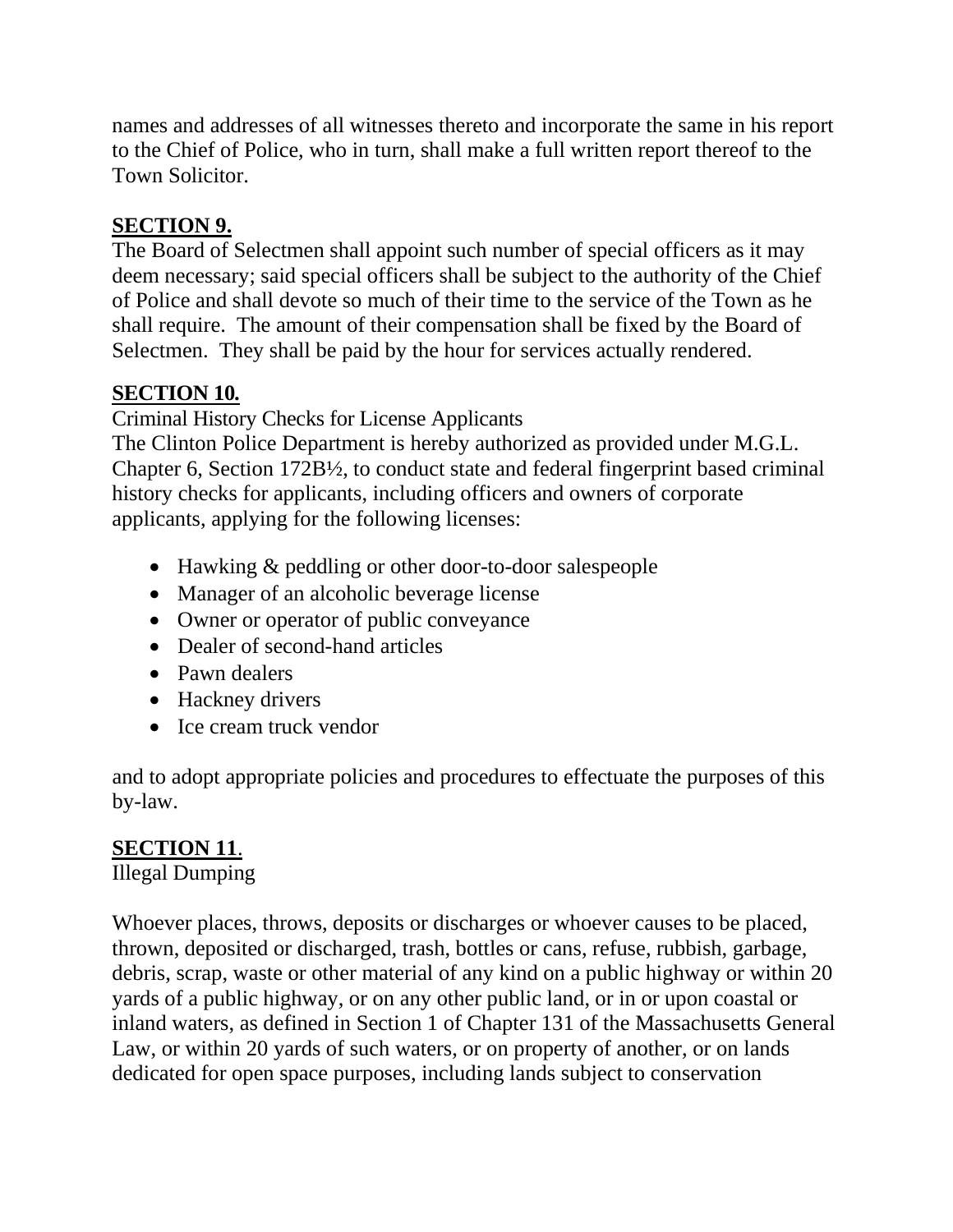restrictions and agricultural preservation restrictions as defined in Chapter 184 of the General Laws, shall be punished as follows:

(a) By the Police Department through criminal prosecution pursuant to Section 16 of Chapter 270 of the Massachusetts General Laws; or

(b) As an alternative to criminal prosecution, the Police Department may elect to utilize the non-criminal disposition procedure set forth in M.G.L. c. 40, Sec. 21D, with a \$300 penalty for each offense and with each day on which a violation exists to be deemed a separate offense.

### **SECTION 12.**

Peddling and Soliciting – Door-to-Door Solicitors

#### **DEFINITIONS**

For the purpose of this article, the following words as used herein shall be considered to have the meanings herein ascribed thereto:

License – the photo identification card issued to the licensee.

Person – any individual, firm, co-partnership, corporation, company, association or joint-stock association, society, organization or league and includes any trustee, receiver, assignee, agent or other similar representative thereof, except as otherwise excluded by this article.

Premises – a building or portion of a building used for residential purposes, including the real estate upon which any such building is located, provided that the predominant use of the real estate is for residential purposes.

Solicit or Solicitation – includes any one or more of the following activities:

Seeking to sell or to obtain orders for the purchase of goods, wares, merchandise, foodstuffs, services of any kind, character or description whatever.

Seeking to obtain subscriptions to books, magazines, periodicals, newspapers and every other type or kind of publication.

Seeking to obtain gifts or contributions of money, clothing or any other valuable item for the support or benefit of any charitable or nonprofit association,

organization, corporation, group or project except as otherwise excluded by this article.

Seeking to distribute literature except as otherwise exempted.

# **APPLICATION FOR LICENSE**

A.) Every person who engages in door-to-door solicitation for any purpose, except as otherwise excluded by this article, either as a principal or agent, shall, before commencing business in the Town of Clinton make written application under oath for a license to the Chief of Police.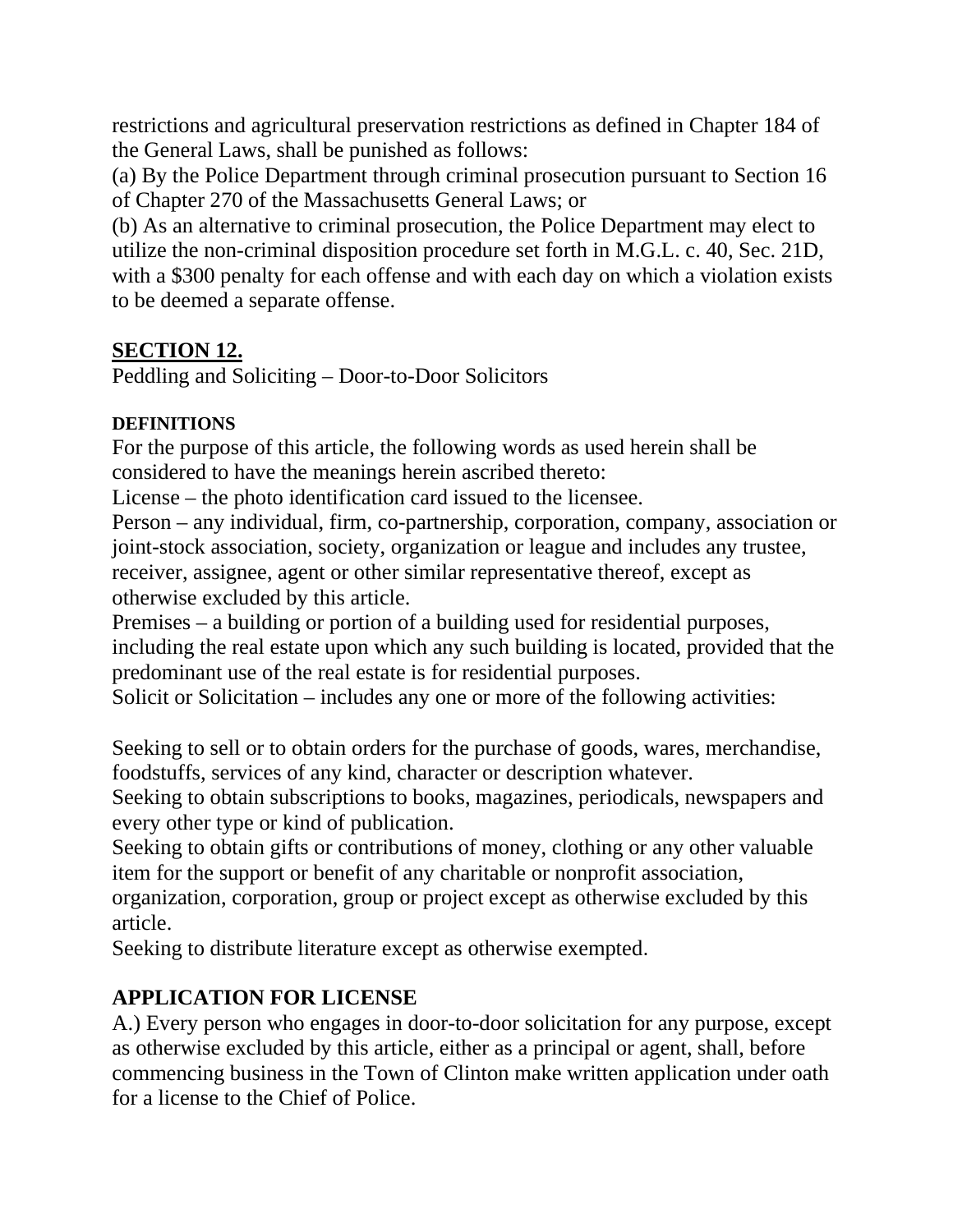B.) Required information

Said application form will require the following information:

1.The name, permanent address and telephone number, and temporary address, if any.

2.A physical description of the applicant, setting forth the applicant's age, height, weight, color of hair and eyes.

3.The name, address and telephone number of the person, firm, association or corporation that the person represents or is employed by, or whose merchandise is being sold.

4.A brief description of the business he or she wishes to conduct and of the methods to be used in furtherance of said business.

5.The make, model and license number of any vehicle to be used by the applicant in the conduct of his/her business.

6.A statement as to whether the applicant has been convicted of any crime or ordinance violation related to any prior solicitation by the applicant within the last five years, the nature of the offense and the place of conviction.

7.A statement as to the period during which the applicant intends to carry on solicitation.

Further, the Police Chief shall not issue a license unless the above required information has been provided by the applicant or an explanation has been given for the applicant's inability to provide any of the foregoing information. Applicants shall present to the Chief for examination a driver's license or some other proof of identity as may be reasonably required.

## **PHOTOGRAPH REQUIRED**

The applicant shall permit the Police Department of the Town of Clinton to photograph said applicant for identification purposes.

## **ISSUANCE OF LICENSE; FEE**

No later than ten (10) calendar days after filing of such application, the Chief of Police, or his designee, shall issue the applicant a license in the form of a photo identification card showing the name and address of the licensee and authorizing him or her to solicit for the purposes described in his or her application subject to the by-laws of the Town of Clinton and the laws of the Commonwealth of Massachusetts. Failure by the Chief of Police to act on an application within ten (10) calendar days shall constitute approval of said application.

The fee for such license shall be \$25, and said license shall expire one year from the date of issue, or on the day of its surrender or revocation, or on the filing of an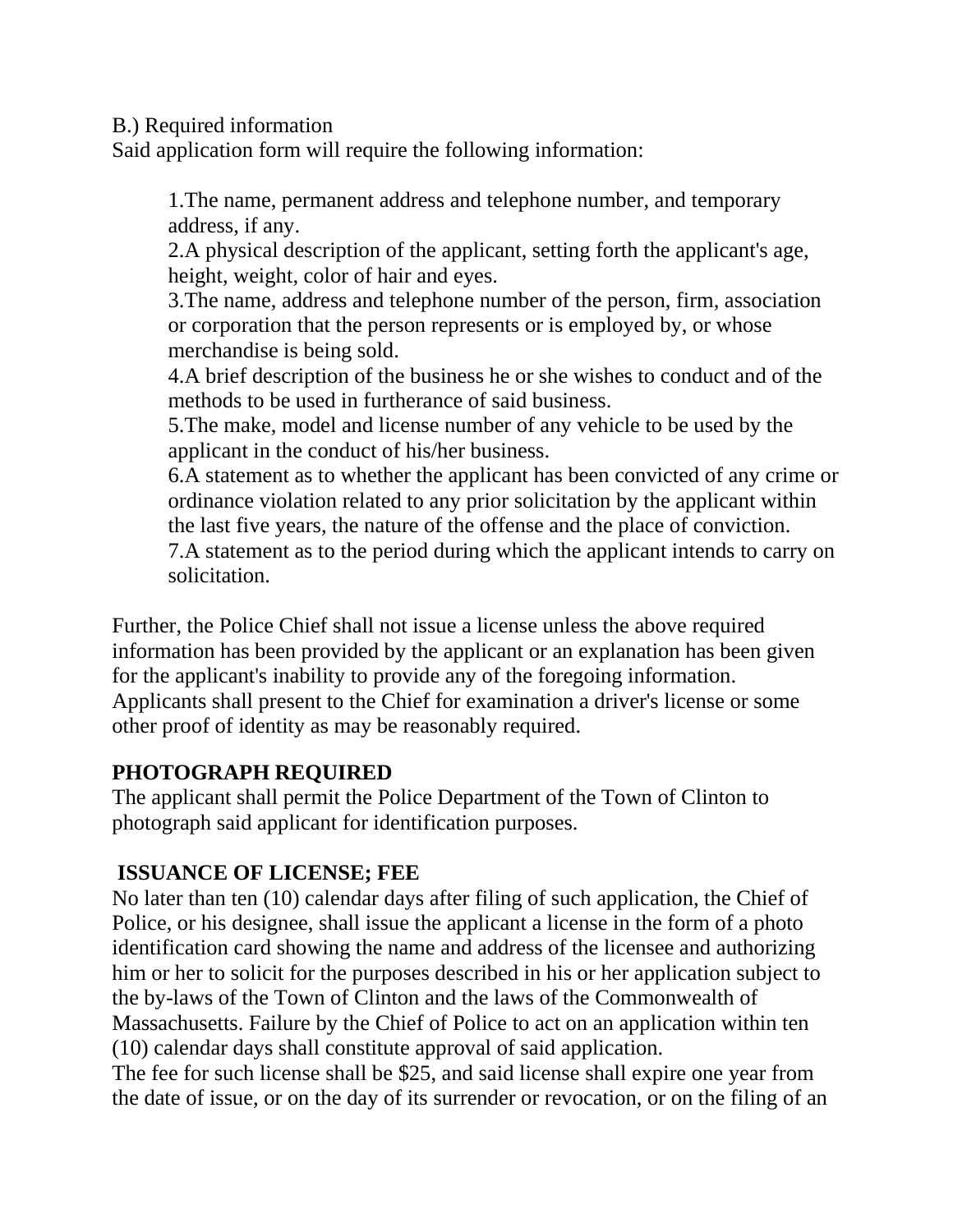affidavit of its loss to the Police Department on a form approved by the Town Solicitor.

An applicant who has been a resident of the Town of Clinton for at least six months shall be exempt from the fee.

Grounds for disapproval of an application shall include but are not limited to the following:

- 1. Applicant has a conviction in any state or federal court of the United States or any court of a territory of the United States for any of the following named offenses committed within the last seven (7) years: burglary, breaking and entering, larceny, robbery, receiving stolen property, assault, fraud, sexual misconduct as specified in Chapter 265, Sections 13B and 22 through 24, and Chapter 272, Section 53A, of the General Laws, unlawfully carrying weapons, or the attempt of any such offense;
- 2. Applicant is a person who is a sex offender required to register with the Sex Offenders Registry Board and who is finally classified as a Level 2 or Level 3 Sex Offender, as such person have been found to have a moderate to high risk of re-offense and pose a substantial degree of dangerousness to minors and other persons vulnerable to becoming victims of sex crimes; or
- 3. The failure to include any of the information requested in the application.

## **IDENTIFICATION CARD TO BE NONTRANSFERABLE; DISPLAY**

The photo identification card shall be nontransferable and shall entitle the licensee for the period indicated therein and for the purposes specified therein to solicit in the Town of Clinton, provided that the licensee shall have in his/her possession at all times while soliciting and shall further conspicuously display the photo identification card.

# **NOTIFICATION OF CHANGES TO POLICE**

If while the application is pending or during the term of any license granted thereon there is a change in fact, policy or method that would alter the information given in the application, the applicant or licensee, as the case may be, shall notify the Police Department in writing within 24 hours of such change.

## **LICENSE NOT TO CONSTITUTE ENDORSEMENT**

Said license does not constitute an endorsement by the Town of Clinton nor by any of its departments or officers of the purpose or of the person conducting the solicitation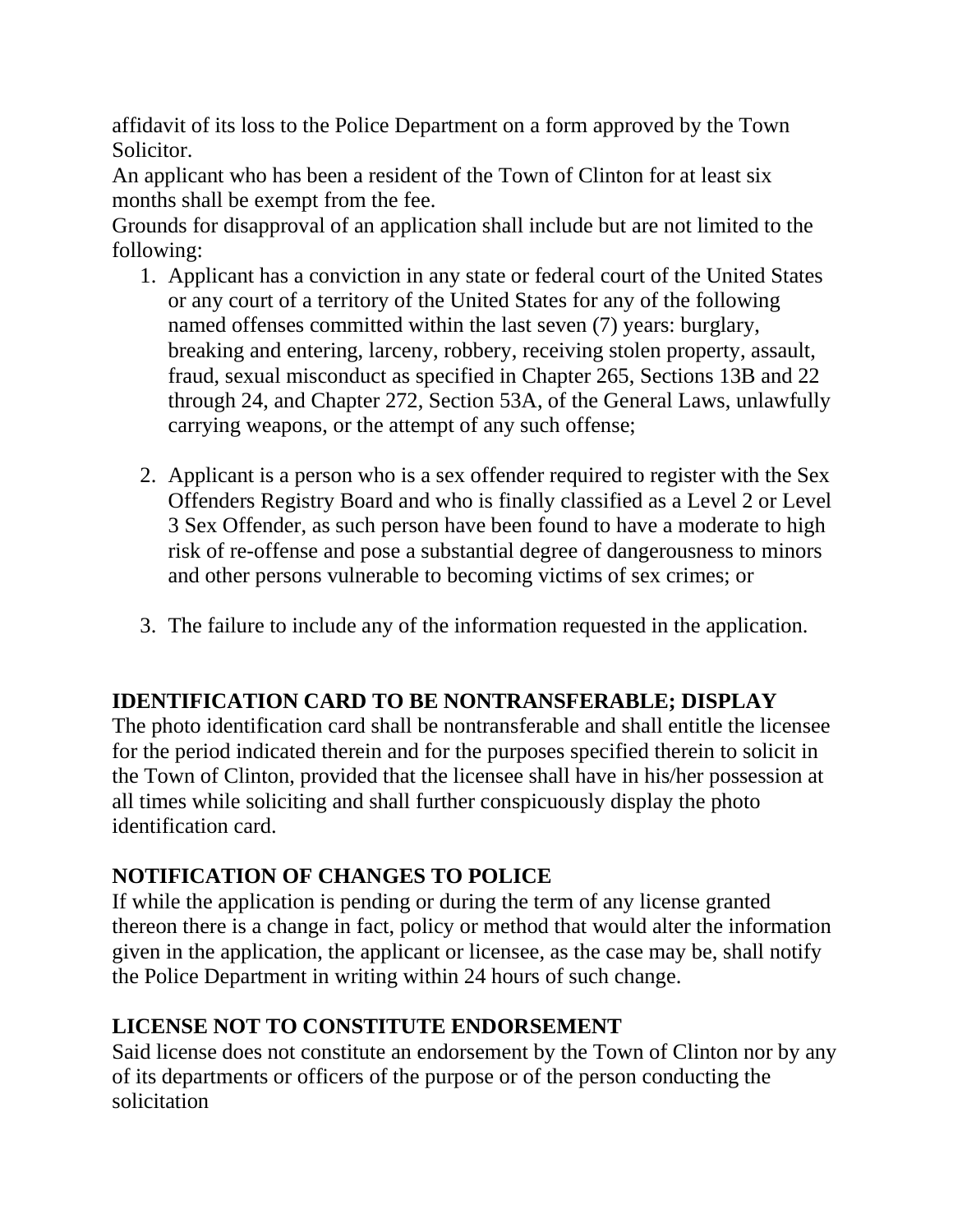# **NOTIFICATION OF CHANGES TO POLICE**

If while the application is pending or during the term of any license granted thereon there is a change in fact, policy or method that would alter the information given in the application, the applicant or licensee, as the case may be, shall notify the Police Department in writing within 24 hours of such change.

## **LICENSE NOT TO CONSTITUTE ENDORSEMENT**

Said license does not constitute an endorsement by the Town of Clinton nor by any of its departments or officers of the purpose or of the person conducting the solicitation.

## **POSTED PREMISES**

No person shall engage in solicitation upon any premises without a prior invitation from the occupant thereof if such premises is posted against such solicitation by means of a notice prominently displayed upon which is printed the legend "no solicitors" or words of similar import. For the purposes of this section, the premises shall be deemed posted against solicitation if there is exhibited, on or near the main entrance to the premises or on or near the main door to any residence located thereon, a sign at least three inches by four inches in size which bears the above legend in letters at least 1/3 inch in length.

# **PROHIBITED ACTIVITIES**

There shall be no solicitation upon the premises, other than upon prior invitation of the occupant of any such premises, prior to 12:00 noon or after 7:00 p.m. local time of any day, and it is hereby declared unlawful and shall constitute a nuisance for any person, whether licensed under this article or not, to go upon any premises and ring the doorbell upon or near any door or create any sound in any other manner calculated to attract attention of the occupant of such residence, for the solicitation as herein defined prior to 12:00 noon or after 7:00 p.m. of any day or at any time on a Sunday or national holiday.

• No person engaged in solicitation shall, at the time of initial contact with a prospective customer or donor, fail to identify himself and the purpose of the solicitation.

• No person engaged in solicitation shall misrepresent the purpose of his solicitation or use any false, deceptive or misleading representation to induce a sale or contribution, or use any plan, scheme or ruse which misrepresents the true status or mission of the person making the call.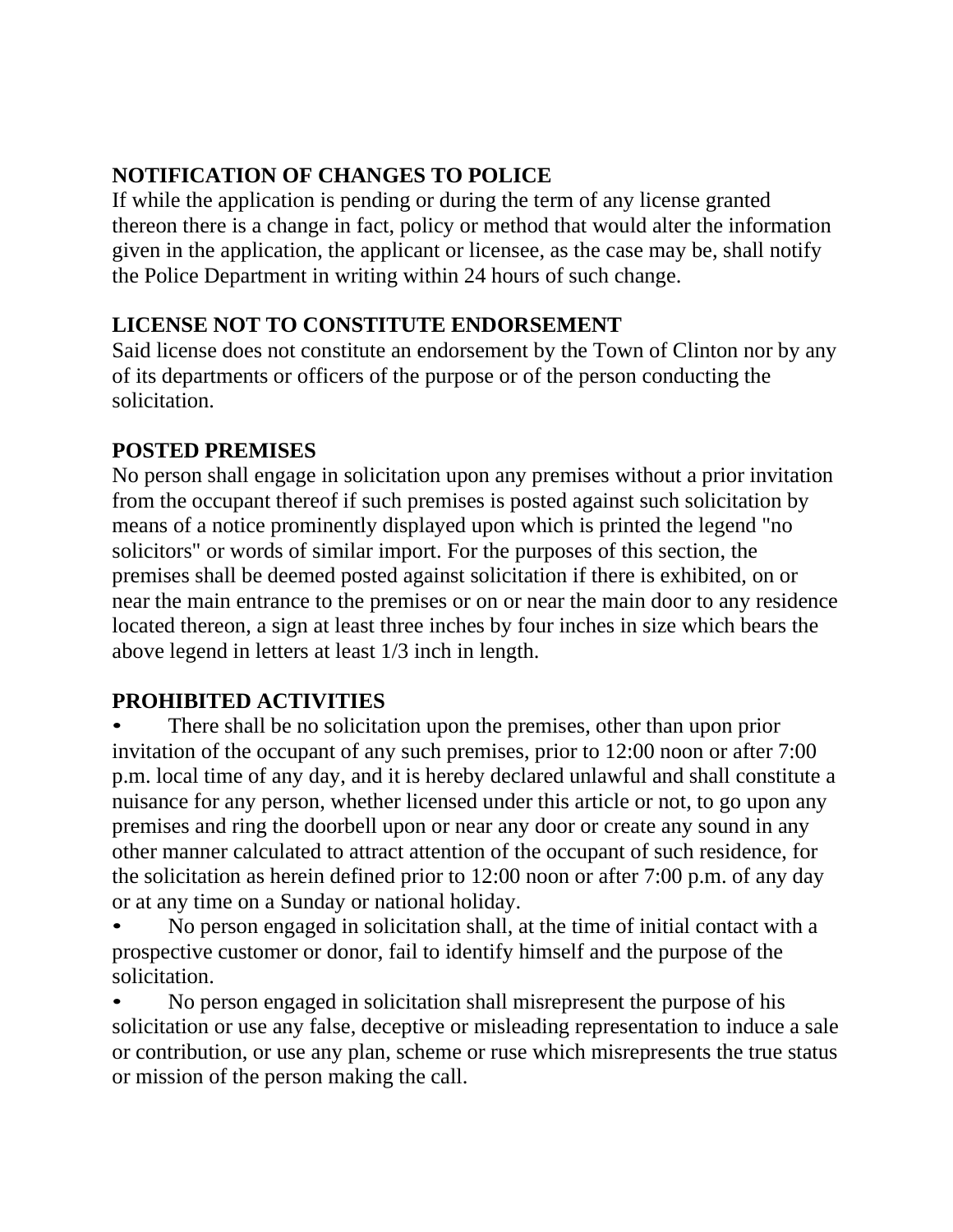• No person engaged in making a solicitation as defined in § 468-14 shall violate any of the provisions of Chapter 93A of the General Laws of Massachusetts, said chapter being entitled "Regulation of Business Practices for Consumers' Protection," the current provisions of which are hereby adopted and by reference made a part hereof.

## **CONSTITUTION OF NUISANCE**

The practice of any individual or group going in and upon private residences in the Town, not having been requested or invited to do so by the owner(s) or occupants of said private residences, for the purposes of soliciting after the owner has requested the individual to depart from the premises, either orally or in writing, is declared to constitute a nuisance under this article.

### **REVOCATION OF LICENSE**

Any license issued under the provisions of this article may be revoked by the Chief of Police of the Town of Clinton after notice and hearing for any of the following causes:

• Fraud, misrepresentation or false statement contained in the application for license;

• Fraud, misrepresentation or false statement made in the course of carrying on his/her business as solicitor;

- Any violation of this article;
- Conviction of any crime or misdemeanor involving moral turpitude; or

• Conducting the business of soliciting in an unlawful manner or in such a manner as to constitute a breach of the peace or to constitute a menace to the health, safety or general welfare of the public.

### **NOTICE OF REVOCATION HEARING**

Notice of the hearing for revocation of a license shall be given in writing, setting forth specifically the grounds of complaint and the time and place of hearing.

### **APPEALS**

Any person aggrieved by the action of the Chief of Police in the revocation of a license shall have the right of appeal to the Board of Selectmen. Such appeal shall be taken by filing with the Board of Selectmen, within 14 days after notice of the action complained of has been mailed to such person's last known address, a written statement setting forth fully the grounds for the appeal. The Board of Selectmen shall set a time and place for a hearing on such appeal, and prior to that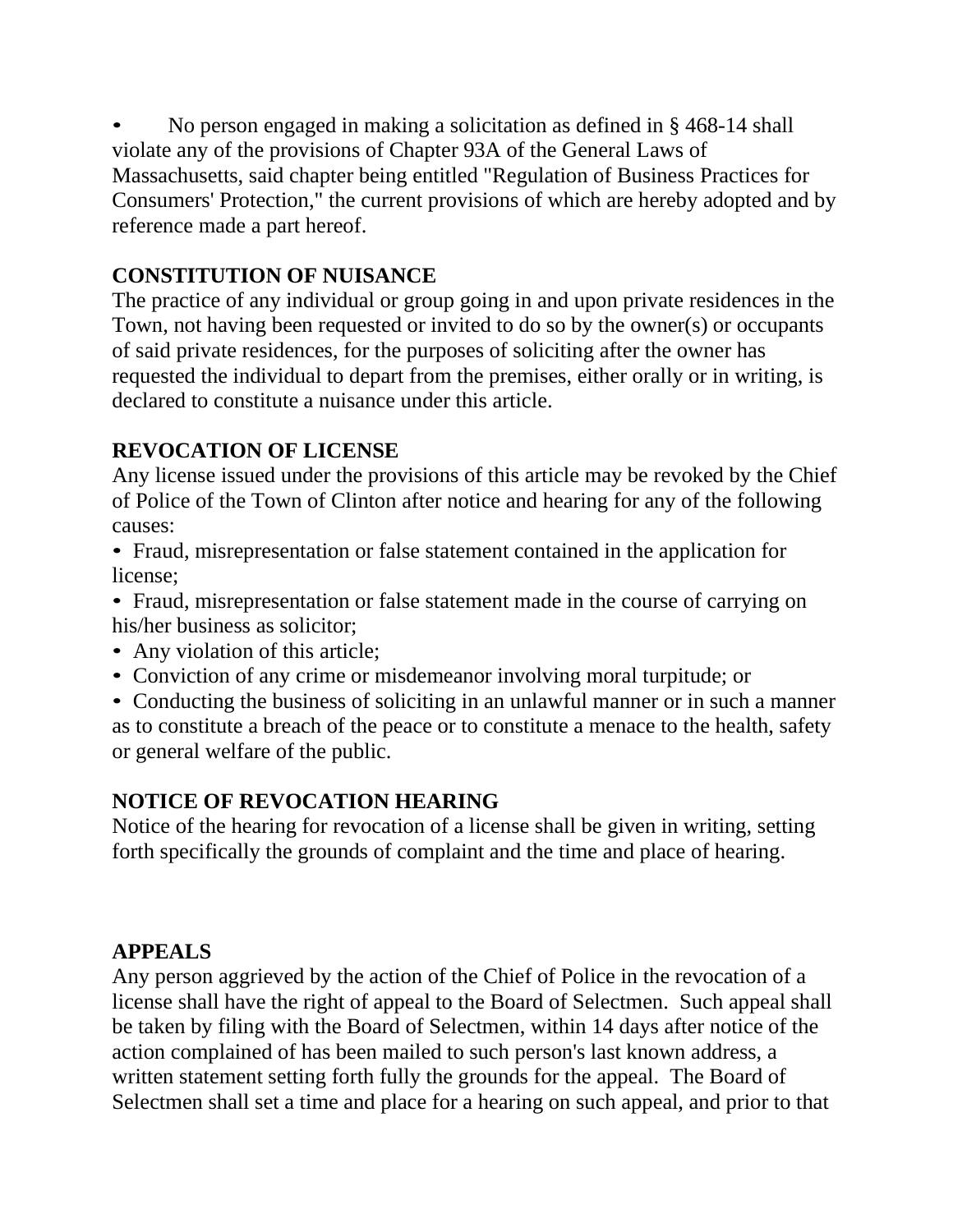time, notice of the revocation and the right to a hearing shall be given to the licensee in writing. The decision and order of the Board of Selectmen on such an appeal shall be final and conclusive.

## **EXEMPTIONS**

A. The provisions of this article shall not apply to children 14 years old or younger who solicit under the supervision of an adult who shall be at least 18 years old and to whom the provisions of this article shall apply.

B. The provisions of this article shall not apply to any person delivering newspapers, fuel, dairy products or bakery or other foodstuffs to regular customers on established routes in the Town of Clinton.

C. The provisions of this article shall not apply to route salesmen or other persons having established customers to whom they make periodic deliveries and who may from time to time call upon prospective customers along their regular service route to solicit an order for future periodic route deliveries.

#### . **SECTION 13**.

Public Consumption or Use of Marijuana or Tetrahydrocannabinol

No person shall consume or use marijuana or products containing marijuana or Tetrahydrocannabinol for non-medical purposes on, in or upon any public way or upon any way to which the public has a right of access, or any place to which members of the public have access as invitees or licensees, including, but not limited to, parks and or playgrounds.

No person shall use or consume marijuana or products containing marijuana or Tetrahydrocannabinol for non-medical purposes on town owned property or within town owned buildings to which the public has a right of access. No person shall use or consume any marijuana or products containing marijuana or Tetrahydrocannabinol for non-medical purposes at any event or function, be that event or function public or private, held on town property or within town owned buildings.

Any person who violates this section shall be punishable by a fine of three hundred dollars (\$300.00) for each such violation.

Any person upon whom is imposed a fine pursuant to this bylaw shall have the right to appeal the imposition of such fine in a non-criminal proceeding under Chapter 40, §21D by making a written request within twenty-one (21) days to the Clerk Magistrate for the Clinton District Court.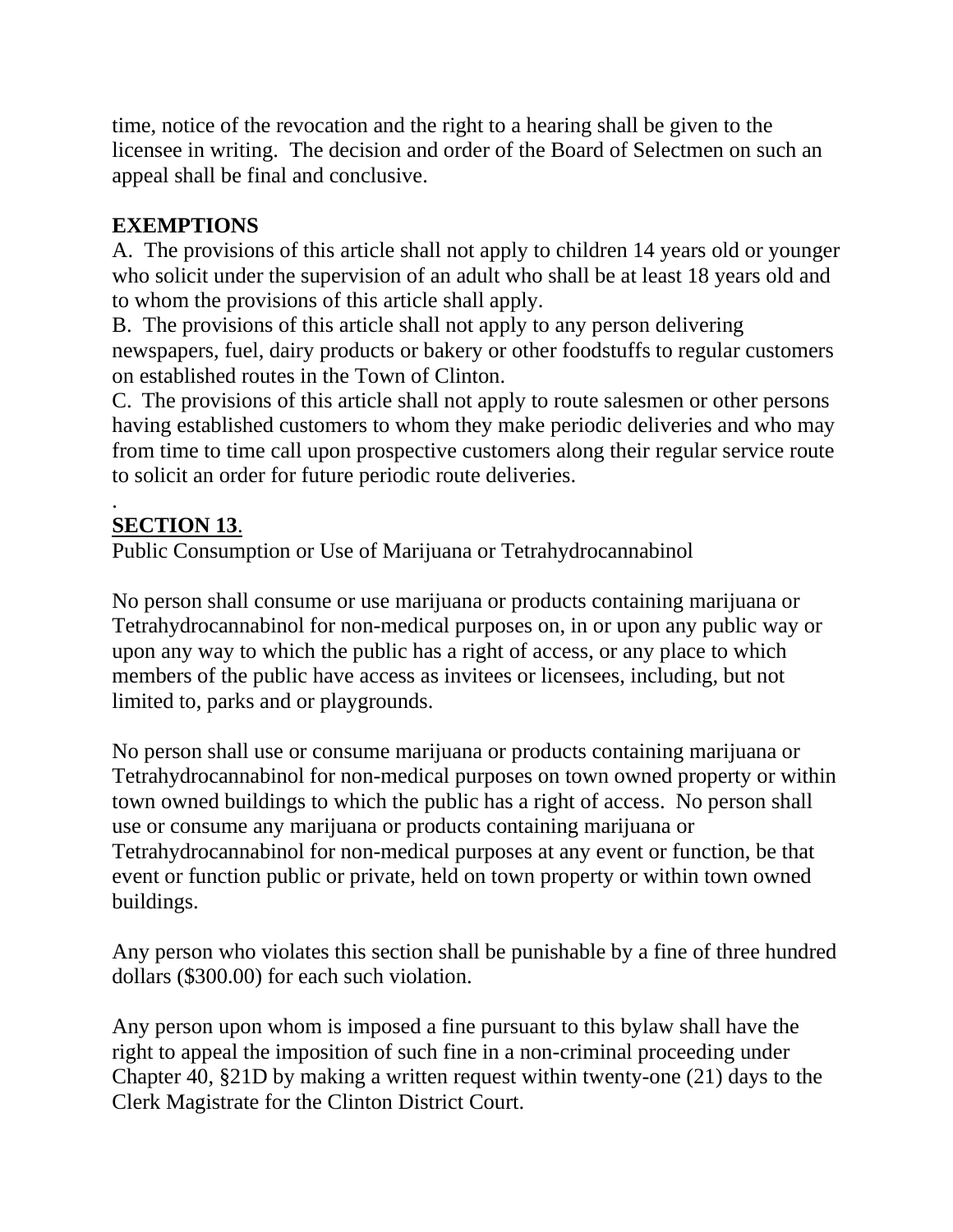All marijuana being used in violation of this section shall be seized and safely held by the Clinton Police Department. If no appeal is filed, the seized marijuana shall be forfeited and destroyed pursuant to Clinton Police Department procedures. If an appeal is filed, the seized marijuana will be held by the Clinton Police Department pending final adjudication of such appeal.

The Clinton Police Department shall be the enforcing authority of this section.

## **ARTICLE XI: DUTIES OF THE FIRE DEPARTMENT**

#### **SECTION 1.**

Repeal in its entirety Article XI of the By-Laws of the Town of Clinton, said Article XI pertaining to the function and duties of the Board of Fire Engineers. **(Added at S.T.M. 09/08/73 Art. 2)**

### **SECTION 2.**

Adopt, as a Town By-Law, the 1970 Edition of the Fire Prevention Code recommended by the American Insurance Association, copies of which are on file with the Town Clerk and that:

- (a) Said code is to be enforced by the Chief of the Fire Department.
- (b) Wherever the word "Municipality" is used in the code, it shall be held to mean the Town of Clinton. The phrase "Bureau of Fire Prevention" shall refer to the Clinton Fire Department.
- (c) The limits referred to in section 12.56 of the code in which storage of explosives and blasting agents is prohibited, the limits referred to in section 16.22a in which storage of flammable liquids in outside aboveground tanks is prohibited, and the limits referred to in section 21.6A of the code in which bulk storage of liquefied petroleum gas is restricted shall comprise all areas within the area bounded as follows: on the west by the Boston and Maine Railroad line; on the north by Allen St. and extensions of its centerline; on the east by a line running along the Nashua River from the extension of Allen St. to the New Haven & Hartford R.R. line, and thence along that railroad line to an extension of the centerline of Chestnut St., and thence along Chestnut St. to the Nashua River, and thence along the Nashua River to the Lancaster Mill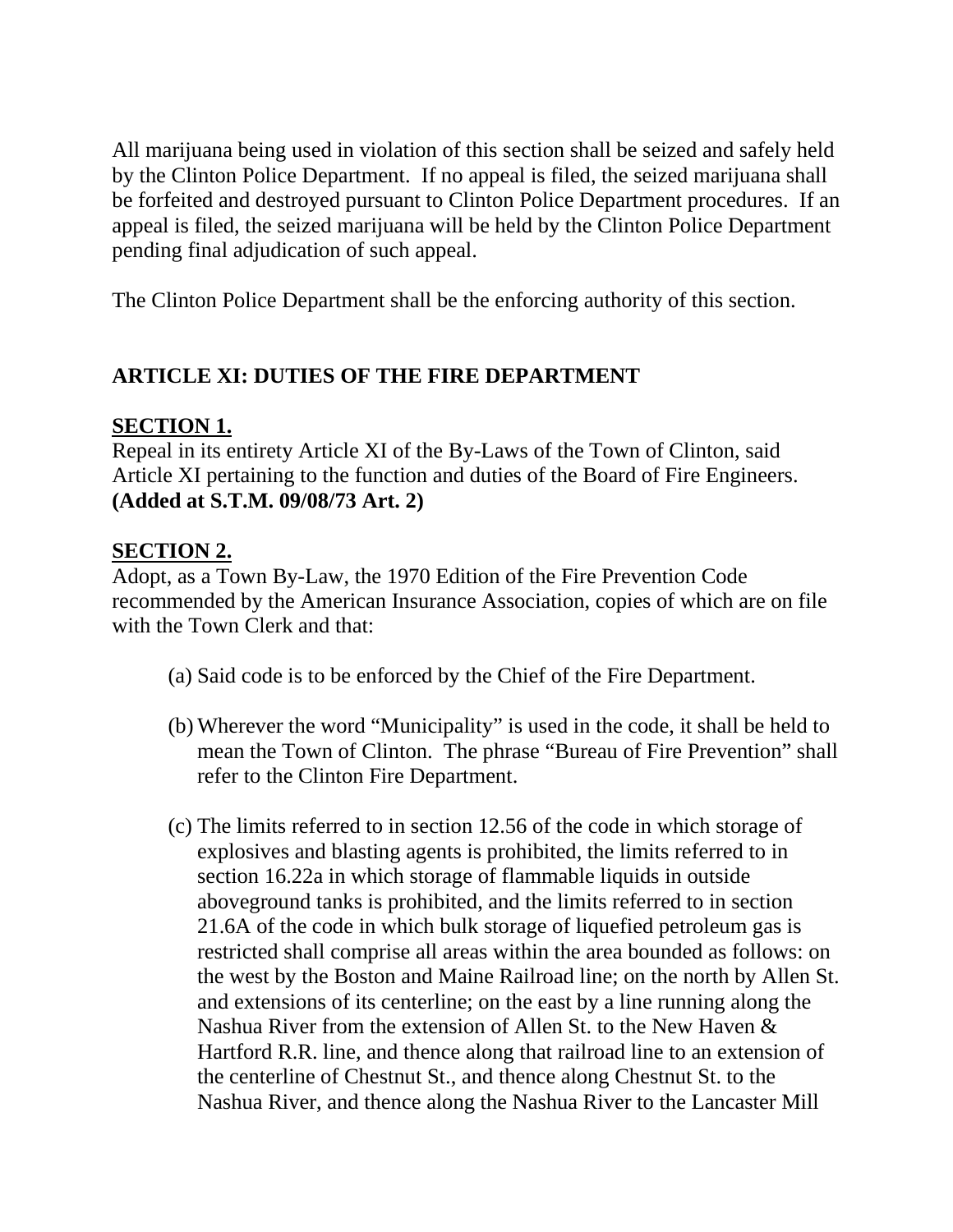Pond; and on the south by a line running perpendicular to Grove St. from the Lancaster Mill Pond to a point on Grove St. 200 feet south of its intersection with Nashua St., and thence by a straight line to the intersection of Richman Court and Summit St., and thence along Summit St. and its extension to ever, nothing herein shall be construed to permit storage otherwise prohibited under the zoning by-law or under regulations by the Board of Fire Prevention Regulations under Chapter 148, G.L.

- (d) The Chief of the Fire Department may grant variances from the provisions of this by-law where peculiar circumstances render meeting it a hardship, provided that the intent of the by-law is observed, public safety secured, and substantial justice done.
- (e) Any person, firm or corporation who violates or refuses to comply with any of the provisions of this by-law may, upon conviction, be fined not more than fifty dollars for each offense. Each day that such violation continues shall constitute a separate offense. **(Added at S.T.M. 09/08/73 Art. 7)**

### **Truss Construction Identification of Residential, Commercial and Industrial Buildings**

### **Section 1.0 Introduction**:

1.1 This bylaw provides that residential, commercial and industrial buildings that utilize truss type construction shall be marked by an emblem that informs persons conducting fire control and other emergency operations of the existence of truss construction.

### **Section 2.0 Definitions**:

2.1 For the purpose of this bylaw, residential, commercial and industrial buildings and structures shall mean those buildings and structures classified as such by the Clinton Building Inspector using the classification system found in 780 CMR (The Massachusetts State Building Code) or its successors.

2.2 For the purpose of this bylaw, truss construction shall mean a fabricated structure of wood, steel or combination thereof, made up of a series of members connected at their ends to form a series of triangles to span a distance greater than would be possible with any of the individual members on their own. Truss type construction shall not include: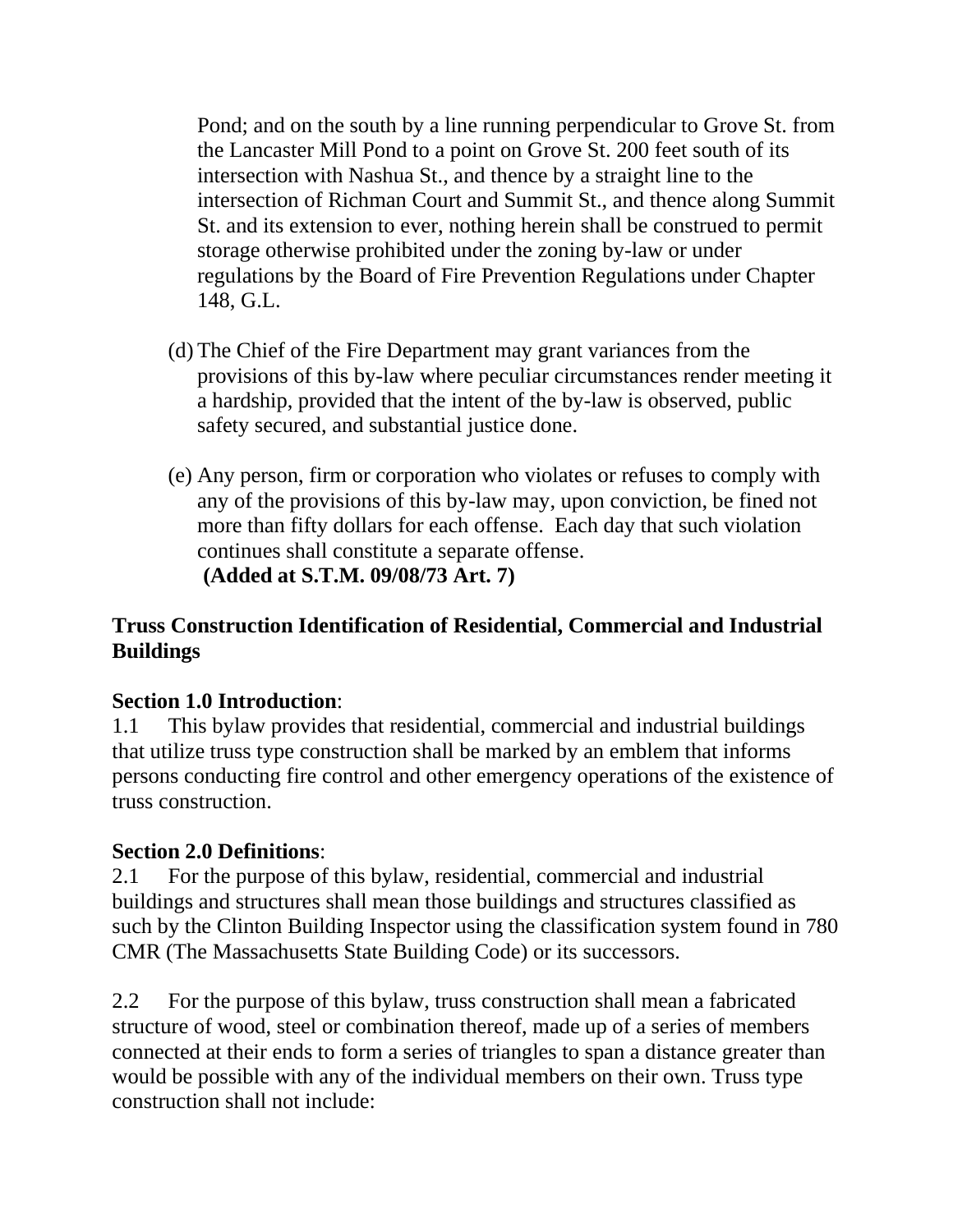a. Individual wind or seismic bracing components which form triangles when diagonally connected to the main structure system.

### **Section 3.0 Enforcement:**

3.1 The Fire Chief or his or her designee shall be responsible for ensuring the proper placement of emblems on buildings or structures covered by this bylaw. The Clinton Building Inspector shall only release certificates of occupancy to those new structures found to be in compliance with the requirements of this bylaw. 3.2 All multi-family residential buildings and all commercial and industrial businesses in operation at the time this bylaw takes effect shall be required to have an emblem or emblems placed in the locations identified by the Fire Chief within six months of the passage of this bylaw. All existing one and two family dwellings shall allow for the placement of this identifying emblem when undergoing additions or alterations or when such construction type is identified.

3.3 All new construction or transfer of ownership of buildings, whether residential, commercial or industrial, shall comply with the requirements of this bylaw.

3.4 Any person who fails to permit the posting of a structure as set forth in this bylaw, or who removes or willingly obstructs from view the fire official's designated posting, shall be punished by a fine not exceeding fifty dollars (\$50.00) for each offense. Every day that a violation continues after its abatement has been ordered by the Town and sufficient time has elapsed to permit abatement shall constitute a new offense.

3.5 The emblems will be made available by the Clinton Fire Department at a cost to the building owner or manager.

### **Section 4.0 Emblems:**

4.1 The shape of the emblem shall be square measuring 9"X9" engineered grade aluminum. The emblem background shall be reflective white in color. The Maltese cross and contents shall be reflective red in color.

### **Section 5.0 Truss Designations:**

5.1 The following letters shall be printed on the emblem identifying the existence of truss construction using the alphabetic designation for the structural components that are of truss construction, as follows:

"F" shall mean floor framing, including girders and beams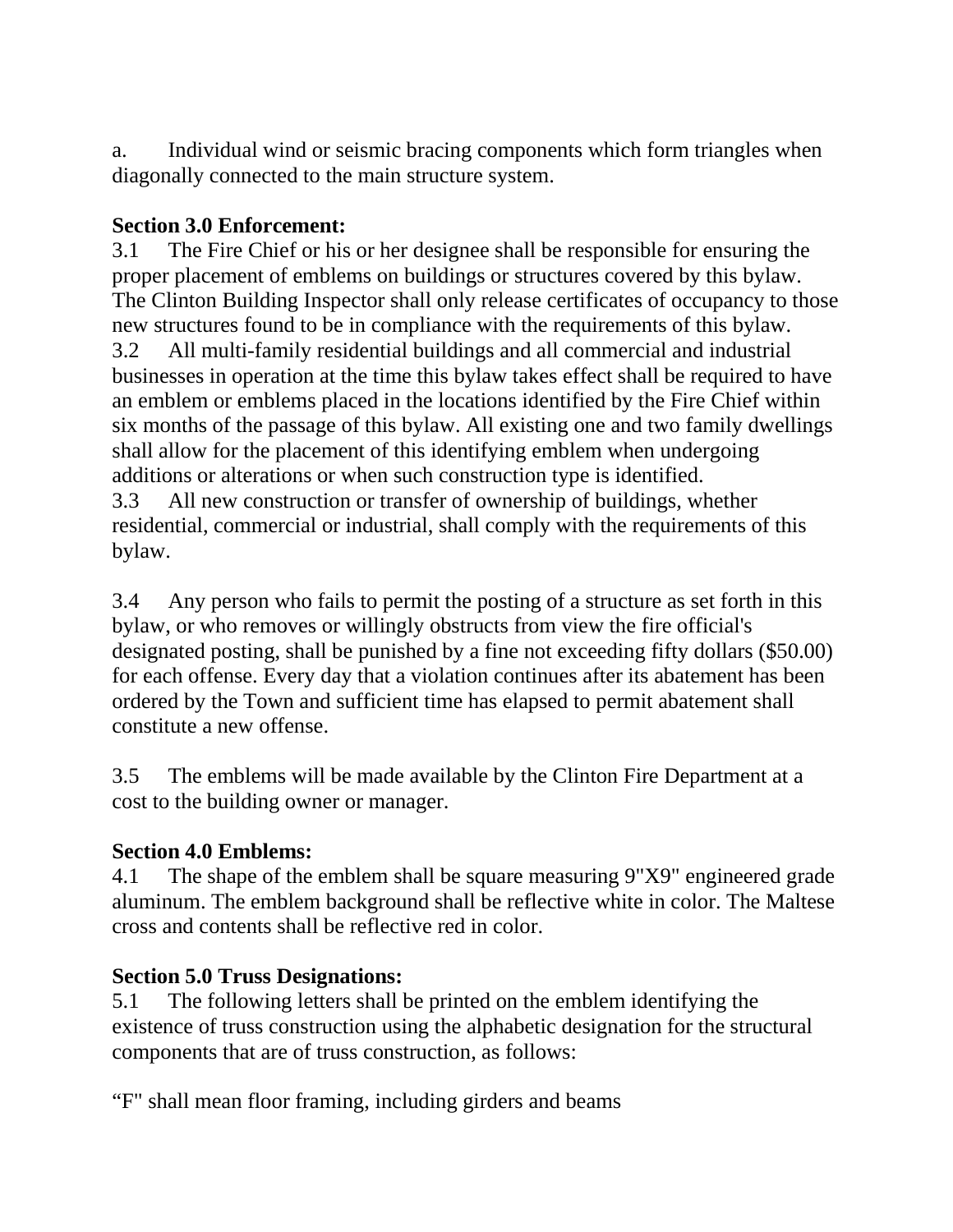"R" shall mean roof framing

"FR" shall mean floor and roof framing

### **Section 6.0 Emblem Locations:**

 $6.1\cdot$  Emblems identifying the existence of truss construction shall be permanently affixed in the locations directed and in a manner approved by the Fire Chief.

6.2 Table #1 below shall be used as an emblem location guide for fire officials. Every effort is to be made as to not interfere with advertising or graphic designs located on the doors, windows or face of the buildings covered by this bylaw.

# TABLE #1 TRUSS IDENTIFICATION SIGN LOCATIONS

For 1 and 2 family Dwellings: The emblem shall be affixed to the electrical meter socket. If the electric meter is located inside the dwelling, the emblem shall be affixed to the natural gas meter if so equipped. If neither location is available additional locations shall follow the guidelines established for multi-unit apartment buildings and commercial and industrial buildings.

Multi-unit apartment buildings, commercial and industrial buildings: Exterior building entrance doors, exterior exit discharge doors, and exterior roof access doors to a stairway, attached to all main means of egress at the door or sidelight, or directly on the street side of the building.

Fire department hose connections: Attached to the face of the building, not more than 12 inches (305 mm) horizontally from the center line of the fire department hose connection, and not less than 42 inches (1067 mm) nor more than 60 inches (1524 mm) above the adjoining walking surface.

# **ARTICLE XII: DUTIES OF THE LAW COMMITTEE AND TOWN SOLICITOR**

# **SECTION 1.**

The Chairman of the Selectmen, Assessors, School Committee, Board of Health, Police Chief, Superintendent of the D.P.W. and Town Treasurer shall comprise the Law Committee.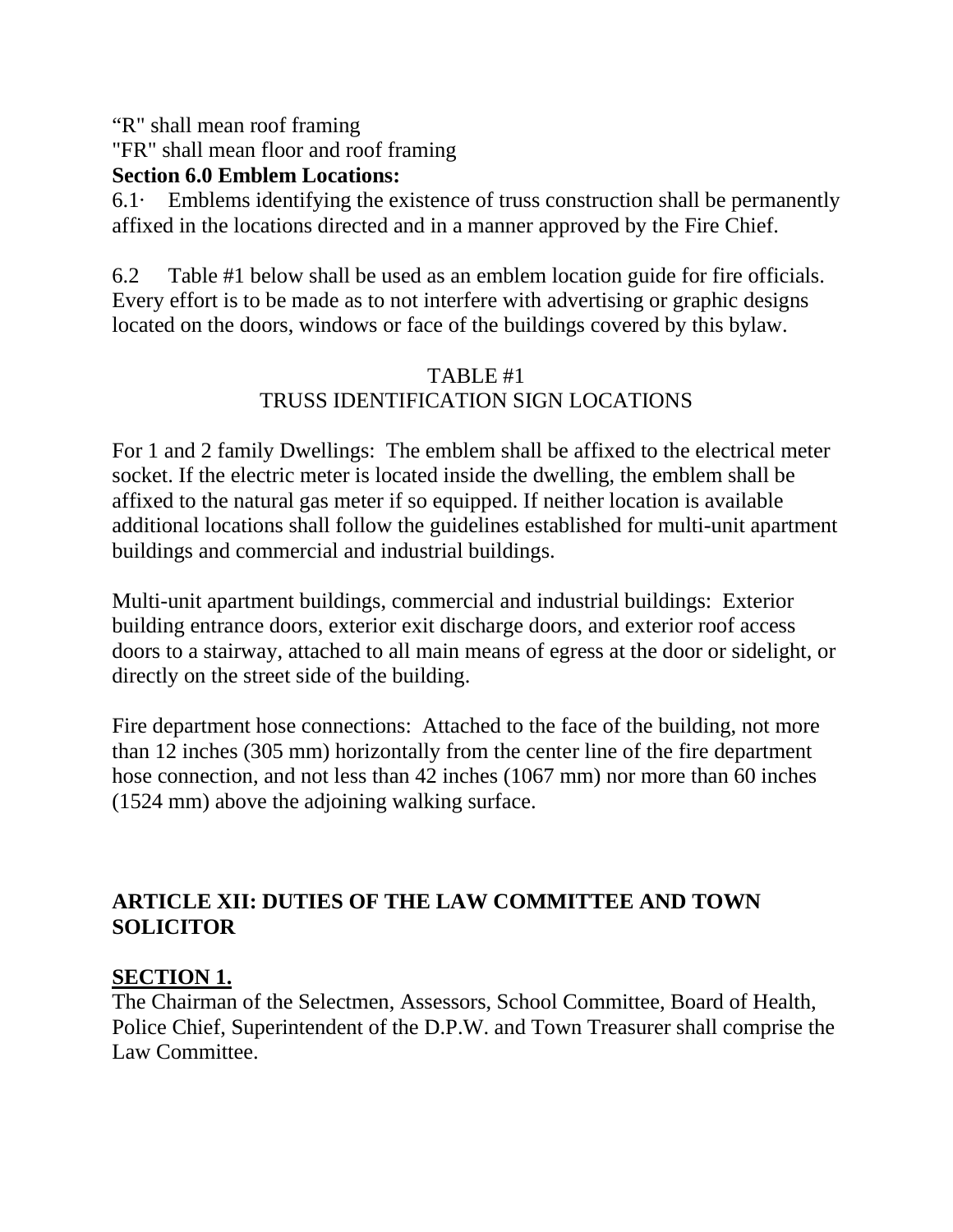### **SECTION 2.**

The Chairman of the Selectmen shall call all meetings of the Law Committee, and shall give notice thereof in writing to all members of said committee, at least seven (7) days before said meeting.

## **SECTION 3.**

The Law Committee shall have authority to prosecute, defend, and compromise, through the Town Solicitor, all litigation to which the

Town is a party, and to employ special counsel whenever in their judgment necessity therefore arises.

## **SECTION 4.**

The Town Solicitor shall be elected by the voters at the Annual Town elections for a term of three years. The Law Committee shall have the authority to fill the unexpired term of the Town Solicitor whenever a vacancy shall occur.

## **(Revised at S.T.M. 7/9/23 Art. 17 from appointment by law committee to elected one year term)**

**(Revised at A.T.M. 2/26/62 Art. 8 changed to three year term)**

# **SECTION 5.**

The Town Solicitor shall draft all bonds, deeds, leases, obligations, conveyances, and other legal documents, and do every professional act which may be required of him by vote of the Town or any Board of Town Officers. Also, when required by said boards or any committee of the Town, he shall furnish a written opinion on any legal question that may be submitted to him in regard to any matter which concerns the Board or committee requesting the opinion, and he shall at all times furnish legal advice to any officer of the Town who may require his opinion upon any subject concerning the duties incumbent upon such officer by virtue of his office.

# **SECTION 6.**

He shall prosecute all suits ordered to be brought by the Town, and shall appear before any court in the commonwealth in defense of all actions or suits brought against the town or its officers in their official capacity. He shall try any and all cases in law or equity, in this Commonwealth, or before any board of referees or commissioners.

# **SECTION 7.**

A member of the Law Committee, to be selected by the committee, shall attend court when a case to which the Town is a party is to be tried. The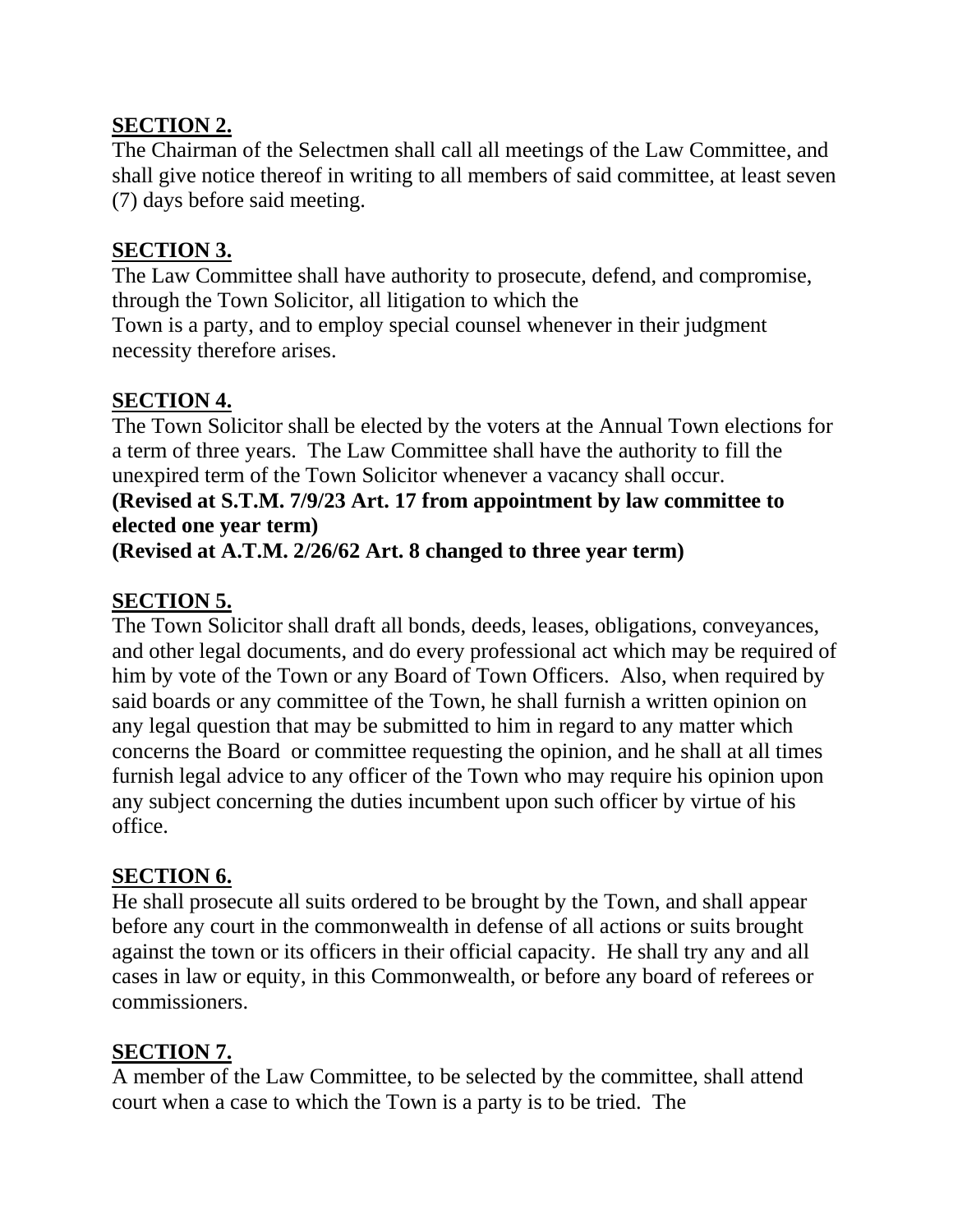Town Solicitor shall not make final settlement of any litigation to which the Town is a party, unless he has been duly authorized to do so by a vote of the Law Committee who is in attendance at court when the case is on trial.

# **SECTION 8.**

Immediately upon being notified by the Chief of Police or Superintendent of Public Works, or upon the receipt of notice from any other source, of injury to person or property under circumstances which may give rise to a claim for damages against the Town, the Town Solicitor shall make a careful and complete investigation of all the facts relative thereto, and in case of injuries to a person, he shall, if it seems practicable, immediately cause a physical examination of the injured person to be made by the Town Physician and such further examination as he see fit. Within ten days after the claim for damages for any cause has been received by the Town Solicitor, he shall make a written report to the Law Committee of the nature and circumstances of the claim, together with such recommendations regarding the same as he deems advisable.

# **SECTION 9.**

The Town Solicitor shall prosecute in the local district court all cases for the violation of the by-laws of the Town.

### **SECTION 10.**

He shall annually make a written report to the Law Committee, to be printed in the Annual Town Report, concerning the professional services rendered by him during the preceding year; said report shall contain a statement of each case which has been settled, tried, or otherwise disposed of by him during the year; and also a statement of each case which is still pending and the status of the same, together with such other information and recommendation as he may deem advisable. **(Sections 1 thru 10 revised at S.T.M. 11/13/89 Art. 14)**

# **ARTICLE XIII: DUTIES OF THE TOWN PHYSICIAN**

### **SECTION 1.**

The Board of Health, shall annually in June choose a Town Physician, who shall serve for a term of one year, commencing July 1, or until election and acceptance of his successor.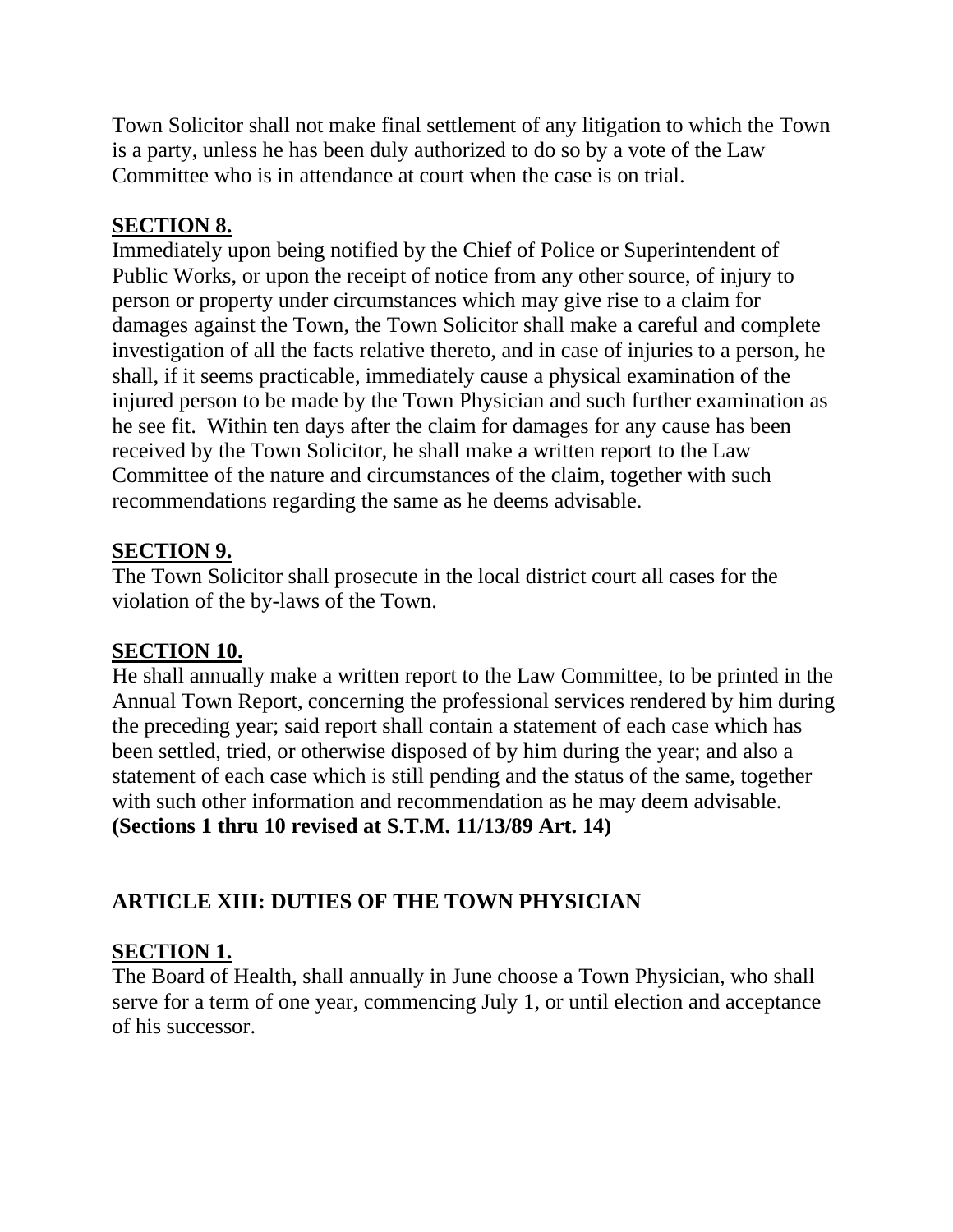### **SECTION 2.**

The Town Physician shall, under the direction of the Board of Health, visit and prescribe for the sick poor within the Town of Clinton; he shall vaccinate, free of charge, all school children who may be sent to him by the School Department, and all persons sent by the Board of Health for that purpose; he shall when requested by the Selectmen, Chief of Police, or officer in charge of the police station, attend prisoners who require medical attention or surgical treatment; he shall, when requested by the agent for Veterans services, visit and prescribe for persons receiving veterans services; he shall, if practicable, when requested by the Town Solicitor, within twenty-four hours after such requests, make a careful physical examination of any injured person who has made or may make a claim for damages against the Town for said injury, and shall make a further examinations as the Town Solicitor may from time to time require; he shall keep a record of each of such cases in a book kept for that purpose, and shall, after each physical examination as herein provided, furnish to the Town Solicitor a written report of the result of such examination; he shall perform all such professional services as may reasonably be required of him by the Board of Health for protection of the Town, or the welfare of those he is legally bound to assist. He shall give to any town board or officer any such professional advice pertaining to town business as it or he may require.

### **SECTION 3.**

The Town physician shall, in the case of intended absence from the Town for more than twenty-four hours, notify the chairman of the Board of Health of said purpose, and shall provide at his own expense a substitute physician.

### **SECTION 4.**

He shall receive such salary as may be fixed by the board appointing him, together with reimbursement for the actual cost of medicines, vaccine, etc, furnished by him to persons treated by him in his official capacity as Town Physician.

#### **SECTION 5.**

He shall annually make a written report to the Board of Health, to be printed in the Annual Town Report, concerning the professional services rendered by him during the preceding year, together with such other information and recommendations as he may deem proper.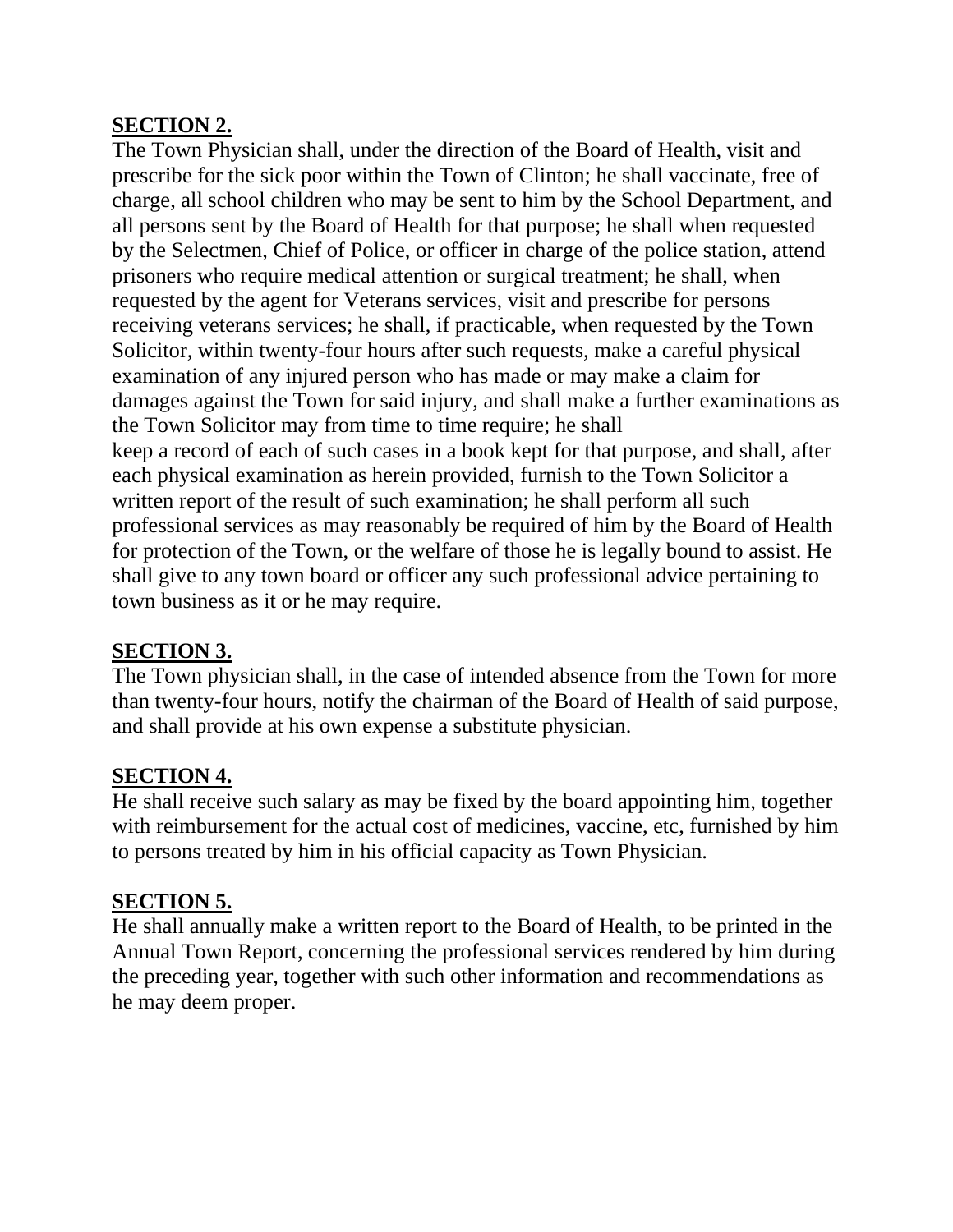# **ARTICLE XIV: FREE PUBLIC LIBRARY TRUSTEES**

# **SECTION 1: BOARD OF LIBRARY TRUSTEES**

The Board shall be composed of six members, two of whom shall be elected each year at the Annual Town Elections as provided for in M.G.L., Chapter 78, Section 10. Trustees shall serve without compensation for a term of three years.

# **SECTION 2: BOARD RESPONSIBILITIES**

The Board shall have those responsibilities as provided herein and in M.G.L., Chapter 78, Section 11 regarding the custody and management of the Library and property owned by the Town pertaining to the Library. The Board shall be responsible for all monies appropriated by the Town for the Library and all money or property received by the Town by gift or bequest for the Library.

The Board shall establish written policies governing library use, activities, and services, including a policy for the selection of library materials and the use of library materials and facilities in accordance with the current standards of the American Library Association as provided in M.G.L., Chapter 78, Section 33.

The Board shall act as an advocate for the Library in the community and beyond. The Board shall study and support legislation that benefits the Library and the larger library community of which it is a part.

The Board shall appoint a qualified Library Director who shall be the executive and administrative officer of the Library under the supervision, review and direction of the Board. Responsibilities delegated by the Board to the Library Director, who shall attend all Board meetings, shall include implementation of policies approved by the Board, selection and supervision of library personnel, selection of books and other materials, maintenance of library collections, expenditure of funds within the approved budget, direction of library operations and provision of services to the public. The Library Director shall provide the Board with an annual Library report to be included in the Annual Town Report.

# **SECTION 3: TOWN APPROPRIATED MONEY**

The Town of Clinton shall annually appropriate and expend money for the support, care, and maintenance of the Bigelow Free Public Library and the services it provides to the community. (Amended A.T.M 06/03/19)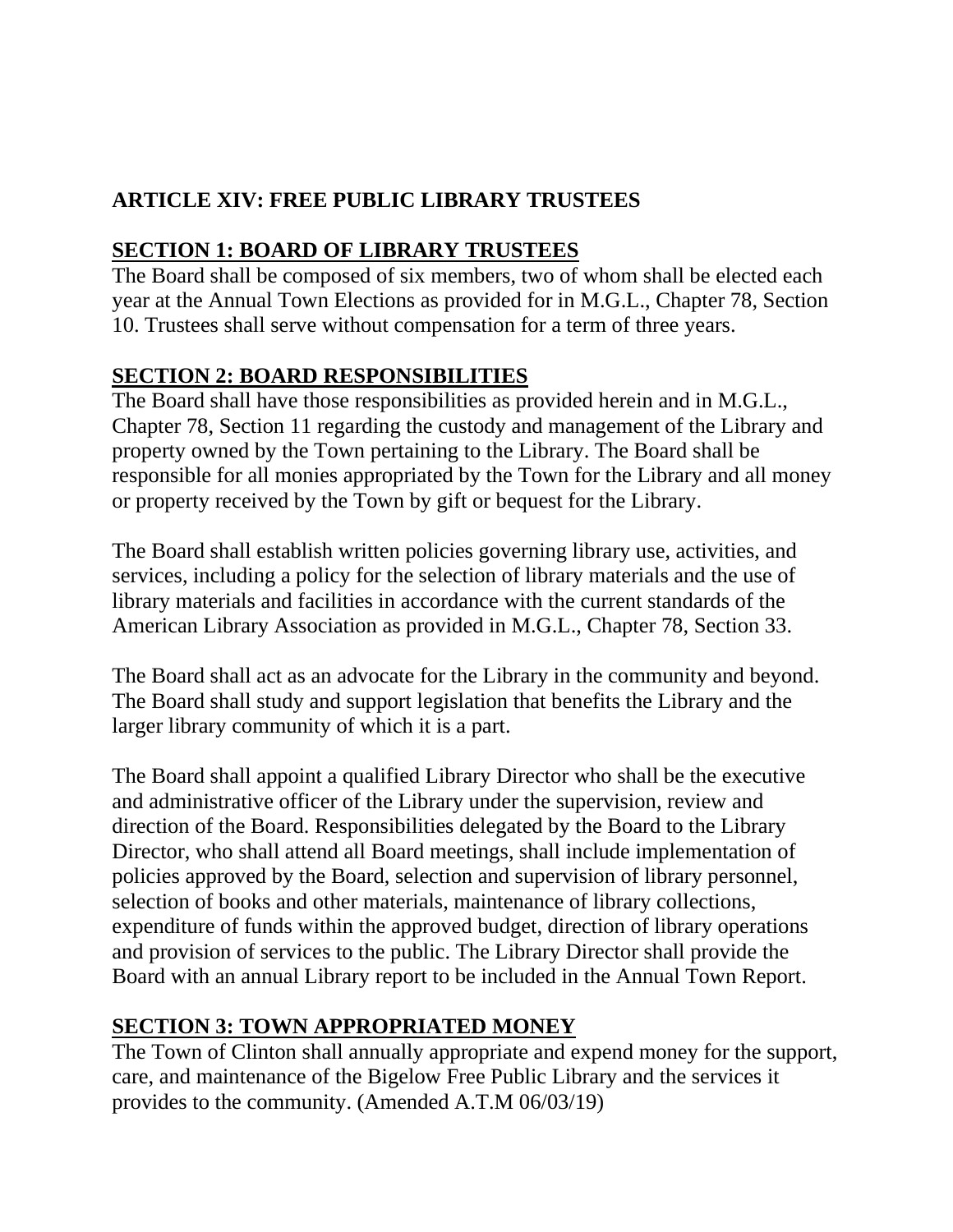# **ARTICLE XV: SEALER OF WEIGHTS AND MEASURES**

## **SECTION 1.**

The sealer of Weights and Measure shall be paid by salary, and he shall account for and pay into the treasury of the Town the fees received by him by virtue of his office. His salary shall be fixed by the Selectmen.

### **SECTION 2.**

The Sealer of Weights and Measures shall be appointed by the Selectmen for a term of three (3) years.

### **SECTION 3.**

The duties of the office shall be to enforce the rules and regulations of the Commonwealth of Massachusetts, and other applicable local ordinances in regard to measuring devices.

### **SECTION 4.**

A complete and accurate report of all Department activity shall be submitted annually to the Board of Selectmen, for publication in the Town's Annual Report.

# **ARTICLE XVI: WOODLAWN CEMETERY**

### **SECTION 1.**

The maintenance and care of the Woodlawn Cemetery became the responsibility of the Department of Public Works, when the DPW was established by Town vote to accept Chapter 166, of the Acts of 1963.

# **ARTICLE XVII: TOWN BOARDS AND OFFICERS IN GENERAL**

### **SECTION 1.**

No contract involving the creation of an obligation against the Town exceeding the one hundred dollars shall at any time be made, except by the vote of the committee or board, or sub-committee of said committee or board, thereunto duly authorized, having supervision of the department to which the same relates. Such vote shall be recorded on the records of each department, and shall at all times be open to the inspection of the Finance Committee.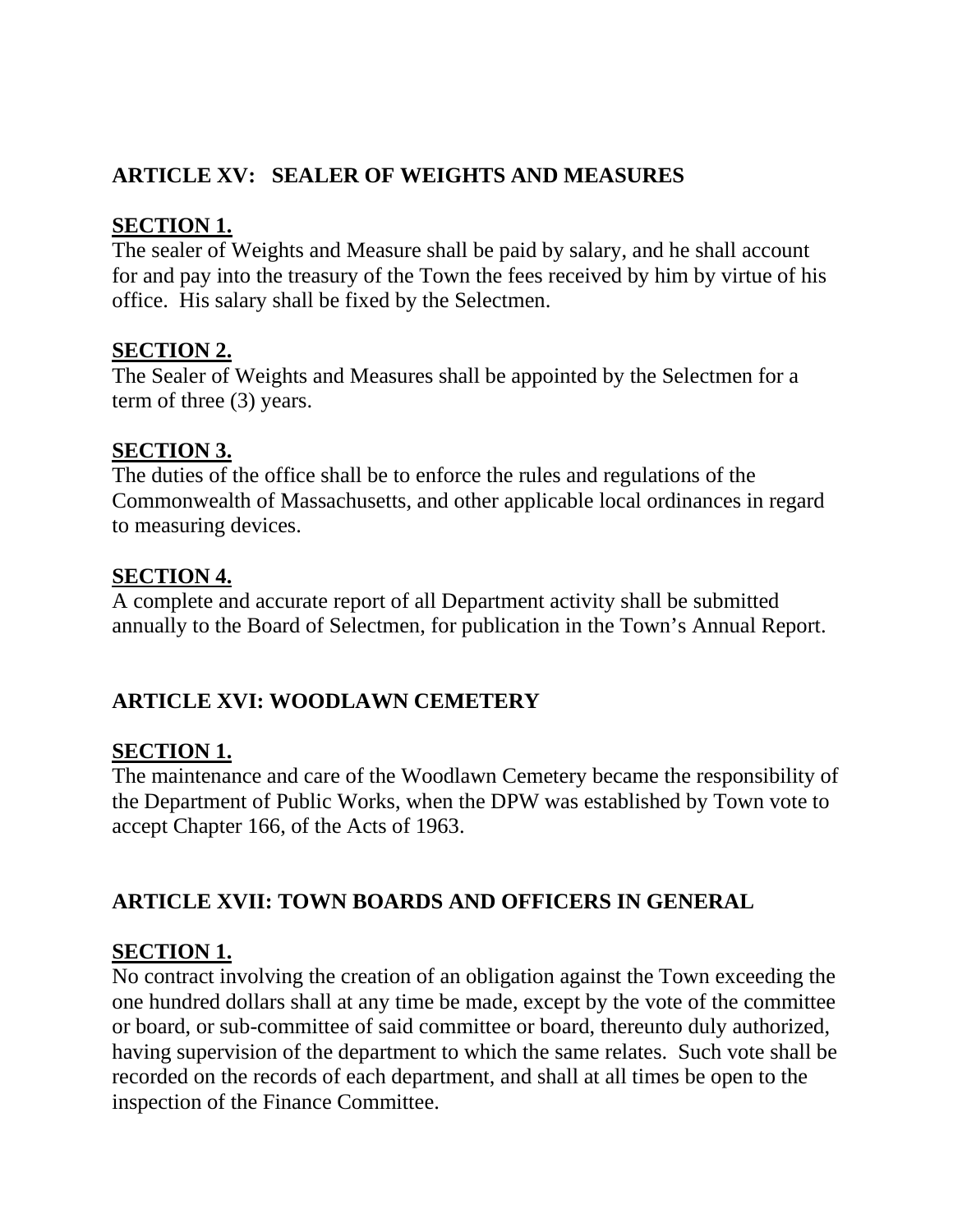## **SECTION 2.**

No contract for labor, or for labor and materials, involving the creation of an obligation against the Town exceeding the sum of five hundred dollars, shall be binding upon the Town, unless it is in writing and it is signed by at least a majority of the entire board or committee in charge of the work on the part of the Town. Every such contract shall be accompanied by a suitable bond, with sureties, for the faithful performance of the same, or by the deposit of money or security in lieu of such bond.

### **SECTION 3.**

No board or officer shall make any contract in behalf of the Town, the execution of which shall necessarily extend beyond one year from the date thereof, unless special permission to do so has been given by vote of the town.

### **SECTION 4.**

In every contract entered into on behalf of the Town, involving the employment of mechanics or laborers, by a contractor, a provision

shall be inserted to the effect that the board or other authority making such contract, may if it deems it expedient to do so, retain for thirty-five days after the completion of the work under the contract out of any amounts due to such contractor sums sufficient to cover any unpaid claims of mechanics or laborers for work, labor or materials, performed, furnished or used, under such contract.

### **SECTION 5.**

No Town board, officer or committee, except as otherwise provided by law, shall, in behalf, make any contract for labor, materials or other expenditures for which no appropriation shall have been made at the time of the contract.

#### **SECTION 6.**

The Annual Report of all Town Boards, officers and committees shall include a list and amounts thereof of all unpaid bills.

### **SECTION 7.**

All Town boards, officers and committees shall file with the Selectmen their annual reports on or before January 20<sup>th</sup> of each year. (Revised from Feb. 1 to Jan 20 at STM 11/23/31 Art. 6)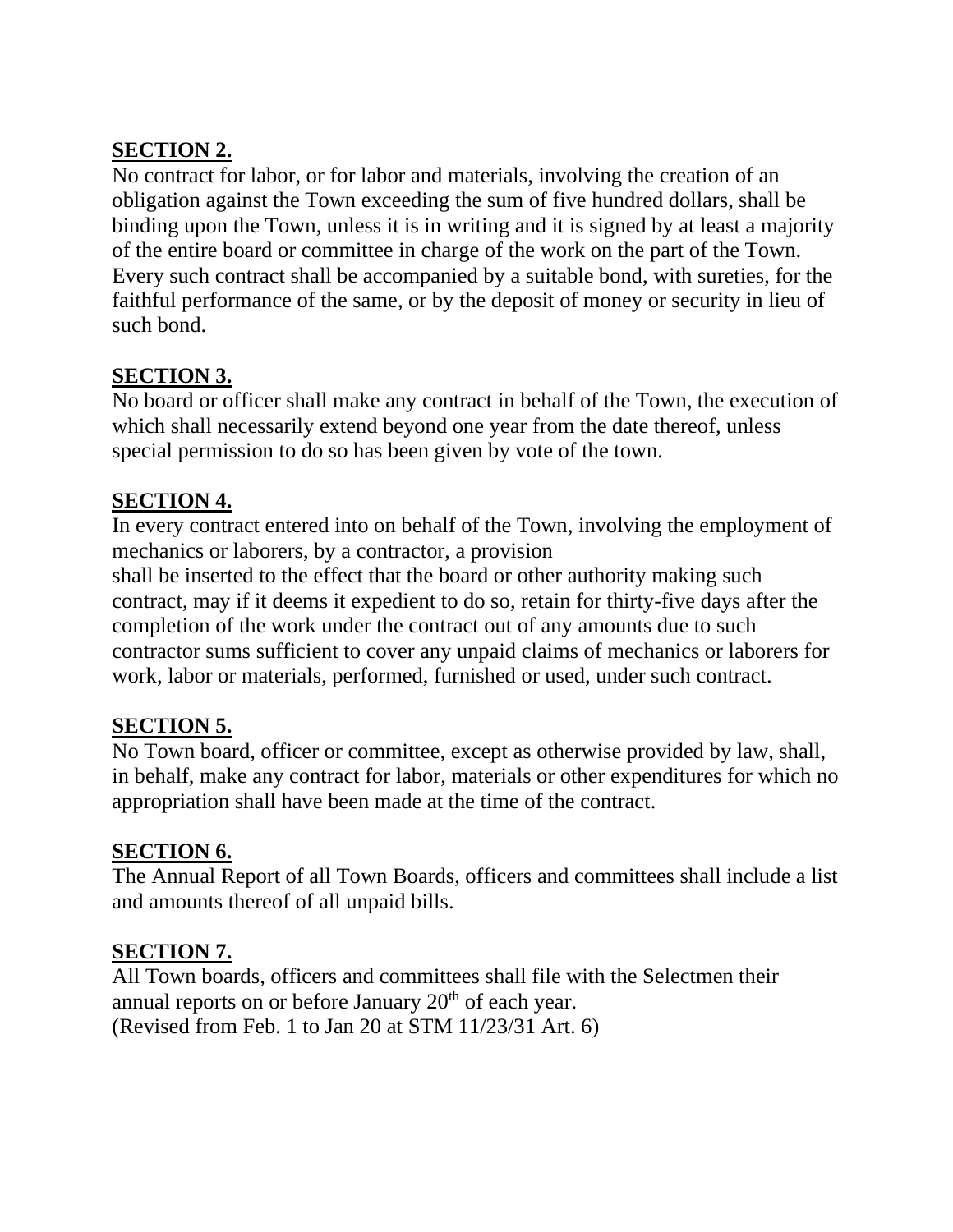### **SECTION 8.**

All Town officers, boards and committees shall have their annual financial reports audited by the Town Accountant before the same are delivered to the Board of Selectmen.

### **SECTION 9.**

No board or officer of the Town of Clinton, elective or appointive, nor any committee or member thereof, nor any agent or employee of such member, shall directly or of public money, the purchase of materials or supplies, indirectly be interested in any contract with the Town for employment of of labor, expenditure the construction, alternation or repair of any public works or other property belonging to the Town, nor the care, custody or management thereof if said board, committee or member is anywise entrusted or charged with any duty or authority in connection therewith, except that where competitive bids are called for, for the employment of such labor or purchase of materials or supplies as are herein provided, any member or person may submit a bid and may be awarded the contract if his be the lowest submitted.

## **ARTICLE XVIII: STREETS AND SIDEWALKS (Revised & Renumbered at ATM 3/17/24)**

### **SECTION 1.**

No person shall tie a horse to any shade tree bordering on the public highway.

### **SECTION 2.**

No person shall establish or maintain any shade or awning over any part of a sidewalk, street or highway, unless the same be securely and safely supported and unless the lowest part thereof be not less than seven feet above such sidewalk, street or highway.

### **SECTION 3.**

No person shall erect, set up or maintain any fence, portico, platform or doorstep extending into or onto any sidewalk, street or highway; and no person shall hoist any article or material from any street of sidewalk into any building or on to any premises adjoining the same so that said article or material by being hoisted shall overhang any part of the street or sidewalk, without first obtaining a permit from the Chief of Police to do the same. The Chief of Police may revoke any such permit at any time if in his opinion the apparatus used for that purpose or the manner of doing the same is unsafe.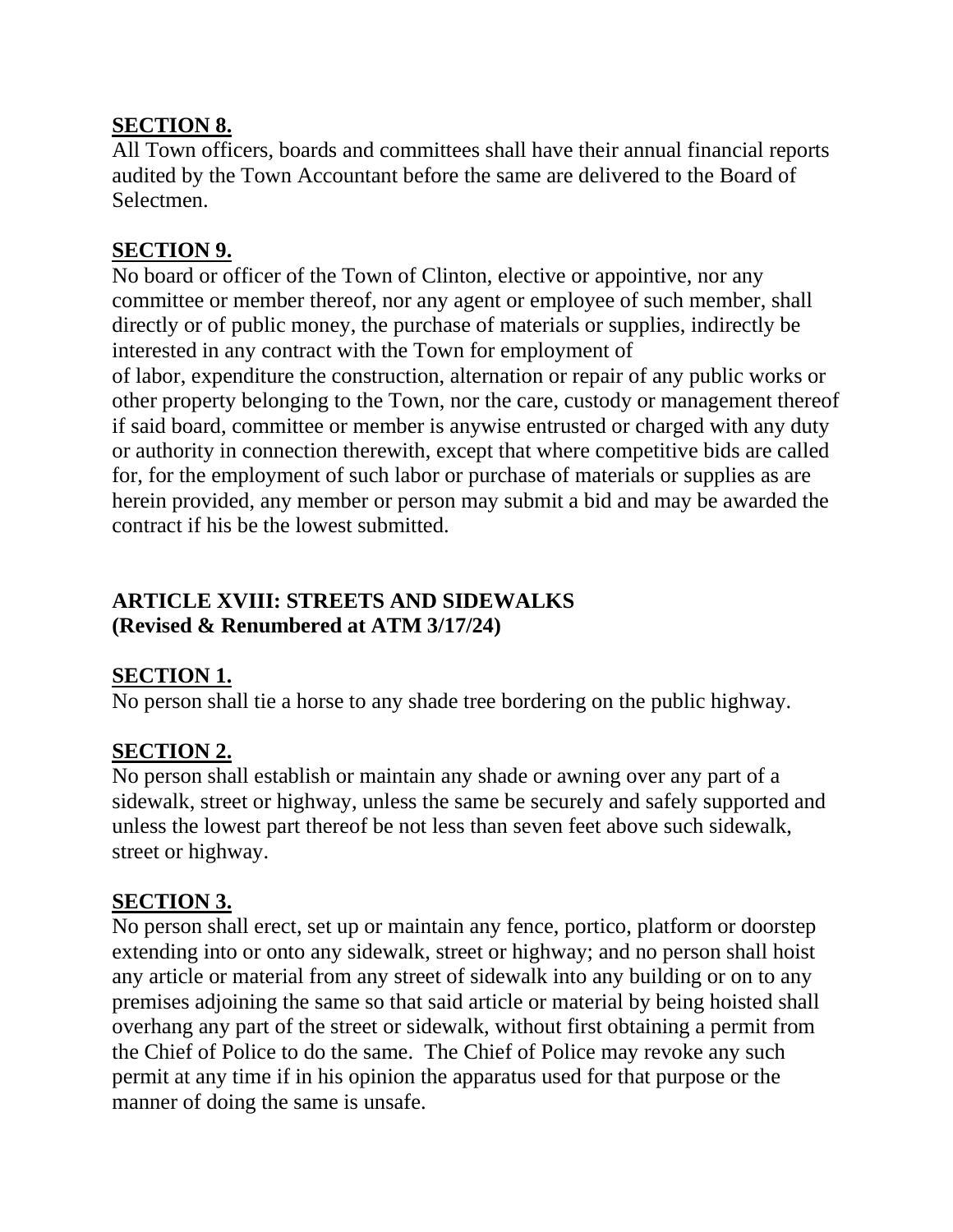### **SECTION 4.**

No person shall establish or maintain over any sidewalk, street or highway, any sign, signboard or advertising device without a permit from the Board of Selectman, but no such permit shall be issued for a sign to extend more than two feet out over the sidewalk, excepting flags or banners; and no person shall fix such sign or device to any tree, tree guard, post pole or other object within the limits of such sidewalk, street or highway. Permits granted under the provisions of this section maybe revoke at any time by said Board.

# **SECTION 5.**

No person shall place or cause to be placed upon any public sidewalk, street or highway within the Town, without a written permit from the Department of Public Works, any wood, lumber, iron, coal, trunk, bale, box, crate, cask, barrel or other thing, nor suffer the same to remain thereon for more than one hour after being notified by a police officer to remove the same.

## **SECTION 6.**

No person, by himself or his agents or servants, shall distribute or place in or upon any street, square, park, common, lane, alley, way or other public place, any placard, handbill, flyer, poster, advertisement or paper of any description, except that such paper maybe placed within the doors of stores, offices and business houses and at the doors of residences.

### **SECTION 7.**

No person shall suffer horses or grazing beasts or swine to run at large in the Town; or to feed within the limits of the highway in the thickly settled parts of the Town; or to feed within the limits of the highway in any part of the Town, unless securely tied.

### **SECTION 8.**

No person shall throw stones, snowballs, sticks or other missiles, or kick football, or play at any game in which a ball is used, or fly kites or balloons, or shoot with an air-gun, bow and arrow, sling shot or other similar device, in or across any of the public ways of the Town.

### **SECTION 9.**

No person shall address or accost another with any indecent or profane language in a street or other public place in the Town.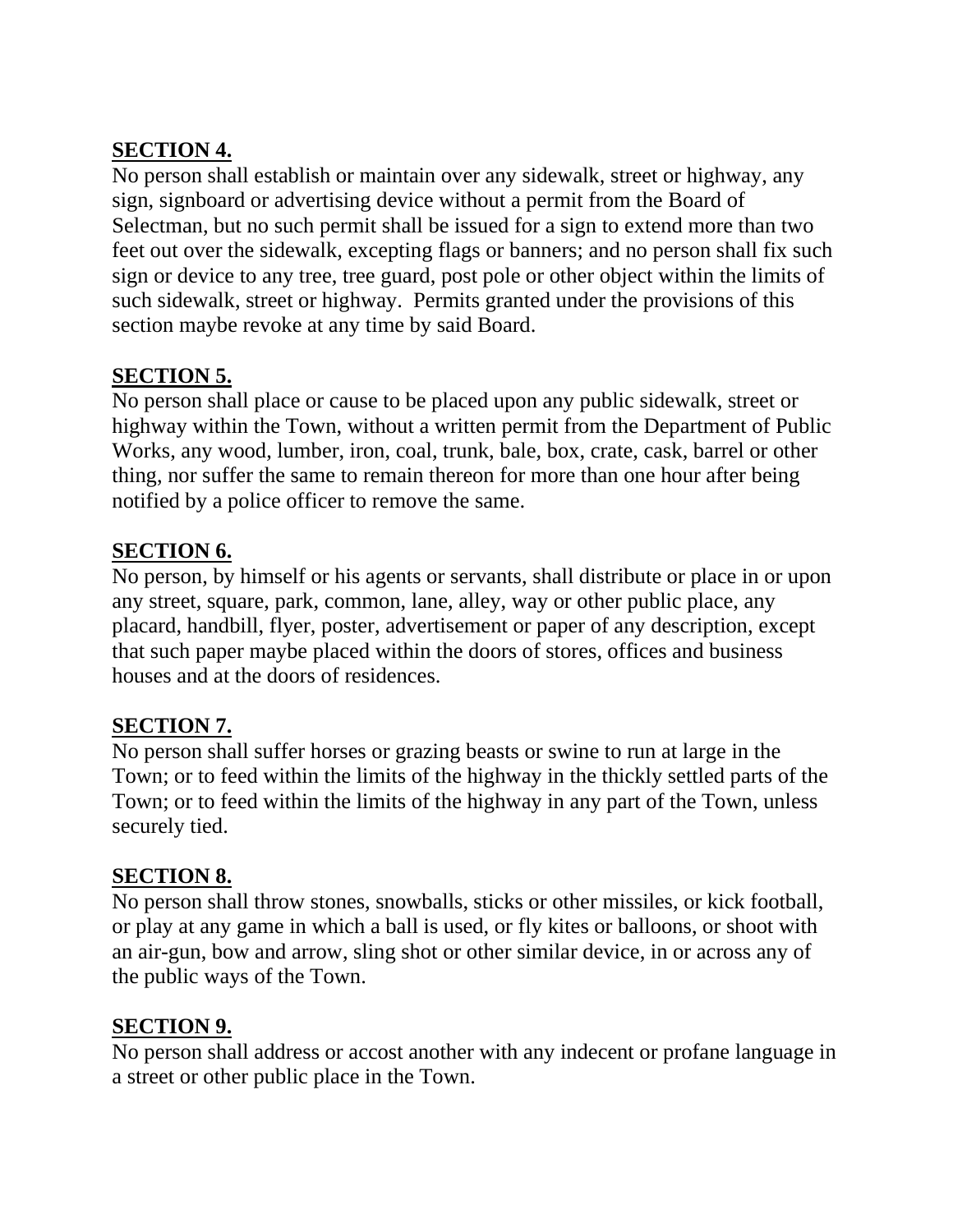### **SECTION 10.**

No person shall willfully or negligently obstruct the free passage of foot-travelers on any sidewalk, nor shall any person loaf upon any sidewalk or in any street or public way of the Town.

### **SECTION 11.**

No person shall break or dig up any sidewalk, street or highway, or place thereon any staging or other temporary structure, or move any building into or along the same without a written permit from the Department of Public Works or the board having charge of the streets in such cases. Any person having such a permit, shall, before the expiration of the same, restore the sidewalk, street or highway to its original condition or to a condition satisfactory to such Board. Any permit issued under the provisions of this section shall be in force for such time as the Board may specify and shall be subject to such other conditions as the Board may prescribe, and especially in every case upon condition that during the whole of every night from sunset to sunrise, lighted lanterns and proper barriers shall be so placed as to secure travelers from danger. No person having obtained such a permit shall fail to comply with the conditions thereof. The Board granting such permit shall have the right to revoke the same at any time and may require a bond either before the commencement of work or during its progress, to ensure the proper performance.

#### (**Sentence added)**

Where the development of a Priority Development Site (PDS), as defined by Section 10000 of the Zoning By-Laws, requires a permit hereunder, an application thereof shall be submitted simultaneously with any other permit application(s) required by the Zoning or Administrative By-Laws relating to the use or development of the PDS, or the buildings and/or structures located thereon, and not otherwise exempted by G.L. c. 43 D, and a decision thereon shall be rendered no later than thirty (30) days from the date of submission of a complete application.

### **SECTION 12.**

No owner or tenant of land abutting upon brick, concrete or other curbed or finished sidewalks, shall place, or suffer to remain for more than five hours between sunrise and sunset, any snow upon such sidewalk, nor any ice upon such sidewalk, unless such ice is made even and covered with sand or ashes, to prevent slipping. Such snow and ice may be removed from the sidewalk to the street, provided, however, that the same is made even at the time of removal. Any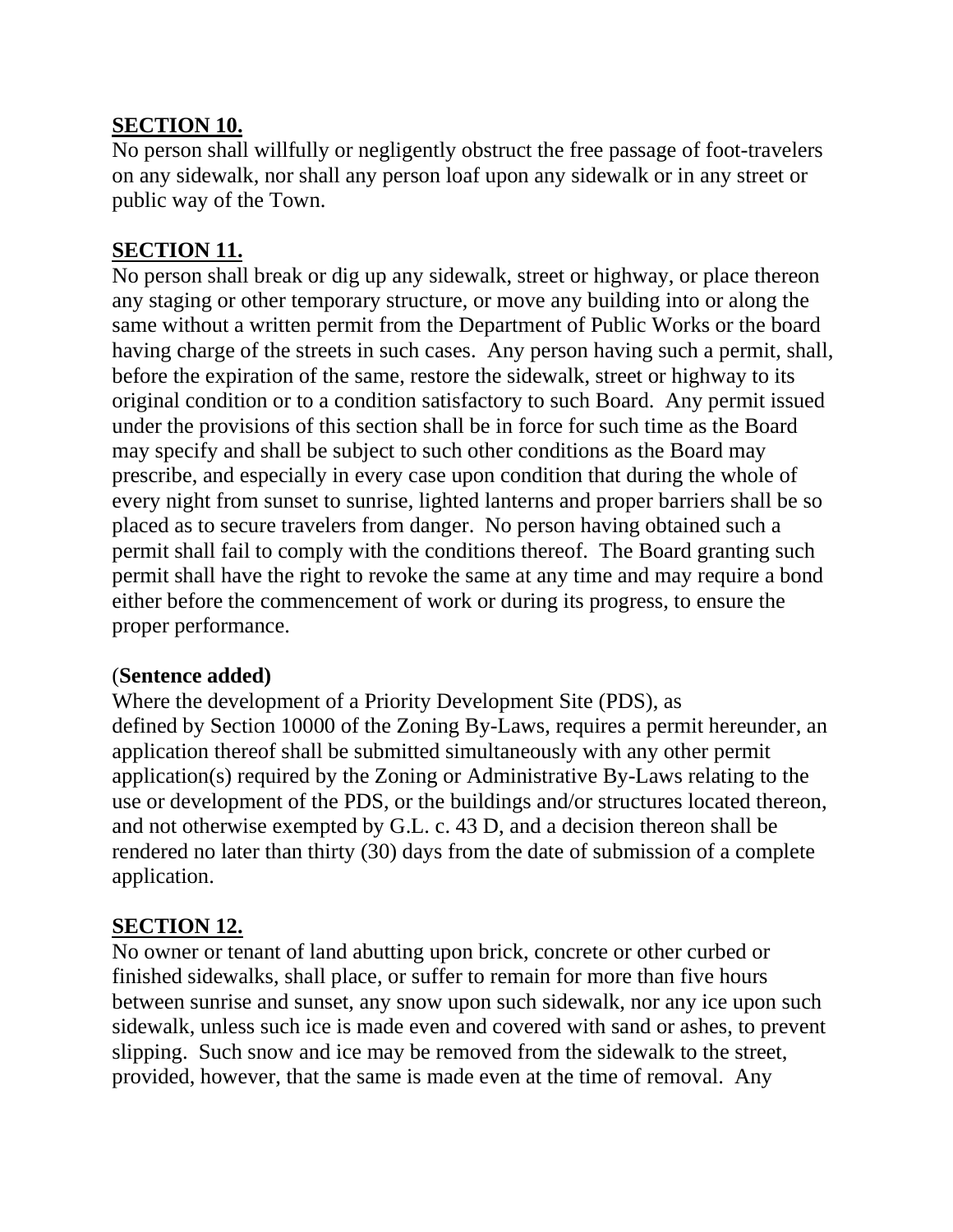violation of the provisions of this section shall be punished by a fine of not more than ten dollars.

## **SECTION 13.**

No person shall coast upon or across any sidewalk or street of the Town, except at such times and in such places as from time to time be designated by the Department of Public Works.

## **SECTION 14.**

No person shall knowingly suffer or permit any water or other liquid substance to run or be discharged from any building owned by him or under his control, on to or across any curbed or finished sidewalk; except that any person may wash with water from hose or pipe any windows or parts of a store or other building before ten (10) o'clock A.M. and after nine-thirty (9:30) o'clock P.M.

### **SECTION 15.**

No person shall write, paint, print, or otherwise inscribe any notice, advertisement, word, figures or pictures on any of the public sidewalks of the Town, except the advertisements of school activities, nor upon any fence or wall adjoining the same, without the consent of the owner thereof.

### **SECTION 16.**

No person shall fire or discharge any gun, pistol or other firearms in or across any of the streets or public places within the Town; but this section shall not apply to the use of such weapons in the lawful defense of one's person, family or property or in performance of any duty required or authorized by law, nor upon such days as maybe designated by the Board of Selectman.

### **SECTION 17.**

No person shall throw or place or cause to be thrown or placed upon any street or highway of the Town, any nails, spikes, screws, glass, tin cans or other similar articles.

### **SECTION 18.**

No person shall in any way injure any of the drinking fountains or water troughs in the streets and public places of the Town, nor throw or place any substance in the same which will tend to pollute water therein.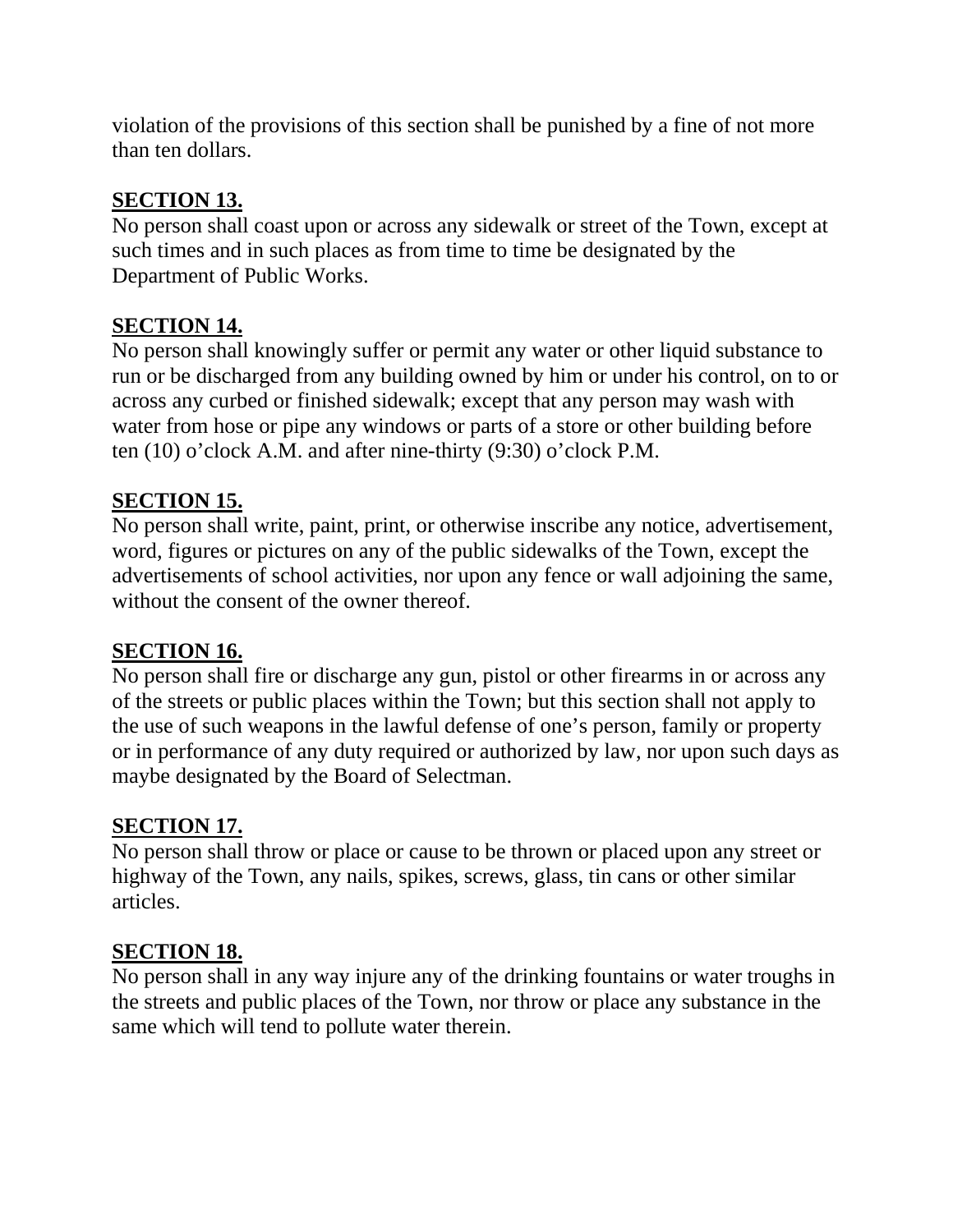### **SECTION 19.**

No person shall walk, stand or lounge upon any portion of any street or public grounds of the Town devoted to the growing of grass or flowers, nor in any way dig, or injure or deface the same.

### **SECTION 20.**

No person shall injure, deface or destroy any street sign, guide board, lamp-post, lamp or lantern thereon, nor any tree, building, fence, post or other thing set, erected or made for the use or ornament of the Town.

### **SECTION 21.**

No person shall suffer a platform, or grate of an entrance, or opening to a cellar or basement in any street or sidewalk to rise above the surface of any such street or sidewalk, and every such entrance or opening shall at all times be covered by a suitable platform or grate, and in case of a coal hole, by a suitable covering; such entrances or openings when in use, shall be properly guarded in a manner subject to the approval of the Department of Public Works.

### **SECTION 22.**

No person shall throw or place upon any sidewalk or street crossing, any banana skin, orange skin or other slippery substance.

#### **SECTION 23.**

No owner or person having the care of a building abutting upon any brick, concrete or other curbed or finished sidewalk, the roof of which building slants toward such sidewalk, shall permit such building to be without a barrier, snow-guard or other device to prevent the falling of snow or ice from such roof to the sidewalk.

#### **SECTION 24.**

No person shall ride, drive or cause to be driven any horse or vehicle over that part of any street which is being mended, repaired or paved, if a watchman or signs are placed prohibiting the same.

### **SECTION 25.**

All petitions from corporations or individuals for permission to erect poles in the public ways of the Town shall state therein a description of the location prayed for and be accompanied proper plans, on which shall be defined said locations, together with the location of all buildings located adjacent to the highway, also all poles which may be standing on said way, defining the ownership thereof, and all shade trees and hydrants if such there be, within a space of three hundred feet of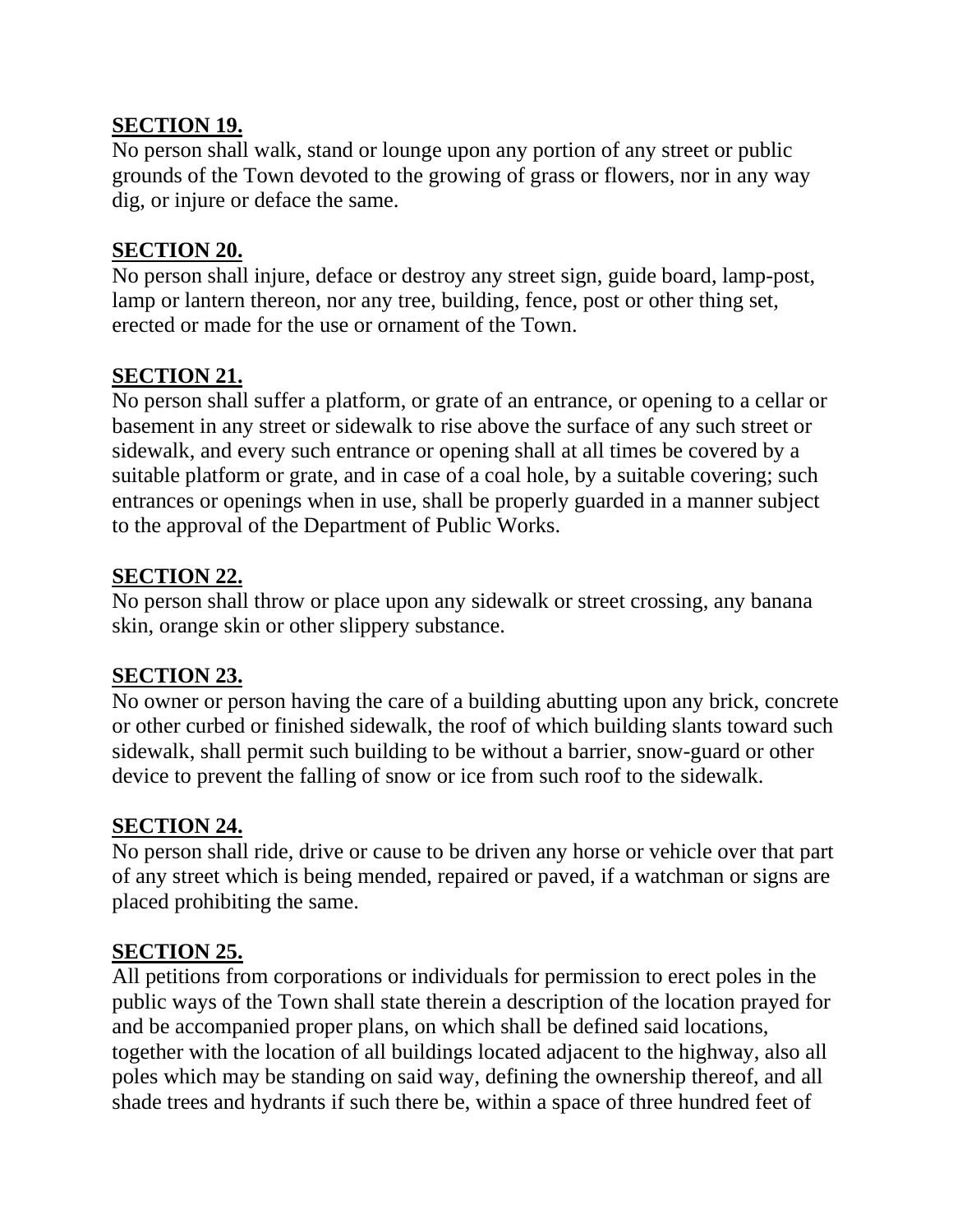the location desired in either direction on said way. Said plan shall show a section of the way in the manner defined of sufficient length to give general information in regard to the conditions in the street.

# **SECTION 25A.**

It shall be unlawful for any person to remove any materials, designated as recyclable by the Board of Selectmen, from the curbside in the Town unless prior authorization is received from the Board of Selectmen. Violation of said By-Law shall be punishable by a fine of up to one hundred dollars **(\$100.00) per household curbside theft of a recyclable set out. (25A Added at S.T.M. 02/12/96 Art. 17)**

# **SECTION 26.**

Any person violating any of the provisions of this article shall be liable to a fine of not more than twenty dollars, unless otherwise specifically provided herein.

# **SECTION 27.**

The Owner of a vehicle or person in whose name it is registered shall not allow, permit or suffer such vehicle to stand or park in any street, way, highway or parkway under the control of the Town in such manner as to interfere with the work of removing or plowing snow or removing ice. For the purpose of removing or plowing snow, or removing ice from any public way in the Town, the Superintendent of Streets may remove, or cause to be removed, to some convenient place or to a municipal or public garage, any vehicle parked in such a manner as to interfere with such work. The cost of the removal of any such vehicle, and the storage charges, if any, resulting therefrom, shall be imposed upon the owner of such vehicle.

**(Added at A.T.M. 02/27/61 Art. 16)**

### **SECTION 28.**

No person shall erect, affix, establish or maintain any political sign or advertisement on public property. **(Added at A.T.M. 02/27/73 Art. 20)**

# **SECTION 29.**

No vehicles shall park or stand on such ways or portions thereof, and these ways are as follows:

- 1. The sidewalks on High St. from the corner of High and Union streets to the Lancaster Town Line;
- 2. The sidewalks on Oak St. from James St. to Boylston St.;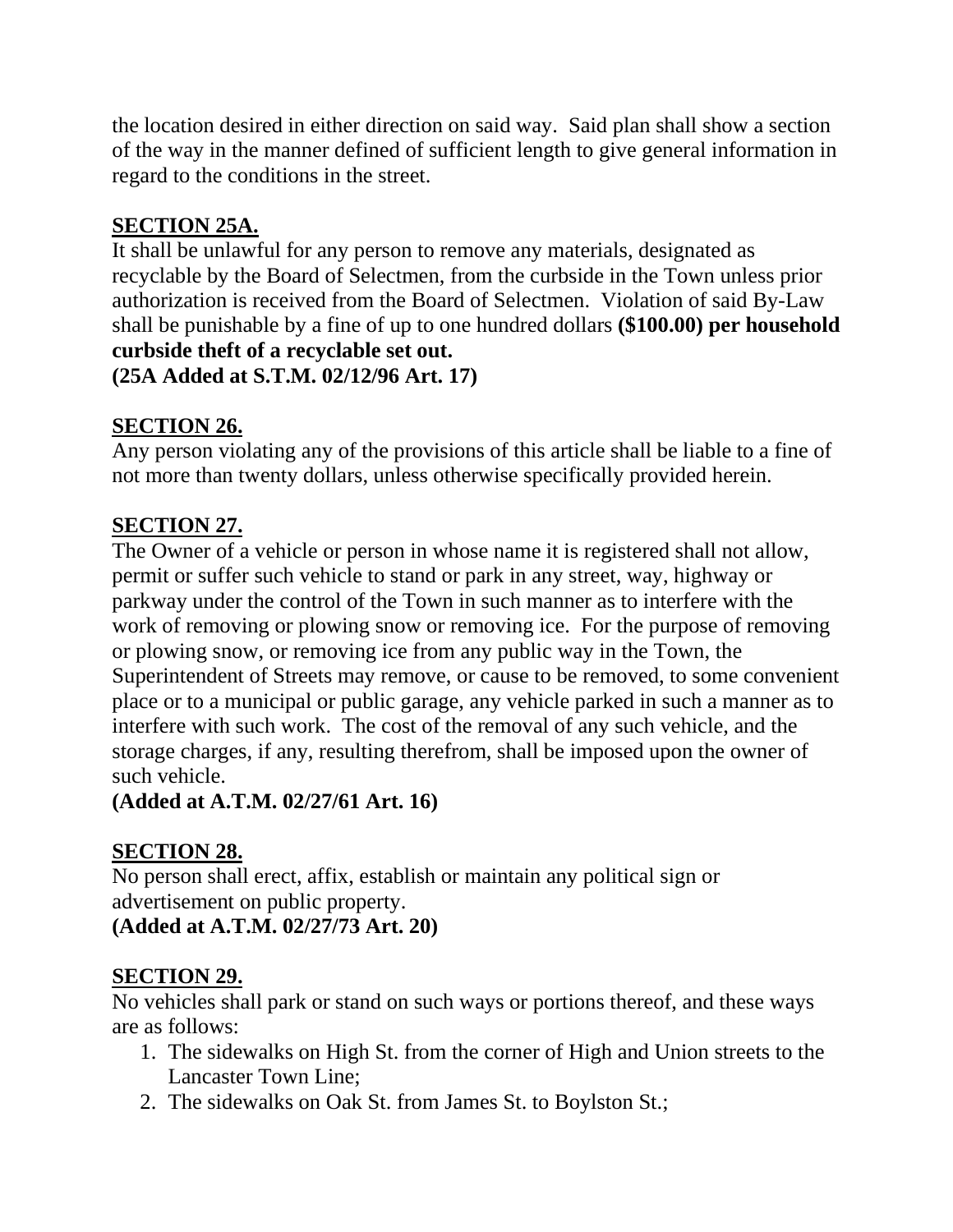- 3. The sidewalks on Church St. from Main St. to Cedar St.;
- 4. The sidewalks on Brook St. from High St. to Sterling St.;
- 5. The sidewalks on Cameron St. in its entirety;
- 6. The sidewalks on Sterling St. in its entirety to the Lancaster Line;
- 7. The sidewalks on Berlin St. from Oak St. to the Berlin Town Line;
- 8. The sidewalks on Chestnut St. beginning on Boylston St. to Water St.;
- 9. The sidewalks on Water St. from Main St. to the corner of Vale St.;
- 10.The sidewalks on Main St. from Clinton Middle School to Clinton-Lancaster Town Line;
- 11.The sidewalks on Forest St. from Brook St. to Plain St.

**(Added at A.T.M. 04/28/81 Art. 20)**

### **SECTION 30.**

No person other than an employee in the service of the Town of Clinton, or an employee in the service of an independent contractor acting for the Town, shall pile, push, plow or blow snow or ice onto or across a public way as to obstruct the operation of any fire hydrant. Whoever violates this by-law shall be punished by a fine of not more than one hundred and fifty dollars (\$150.00).

**(Added at S.T.M. 02/26/96 Art. 1)**

# **ARTICLE XIX: ERECTION, ALTERATION OR RENOVATION OF BUILDINGS**

# **SECTION 1.**

All building construction, alteration or repair shall be in conformance with the latest edition of the State Building Code. **(Revised A.T.M. 5/3/89 Art. 13**)

### **SECTION 2.**

Building Inspector, The Board of Selectmen shall annually, following the Town elections, appoint a permanent, full time Inspector of Buildings who shall hold office for the term of one year or until such time as his successor is appointed. The Inspector of Buildings shall be the head of the Department of Inspection. The Inspector of Buildings shall keep consolidated records of all inspections made pursuant to the Basic Code or any other By-laws or regulations concerning the erection, alteration and demolition of buildings within the Town. The compensation of the Inspector of Buildings shall be as established by the Selectmen.

**(Added Building Inspector 04/28/75 A.T.M. Art. 20)**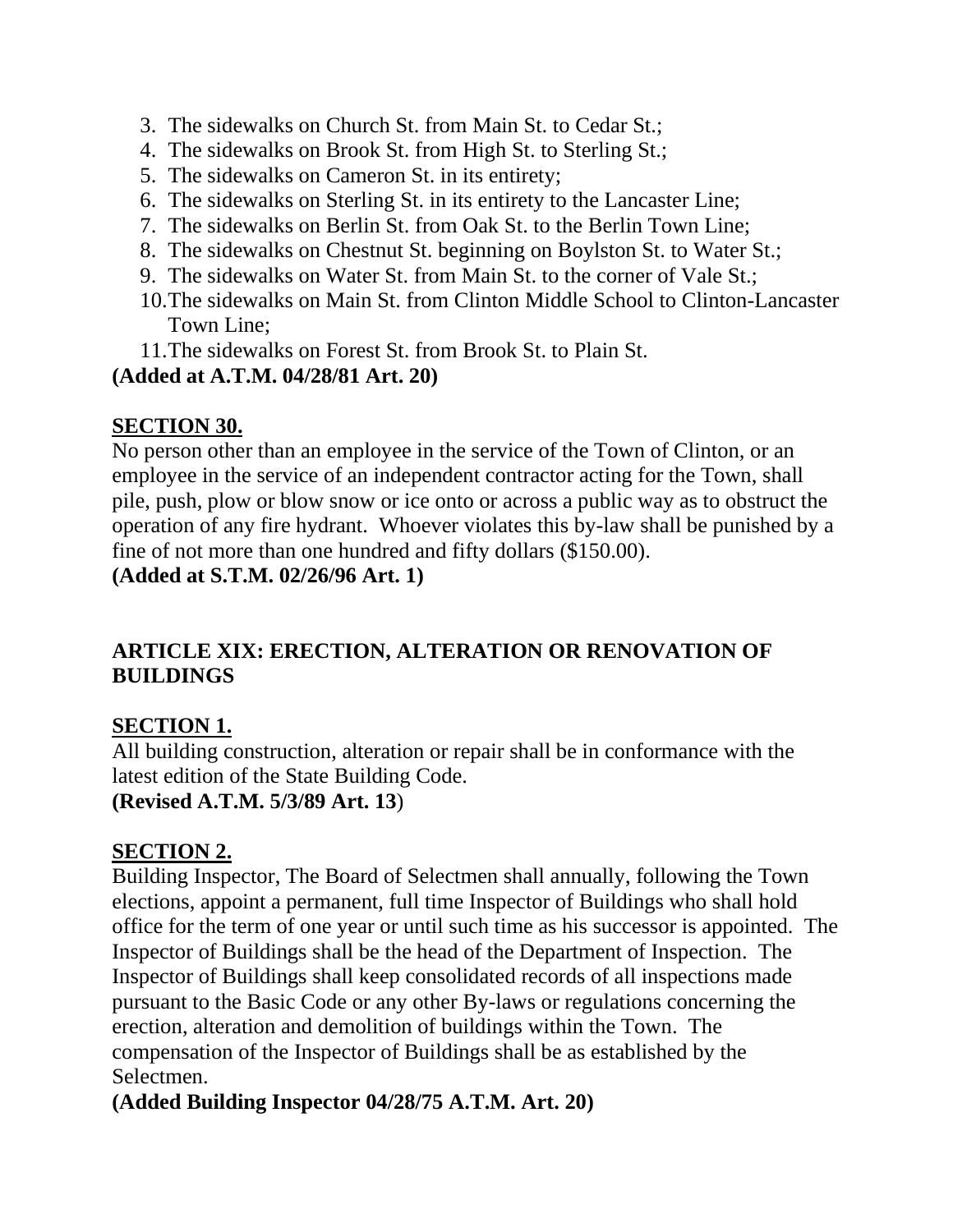## **(Revised to require Full-time Inspector 04/29/85 A.T.M. Art. 31) (Revised Building Inspector to a permanent Inspector of Buildings 5/1/91 A.T.M. Art. 3)**

# **SECTION 3.**

Permit Fees. A schedule of fees for permits as authorized under Section 118.0 of the Basic Code shall be as established and revised from time to time by the Board of Selectmen.

# **SECTION 4.**

A Permanent Building committee consisting of seven (7) appointed members and two ex officio members (Town Administrator and Superintendent of Schools) shall oversee all construction, maintenance or renovation projects of Town buildings and property having a project cost of at least \$50,000.00

## **(Added ATM 6/3/13 Article 12)**

# **SECTION 5.**

Appointed members of the Permanent Building Committee shall be appointed by the Town Moderator and serve for a term of three years. **(Added at ATM 06/03/2013 Art. 12)**

# **ARTICLE XX: HACKNEY CARRIAGES AND VEHICLES**

# **SECTION 1.**

The Board of Selectmen may license suitable persons to set up and use hackney carriages for the conveyance of passengers for hire, within the Town of Clinton. All persons engaging in the business of conveying passengers for hire within the Town shall take out such number of hackney licenses as shall equal the greatest number of such vehicles to be used at any one time, by said person, during the year for which the license is issued. Every horse-drawn or motor vehicle, except street railway cars, which shall be regularly or commonly used for the conveyance of passengers for hire within the Town, shall be deemed to be a hackney carriage within the meaning of the By-laws.

# **SECTION 2.**

No person shall drive, or cause to be driven, within the Town, any vehicles included in the foregoing section for the purposes specified therein, without a license or licenses as specified in Section 1 of this article.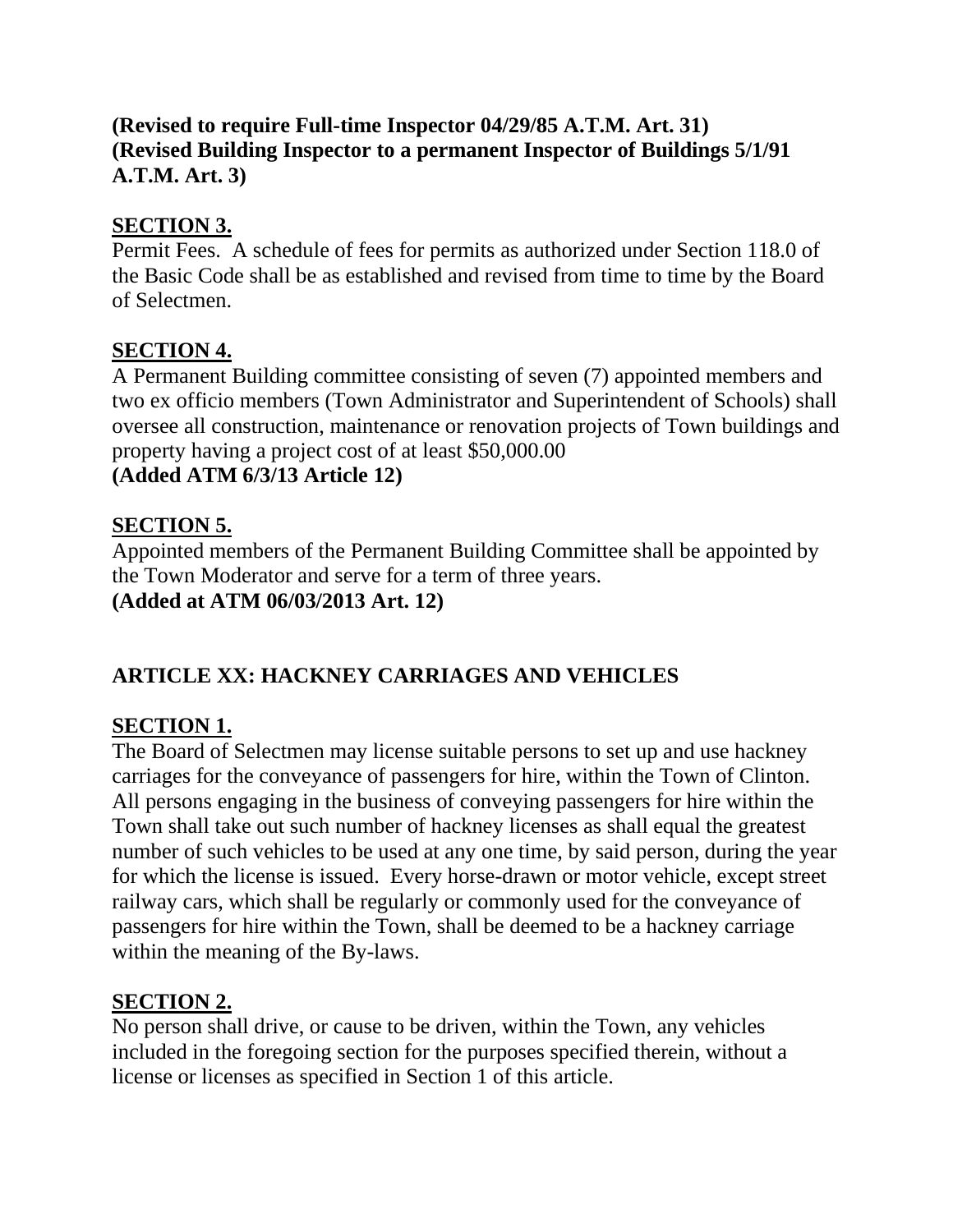### **SECTION 3.**

Every person holding a hackney license, shall have marked or attached in a conspicuous place on the outside of the conveyance used under said license, and upon each side thereof, the number of the license in plain, Arabic figures of not less than two inches in height, and so that the same may be distinctly seen.

### **SECTION 4.**

No person holding a license under the provisions of this article shall employ or permit any person under the age of seventeen years to drive or operate any conveyance under such license.

### **SECTION 5.**

No person having charge of, or driving, or operating any hackney carriage shall, knowingly, receive or permit to be placed therein or convey in or upon the same, any person sick with any contagious disease, without subsequently and before the occupancy or conveyance of other persons, having such conveyance properly fumigated to the satisfaction of the Board of Health.

### **SECTION 6.**

No person, other than the holder of a hackney license, his agents or employees, shall solicit passengers for hire in any public way or place within the Town.

#### **SECTION 7.**

All licenses granted as aforesaid shall expire on the first day of May next after the date thereof, and may be revoked at the pleasure of the Board of Selectmen. No license granted under this article shall be sold, assigned or transferred.

#### **SECTION 8.**

All licenses granted under the provisions of this article shall be subject to the provisions of Article XVIII of these by-laws.

#### **SECTION 9.**

The Clerk of the Board of Selectman shall notify the Town Clerk of all licenses granted under the provisions of this article, and the Town Clerk shall sign and issue the same on payment of the fee prescribed.

#### **SECTION 10.**

The fee for a license under the provisions of this article, shall be five dollars for each vehicle, payable to the Town Clerk, for the use of the Town.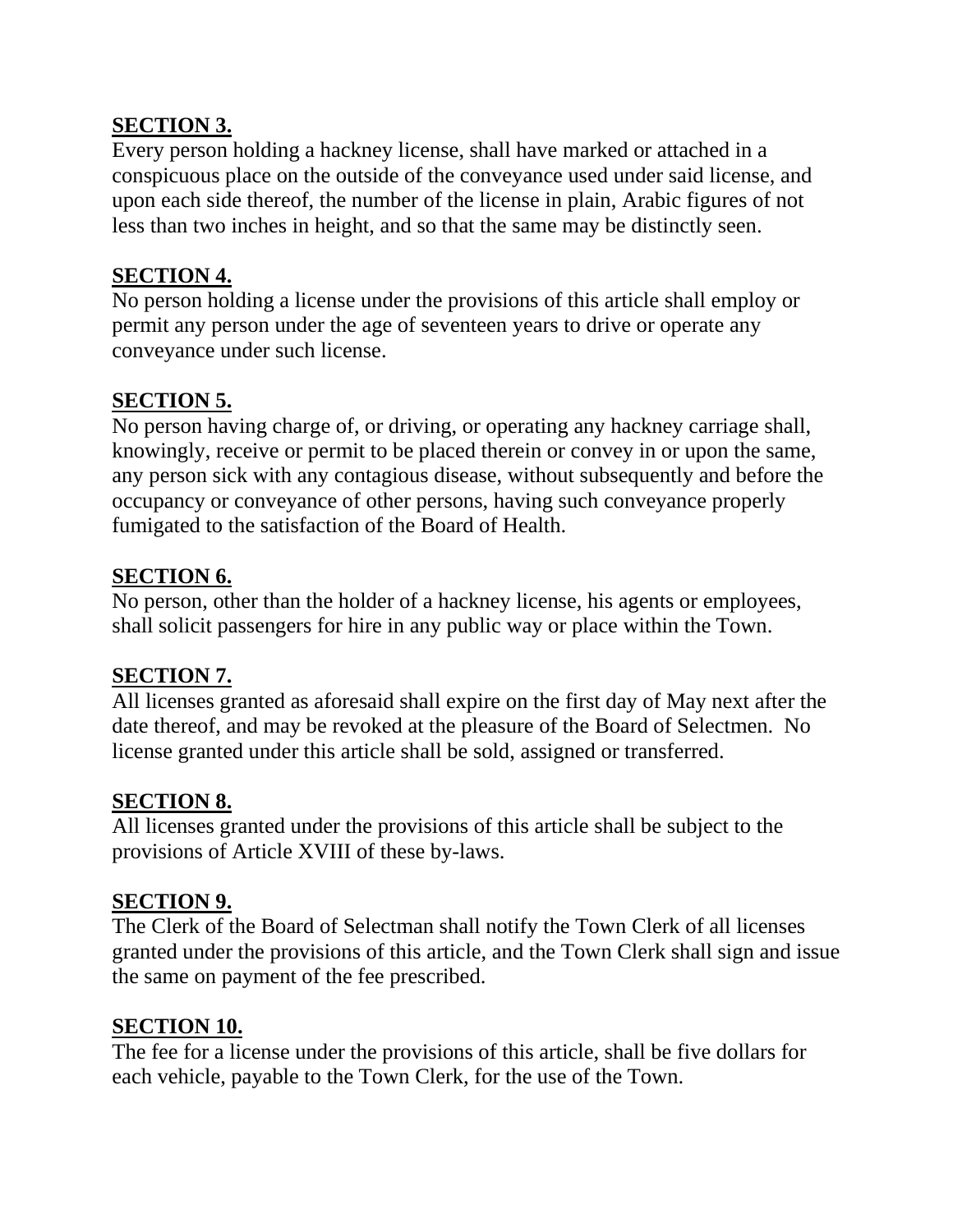### **SECTION 11.**

Every person violating any of the provisions of this article shall be subject to a fine of not more than ten dollars for each offense.

### **SECTION 12.**

Rules and regulations covering the operation of Motor Boats in the Town of Clinton.

**Rule 1**. – No person shall operate a motor-driven boat on any lake, pond or river in the Town of Clinton at such speed or in such a manner as to endanger the lives and safety of others or the property of others or in such a manner as to cause danger of collision with other watercraft or in such a manner as to create excessive wash or wake so as to interfere with the operation and safety of other watercraft, endanger bathers or damage property.

**Rule 2**. – No person shall operate a motor-driven boat equipped with a motor of more than five horsepower on any lake, pond or river in the Town of Clinton except when authorized by the Chief of Police, upon refusal of special permission from the Chief of Police, the person can appeal the decision to the Board of Selectmen.

**Rule 3**. – The above rules and regulations are to be enforced by authorized police officials of the Town of Clinton, and the violation of the above rules and regulations shall, for each offence be punished by a fine, of not more than (\$20.00) twenty dollars.

**(Section 12 added at A.T.M. 02/27/56 Art. 10)**

### **ARTICLE XXI: DEALERS IN JUNK AND KEEPERS OF JUNKSHOPS**

### **SECTION 1.**

The Selectmen may license suitable persons to be dealers in and keepers of shops for the purchase, sale or barter of junk, old metals, or second hand articles; and no person shall be a dealer in or keeper of a shop as aforesaid without such a license, and no person, under such a license, or on the licensed premises shall purchase, barter, sell or offer for sale any new or unused or unworn article or material.

### **SECTION 2.**

Every person so licensed shall keep a book in which shall be written, at the time of every purchase of any such article, a description thereof, and the name, age and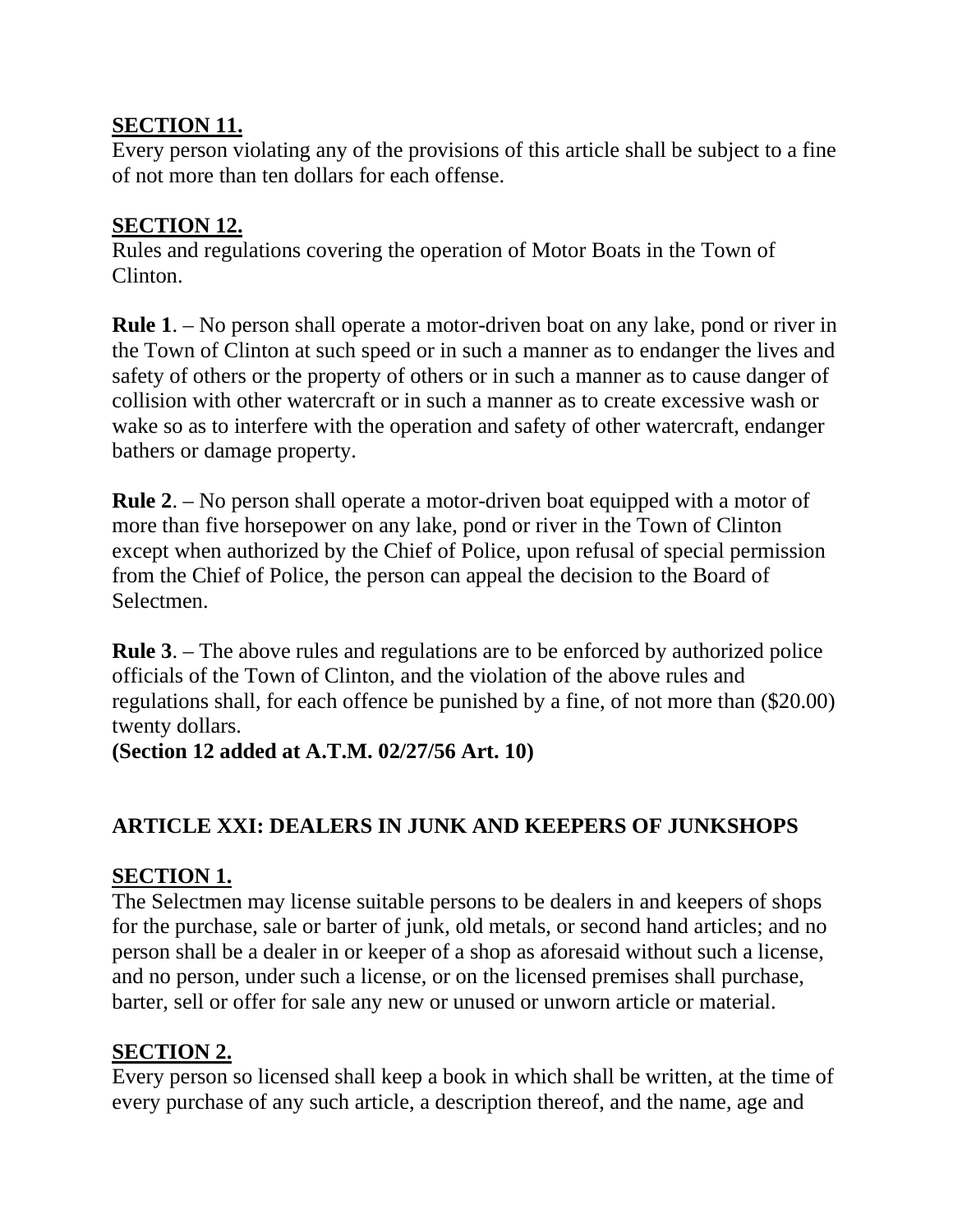residence of the person from whom, and the day and hour when such purchase was made; and such book shall at all times be open to the inspection of the Selectmen, and the inspection of any person by them authorized thereto.

# **SECTION 3.**

Every person so licensed shall put in a conspicuous and suitable place on his shop a sign having his name and occupation legibly inscribed thereon in large letters; and he shall at all times allow his shop and premises and all articles of merchandise therein to be examined by the Selectmen, or by any person by them authorized to make such examination; and he shall comply forthwith with all directions and requirements of the Selectmen and the Board of Health with respect to the appearance and sanitation of the articles on said premises.

# **SECTION 4.**

No person so licensed shall directly or indirectly, either purchase or receive by way of barter or exchange any of the articles aforesaid, except rags and bottles, of a minor or apprentice, knowing or having reason to believe him to be such.

# **SECTION 5.**

No person so licensed shall sell or permit to be sold any article purchased or received by him until at least thirty days from the date of its purchase or receipt have elapsed.

# **SECTION 6.**

All licenses granted under this article shall expire on April 30 of each year, and may be revoked by the Selectmen at their pleasure.

# **SECTION 7.**

All licenses granted under this article shall state the location of the premises upon which it is to be exercised, and there shall be printed thereon a copy of this article, and said licenses shall be subject to all By-laws of the Town or regulations of the Selectmen now relating thereto, or hereafter to be enacted or made.

# **SECTION 8.**

Whoever, not being licensed as herein provided, keeps such a shop or is such a dealer, or being licensed, keeps such a shop or is such a dealer in any other place or manner than that designated in his license, shall forfeit twenty dollars for each offence; and whoever violates any other provision of this article, or any regulation or restriction contained in his license, shall forfeit not more than twenty dollars for each offence.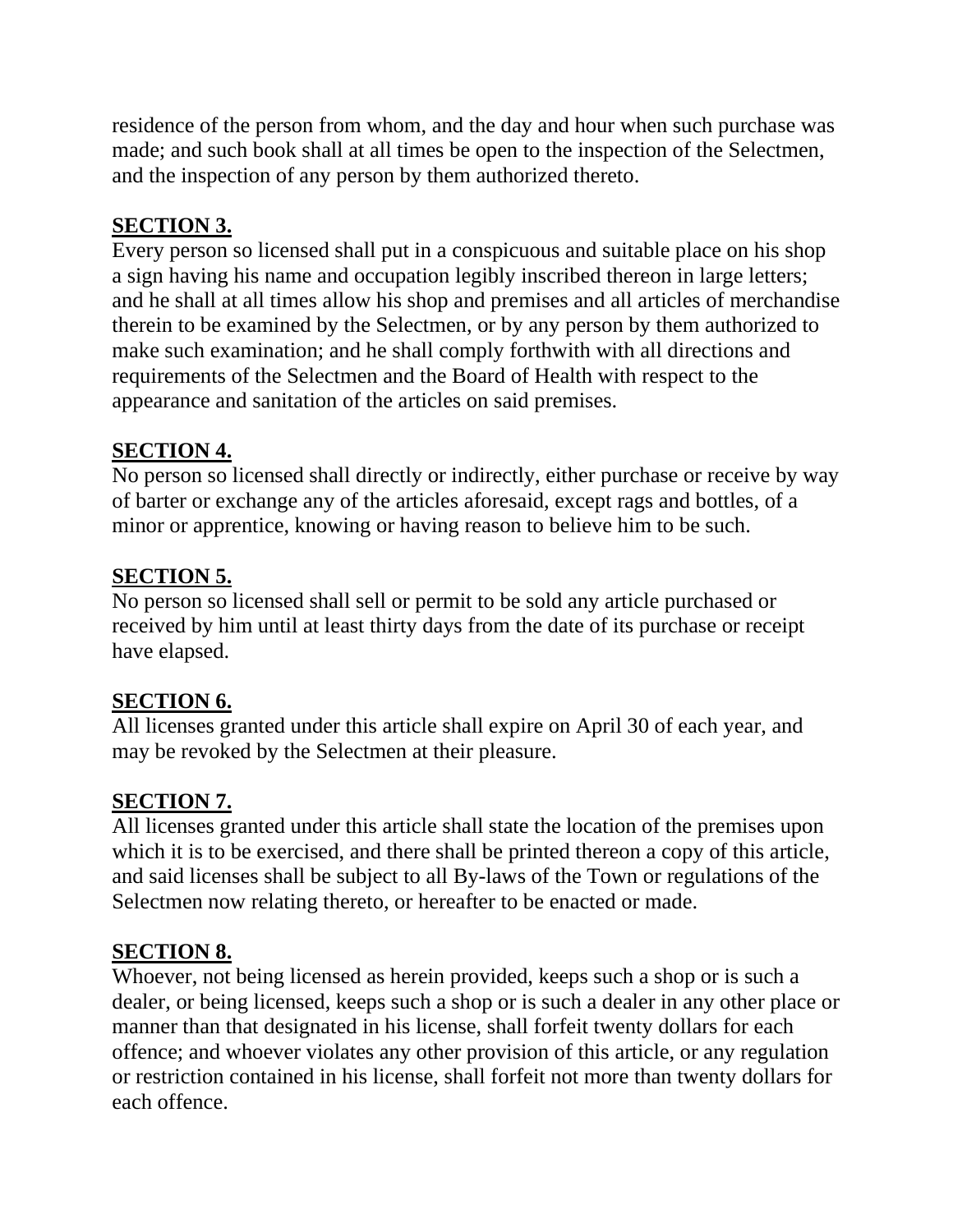# **ARTICLE XXII: JUNK COLLECTORS**

# **SECTION 1.**

The Selectmen may license suitable persons as junk collectors, to collect, by purchase or otherwise, junk, old metals and second-hand articles from place to place in the Town; and no person shall engage in the business of collecting junk, old metals or second-hand articles without such license.

# **SECTION 2.**

The Selectmen may require that such collectors and persons acting as their employees or agents, shall display badges upon their persons or vehicles, or upon both, when engaged in collecting, transporting or dealing in junk, old metals or second-hand articles; and may prescribe the design of such badge.

## **SECTION 3.**

The Selectmen may require that any place, vehicle or receptacle used for the collecting or keeping of the articles aforesaid, may be examined at all times by the Selectmen or by any person by them authorized to make such examination.

## **SECTION 4.**

No person licensed as a junk collector shall, directly or indirectly, either purchase or receive by way of barter or exchange any of the articles aforesaid, except rags or bottles, of a minor or apprentice, knowing or having reason to believe him to be such.

# **SECTION 5.**

All licenses granted under the provisions of this article shall expire on April  $30<sup>th</sup>$  of each year and may be revoked by the Selectmen at their pleasure.

### **SECTION 6.**

Whoever, not being licensed as a junk collector, collects junk in violation of the provisions of Section 1 of this article, shall forfeit twenty dollars; whoever, being licensed, violates any of the provisions of this article, or any rule, regulation or restriction contained in his license, or any requirement of the Board of Selectmen made in accordance with the provisions of this article, shall forfeit not more than twenty dollars for each offence.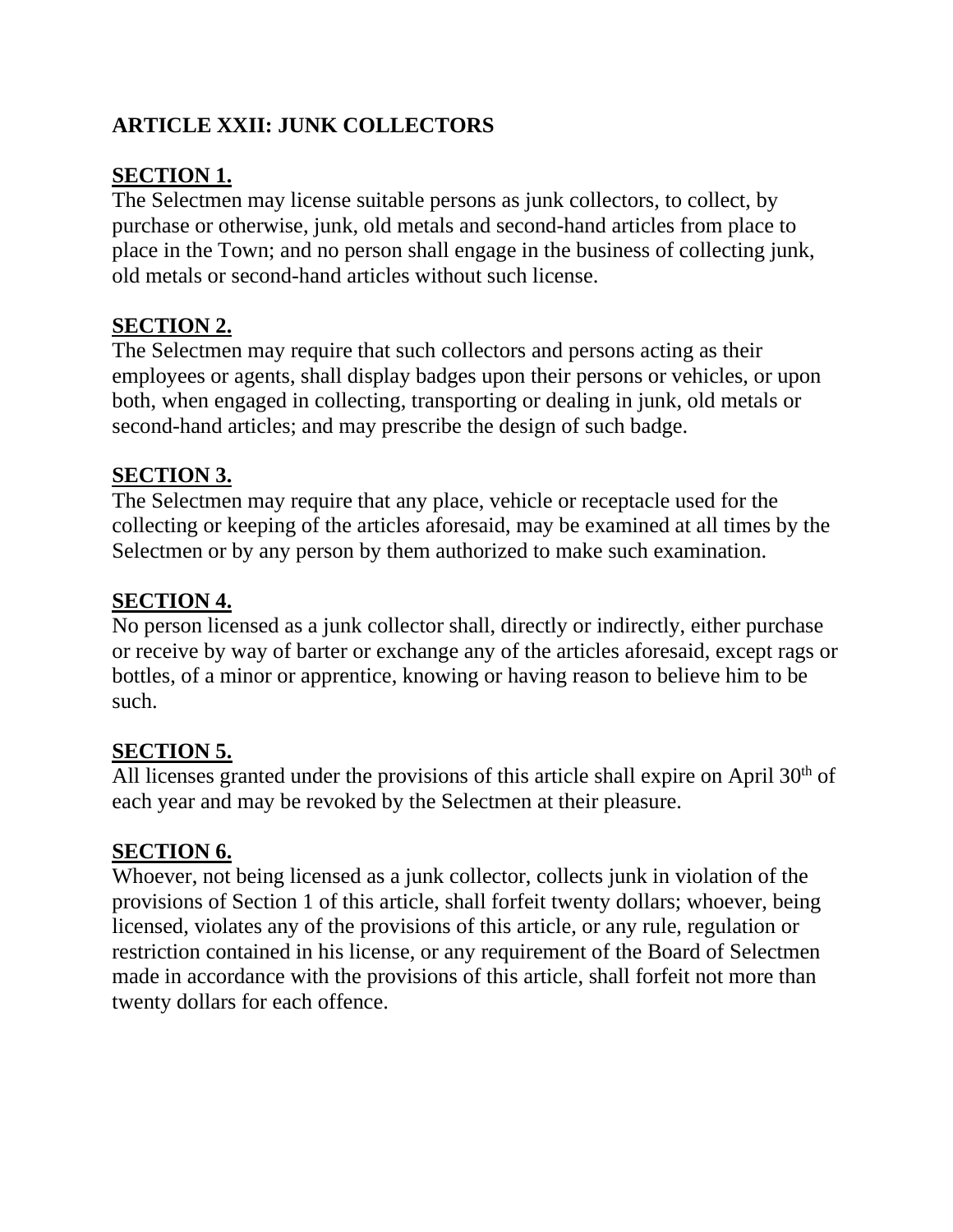#### **SECTION 7.**

Every license issued under the provisions of this article shall bear a copy of the provisions of this article, and of all requirements of the Selectmen made in accordance herewith.

# **ARTICLE XXIII: PAWN BROKERS**

### **SECTION 1.**

The Board of Selectmen may license suitable persons to carry on the business of pawnbrokers, subject to the provisions of the laws of the Commonwealth, and may revoke such licenses of their pleasure.

## **ARTICLE XXIV: HAWKERS AND PEDDLERS**

## **SECTION 1.**

This Article was repealed at Special Town Meeting held on October 17, 1934.

## **ARTICLE XXV: JOB AND EXPRESS WAGONS**

### **SECTION 1.**

The Board of Selectmen may license suitable persons to set up and use job and express wagons for the transporting for hire, goods, wares, furniture or rubbish, within the Town of Clinton. All persons engaging in such transportation for hire within the Town of Clinton shall take out such number of job and express wagon licenses as will equal the greatest number of such vehicles to be used at any one time by said person during the year for which the license is issued. Said license shall expire on April 30<sup>th</sup> of each year, and may be revoked at the pleasure of the Selectmen.

#### **SECTION 2.**

The fee for such license shall be one dollar for each vehicle used thereunder, payable to the Town Clerk for the use of the Town.

### **SECTION 3.**

No person shall engage in the business of transporting for hire, goods, wares, furniture or rubbish as specified in Section 1 of this article, without first obtaining a license or licenses therefore.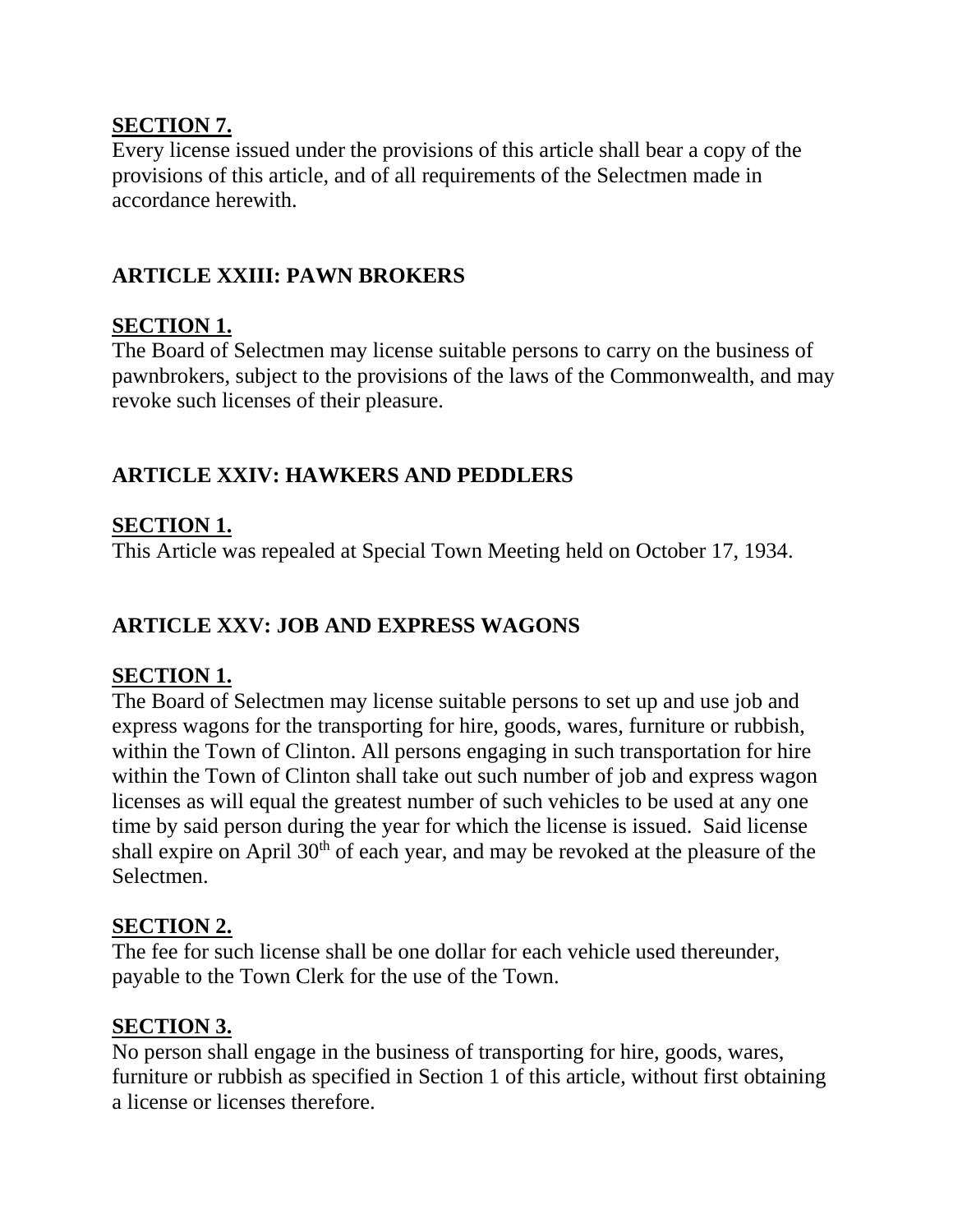### **SECTION 4.**

Every person licensed under the provisions of this article shall cause his name and the number of his licenses to be printed or placed in plain, legible words and figures in a conspicuous place, on the outside of each vehicle used in exercising said license.

### **SECTION 5.**

Whoever violates any of the provisions of this article shall be subject to a penalty of not more than ten dollars for each offense.

# **ARTICLE XXVI: PARADES AND PUBLIC GATHERINGS**

### **SECTION 1.**

No person shall form or conduct any parade in any street, sidewalk or public way within the Town, or form or conduct for the purpose of display or demonstration, any procession or assembly of people, except a military or funeral parade or procession, within such street, sidewalk or way, without first obtaining a written permit from the Chief of Police; and no person shall take part in any such parade, procession or assembly which is not authorized by such a permit.

### **SECTION 2.**

No person shall give any public address, speech or harangue in any street, Public Square or public park within the Town, without a written permit from the Chief of Police.

### **SECTION 3.**

Any person violating any of the provisions of this article shall be punished by a fine of not more than twenty dollars.

# **ARTICLE XXVII: PLANNING BOARD**

### **SECTION 1.**

A Planning Board is hereby established under the provisions of Section 81A of Chapter 41 of M.G.L., with all powers and duties thereof and any amendments thereto. The Planning Board shall consist of five (5) members to be elected by official ballot at the Annual Town election in March 1968, one for a term of one (1) year; one for a term of two (2) years; one for a term of three (3) years; one for a term of four (4) years; and one for a term of five (5) years and thereafter for five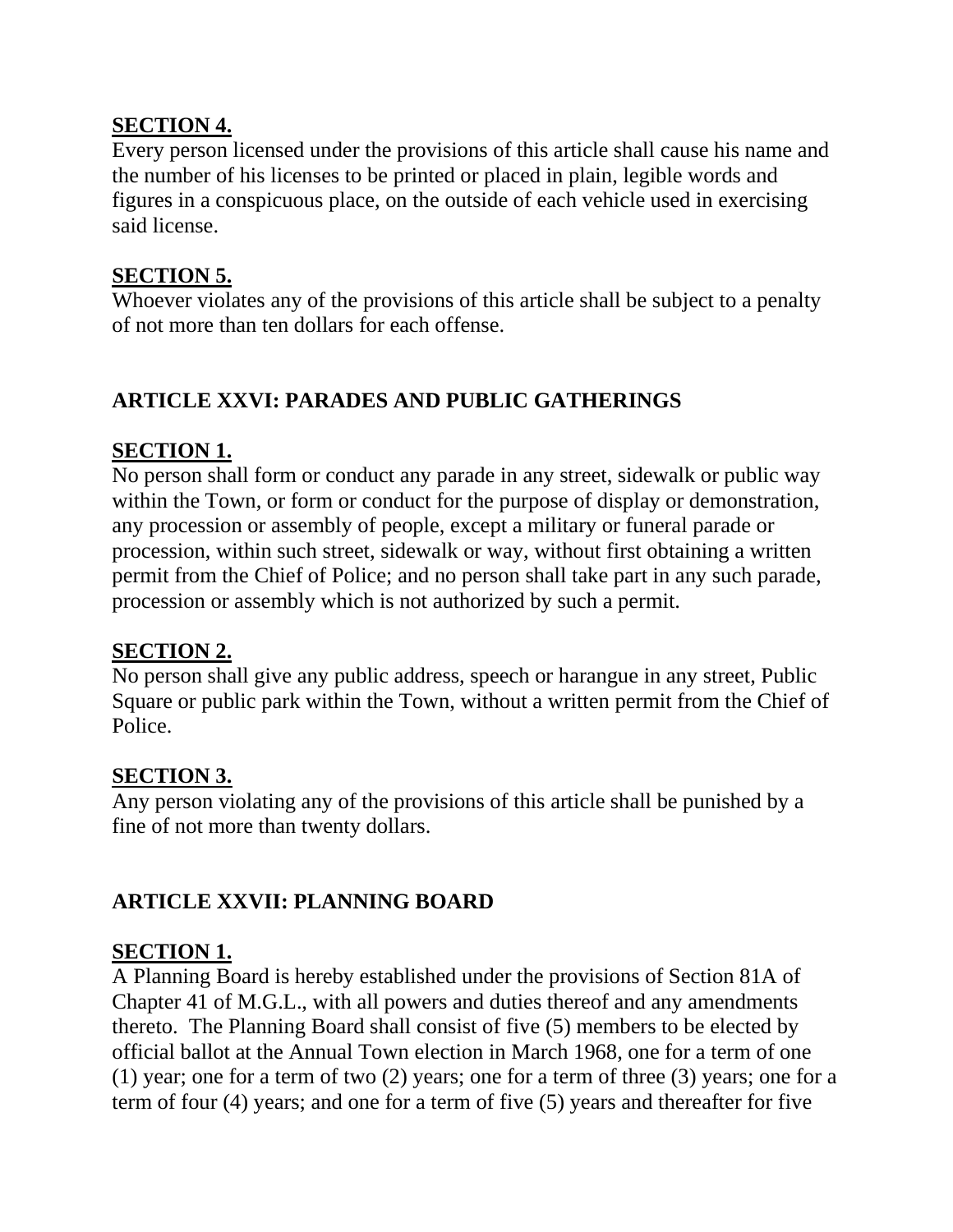year terms. Vacancies shall be filled in the same manner provided in Section 11 of Chapter 41 of the General Laws of Massachusetts; and be it further provided that the members of the Planning Board now in office and the two members elected in March 1967, serve as members of the Planning Board herein established until their successors are elected at said annual Town Election in March 1968 and duly qualified.

**(Revised A.T.M. 02/27/64 Art. 32)**

# **ARTICLE XXVIII: PENALTY**

# **SECTION 1.**

Whoever violates any of the provisions of these by-laws, unless otherwise specifically provided herein, shall be punished with a fine of not more than twenty dollars.

# **SECTION 2.**

No person shall drink any alcoholic beverages as defined in Chapter 138, Section 1, of the Massachusetts General Laws, nor shall have in his possession any open containers or containers whose seal has been broken and recapped of such beverages, while on, in, or upon any public way or sidewalk, or upon any way to which the public has a right of access or any place to which the members of the public have access as invitees or licensees, park or playground, or private land or place, without the consent of the owner or person in control thereof. The burden of proving such consent shall be on the defendant.

All alcoholic beverages being used in violation of this by-law shall be seized and safely held until final adjudication of the charge against the persons so arrested or summoned before the court, at which time they shall be disposed of as directed by the court.

A police officer witnessing a violation of this by-law shall have the right to arrest such person without a warrant and shall bring the person so arrested, before the court within twenty-four hours. Sundays and holidays excepted.

The penalty for violation of this by-law shall not exceed fifty dollars (\$50.00) for each offense, or act in any manner relating thereto.

**(Added at A.T.M. 05/17/79Art. 20)**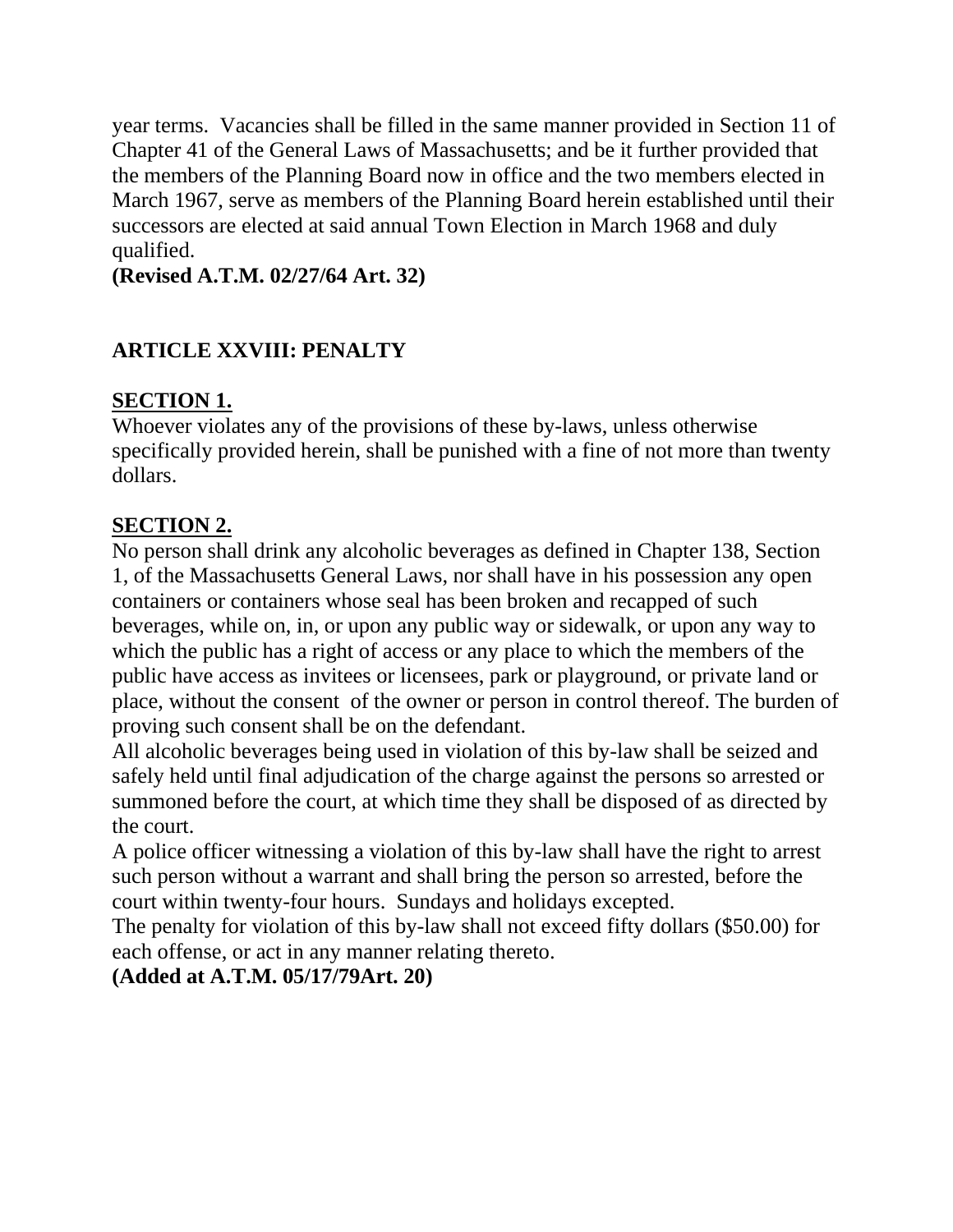# **ARTICLE XXIX: REGULATION OF PLUMBING SECTION 1.**

All installation, alteration or repair of water supply and sewage disposal pipes shall be in accordance with the latest editions of the State Plumbing and Sanitary Codes. **(Revised at A.T.M. 05/03/89 Art. 18)**

## **ARTICLE XXX: REGULATION OF STREET TRAFFIC**

### **SECTION 1.**

Rules to be observed; the driver or operator of every vehicle driven or operated upon the streets highways and public places within the limits of the Town of Clinton shall conform to and observe the following rules:

#### **SECTION 2.**

Any vehicle approaching Water Street on West Street shall come to a complete stop north of and within ten feet of the northerly curb line of Water St. before proceeding into Water St., and a warning sign stating the substance of this section shall be placed at a point plainly visible to such vehicles.

#### **SECTION 3.**

Slow moving vehicles shall keep as close as practicable to the right hand side of the street.

#### **SECTION 4.**

The driver or operator of a vehicle shall in slowing up, stopping or turning, warn those behind by extending the hand or by other customary and adequate means.

### **SECTION 5.**

The driver of any vehicle shall immediately drive close to the curb and stop on the approach of fire apparatus.

#### **SECTION 6.**

The driver of any vehicle proceeding on the track in front of a street railway car shall, as soon as possible, turn out when signaled to do so by the motorman or person in charge of the car.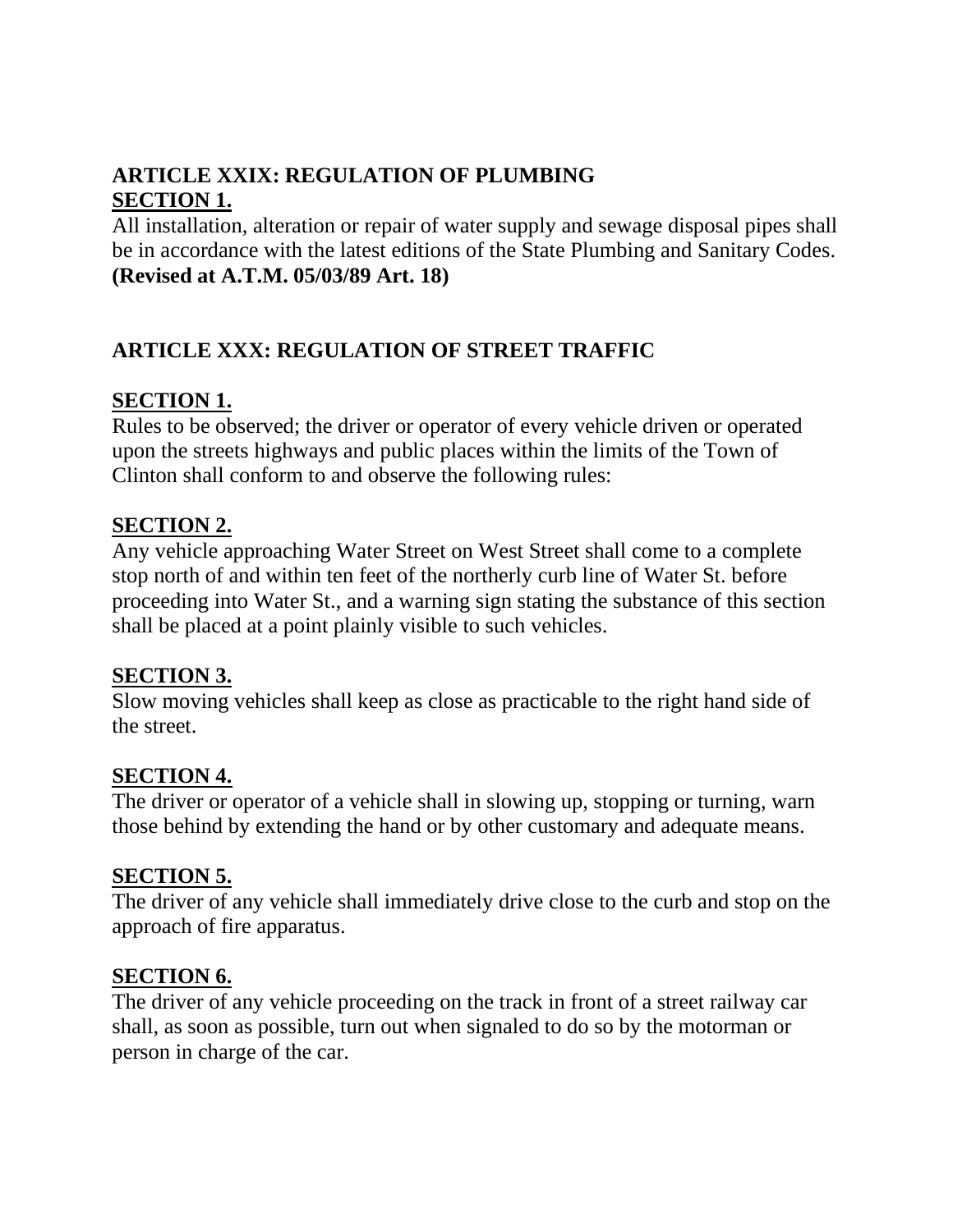### **SECTION 7.**

No vehicle shall pass through any moving funeral procession or licensed parade, except as provided by law. Any procession requiring more than ten minutes to pass a given point shall be broken at intervals to allow the passage of traffic across its line.

#### **SECTION 8.**

No person having charge of a vehicle or any street or way shall neglect or refuse to stop or to place the same as directed by a police officer.

### **SECTION 9.**

Except as provided in Section 14 below, no vehicle shall be stopped or left standing:

(a)Within the limits of a street intersection as marked by the side property lines (extended) of the intersecting streets, except in officially designated parking spaces or hackney carriage stands.

(b) Within the limits of any cross walk.

(c) Within ten feet of a fire hydrant or the entrance driveway of a fire station, unless the vehicle is actually occupied by a person capable of driving it, and, in case of a motor vehicle, the engine is kept running.

(d) In such position as to block entrance to or egress from any driveway or alley used by other vehicles or to prevent vehicles parked at the curb from leaving their position.

(e) In such position opposite any regularly designated street railway or bus stop as to prevent easy passage between the car or bus and the sidewalk.

### **SECTION 10.**

When a vehicle is left standing on an incline its wheels shall be so turned that it will run into the curb if the brake is accidentally released.

### **SECTION 11.**

No person shall leave a horse or horses unattended in any street or way unless securely fastened by being tied to a post or weight, or unless one or more of the wheels of the vehicle to which same is hitched is securely fastened and the vehicle is of sufficient weight to prevent its being dragged at a dangerous speed with the wheels so secured.

### **SECTION 12.**

No vehicle shall stop with its left side to the curb in any of the following designated streets: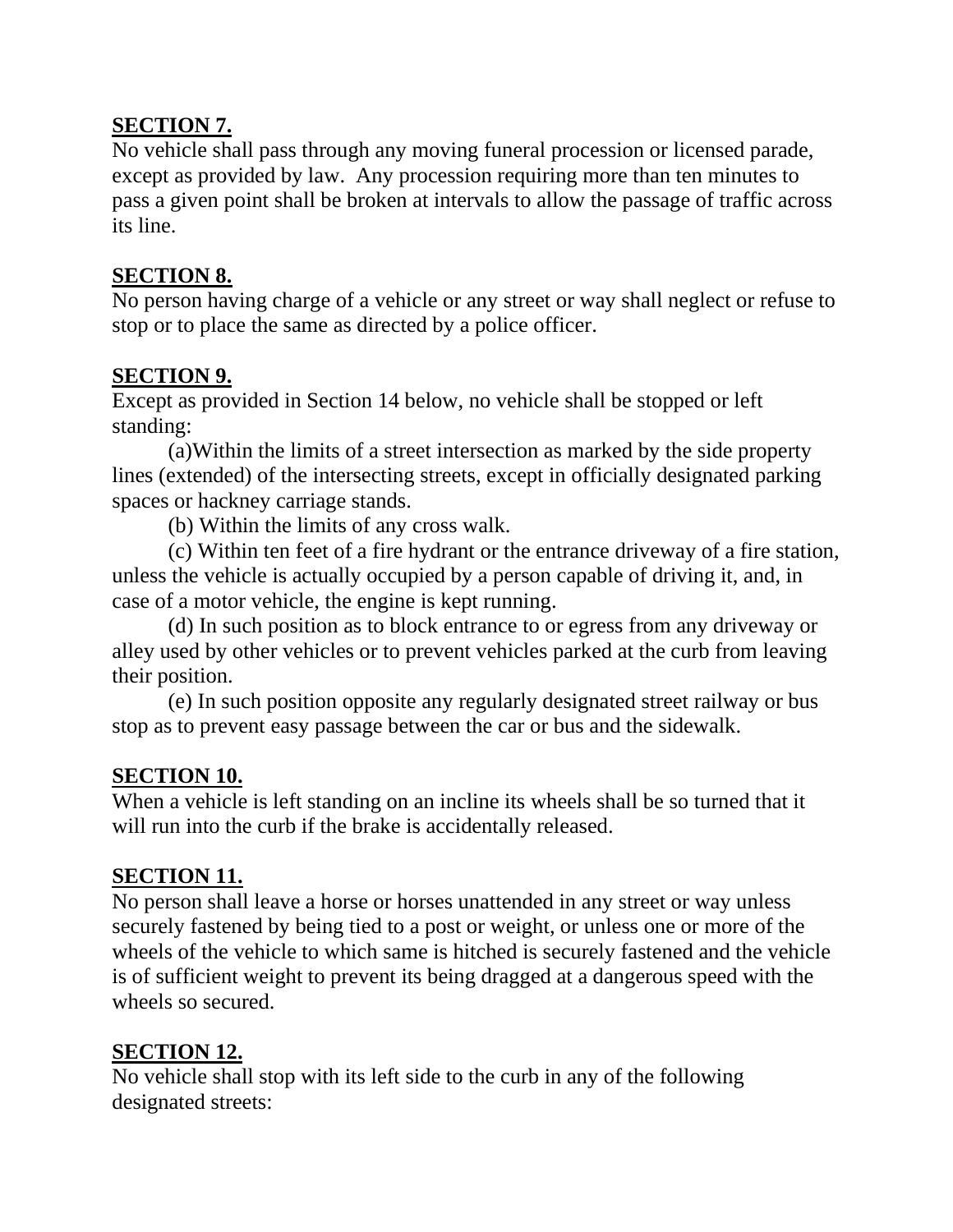Main Street and the West Boylston Road. Sterling Street from the town line to Brook Street. Brook Street from Sterling Street to Main Street. High Street Cameron Street Union Street Water Street Mechanic Street Berlin Street Boylston Street

### **SECTION 13.**

Except as provided in Section 14, no hackney carriage or public conveyance with a seating capacity of more than six passengers shall be stopped or left standing on High Street between Union Street and Water Street except to on or discharge passengers, and while actually so engaged.

### **SECTION 14.**

Nothing in this article shall be construed to prohibit the stopping of any vehicle at any point in an emergency, or to allow the passing of another vehicle or person, or as directed by a police officer, or for good and sufficient reason approved his writing by the Chief of Police.

### **SECTION 15.**

The space at the curb on both sides of Church Street, adjacent to both east and west of High Street, is hereby designated as a hackney carriage stand.

#### **SECTION 16.**

A space at the intersection of Union Street and Mechanic Street to be defined and marked by the Board of Road Commissioners, is hereby designated as a public bus stand, and no vehicle shall be stopped or left standing within the space so described except a public conveyance with a seating capacity of more than six passengers, licensed as a hackney carriage in accordance with Article XX of these By-laws and engaged in carrying passengers on published schedules and routes.

### **SECTION 17.**

The word "Vehicles" herein shall include horses hitched to vehicles, horses ridden or led, motor vehicles of all kinds, carts pushed by hand, and everything on wheels or runners, except light carriages for children and vehicles operated upon rails or tracks.

### **SECTION 18.**

The word "street" herein shall apply to that part of the public highway intended and suitable for vehicular travel.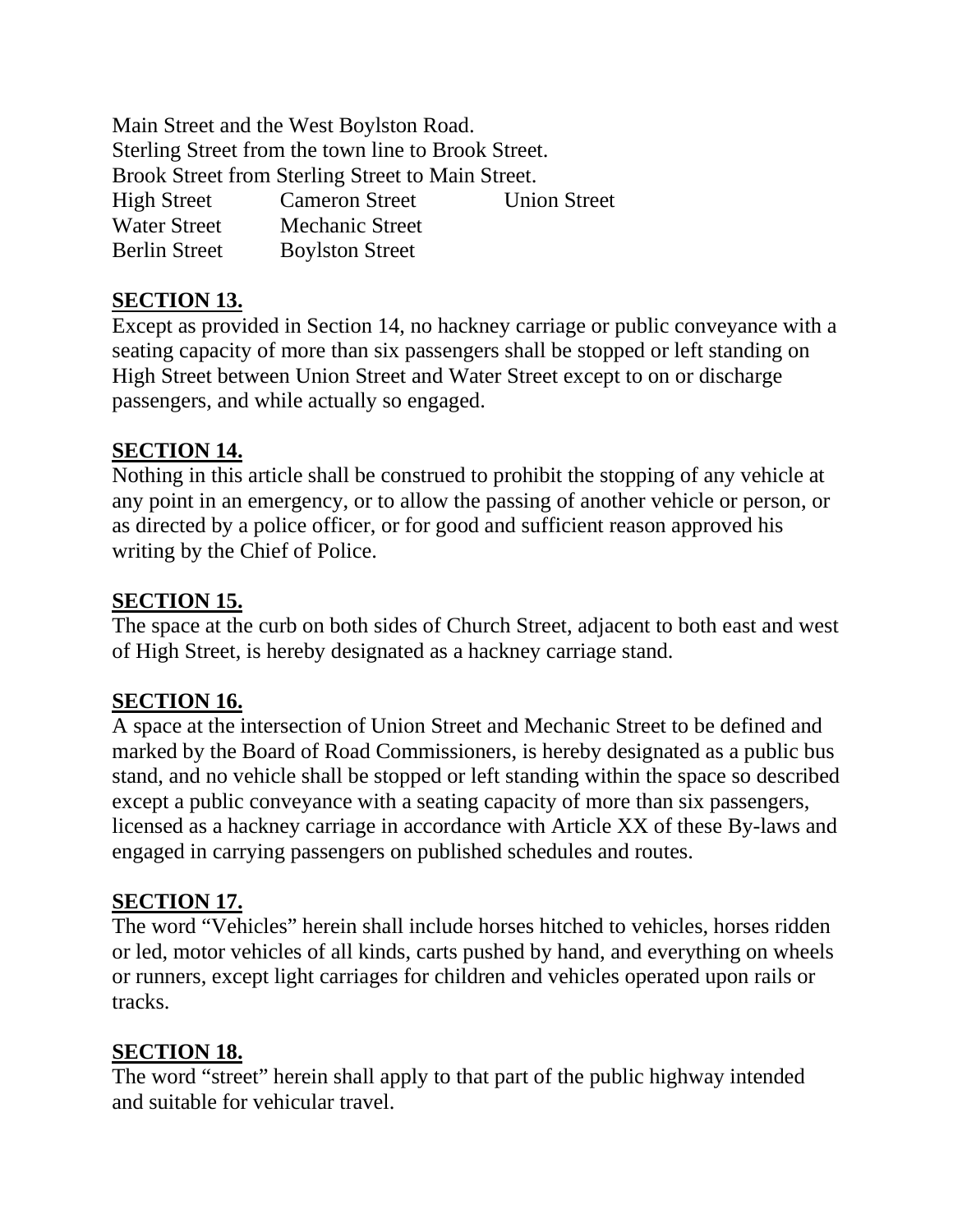### **SECTION 19.**

The word "curb" herein shall apply to the boundary of a street as defined above.

# **SECTION 20.**

The word "street intersection" herein shall apply to the point of intersection of the center lines of two streets which meet or cross at an angle, or to a "silent policeman" or other marker when placed approximately at such point. **(Added Art XXX, Regulation of Street Traffic at ATM 3/17/24 and repealed Sec. 1,2,3,19,28, & 30 of Art XVIII and renumbered remaining Sections 1 thru 26 of Article XVIII)**

# **ARTICLE XXXI: LICENSING OF VENDORS OF SOFT DRINKS**

## **SECTION 1.**

No person shall keep open his place of business for the retail sale of beverages derived wholly or in part from cereals or substitutes therefore and containing less than one half of one percent of alcohol, unfermented grape juice, ginger ale, root beer, sarsaparilla, artificial mineral waters, carbonated waters or beverages, an any other so called soft drinks without being licensed for such purposes as herein after provided.

# **SECTION 2.**

The Selectmen are hereby authorized to grant such licenses upon written application therefore and subject to the terms and conditions provided by law. Licenses so issued shall expire on April  $30<sup>th</sup>$  of each year. The fee for each license shall be one dollar.

### **SECTION 3.**

The provisions of this by-law shall not apply to innholders, common victuallers, druggists; nor to the dealers whose principal business is the sale of groceries and meats or either of said products, nor to the sale of any or all of such beverages when sold not to be drunk on the premises, nor to persons who keep open their places of business on Sunday for the sale of soda water, if they are licensed under Section 7 of Chapter 136 of the General Laws.

# **SECTION 4.**

Whoever violates the provisions of this by-law shall be punished by a fine of not more than fifty dollars as provided by law.

### **(Added at STM 4/24/24 Art. V)**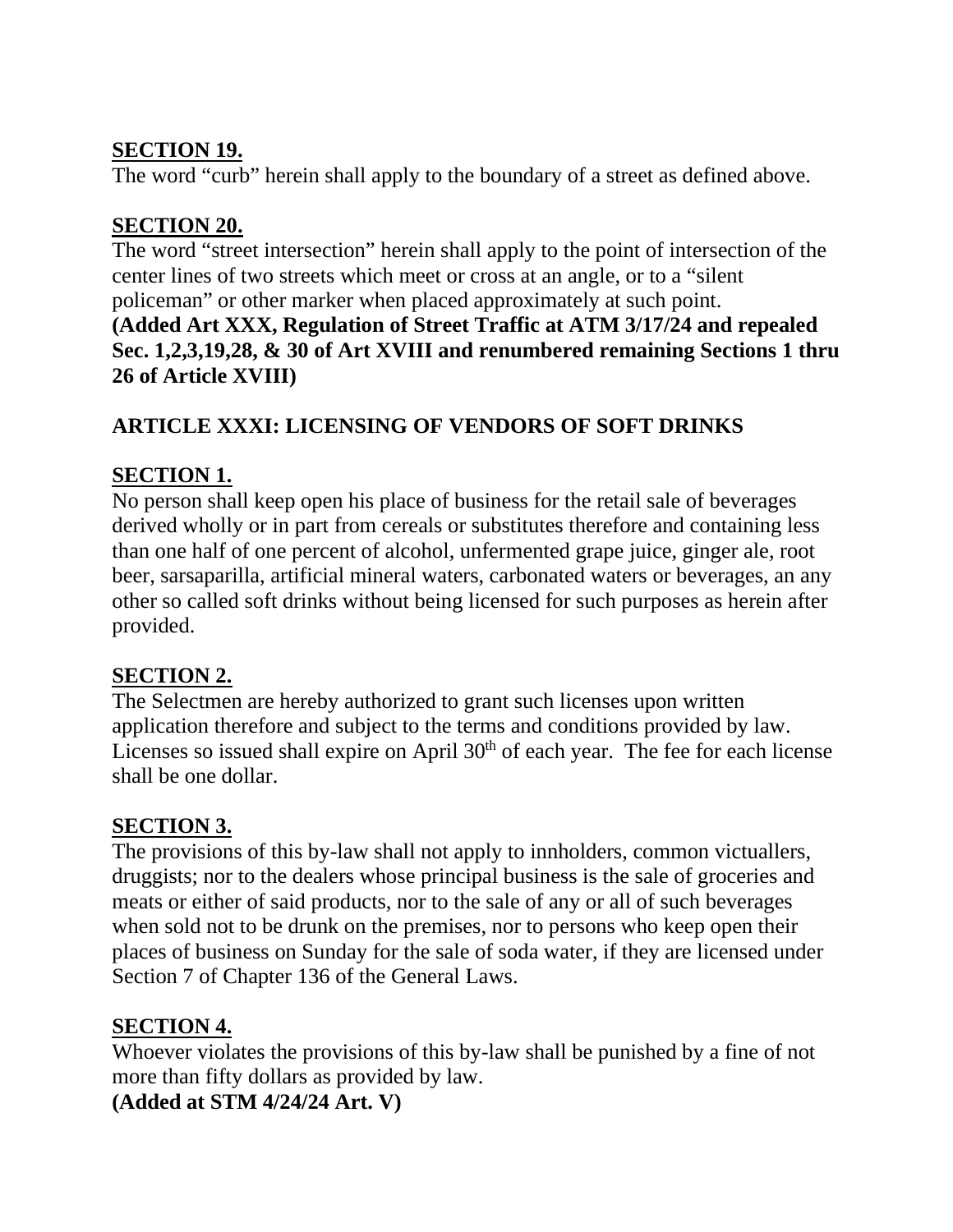# **ARTICLE XXXII: DEPARTMENT OF CIVIL DEFENSE**

# **SECTION 1.**

At Town Meeting held on February 26, 1951 it was voted to accept Chapter 639, of the Acts of 1950, which called for the establishment of a Department of Civil Defense, with all the powers and duties specified in said Chapter. Chapter 269, of the Acts of 1952, extended the Civil Defense Department thru 1953. Chapter 491, of the Acts of 1953, extended the Department indefinitely.

# **ARTICLE XXXIII: PROTECTIVE ZONING BY-LAWS**

# **SECTION 1.**

At Town Meeting held on February 28, 1972 it was voted to accept the provisions of M.G.L. Chapter 40A, The Zoning Act, and the Zoning By-laws of the Town of Clinton based on Ch. 40A. NOTE: The Zoning By-laws are maintained as a separate document. **(All existing sections except Article 3 deleted and new re-codified Zoning By-laws added at A.T.M. 6/18/2001 Art. 22, approved by A.G. 10/9/2001 available for review or for sale at Town Clerk's Office)**

## **ARTICLE XXXIV: DUTIES OF PARKS AND RECREATION COMMISSION**

# **SECTION 1.**

To establish and elect a five man Board of Park and Recreation Commissioners, as authorized by Sections 2 and 14 of Chapter 45, G.L. (Ter. Ed.); said board to acquire land and facilities for park and recreation purposes, and to conduct and promote recreation physical education and similar activities; said Board to be first elected in the Town Election of 1973 when two park Commissioners are to be elected for a term of one year, two for a term of two years, and one for a term of three years, with all subsequent terms to be for three years; upon first election of said Board, the Playground Committee created by vote of the September 18, 1939 Town Meeting to be dissolved.

**(Added at S.T.M. 07/24/72 Art. 7)**

# **SECTION 2.**

It shall be the duty and responsibility of the members of this Commission to manage the affairs of the department.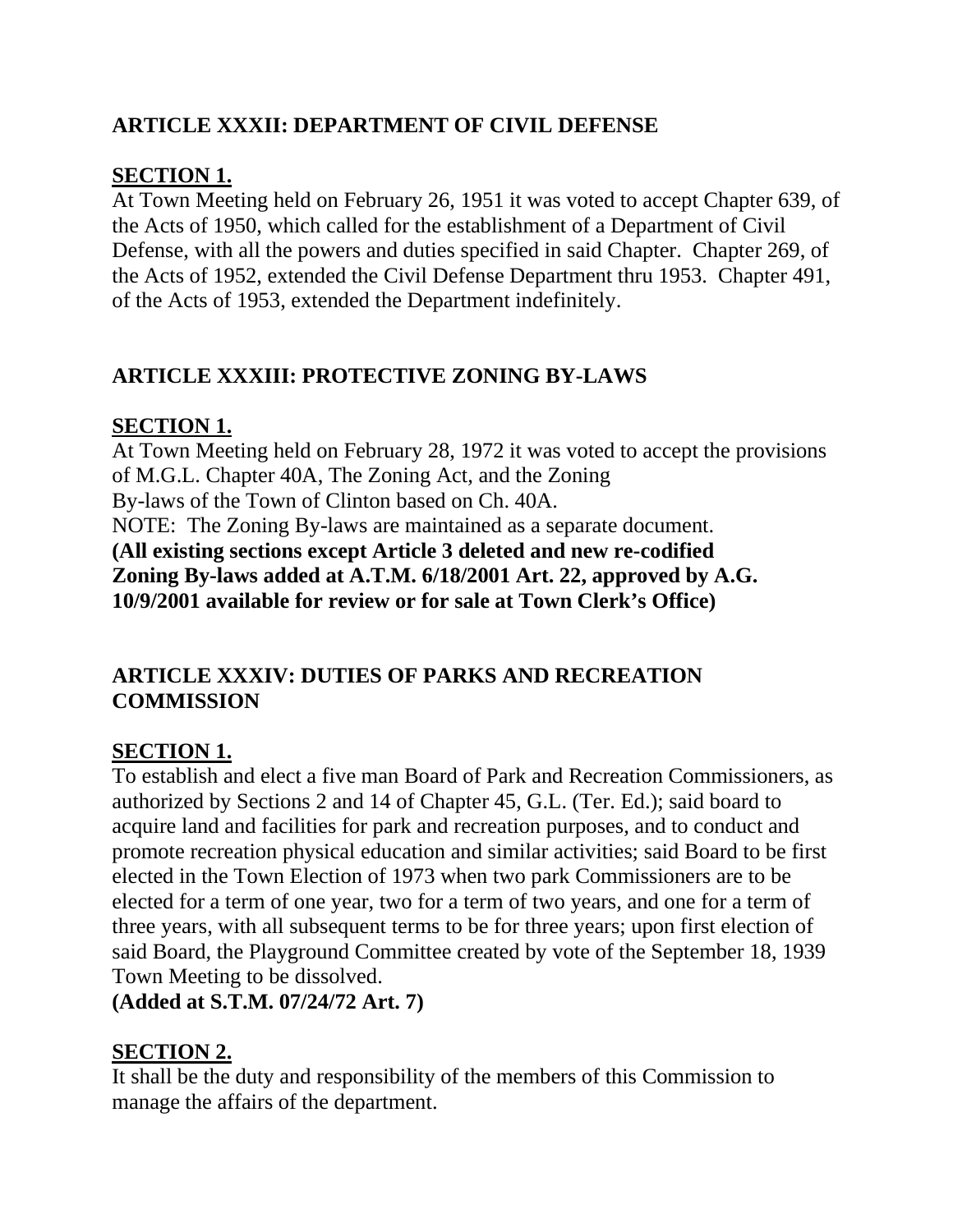### **SECTION 3.**

It shall be the duties of Parks & Recreation to sand and to remove snow and ice from the sidewalks of Central Park. **(Added at A.T.M. 06/18/2001 Art. 25)**

# **ARTICLE XXXV: LEASH LAW FOR DOGS**

### **SECTION 1.**

All dogs must be under actual physical restraint by way of a leash when on any property within the town, whether public or private, except on the premises of the owner or keeper, or on the premises of another person with the knowledge and permission of such other person.

Definition of Restraint — An animal shall be considered under restraint if it is within the real property limits of its owner or keeper or on the premises of another person with the knowledge and express permission of such person, or secured by a leash, lead, or under the direct control of the owner.

. **(Adopted 12 hour law at S.T.M. 07/24/72 Art. 3) (Revised to 24 hours at A.T.M. 04/28/80 Art. 27) (Revised A.T.M. 6/7/21 Art. 36)**

# **SECTION 2.**

: Scheduled of fines for unleashed dogs shall be \$25.00 for the first offense, \$50.00 for second offense and \$100.00 for subsequent offenses.

**(Revised fines at S.T.M. 11/01/84 Art. 3) (Revised A.T.M. 6/7/2021 Art. 36)**

### **SECTION 3.**

All owners of dogs shall be responsible for removing excrement left by their dogs on areas other than their own private property. **(Added at A.T.M. 04/28/97 Art. 20)**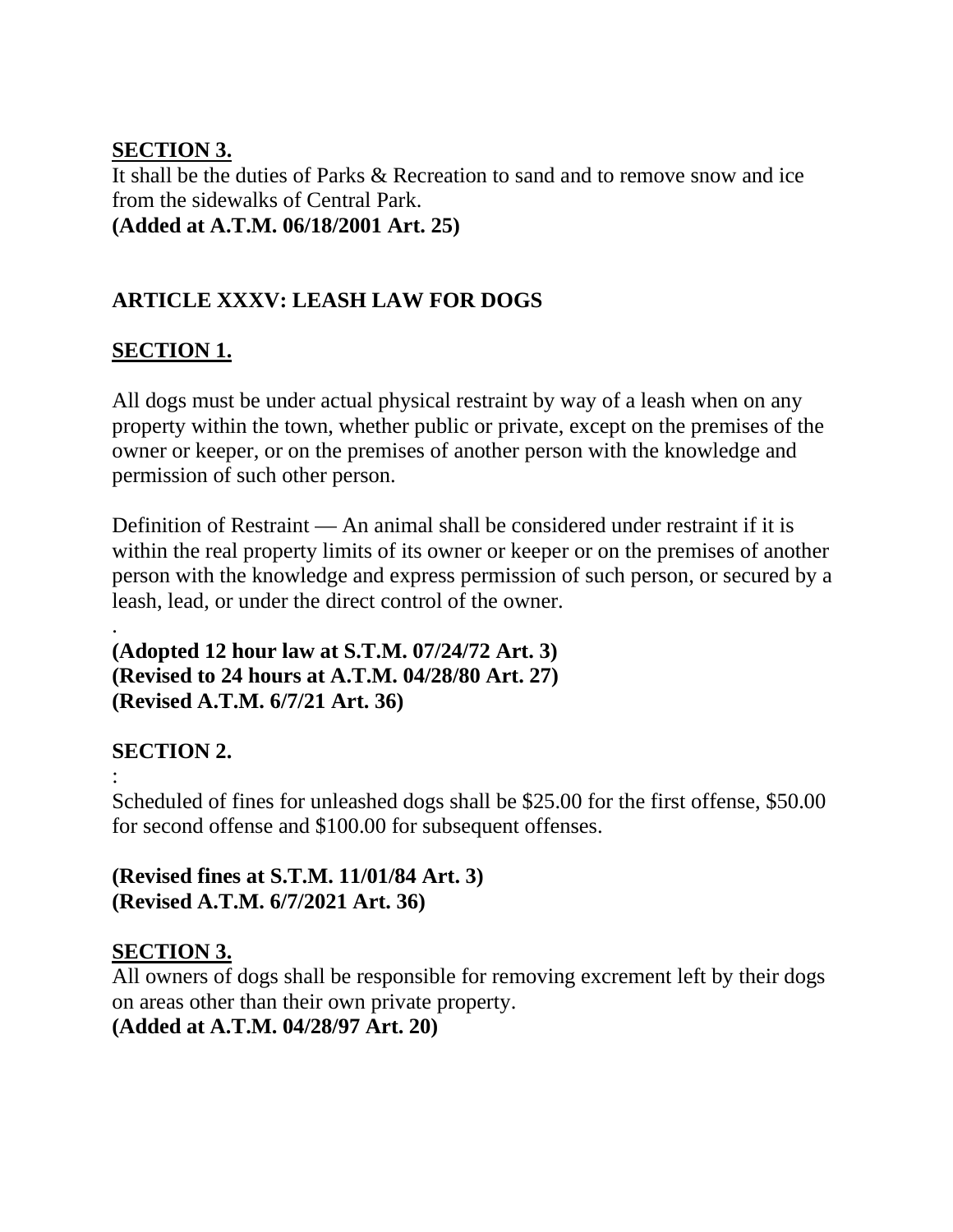### **SECTION 4.**

The schedule of fines for a dog owner's failure to remove the dog's excrement from public property shall be \$25.00 for the first offense, \$50.00 for the second offense and \$100.00 for subsequent offenses.

#### . **(Revised at A.T.M. 06/04/12 Art. 31) (Revised A.T.M. 6/7/21 Art. 36)**

### **SECTION 5.**

The fine for non-licensed dogs shall be \$50.00. **(Revised at A.T.M. 04/27/98 Art. 20) (Revised at A.T.M. 6/7/2`1 Article 36)** The license fee for non-neutered or spayed animals shall be \$15 per year. **(Revised fine at A.T.M. 04/27/98 Art. 21)** 

### **SECTION 6.**

It is the responsibility of all dog owners to be respectful of their neighbors. Between the hours of 9 a.m. and 9 p.m., dogs shall not be allowed to bark continuously for more than 30 minutes. Between the hours of 9 p.m. and 9 a.m., dogs shall not be allowed to bark continuously for more than 15 minutes.

Schedule of fines for barking dogs shall be \$25.00 for the first offense, \$50.00 for the second offense and \$100.00 for the third and subsequent offenses. The third offense may be brought before the Board of Selectmen under MGL Chapter 140, Section 157 as a nuisance dog whereby the Board of Selectmen will determine further action as required by law.

# **(Added A.T.M. 6/7/21 Art. 36)**

# **ARTICLE XXXVI: HISTORIC DISTRICT BUILDING RENOVATION**

### **SECTION 1.**

No building shall hereafter be erected within the Town of Clinton within a district bounded as follows, to wit: Northerly by the Southerly line of Water Street; Easterly by the Easterly line of High Street; Southerly by the Northerly line of Union Street and Westerly by the Easterly line of Main Street and no such building now erected within such limits shall be rebuilt, reconstructed, restored, removed, changed in architectural feature or architectural style or general arrangement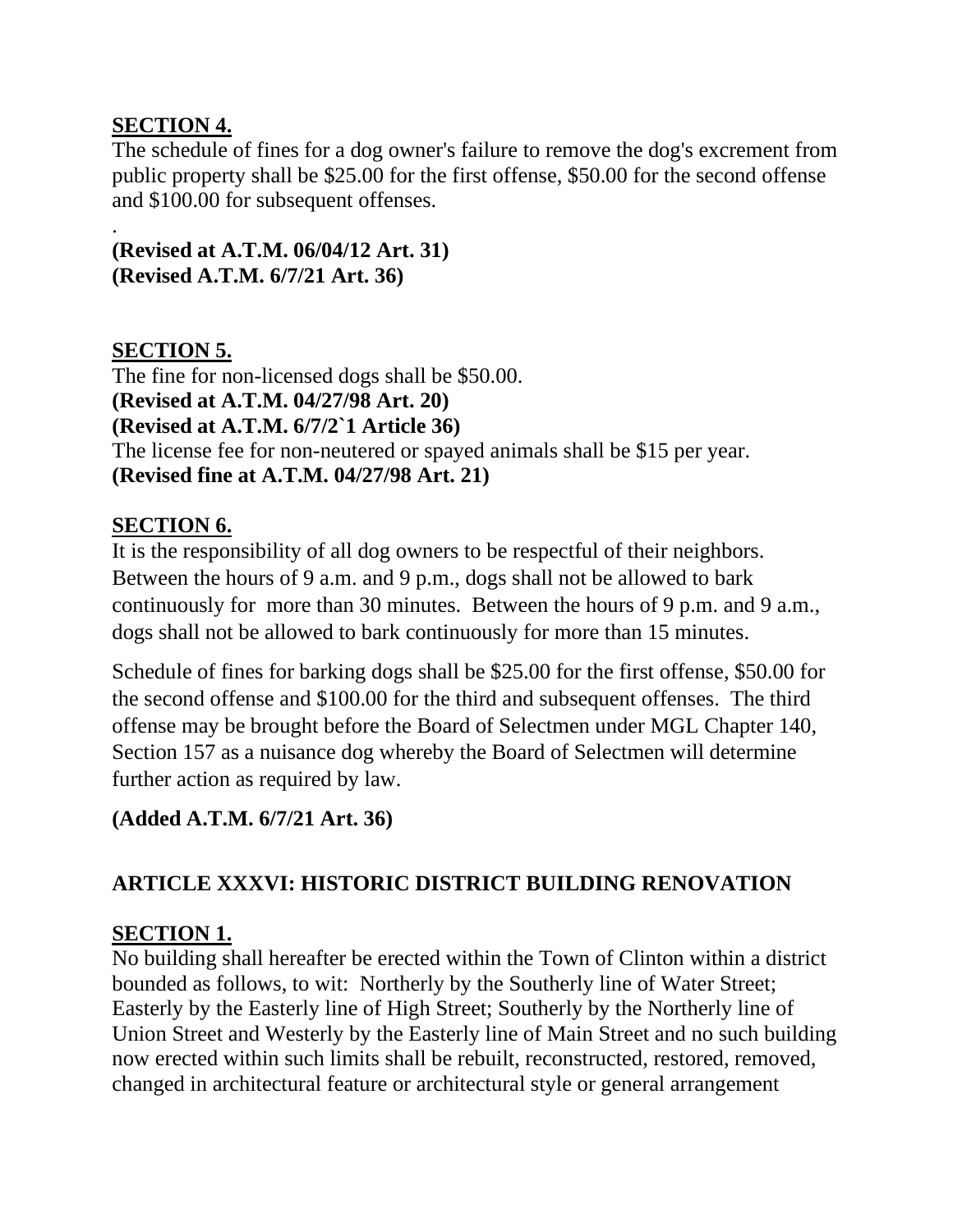without a license from the board of Selectmen. In passing on such matters, the Board shall consider among other things, the historic and architectural value and significance of the site, building or structure, the general design, arrangement, texture, material and color or the features involved in relation of such features to similar features of buildings and structures in the surrounding area. The Selectmen shall not consider interior arrangements or architectural features not subject to public view. **(Adopted at A.T.M. 04/28/1980 Art. 18) ARTICLE XXXVII: SEWER BY-LAWS**

### **SECTION 1.**

The Sewer By-laws of the Town of Clinton, as promulgated by the Department of Public Works, and as amended from time to time, shall be incorporated into and shall be considered part of these By-laws.

### **SECTION 2.**

**Definitions** 

### **Article I**

Unless the context specifically indicates otherwise, the meaning of terms used in this ordinance shall be as follows:

Sec. 1. "BOD" (denoting Biochemical Oxygen Demand) shall mean the quantity of oxygen utilized in the biochemical oxidation of organic matter under standard laboratory procedure in five (5) days at 20 deg. C., expressed in milligrams per liter.

Sec. 2. "Building Drain" shall mean that part of the lowest horizontal piping of a drainage system which receives the discharge from soil, waste, and other drainage pipes inside the walls of the building and conveys it to the building sewer, beginning five (5) feet outside the inner face of the building wall.

Sec. 3. "Building Sewer" shall mean the extension from the building drain to the public sewer or other place of disposal.

Sec. 4. "Combined Sewer" shall mean a sewer receiving both surface runoff and sewage.

Sec. 5. "Department" shall mean the Public Works Department of the Town of Clinton.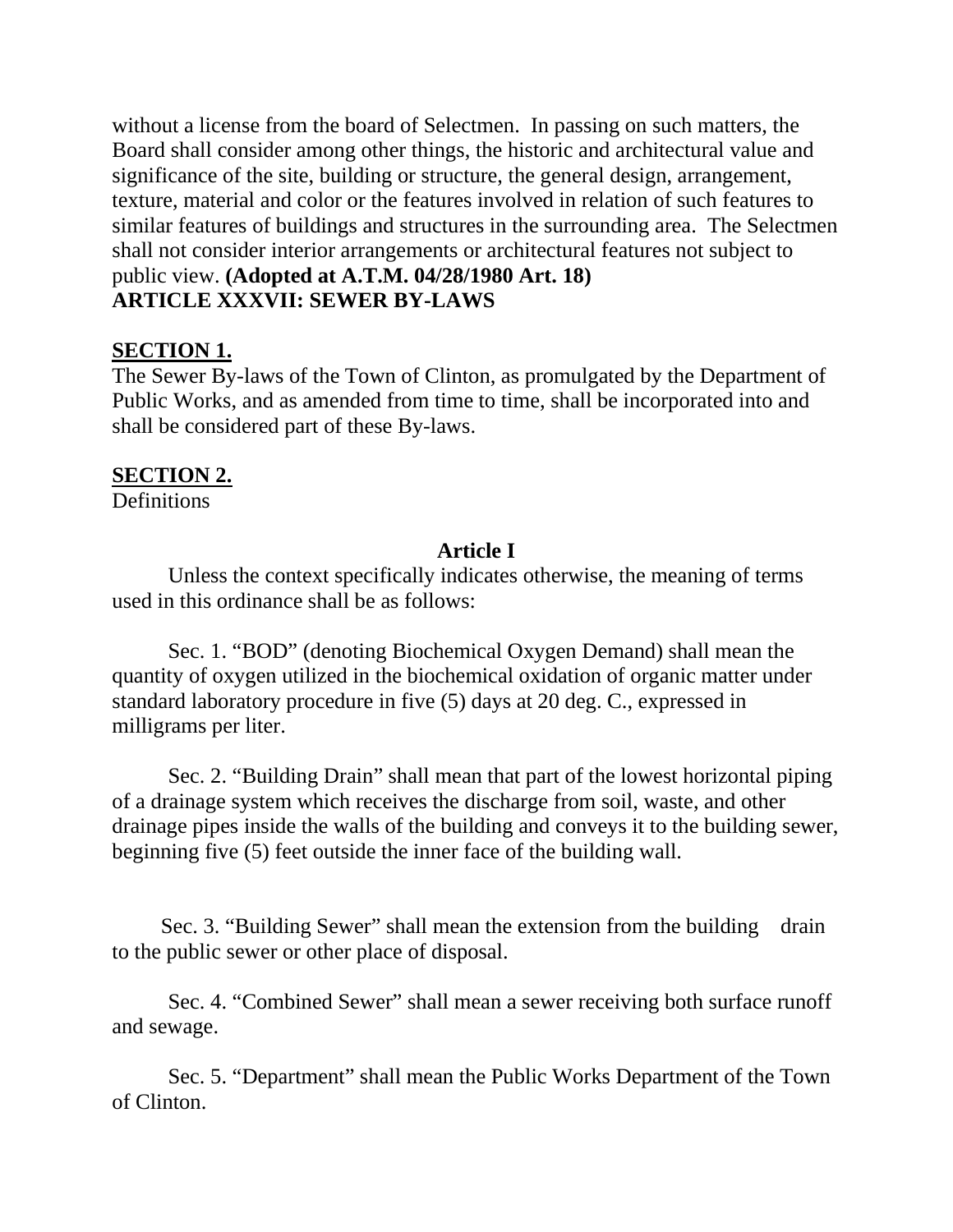Sec. 6. "Garbage" shall mean solid waste from the domestic and commercial preparation, cooking, and dispensing of food, and from the handling, storage and sale of produce.

Sec. 7. "Industrial Waste" shall mean the liquid wastes from industrial manufacturing processes, trade, or business as distinct from sanitary sewage.

Sec. 8. "Natural Outlet" shall mean any outlet into a watercourse, pond, ditch, lake or other body of surface or ground water.

Sec. 9. "Person" shall mean any individual, firm, company, association, society, corporation, or group.

Sec. 10. "pH" shall mean the logarithm of the reciprocal of the weight of hydrogen ions in grams per liter of solution.

Sec. 11. "Properly Shredded Garbage" shall mean the wastes from the preparation, cooking, and dispensing of food that have been shredded to such a degree that all particles will be carried freely under the flow conditions normally prevailing in public sewers, with no particle greater than one-half (1/2) inch in any dimension.

Sec. 12. "Public Sewer" shall mean a sewer in which all owners of abutting properties have equal rights, and is controlled by public authority.

Sec. 13. "Sanitary Sewer" shall mean a sewer which carries sewage and to which storm, surface, and ground waters are not intentionally admitted.

Sec. 14. "Sewage" or "Wastewaters" shall mean the spent water of a community from the standpoint of its source, it may be a combination of the liquid and water carried wastes from residences, commercial buildings, industrial plants, and institutions, together with any ground water, surface water, and storm water that may be present.

Sec. 15. "Sewage Treatment Plant" or "Water Pollution Abatement Plant" shall mean any arrangement of devices and structures used for treating sewage.

Sec. 16. "Sewage Works" shall mean all facilities for collecting, pumping, treating, and disposing of sewage.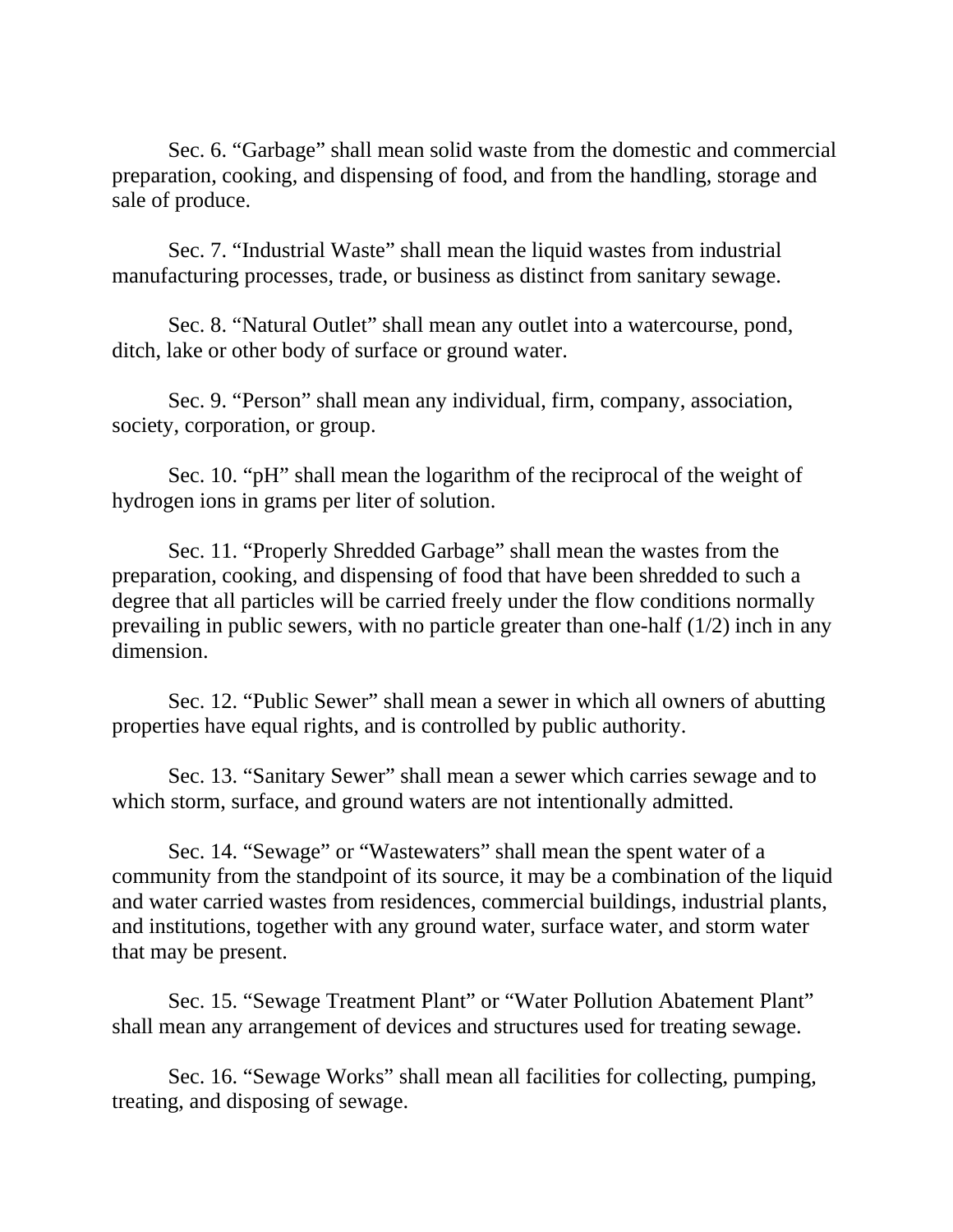Sec. 17. "Sewer" shall mean a pipe or conduit for carrying sewage.

Sec. 18. "Shall" is mandatory; "May" is permissive.

Sec. 19. "Slug" shall mean any discharge of water, sewage, or industrial waste which in concentration of any given constituent or in quantity of flow exceed for any period of duration longer than fifteen (15) minutes more than five (5) times the average twenty-four (24) hour concentration of flows during normal operation.

Sec. 20. "Storm Drain" (sometimes termed "Storm sewer") shall mean a sewer which carries storm and surface waters and drainage, but sewage and industrial wastes, other than unpolluted cooling water, are intended to be excluded.

Sec. 21. "Superintendent" shall mean the Superintendent of Public Works Department of the Town, or his authorized deputy, agent or representative.

Sec. 22. "Suspended Solids" shall mean solids that either float on the surface of, or are in suspension water, sewage, or other liquids, and which are removable by laboratory filtering.

Sec. 23. "Town" shall mean the Town of Clinton, Massachusetts.

Sec. 24. "Watercourse" shall mean a channel in which a flow of water occurs, either continuously or intermittently.

Sec. 25. "Board of Selectmen" shall mean the Board of Selectmen of the Town of Clinton, Massachusetts, acting as the governing power of the Department of Public Works.

Sec. 26. "M.D.C." shall mean the Metropolitan District Commission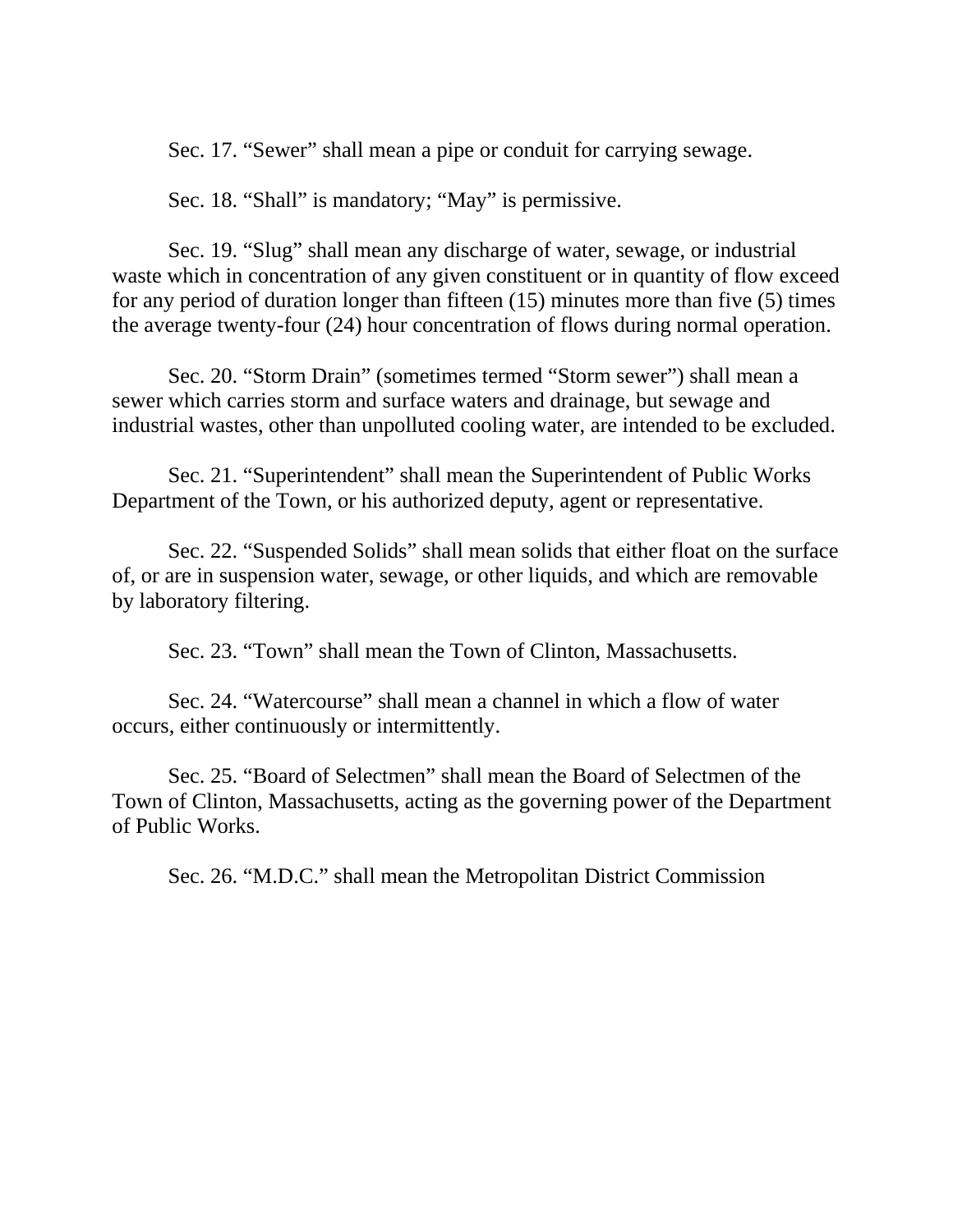#### **Article II Building Sewers and Connections**

Sec. 1. No unauthorized person shall uncover, make any connections with or opening into, use, alter, or disturb any public sewer or appurtenance thereof without first obtaining a written permit from the Board of Selectmen.

Sec. 2. There shall be two (2) classes of building sewer permits: (a) for residential and commercial service, and (b) for service to establishments producing industrial wastes. In either case, the owner or his agent shall make application on a special form furnished by the Town. The permit application shall be supplemented by any plans, specifications, or other information considered pertinent in the judgment of the Board of Selectmen. A permit and inspection fee of \$5.00 for a residential or commercial building sewer permit and \$25.00 for an industrial building sewer permit shall be paid to the Town at the time of the application is filed.

One copy of the permit shall be available for inspection at all times at the site of the work.

Sec. 3. All costs and expense, incident to the installation and connection of the building sewer shall be borne by the owner. The owner shall indemnify the Town from any loss or damage that may directly or indirectly be occasioned by the installation of the building sewer.

Sec. 4. A separate and independent building sewer shall be provided for every building, except where one building stands at the rear of another on an interior lot and no private sewer is available or can be constructed to the rear building through an adjoining alley, court, yard, or driveway, the building sewer from the front building may be extended to the rear building, if approved by the Board of Selectmen, and the whole considered as one building sewer.

Sec. 5. Old building sewers or portions thereof may be used in connection with new buildings only when they are found, on examination and test by the Board of Selectmen to meet all requirements of this ordinance.

Sec. 6. Whenever possible, the building sewer shall be brought to the building at an elevation below the basement floor. In all buildings in which any building drain is too low to permit gravity flow to the public sewer, sanitary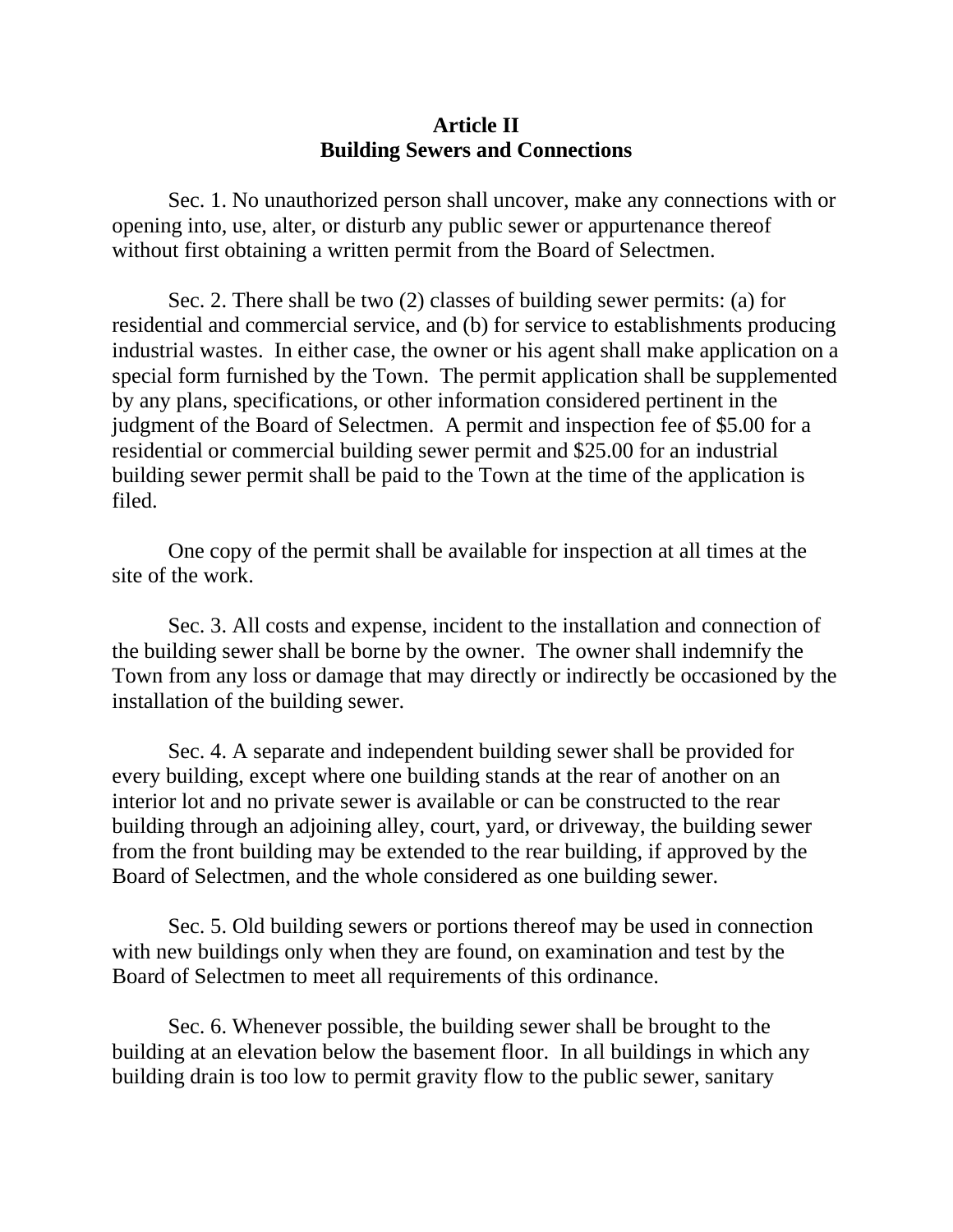sewage carried by such building drain shall be lifted by an approved means and discharged to the building sewer.

Sec. 7. The size, slope, alignment, materials of construction of a building sewer, and the methods to be used in excavation, placing of the pipe, jointing, testing, and backfilling the trench, shall all conform to the requirements of the building and plumbing code or other applicable rules and regulation of the Town. In the absence of code provisions or in amplification thereof the materials and procedures set forth in appropriate specifications of the A.S.T.M. and W.P.C.F. Manual of Practice No. 9 shall apply.

Sec. 8. No person shall make connection of roof downspouts, exterior foundation drains, areaway drains or other sources of surface runoff or ground water to a building sewer or building drain which in turn is connected directly or indirectly to a public sanitary sewer.

Sec. 9. The connection of the building sewer into the public sewer shall conform to the requirements of the building and plumbing code or other applicable rules and regulations of the Town, or the procedure set forth in appropriate specifications of the A.S.T.M. and the W.P.C.F. Manual of Practice No. 9. All such connections shall be made watertight and gastight. Any deviation from the prescribed procedures and materials must be approved by the Board of Selectmen before installation.

Sec. 10. The applicant for the building sewer permit shall notify the Board of Selectmen when the building sewer is ready for inspection and connection to the public sewer. The connection shall be made under supervision of the Board of Selectmen or their representatives.

Sec. 11. All excavations for building sewer installation shall be adequately guarded with barricades and lights so as to protect the public from hazard. Streets, sidewalks, parkways, and other public property disturbed in the course of the work shall be restored in a manner satisfactory to the Town.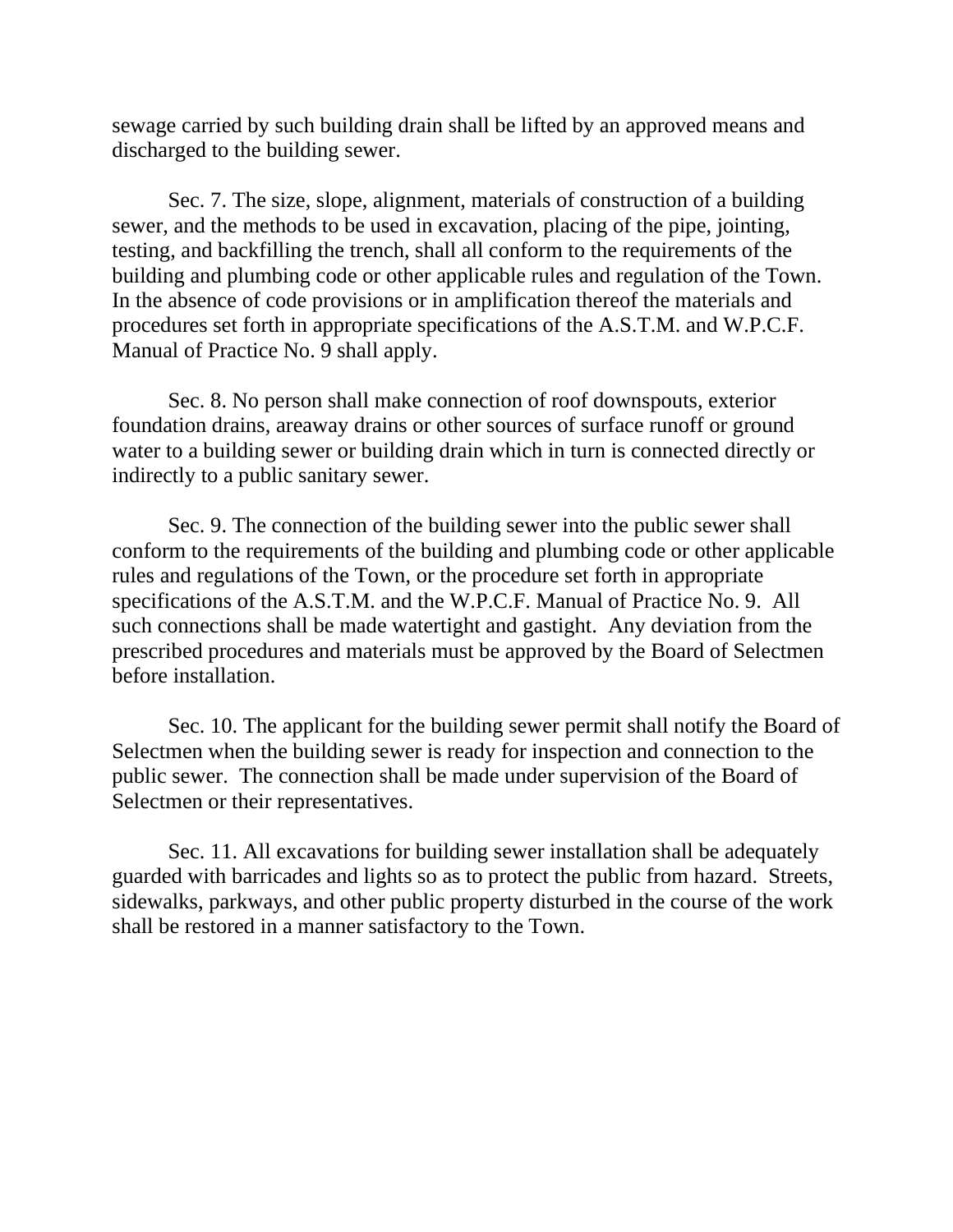### **Article III Use of the Public Sewers**

Sec.1. No person shall discharge or cause to be discharged any storm water, surface water, ground water, roof runoff, subsurface drainage, uncontaminated cooling water, or unpolluted industrial process waters to any sanitary sewer.

Sec.2. Storm water and all other unpolluted drainage shall be discharged to such sewers as are specifically designated as combined sewers or storm sewers, or to a natural outlet approved by the Board of Selectmen. Industrial cooling water or unpolluted process waters may be discharged on approval of the Board of Selectmen, to a storm sewer, combined sewer, or natural outlet.

Sec.3. No person shall discharge or cause to be discharged any of the following described waters or wastes to any public sewer:

- (a) Any gasoline, benzene, naphtha, fuel oil, or other flammable or explosive liquid, solid, or gas.
- (b) Any waters or wastes containing toxic or poisonous solids, liquids, or gases in sufficient quantity either singly or by interaction with other wastes, to injure or interfere with any sewage treatment process, constitute a hazard to humans or animals, create a public nuisance, or create any hazard in the receiving waters of the sewage treatment plant.
- (c) Any waters or wastes having a pH lower than (5.5), or having any other corrosive property capable of causing damage or hazard to structures, equipment, and personnel of the sewage works.
- (d) Solid or viscous substances in quantities or of such size capable of causing obstructions to the flow in sewers, or other interference with the proper operation of the sewage works such as, but not limited to, ashes, cinders, sand, mud, straw, shavings, metal, glass, rags, feathers, tar, plastics, wood, unground garbage, whole blood, paunch manure, hair and fleshings, entrails and paper dishes, cups, milk containers, etc. either whole or ground by garbage grinders.

Sec.4. No person shall discharge or cause to be discharged the following described substances, materials, waters, or wastes if it appears likely in the opinion of the Board of Selectmen that such wastes can harm either the sewers, sewage treatment process, or equipment, have an adverse effect on the receiving stream, or can otherwise endanger life, limb, public property, or constitute a nuisance. In forming their opinion as to the acceptability of these wastes, the Board of selectmen will give consideration to such factors as the quantities of subject wastes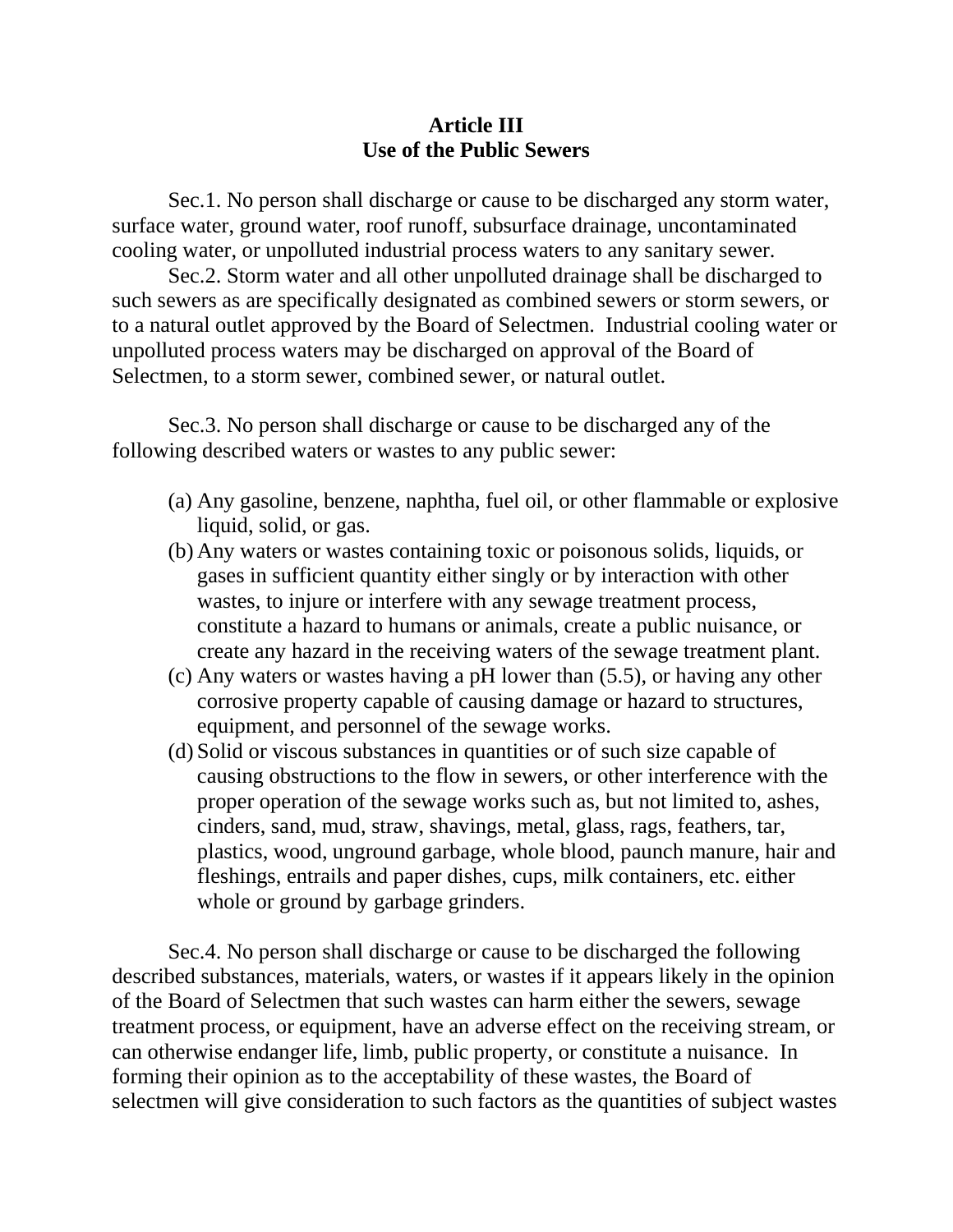in relation to flows and velocities in the sewers, materials of construction of the sewers, natures of the sewage treatment process, capacity of the sewage treatment plant, degree of treatability of wastes in the sewage treatment plant, other pertinent facts. The substances prohibited are:

- (a) Any liquid or vapor having a temperature higher than one hundred fifty (150 degrees F.) (65 degrees C.)
- (b) Any water or waste containing fats, wax, grease or oils, whether emulsified or not, in excess of one hundred (100) mg-l or containing substances which may solidify or become viscous at temperatures between thirty two (32) and one hundred fifty (150) degrees F. (0 and 65 degrees C.).
- (c) Any garbage that has not been properly shredded. The installation and operation of any garbage grinder equipped with a motor of three fourths (3/4) horsepower (0.76 hp metric) or greater shall be subject to the review and approval of the Board of Selectmen.
- (d) Any waters or wastes containing strong acid iron pickling wastes, or concentrated plating solutions whether neutralized or not.
- (e) Any waters or wastes containing iron, chromium, copper, zinc, and similar objectionable or toxic substances; or wastes exerting an excessive chlorine requirement, to such degree that any such material received in the composite exceeds the limits established by the Board of Selectmen for such materials.
- (f) Any waters or wastes containing phenols or other taste or order producing substances, in such concentrations exceeding limits which may be established by the Board of Selectmen as necessary, after treatment of the composite sewage to meet the requirements of the State, Federal, or other public agencies or jurisdiction for such discharge to the receiving waters.
- (g) Any radioactive wastes or isotopes of such half-life or concentrations as may exceed limits established by the Board of Selectmen in compliance with applicable State or Federal regulations.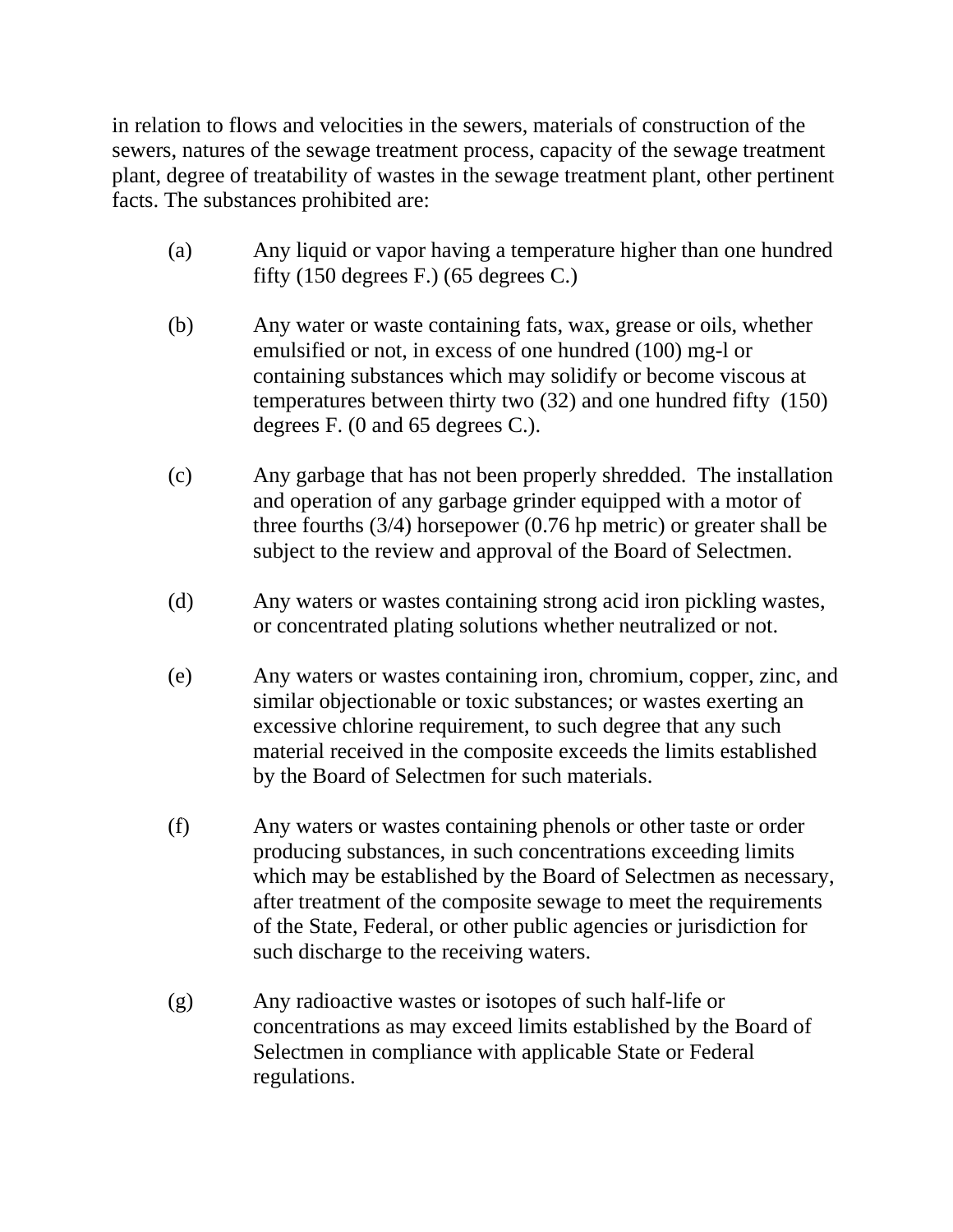- (h) Any waters or wastes having a pH in excess of 9.5.
- (i) Materials which exert or cause:
	- (1) Unusual concentration or inert suspended solids (such as, but not limited to, Fullers earth, lime slurries, and lime residues) or of dissolved solids, (such as, but not limited to, sodium chloride and sodium sulfate).
	- (2) Excessive discoloration (such as, but not limited to, dye wastes and vegetable tanning solutions).
	- (3) Unusual BOD, chemical oxygen demand, or chlorine requirements in such quantities as to constitute a significant load on the sewage treatment works.
	- (4) Unusual volume of flow or concentration of wastes constituting "slugs" as defined herein.
- (j) Waters or wastes containing substances which are not amenable to treatment or reduction by the sewage treatment processes employed, or are amenable to treatment only to such degree that the sewage treatment plant effluent cannot meet the requirements of other agencies having jurisdiction over discharge to the receiving waters.

Sec.5. If any waters or wastes are discharged, or are proposed to be discharged to the public sewers, which waters contain the substances or possess the characteristics enumerated in Section 4 of this Article, and which in the judgment of the Board of Selectmen may have a deleterious effect upon the sewage works, processes, equipment, or receiving waters, or which otherwise create a hazard to life or constitute a public nuisance, the Board of Selectmen may:

- (a) Reject the wastes.
- (b)Require pretreatment to an acceptable condition for discharge to the public sewers.
- (c) Require control over the quantities and rates of discharge, and or
- (d)Require payment to cover the added cost of handling and treating the wastes not covered by existing taxes or sewer charges under the provisions of Section 10 of this Article.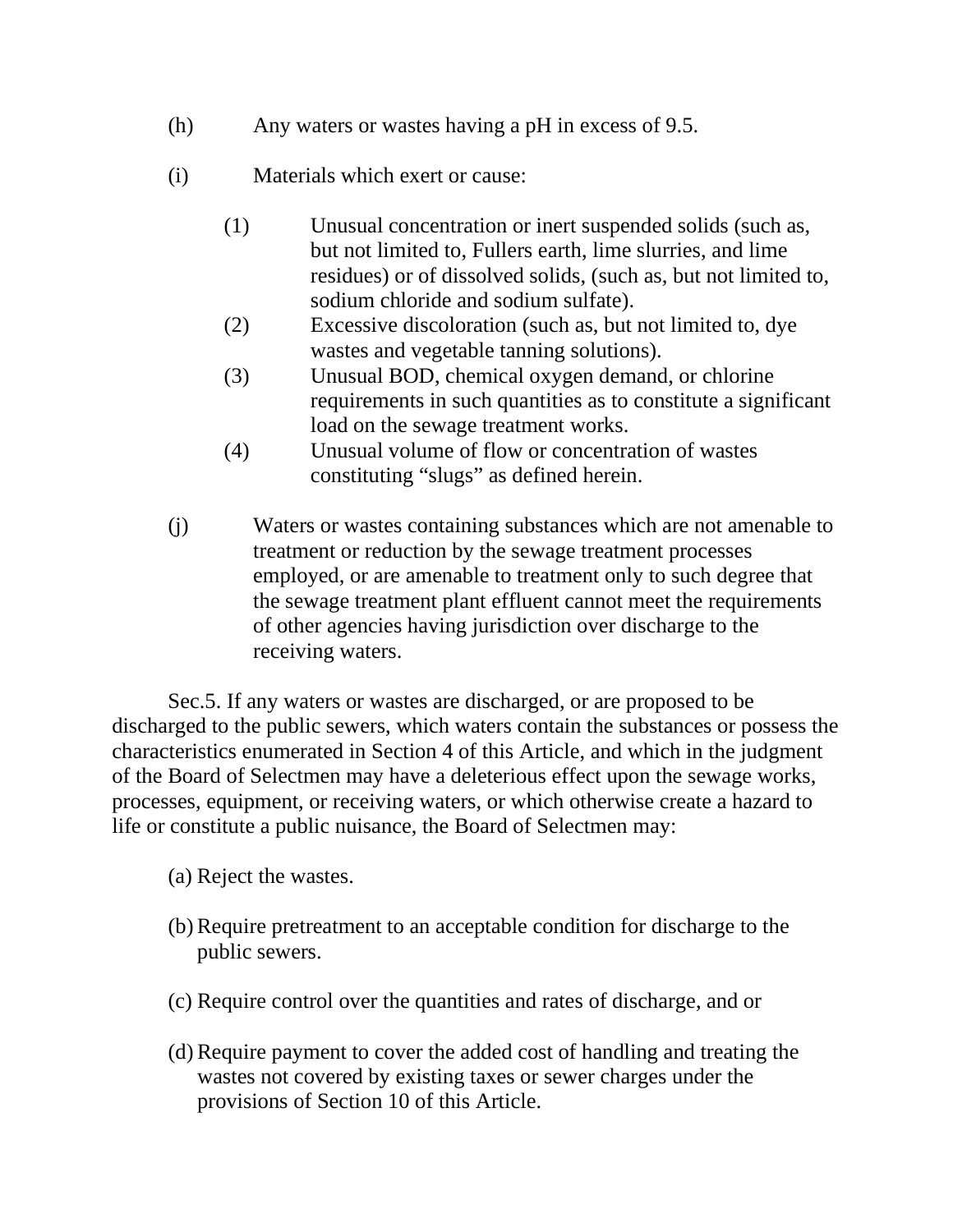If the Board of Selectmen permit the pretreatment or equalizations of waste flows, the design and installation of the plants and equipment shall be subject to the review and approval of the Board of Selectmen and the M.D.C., and shall be subject to the requirements of all applicable codes, ordinances and laws.

Sec.6. Grease, oil and sand interceptors shall be provided when, in the opinion of the Board of Selectmen they are necessary for the proper landing of liquid wastes containing grease in excessive amounts, or any flammable wastes, sand or other harmful ingredients except that such interceptors shall be required for private living quarters or dwelling units. All interceptors shall be of a type and capacity approved by the Board of Selectmen, and shall be located as to be readily and easily accessible for cleaning and inspection, and subject to the requirements of all local codes, ordinances, and laws.

Sec.7. Where preliminary treatment of flow equalizing facilities are provided for any waters or wastes, they shall be maintained continuously in satisfactory and effective operation by the owner at his expense.

Sec.8. When required by the Board of Selectmen, the owner of any property serviced by a building sewer carrying industrial wastes shall install a suitable control manhole together with such necessary meters, and other appurtenances in the building sewer to facilitate observation, sampling, and measurement of wastes, such manhole, when required, shall be accessibly and safely located, and shall be constructed in accordance with plans approved by the Board of Selectmen and the M.D.C. The manhole shall be installed by the owner at his expense, and shall be maintained by him so as to be safe and accessible at all times of the town and the M.D.C.

Sec.9. All measurements, tests, and analyses of the characteristics of waters and wastes to which reference is made in this ordinance shall be determined in accordance with the latest edition of "Standard Methods for the Examination of Water and Wastewater", published by the American Public Health Association, and shall be determined at the control manhole provided, or upon suitable samples taken at said control manhole. In the event that no special manhole has been required, the control manhole shall be considered to be the nearest downstream manhole in the public sewer to the point at which the building sewer is connected. Sampling shall be carried out by customarily accepted methods to reflect the effect of constituents upon the sewage works and to determine the existence of hazards to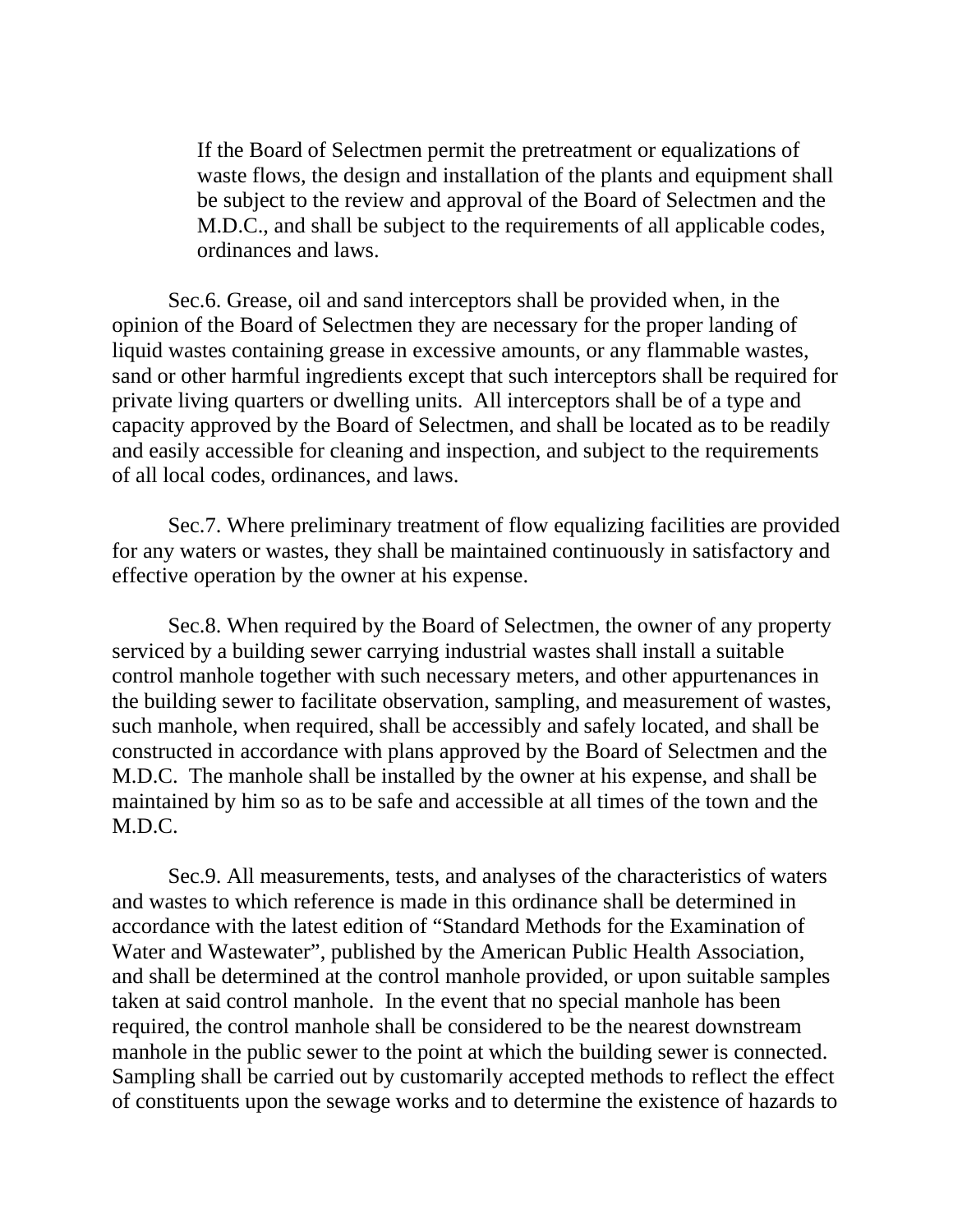life, limb, and property. The particular analyses involved will determine whether a twenty-four (24) hour composite of all outfalls should be taken. Normally, but not always, BOD and suspended solids analyses are obtained from 24-hour composites of all outfalls whereas PH's are determined from periodic grab samples.

Sec.10. No statement contained in this article shall be construed as preventing any special agreement or arrangement between the Town and any industrial concern subject to the approval of the M.D.C., whereby an industrial waste of unusual strength or character may be accepted by the Town for treatment, subject to payment therefore, by the industrial concern.

#### **Article IV Protection from Damage**

Sec.1. No unauthorized person shall maliciously, willfully or negligently break, damage, destroy, uncover, deface or tamper with any structure, appurtenance, or equipment which is a part of the sewerage works. Any person violating this provision shall be subject to immediate arrest under charge of disorderly conduct.

#### **Article V Powers and Authority of Inspectors**

Sec. 1. The Board of Selectmen and the M.D.C., and their duly authorized employees, bearing proper credentials and identification shall be permitted to enter all properties for the purposes of inspection, observation, measurement, sampling, and testing in accordance with the provisions of this ordinance. The Board of Selectmen and the M.D.C., and their duly authorized representatives shall have no authority to inquire into any processes including metallurgical, chemical, oil refining, ceramic, paper or other industries beyond that point having a direct bearing on the kind and source of discharge to the sewers or waterways or facilities for waste treatment.

Sec. 2. While performing the necessary work in private properties referred to in Article V, Section 1 above, the Board of Selectmen and the M.D.C. and their duly authorized employees shall observe all safety rules applicable to the premises established by the company and the company shall be held harmless for injury or death to the Town or the M.D.C. employees and the Town and the M.D.C. shall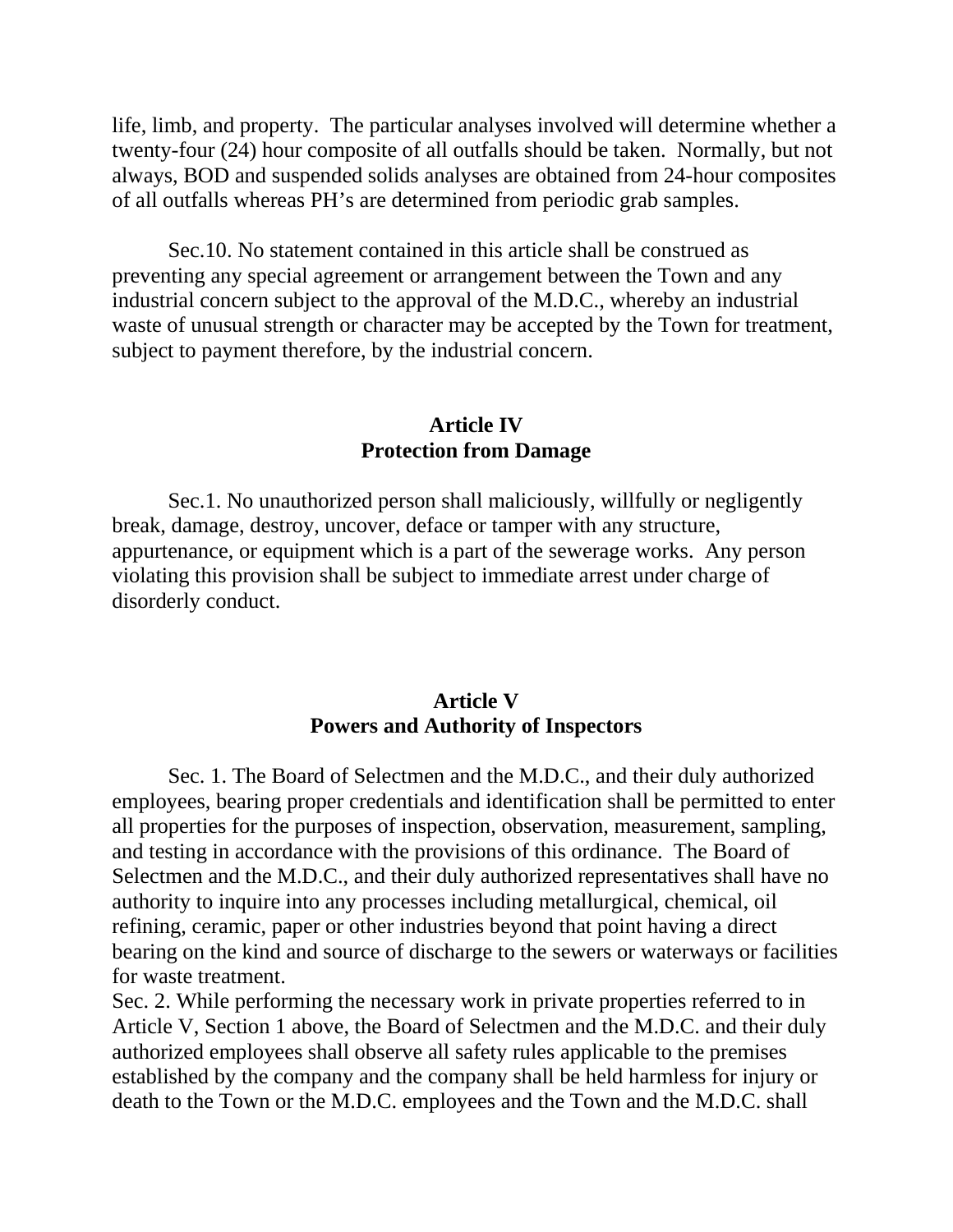indemnify the company against loss or damage to its property by the Town or M.D.C. employees and against liability claims and demands for personal injury or property damage asserted against the company and growing out of the gauging and sampling operation, except as such may be caused by negligence or failure of the company to maintain safe conditions as required in Article III, Section 8.

Sec. 3. The Board of Selectmen and other duly authorized employees of the Town bearing proper credentials and identification shall be permitted to enter all private properties through which the Town holds a duly negotiated easement for the purposes of, but not limited to, inspection, observation, measurement, sampling, repair, and maintenance of any portion of the sewage works lying within said easement, shall be done in full accordance with the terms of the duly negotiated easement pertaining to the private property involved.

### **Article VI Penalties**

Sec. 1. Any person found to be violating any provision of this ordinance except Article IV shall be served by the Town with written notice stating the nature of the violation and providing a reasonable time limit for the satisfactory correction thereof. The offender shall, within the period of time stated in such notice, permanently cease all violations.

Sec. 2. Any person who shall continue any violation beyond the time limit provided for in Article VI, Section I, shall be guilty of a misdemeanor, and on conviction thereof shall be fined in the amount not exceeding twenty dollars for each violation. Each day in which any violation shall continue shall be deemed a separate offense.

Sec. 3. Any person violation any of the provisions of this ordinance shall become liable to the Town and the M.D.C. for any expense, loss, or damage occasioned the Town and M.D.C. by reason of such violation.

### **Article VII New Article Added**

Sec. 1 Where the development of a Priority Development Site (PDS) as defined by Section 10000 of the Zoning By-Laws, requires permit(s), approvals(s)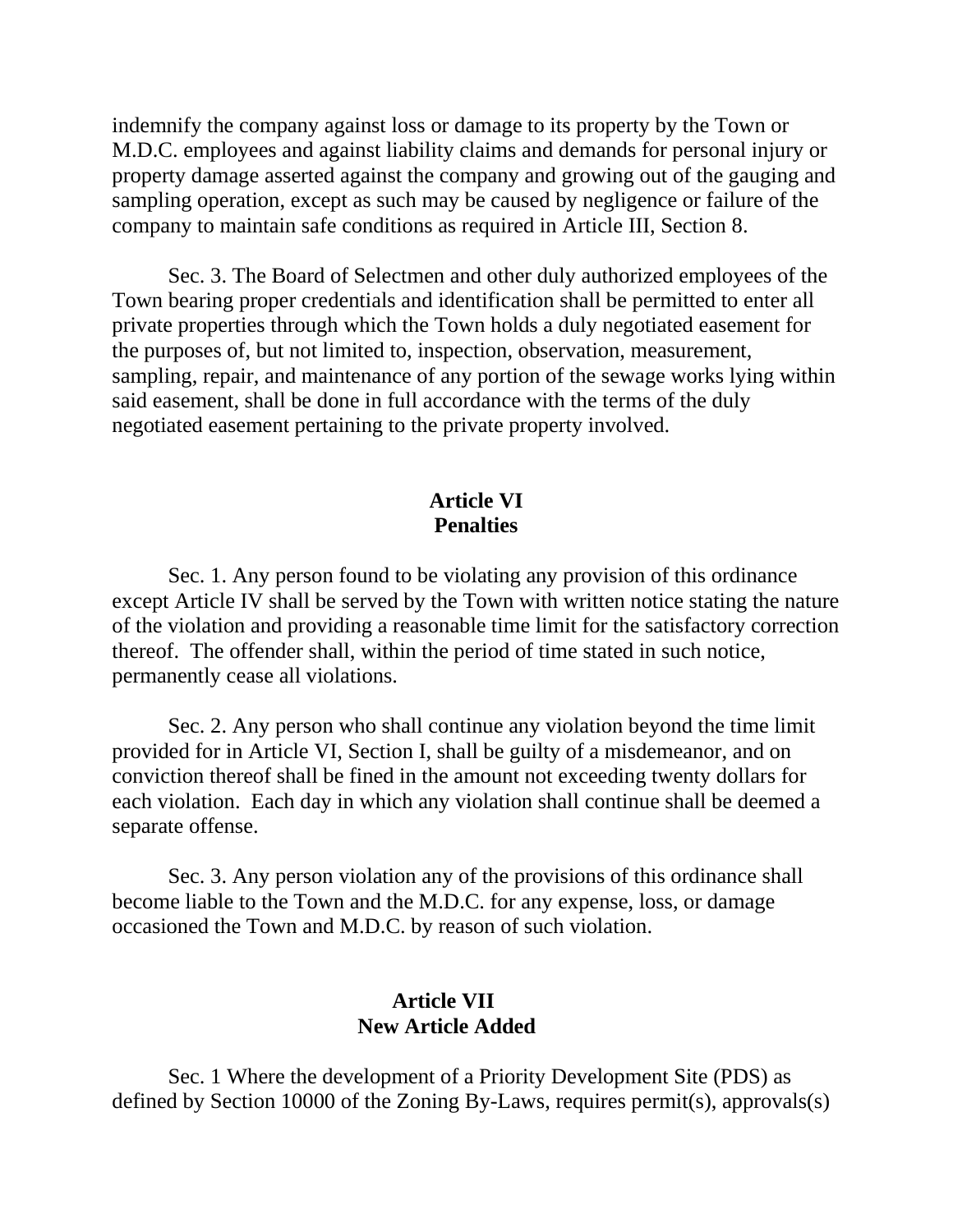and /or review(s) hereunder, applications(s) or request(s) thereof shall be submitted simultaneously with any other permit application(s) required by the Zoning or Administrative By-Laws relating to the use or development of the PDS, or the buildings and/or structures located theron, and not otherwise exempted by G.L. c. 43D and decision(s) thereon shall be rendered no later than ninety (90) days from the date of submission from the date of submission of complete application(s).

# **Article VIII**

The purpose of this article is to provide guidelines for the transfer of surplus retained earnings from the Landfill Enterprise Fund to the Capital Projects & Infrastructure Improvements Stabilization Fund as required by Chapter 164 of the Acts of 2018.

### **SECTION 2 – TRANSFERS**

If the Landfill Enterprise Fund generates retained earnings that are not required for the capital expenditures of said enterprise, the Board of Selectmen shall recommend at town meeting that said retained earnings be transferred to the Capital Projects & Infrastructure Improvements Stabilization Fund. Nothing herein shall prevent transfers into the Capital Projects & Infrastructure Improvements Stabilization Fund from other sources as permitted by law.

## **SECTION 3 - USE**

The Capital Projects & Infrastructure Improvements Stabilization Fund is to be used only for capital projects and infrastructure improvement projects pursuant to guidelines established by the Board of Selectmen. (Added A.T.M. 06/03/19)

## **(Renumbered from Article VII to Article VIII) Validity**

Sec. 1. All ordinances or parts of ordinances in conflict herewith are hereby repealed.

Sec. 2. The invalidity of any section, clause, sentence, or provision of this ordinance shall not affect the validity of any other part this ordinance which can be given effect without such invalid part or parts. **(Added A.T.M. 04/28/81 Art. 28)**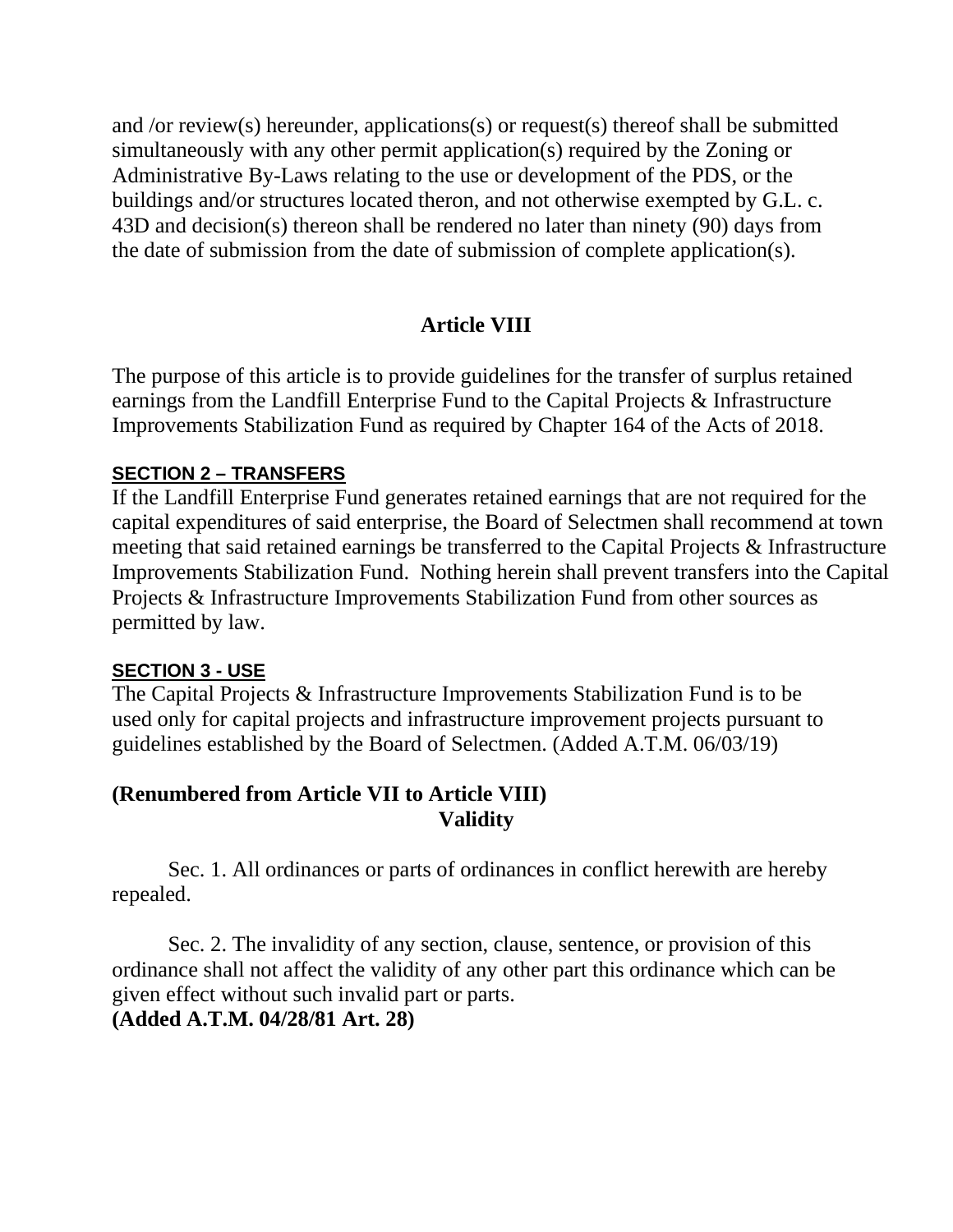# **ARTICLE XXXVIII: PERSONNEL BY-LAWS**

### **SECTION 1.**

The Personnel By-Laws of the Town of Clinton, as amended from time to time, shall be incorporated into and shall be considered part of these By-Laws. *(Available for review as a separate document in the Town Clerk's office.)* **(Adopted at A.T.M. 5/23/94 Art. 7)**

# **ARTICLE XXXIX: PROCESS FOR ABATEMENT OF TAXES UNDER CHAPTER 59 SECTION 59A**

The Town of Clinton in authorized, pursuant to Massachusetts General Laws, Chapter 59, Section 59A, as amended, which was accepted by Annual Town Meeting Vote on December 15, 1999, to enter into agreements regarding payment or abatement of real estate taxes, and/or interest, and/or penalties relative to sites or portions of sites within the Town of Clinton, from or at which there has been a release of oil or hazardous materials. The following are necessary conditions and components of any such agreement.

### **SECTION 1.**

The site or a portion thereof must be one from, or at which, there has been a contaminated release of oil or hazardous material.

### **SECTION 2.**

The site or portion thereof is zoned for commercial or industrial uses.

### **SECTION 3.**

The agreement must be for the purpose of environmental cleanup and redevelopment of such site, and shall require submission of any plans to address such.

### **SECTION 4.**

The agreement must provide:

- (a) the principal amount due of outstanding taxes, interest and penalties, before abatement of any amount thereof;
- (b) the amount of taxes, interest and penalties to be abated, if any;
- (c) the net amount of taxes, interest and penalties due after abatement;
- (d) the percent of interest to accrue, if determined applicable;
- (e) the inception date of payment;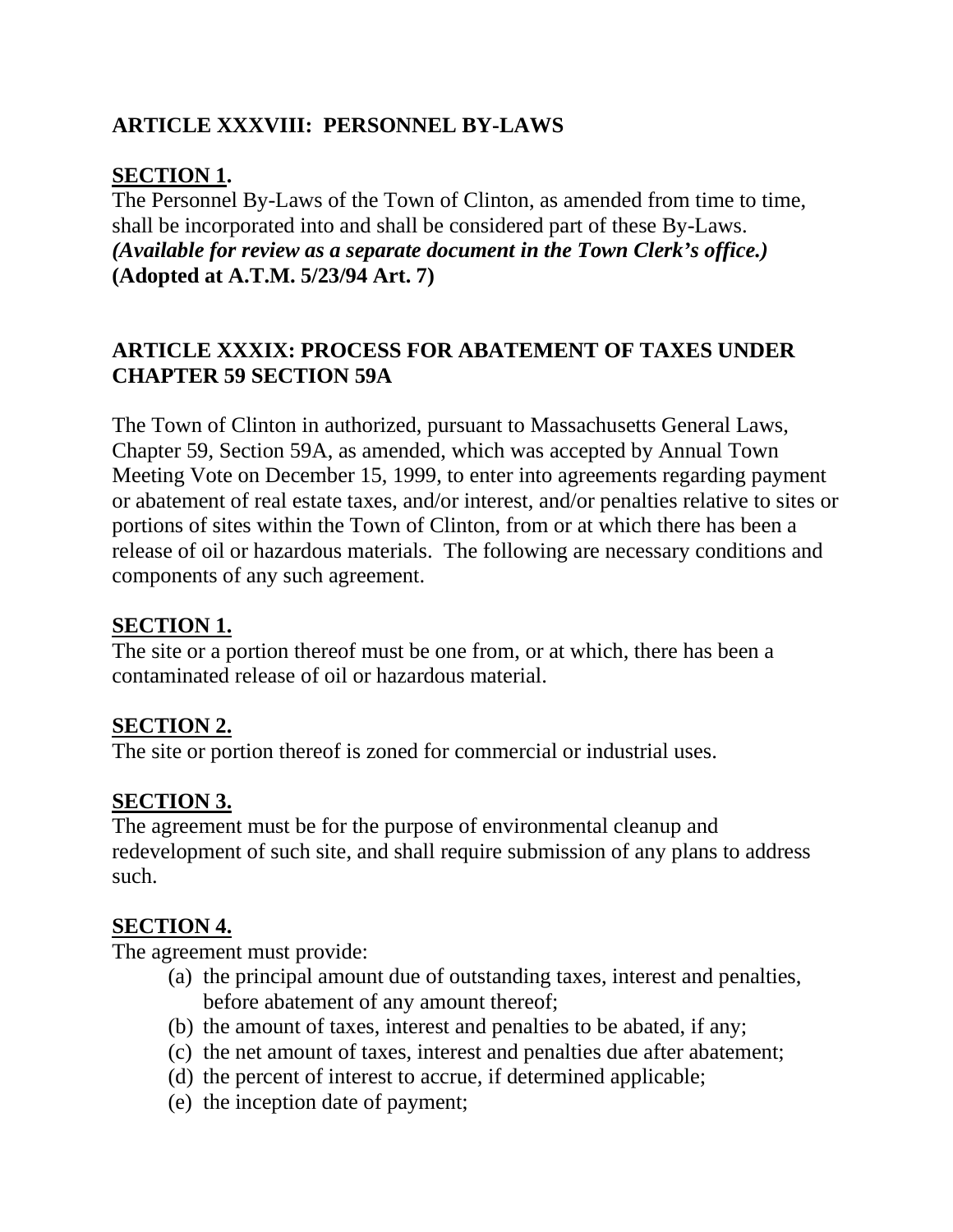- (f) the date of final payment; and
- (g) late penalties and other terms of repayment

# **SECTION 5.**

Agreements can only be made with an eligible person as defined under Massachusetts General Laws Chapter 21E, Section 2.

## **SECTION 6.**

Such agreements shall be negotiated by the Board of Selectmen, and will require a simple majority vote of said board.

### **SECTION 7.**

Such agreements, as required by said Massachusetts General Laws Chapter 59, Section 59A, shall be signed by the eligible person and the Chairman of the Board of Selectmen.

## **SECTION 8.**

Such agreements shall be notarized and attested to by the Town Clerk.

### **SECTION 9.**

Such agreements shall contain any other provisions as may be required by law, ordinance, or regulations of the Department of Revenue.

## **SECTION 10.**

In the event of any such agreement reduces the tax to be paid, abatements must be processed and charged to the overlays for the fiscal years of the taxes abated.

## **SECTION 11.**

Copies of executed agreements shall be provided to the eligible person, the Town Administrator, the Town Treasurer, the Board of Assessors, and the following state and federal agencies:

Massachusetts Commissioner of Revenue, Massachusetts Department of Revenue (Property Tax bureau), Massachusetts Department of Environmental Protection and United States Environmental Protection Agency.

## **SECTION 12.**

The Board of Selectmen shall determine that all options have been exhausted. **(Added A.T.M. 06/23/03 Art. 8)**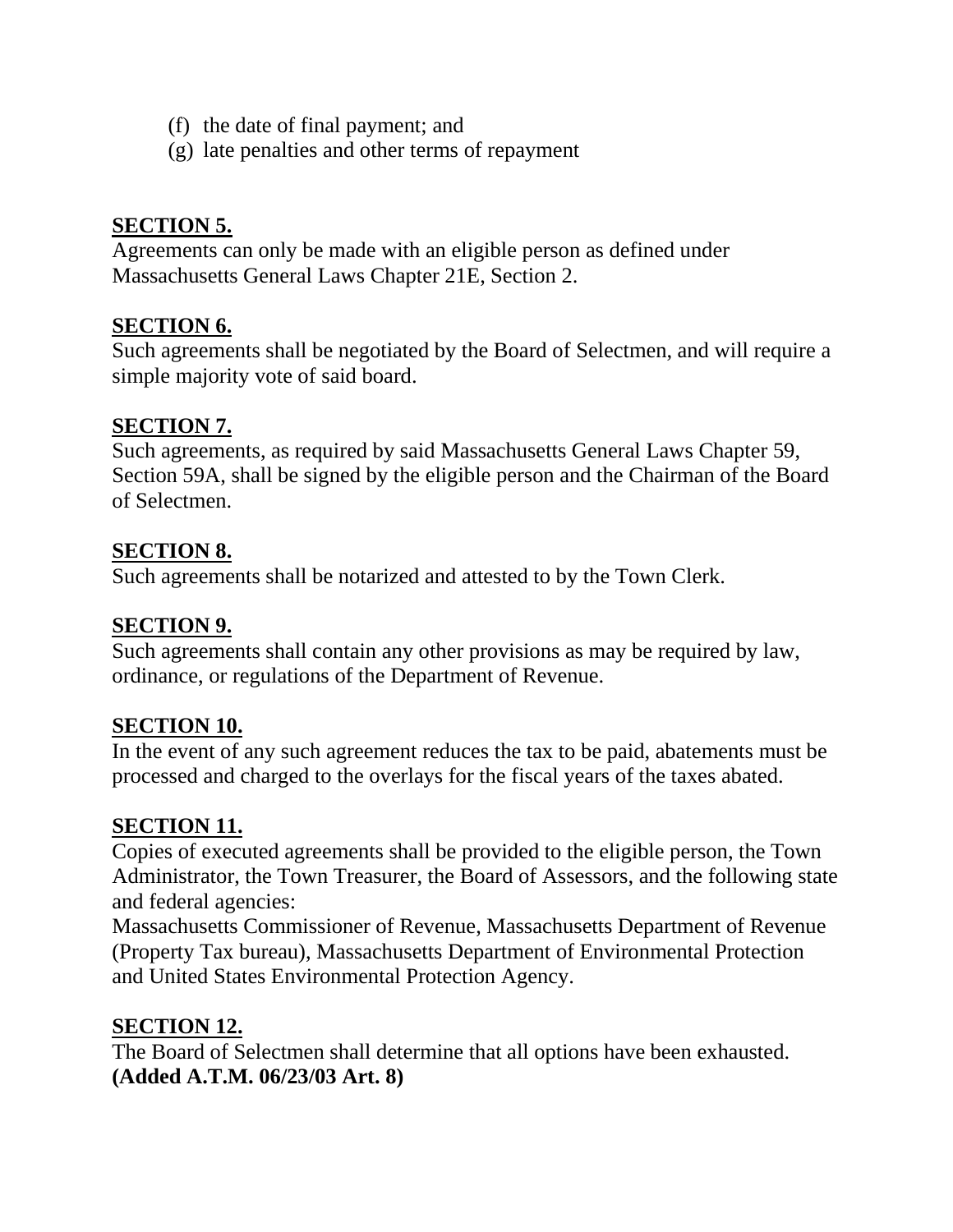## **STRETCH ENERGY CODE**

### **SECTION 1- ADOPTION**.

The Town has adopted the provisions of 780 CMR 115.AA (i.e., Appendix 115.AA of the State Building Code or the "Stretch Energy Code"), as it may be amended from time to time, effective in the Town beginning on January 1, 2020.

#### **SECTION 2 PURPOSE**.

The purpose of the Stretch Energy Code is to provide the Town with a more energy efficient alternative to the base energy code otherwise set forth under the State Building Code. (Added A.T.M 06/03/19)

### **TRANSFERS FROM THE LANDFILL ENTERPRISE FUND TO THE CAPITAL PROJECTS & INFRASTRUCTURE IMPROVEMENTS STABILIZATION FUND**

#### **SECTION 1- PURPOSE**

The purpose of this article is to provide guidelines for the transfer of surplus retained earnings from the Landfill Enterprise Fund to the Capital Projects & Infrastructure Improvements Stabilization Fund as required by Chapter 164 of the Acts of 2018.

#### **SECTION 2- TRANSFERS**

If the Landfill Enterprise Fund generates retained earnings that are not required for the capital expenditures of said enterprise, the Board of Selectmen shall recommend at town meeting that said retained earnings be transferred to the Capital Projects & Infrastructure Improvements Stabilization Fund. Nothing herein shall prevent transfers into the Capital Projects & Infrastructure Improvements Stabilization Fund from other sources as permitted by law.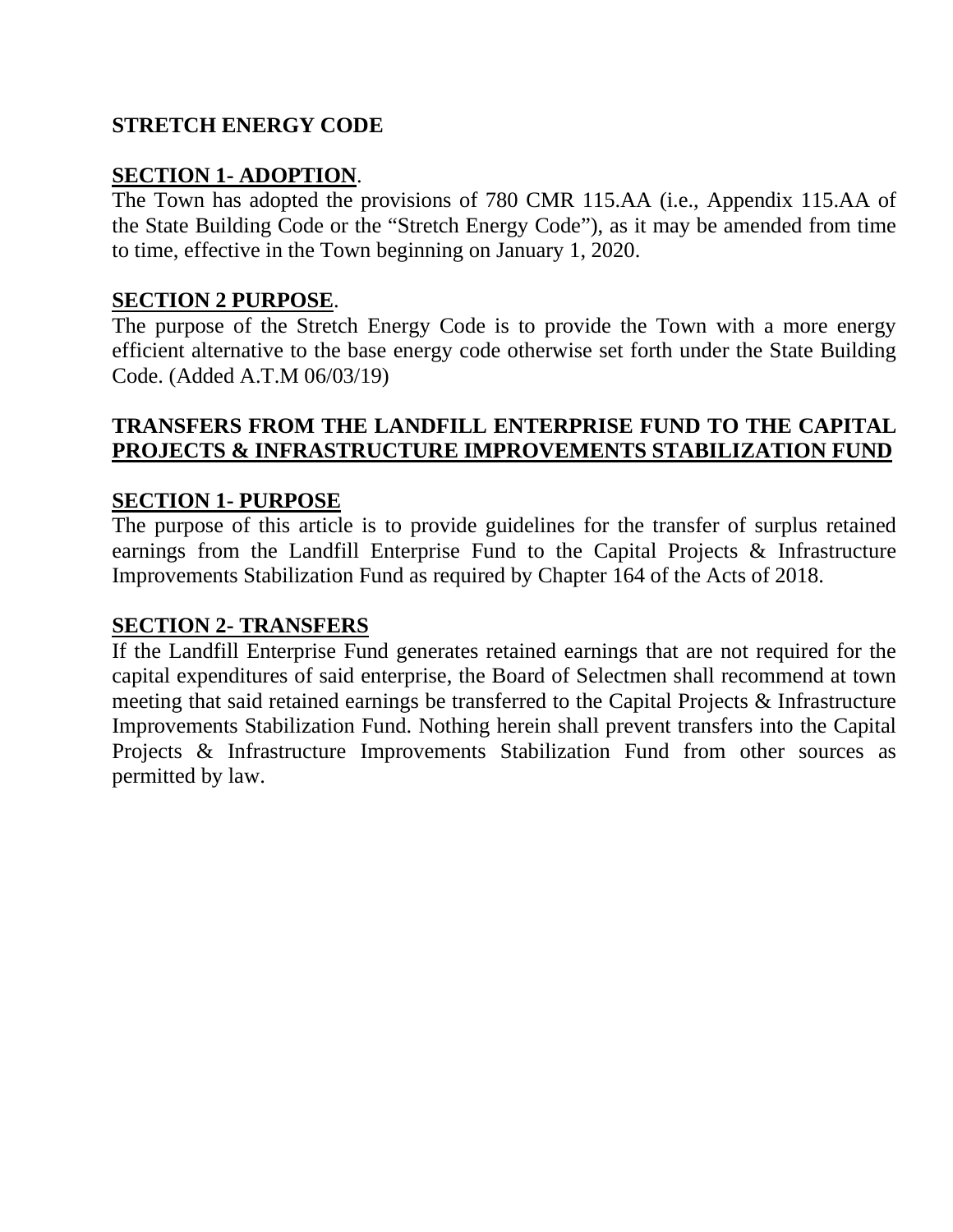# **HISTORY OF ADMINISTRATIVE BY-LAWS**

|          | 11/28/1913 By-Laws adopted                                                                                                             | $(J_1)$ |
|----------|----------------------------------------------------------------------------------------------------------------------------------------|---------|
|          | 03/16/1914 Adopted Civil Service for Fire Department                                                                                   | (J 53)  |
|          | 03/16/1914 Added By-law, license required from Selectmen<br>to alter or enlarge buildings on Water, Walnut, Union<br>and Main Streets. | (J 53)  |
|          | 03/16/1914 Amended Art. 1, Publish warrants in newspaper 3<br>times at least 7 days prior to Town Meeting                              | (J 54)  |
|          | 03/15/1915 Revised Art. XXVII, Sec. 1, three-year terms<br>for Planning Board members                                                  | (J 99)  |
|          | 03/20/1916 Revised Art. XXIV, Sec. 4, Hawkers & Peddlers<br>shall be licensed by Selectmen                                             | (J144)  |
|          | 03/19/1917 Revised Art. XXIV, Sec 4, Peddlers that grow own<br>fruits & vegetables shall not be denied license                         | (J203)  |
|          | 07/13/1917 Establish Recreation & Playground Commission                                                                                | (J217)  |
|          | 07/09/1923 Revise Art XII, Sec 1, Town Solicitor be elected,<br>one-year term                                                          | (K71)   |
|          | 03/17/1924 Added Art. XXX, Regulation of Street Traffic                                                                                | (K91)   |
|          | 04/24/1924 Added Art. XXXI Soft drink vendors licensed<br>by Selectmen                                                                 | (K98)   |
|          | 03/07/1927 Selectmen authorized to appoint Town Accountant                                                                             | (K193)  |
|          | 06/27/1927 Abolish election of Auditors                                                                                                | (K211)  |
| 12/12/30 | <b>Abolish Sinking Fund Commissioners</b>                                                                                              | (K340)  |
|          |                                                                                                                                        |         |

11/23/31 Revised Art. XVII, Sec. 7 Town Boards shall file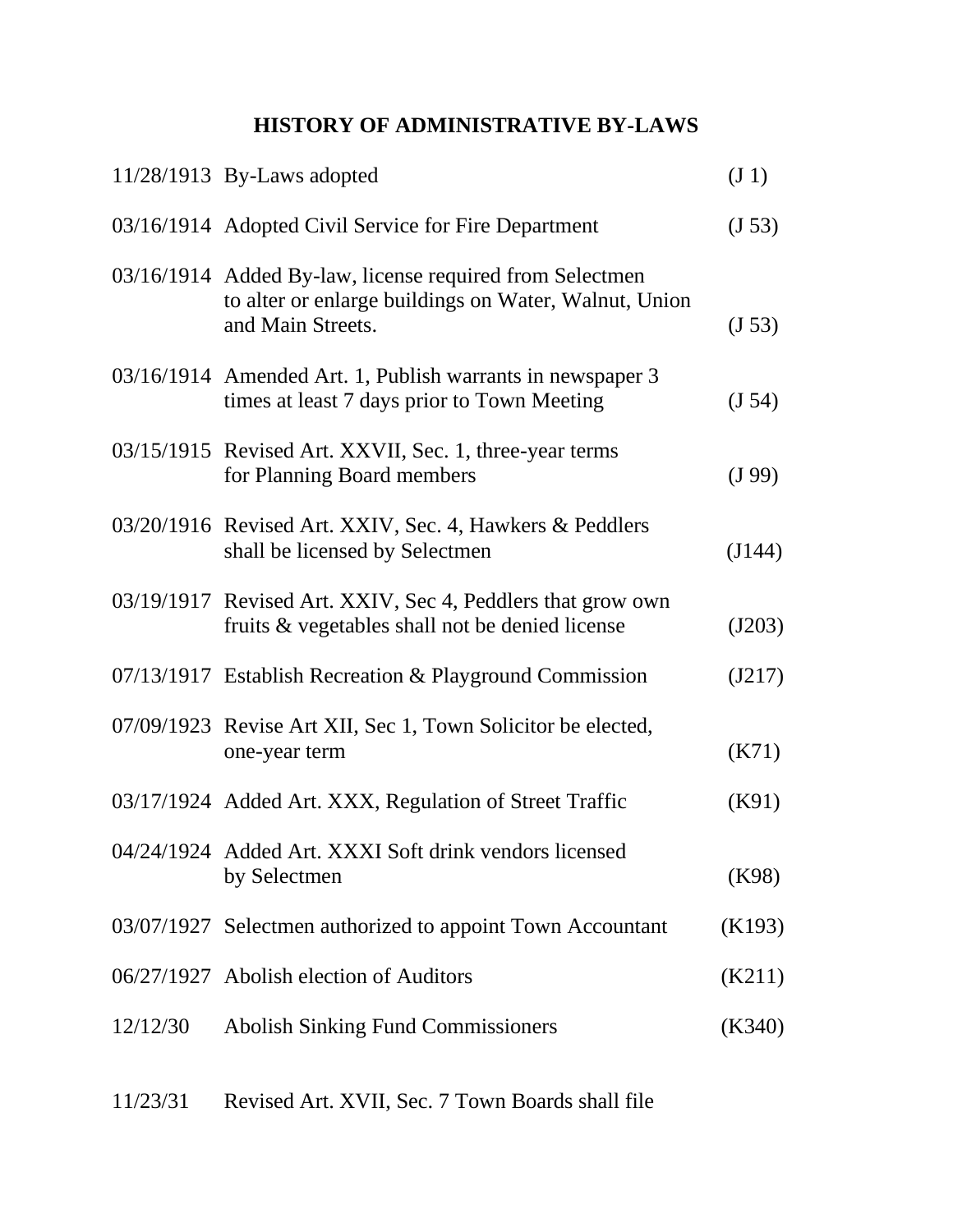|          | annual reports to Selectmen by Jan. 20                                                                                                                                    | (K373) |
|----------|---------------------------------------------------------------------------------------------------------------------------------------------------------------------------|--------|
| 12/26/31 | Rev. Art. I, Sec. 1, Change date of Annual<br>Meeting & Election                                                                                                          | (K378) |
| 06/29/34 | Rev. Art. III, Disposal of Town Property<br>by Selectmen valued at less than \$500.00                                                                                     | (L127) |
| 10/17/34 | Repealed Art. XXIV, Hawkers & Peddlers                                                                                                                                    | (L130) |
| 02/25/35 | Rev. Art. V. establish office of and provide<br>for election of Town Collector.                                                                                           | (L168) |
| 11/08/37 | Duties of Selectmen:<br>Rescind acceptance of Ch.41 Sec.21, and<br>authorize Selectmen to appoint Super. Of<br>Street & Tree Warden, all other officers to be<br>elected. | (L280) |
| 10/18/39 | Duties of Selectmen:<br>Two Constables shall be appointed in March of<br>each year.                                                                                       | (L359) |
| 10/18/39 | Abolish Recreation Committee, establish Play-<br>ground Commission with 5 members                                                                                         | (L360) |
| 02/23/43 | Duties of Selectmen:<br>Revise Art. III authority to sell property taken for<br>Non-payment of taxes                                                                      | (M109) |
| 08/09/43 | Tree Warden to be elected for three-year term<br>instead of one year term                                                                                                 | (M119) |
| 08/09/43 | Revise Art. III Selectmen to be elected to 3 year<br>term instead of one year term                                                                                        | (M119) |
| 09/12/44 | Treasurer to be elected to 3-year term instead<br>one-year term. (No Art. # Reference)                                                                                    | (M166) |
| 09/12/44 | Tax Collector to be elected to 3-year term instead                                                                                                                        |        |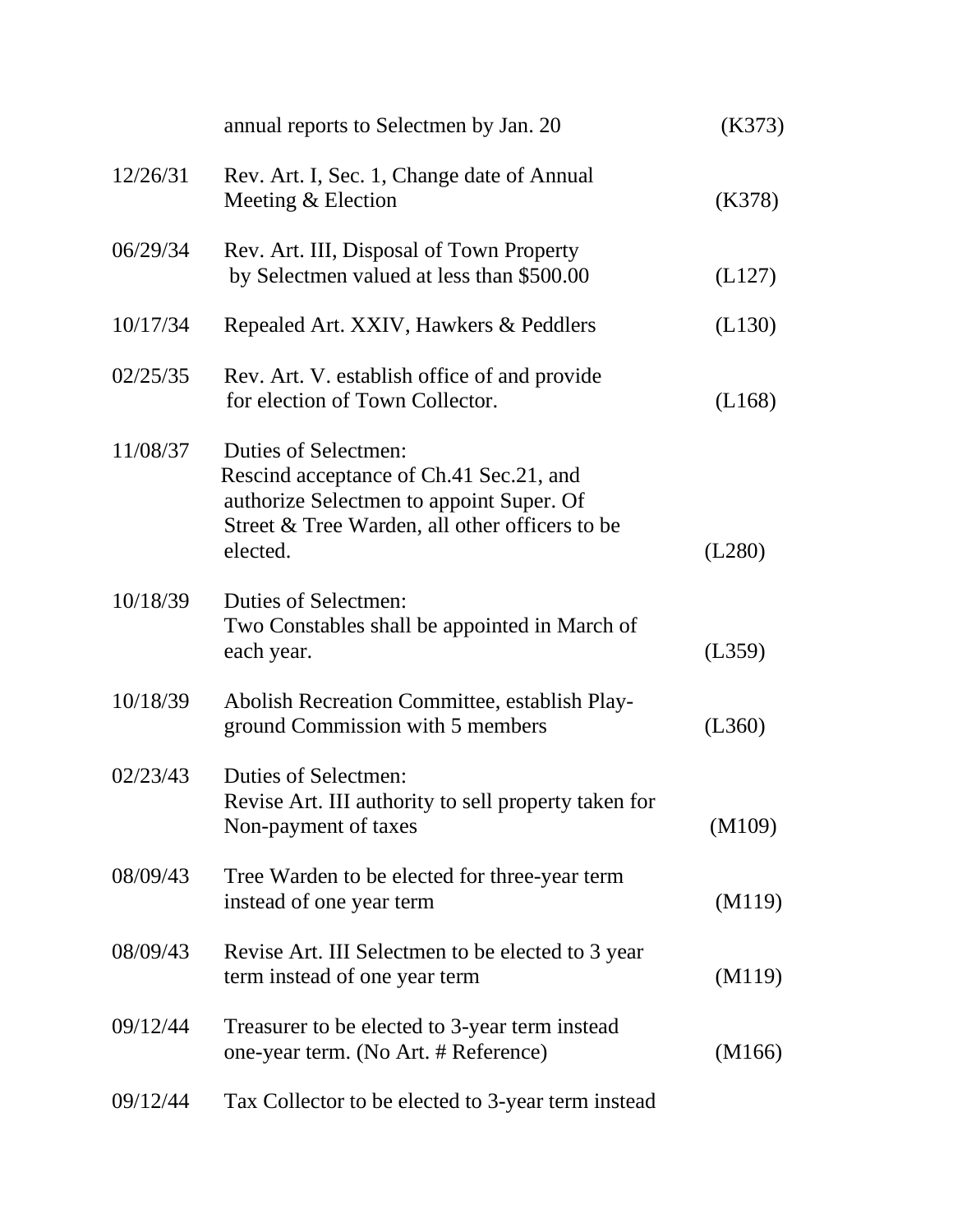|          | one-year term. (No Art. # Reference)                                                                                                                               | (M166) |
|----------|--------------------------------------------------------------------------------------------------------------------------------------------------------------------|--------|
| 02/26/51 | Add By-Law Article XXXII to establish Department<br>of Civil Defense under authority of<br>Ch. 639, Acts of 1950<br>Ch. 269, Acts of 1952<br>Ch. 491, Acts of 1953 | (N79)  |
| 07/23/51 | Repeal & adopt new Art. XXIX, Plumbing<br>regulations                                                                                                              | (N96)  |
| 02/24/53 | Rev. Art. XXIX, Sec. 18, "Y" at foundation                                                                                                                         | (N153) |
| 07/23/53 | Adopt laws for liquor establishments                                                                                                                               | (N159) |
| 02/23/54 | Rev. Art. XXIX, Sec.10, 3" Stacks required                                                                                                                         | (N177) |
| 02/23/54 | Rev. Art. X, Sec. 1, Change from 1 to 3<br><b>Police Sergeants</b>                                                                                                 | (N177) |
| 02/23/54 | Rev. Art. X, Sec. 6 Duties of Sergeants                                                                                                                            | (N177) |
| 11/02/54 | Election day vote to accept Liquor laws<br>which were to be set by Selectmen on<br>11/29/54                                                                        | (N195) |
| 02/28/55 | Change term of office of Rec. Committee to<br>be staggered 3 year terms                                                                                            | (N222) |
| 02/27/56 | Add Sec. 13 to Art. I, Quorum of 300 at Town<br>Meeting & 250 at Special Town Meeting                                                                              | (N248) |
| 02/27/56 | Rev. Art. XX, Add motorboat rules as Sec. 12                                                                                                                       | (N246) |
| 02/27/61 | Rev. Art. XVIII, snow removal parking ban                                                                                                                          | (0002) |
| 02/26/62 | Rev. Art. XII, elect Town Solicitor, 3 Year term                                                                                                                   | (017)  |
| 09/24/62 | Rev. Art. III, add earth removal By-Law                                                                                                                            | (O28)  |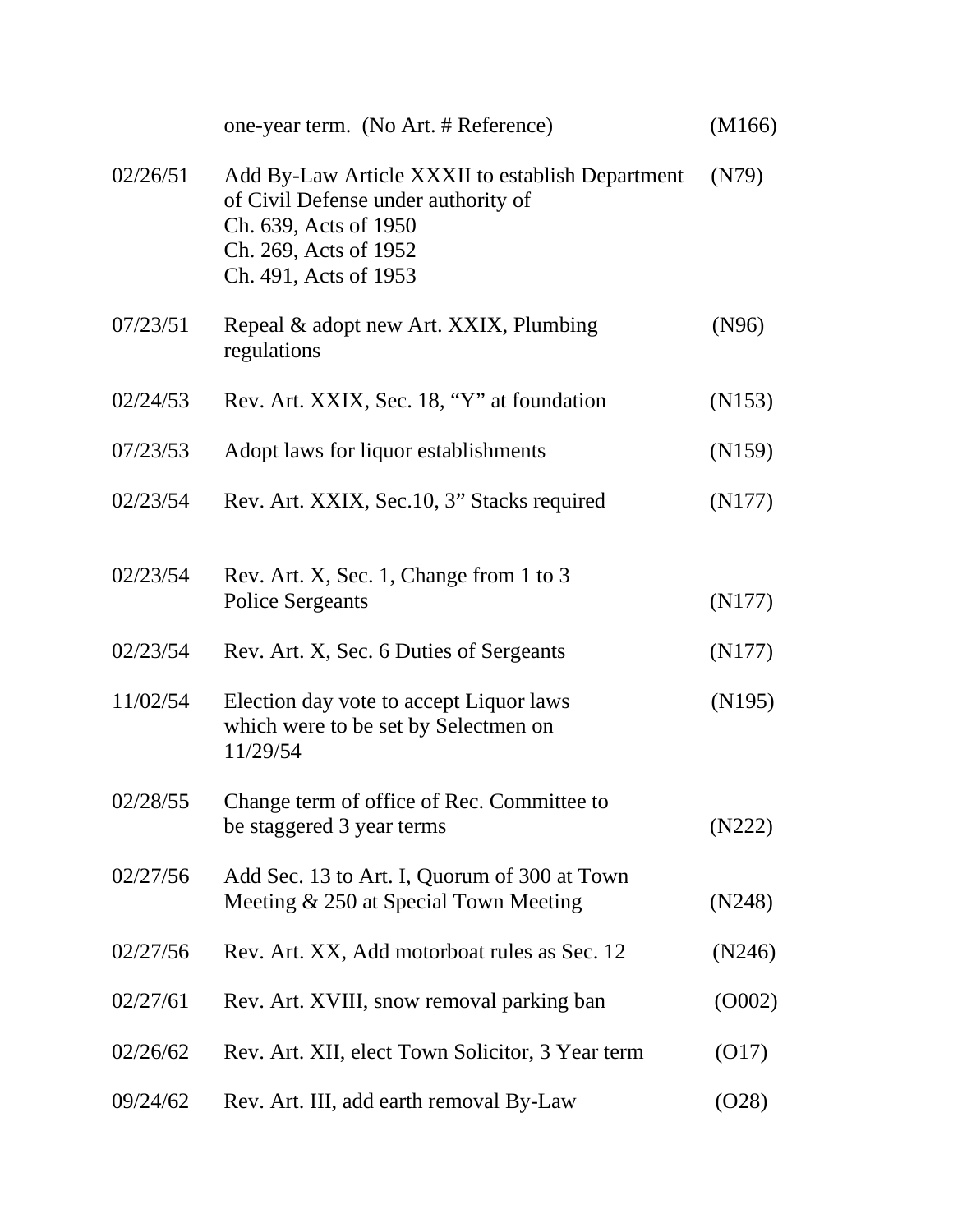| 02/27/67 | Rev. Art. XXVII, Sec. 1 Establish Planning Board                                 | (055)  |
|----------|----------------------------------------------------------------------------------|--------|
| 02/28/72 | <b>Adopt Zoning By-Laws</b>                                                      | (082)  |
| 07/24/72 | Special Town Meeting Art. 3, add Art. XXXII, 12<br>hour leash law for dogs.      | (085)  |
| 07/24/72 | Special Town Meeting Art. 7 establish Park &<br><b>Recreation Commission</b>     | (086)  |
| 02/27/73 | Annual Town Meeting Rev. Art. XVIII, add<br>political sign regulation            | (093)  |
| 02/27/73 | Rev. Art. I, change date of Annual Town<br>Meeting                               | (O99)  |
| 09/08/73 | Special Town Meeting Art. 2 repeal existing<br>Art. XI, regarding Fire Engineers | (0101) |
| 09/08/73 | Special Town Meeting Art. 7 Adopt 1970<br>edition of the fire prevention code    | (0102) |
| 04/28/75 | Annual Town Meeting Art. 20 added<br><b>Building Inspector</b>                   | (0121) |
| 04/28/77 | Rev. Art. III authorization to apply for Federal<br>Grants                       | (0139) |
| 05/17/79 | Add Sec. 2 to Art. 28 "Open container law"                                       | (0172) |
| 04/28/80 | Add downtown Historic District (No Reference #)                                  | (0185) |
| 04/28/80 | Rev. Art. XXXV, change to 24 hour leash law                                      | (0187) |
| 04/28/81 | Added section XXXVII to Sewer By-Law                                             | (0203) |
| 04/28/81 | No parking on specific sidewalks                                                 | (O201) |
| 10/05/81 | Duties of Selectmen, Authorization to spend<br><b>Federal Grants</b>             | (O206) |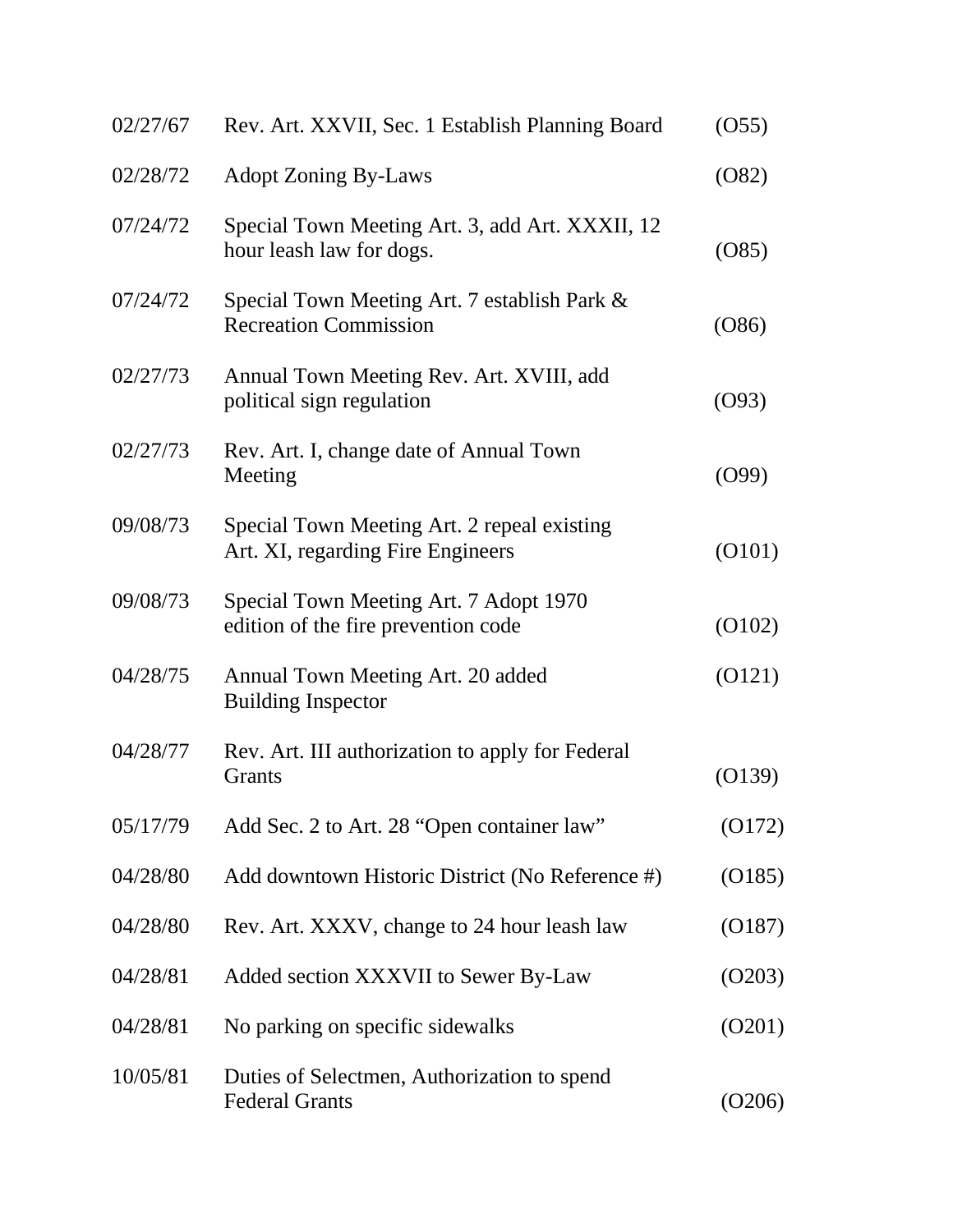| 11/01/84 | Rev. Art. XXXII, change leash law fines                                                                                | (O244) |
|----------|------------------------------------------------------------------------------------------------------------------------|--------|
| 04/29/85 | Rev. Art. 20 Annual Town Meeting Apr. 28, 1975 to<br>full-time Building Inspector                                      | (0253) |
| 05/27/87 | Rev. Art. X, Sec 1. Add police lieutenant, but no<br>duties added. (see Sect. 6)                                       | (0272) |
| 11/17/87 | Rev. Art. I, Sec. 10. change \$500.00 to \$10,000.00                                                                   | (0275) |
| 04/25/88 | Rev. Art. X, Sec.1 change from 3 to 4 Sergeants                                                                        | (0281) |
| 05/03/89 | Rev. Art. XIX, Sec.1 State Building Code                                                                               | (O289) |
| 05/03/89 | Rev. Art. XXIX State Plumbing Code                                                                                     | (O290) |
| 11/13/89 | Rev. Art.1 Sec.1 Election hours 7:00 A.M.-8:00 P.M.                                                                    | (O294) |
| 11/13/89 | Rev. Art III Sec.1 five member Board of Selectmen                                                                      | (0295) |
| 11/13/89 | Rev. Art. III Sec. 5 Selectmen appoint at least 2<br>tellers from each precinct for Town Meeting                       | (O295) |
| 11/13/89 | Rev. Art. IV Duties of the DPW                                                                                         | (O295) |
| 11/13/89 | Rev. Art. XII Duties of Town Solicitor                                                                                 | (O297) |
| 07/08/91 | Rev. at Annual Town Meeting Art.3<br>regarding quorum for ATM 300 STM 250                                              | (P324) |
| 05/01/91 | Rev. Art. XIX Sec. 1 Selectmen will<br>annually appoint a Building Inspector                                           | (P317) |
| 05/23/94 | Art. 7 Annual Town Meeting adopted<br>Personnel By-Law                                                                 | (P368) |
| 02/12/96 | Added to Sec. 25A of Art. XVII unlawful<br>to remove recyclable material from curbside<br>without Selectmen's approval | (P407) |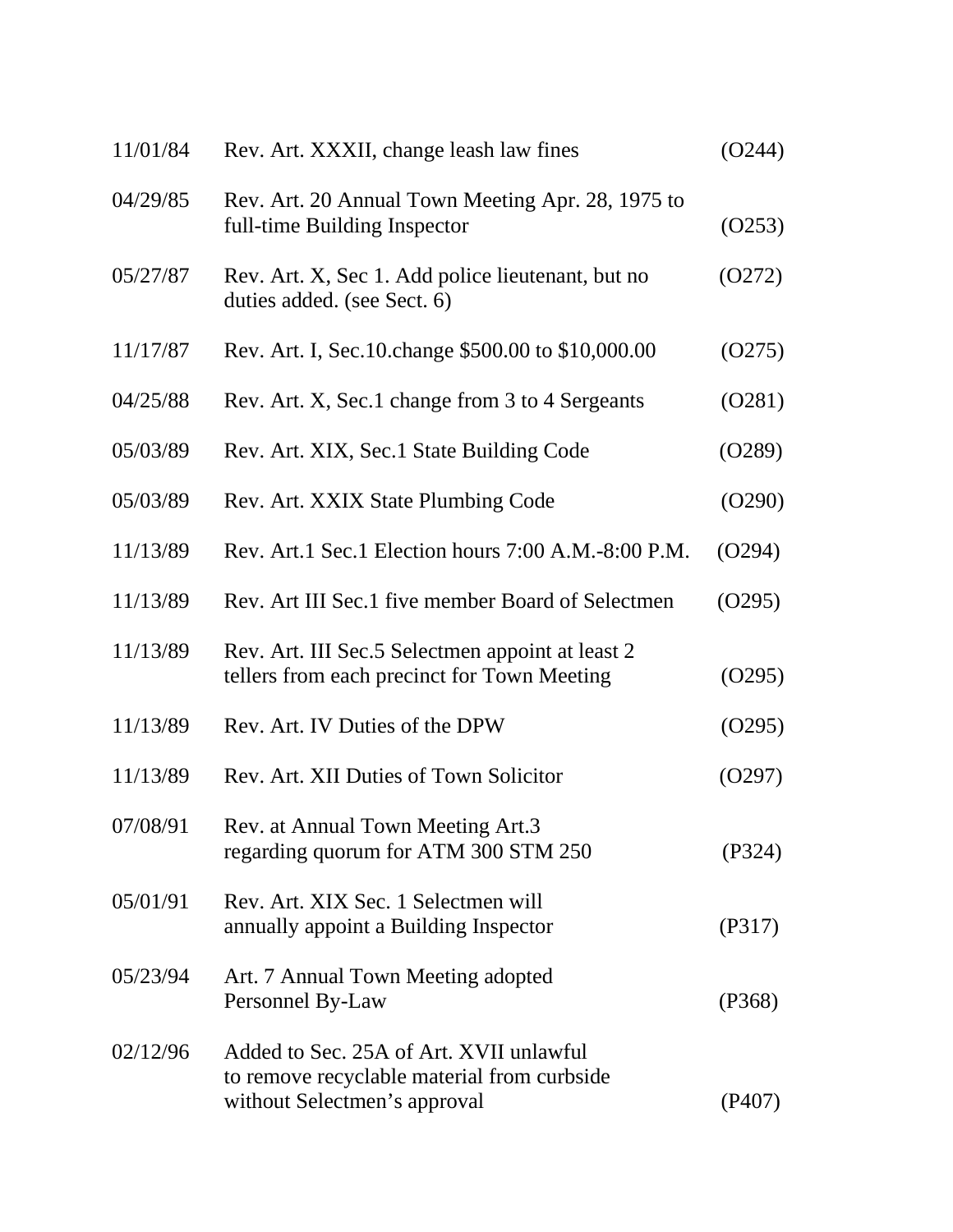| 02/26/96 | Special Town Meeting Art. 1 add Sec. 30 to<br>Art. XVIII snow obstruction of fire hydrant                                                     | (P407)  |
|----------|-----------------------------------------------------------------------------------------------------------------------------------------------|---------|
| 06/12/96 | Art. 18 changes to Admin. By-Laws only at<br><b>Annual Town Meeting</b>                                                                       | (P 428) |
| 06/12/96 | Art. 19 Special Town Meetings no earlier than<br>7:30 P.M.                                                                                    | (P 428) |
| 04/28/97 | Art. 17 revised Annual Town Meeting to be held on<br>last Monday in April at 7:00 P.M.                                                        | (P 440) |
| 04/28/97 | Art. 18 Special Town Meeting no earlier than<br>7:00 P.M.                                                                                     | (P 440) |
| 04/28/97 | Art. 20 added to Dog By-Laws at Annual Town<br>Meeting removing excrement                                                                     | (P440)  |
| 04/27/98 | Art. 20 revised Dog By-Laws at Annual Town<br>Meeting increase fine for non-licensed dogs                                                     | (P462)  |
| 04/27/98 | Art. 21 revised Dog By-Law Annual Town<br>Meeting license fee for non-neutered dogs                                                           | (P462)  |
| 04/27/98 | Art. 18 revised Art. 1 Sec.1 Administrative By-Laws<br>regarding 2/3 vote. A count need not be taken unless<br>questioned by 7 or more voters | (P461)  |
| 06/18/01 | Duties of Parks & Recreation<br>Annual Town Meeting Art. 25 added Removal of<br>snow and ice from Central Park                                | (P565)  |
| 06/18/01 | Annual Town Meeting Art. 22 added new Zoning<br>By-Laws                                                                                       | (P567)  |
| 06/23/03 | Art. 8 added Tax Abatement under Ch.59, Sec. 39A                                                                                              | (P585)  |
| 06/20/05 | Art. 15, Added Sec. 7 to Article II Duties of Finance<br>Committee Fiscal Procedures regarding budget.                                        | (P649)  |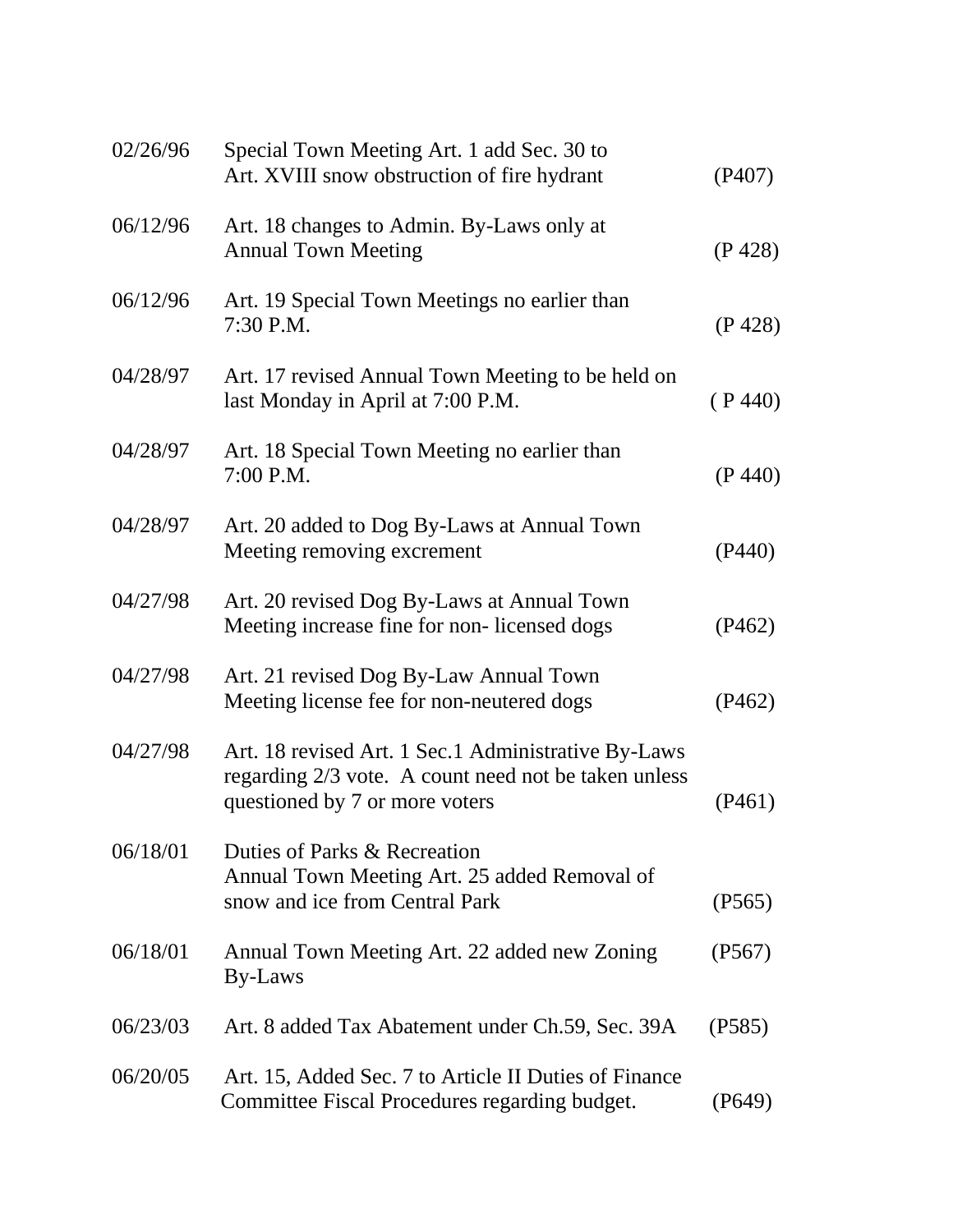| 06/21/06 | Art. 19, Administrative By Law added to DPW Storm<br><b>Water Regulations</b>                                                          | (P678) |
|----------|----------------------------------------------------------------------------------------------------------------------------------------|--------|
| 06/21/06 | Art. 21 Admin. By Law by law change delete provision (P679)<br>Allowing changes to by laws only be at ATM                              |        |
| 06/20/07 | Art. 22 Admin. By Law change increase fee of<br>non-licensed dogs from \$25.00 to \$50.00                                              | (P700) |
| 06/29/09 | Art. 7 Admin. By-Law added to Police powers to<br>regulate water use.                                                                  | (P733) |
| 06/29/06 | Art.8 Change of Language in Personnel by Laws<br>disciplinary, Grievance procedures and Military Leave.                                | (P736) |
| 06/29/09 | Art.9 Admin. By-Law Date change for ATM from May<br>June.                                                                              | (P736) |
| 09/29/09 | Art. 13 Admin. By-Laws Change of publication of<br><b>Town Meeting Warrant.</b>                                                        | (P737) |
| 06/29/09 | Art. 14 Admin. By-Law Change in Quorum at TM<br>and STM                                                                                | (P738) |
| 09/29/09 | Art. 16 Admin. By-Law Change in Public Comment<br>at Selectmen's meetings.                                                             | (P739) |
| 06/07/10 | Art. 14 Additional Compensation for Collector &<br>Treasurer that obtain certification by MA Collector<br>And Treasurer's Association. | (Q6)   |
| 06/07/10 | Art. 17 Giving authorization to Town Admin. To hire<br>And terminate employees.                                                        | (Q7)   |
| 06/06/11 | Art. 20 Compliance with MGL c. 43D 18 day deadline<br>to issue permitting decision.                                                    | (Q16)  |
| 06/04/12 | Art. 29 Added to Admin. By-Laws under Selectmen<br>requiring a license for Commercial Garages,                                         | (Q36)  |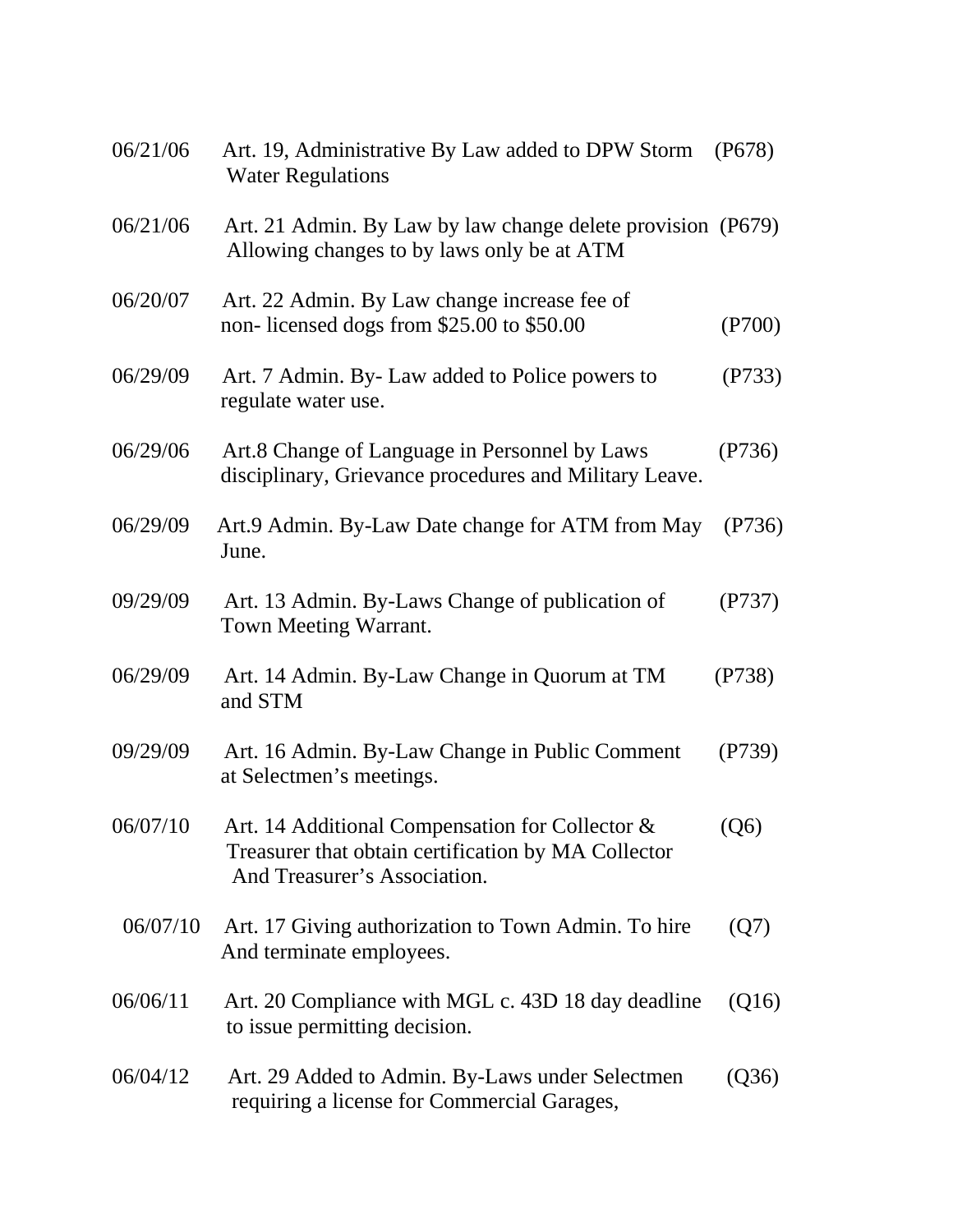Keepers and Repairman.

| 06/04/12 | Art. 31 Added section to dog regulations regarding<br>removal of dog excrement from public property.                              | (Q36)  |
|----------|-----------------------------------------------------------------------------------------------------------------------------------|--------|
| 06/04/12 | Art. 32 Added section to Police duties regarding<br>Criminal History checks for individuals applying<br>for certain licenses.     | (Q36)  |
| 06/03/13 | Art. 12 Erection, alteration, or renovation of<br>of a building.                                                                  | (Q50)  |
| 06/03/13 | Art. 12 section 2 established permanent building<br>Committee consisting of 7 members.                                            | (Q50)  |
| 06/02/14 | Art. 26 & 27 Change from elected to appointed<br>Collector and Treasurer.                                                         | (Q79)  |
| 06/01/15 | Art. 10 Added to Police fines for illegal dumping                                                                                 | (Q97)  |
| 06/01/15 | Art. 11 Added to Police Individuals must obtain<br>a license for Peddling and Soliciting door to door.                            | (Q97)  |
| 06/06/16 | Art. 24 Motel/Hotel Operation Permit.                                                                                             | (Q120) |
| 06/05/17 | Art. 8 Departmental Revolving Funds<br>Gas, Plumbing, COA, Town Hall Use,<br>Olde Home Day, Fuller Field, Town Clerk.             | (Q139) |
| 06/04/18 | Art. 27 Sec. 13 Public consumption or use of<br>Marijuana or Tetrahydrocannabinol.                                                | (Q165) |
| 06/03/19 | Art. 31 Transfer from Landfill Enterprise Fund<br>To Capital Projects & Infrastructure Improvements<br><b>Stabilization Fund.</b> | (Q181) |
| 06/03/19 | Art. 32 Bigelow Library<br>Delete Article XIV and insert new Article XIV                                                          | (Q182) |
| 06/03/19 | Article 33 Duties of Selectmen                                                                                                    | (Q183) |